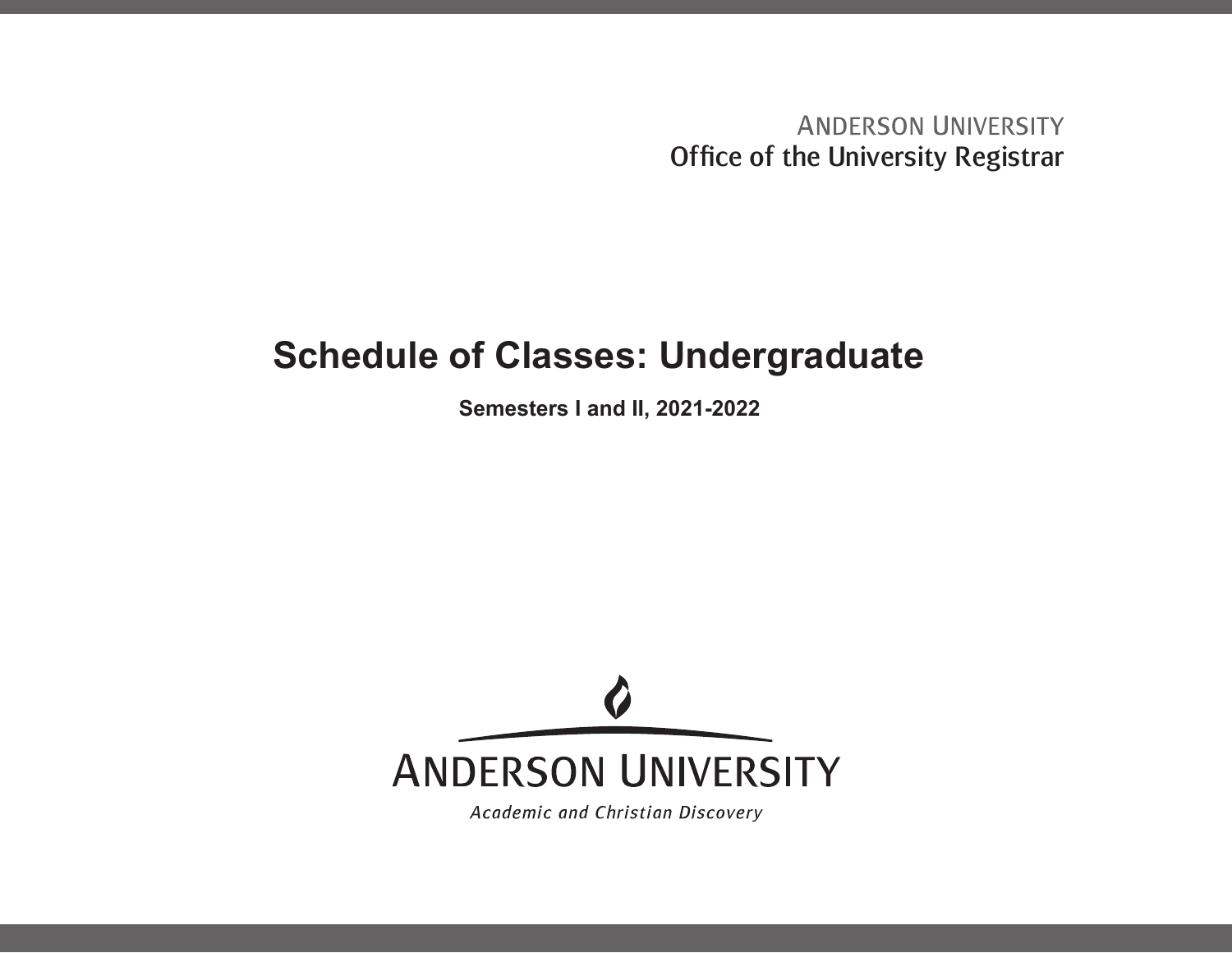### **Anderson University Notification of Rights under the Family Educational Rights and Privacy Act of 1974 (FERPA).**

In accordance with the Family Educational Rights and Privacy Act of 1974 (FERPA), post-secondary students enrolled at Anderson University are hereby notified of their rights with respect to their education records. They are:

(1) The right to inspect and review the student's education records within 45 days of the day the University receives a request for access. Students should submit to the registrar, division head, vice chancellor, or other appropriate official, written requests that identify the record(s) they wish to inspect. The University official will make arrangements for access and notify the student of the time and place where the records may be inspected. If the records are not maintained by the University official to whom the request was submitted, that official shall advise the student of the correct official to whom the request should be addressed.

(2) The right to request the amendment of the student's education records that the student believes are inaccurate or misleading. Students may ask the University to amend a record that they believe is inaccurate or misleading. They should write the University official responsible for the record, clearly identify the part of the record they want changed, and specify why it is inaccurate or misleading.

If the University decides not to amend the record as requested by the student, the University will notify the student of the decision and advise the student of his or her right to a hearing regarding the request for amendment. Additional information regarding the hearing procedures will be provided to the student when notified of the right to a hearing.

(3) The right to consent to disclosures of personally identifiable information contained in the student's education records, except to the extent that FERPA authorizes disclosure without consent.

One exception which permits disclosure without consent is disclosure to school officials with legitimate educational interests. A school official is a person employed by the University in an administrative, supervisory, academic or research, or support staff position (including law enforcement unit personnel and health staff); a person or company with whom the University has contracted (such as an attorney, auditor, or collection agent); a person serving on the Board of Trustees; or a student serving on an official committee, such as a disciplinary or grievance committee, or assisting another school official in performing his or her tasks. A school official has legitimate educational interest if the official needs to review an education record in order to fulfill his or her professional responsibility.

Upon request, the University discloses education records without consent to officials of another school in which a student seeks or intends to enroll.

(4) The right to file a complaint with the U.S. Department of Education concerning alleged failures by Anderson University to comply with the requirements of FERPA. The name and address of the Office that administers FERPA is:

> Family Policy Compliance Office U.S. Department of Education 600 Independence Ave., SW Washington, DC 20202-4605.

FERPA further provides that certain information, designated as "directory (public) information," concerning the student may be released by the University unless the student has informed the University that such information should not be released. Directory information includes: the student's name, address, telephone listing; date and place of birth; dates of enrollment; college, school or division enrolled in; classification; major; degree(s) earned; participation in officially recognized activities and sports; height and weight of athletes; and the most recent previous educational agency or institution attended by the student.

A student who desires that any or all of the above listed information not be released must complete a non-disclosure form in the Office of the Registrar within 10 class days after the final day of registration. Such requests must be renewed every semester.

Registrar's Office (Rev. 4/99)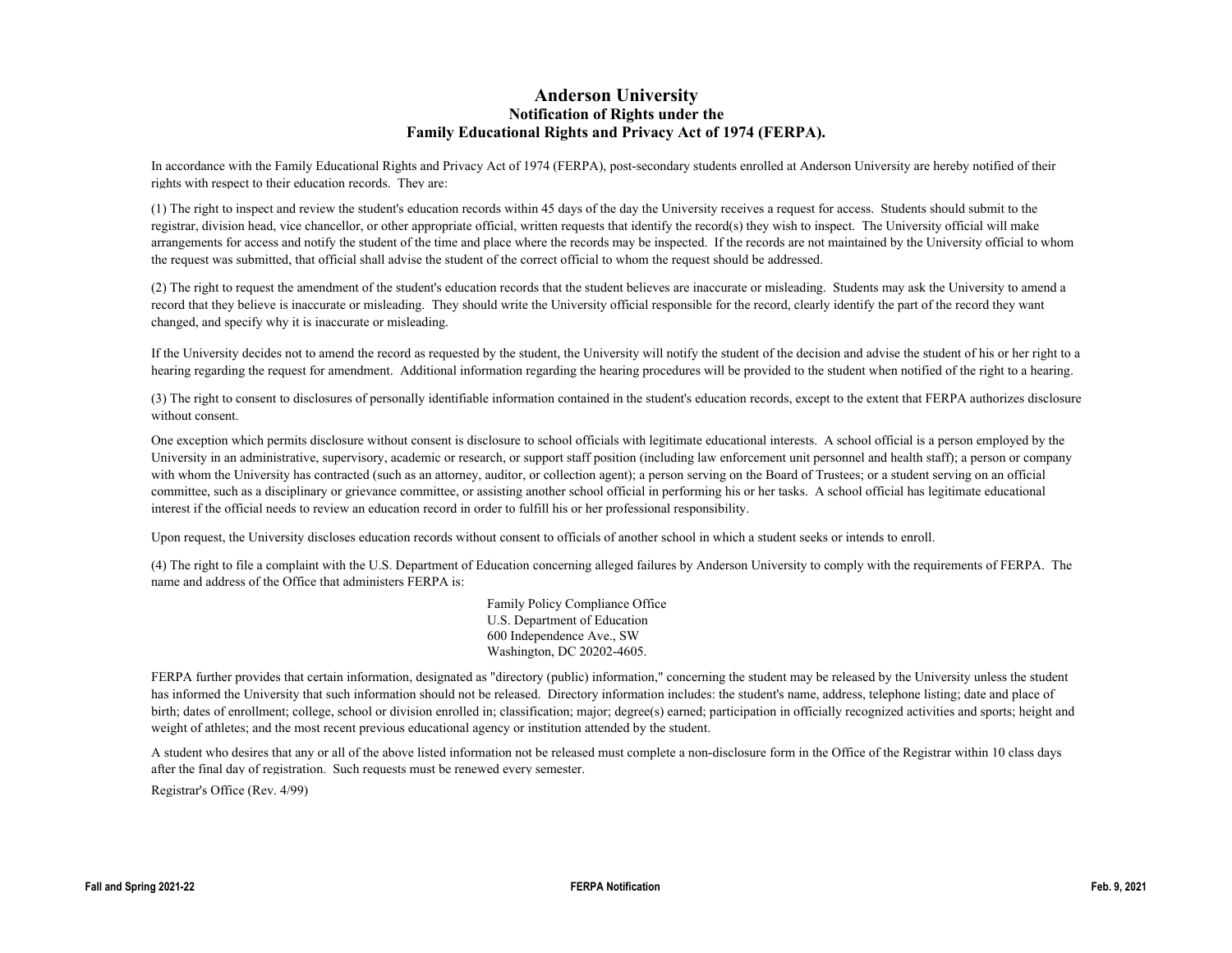## **GENERAL INFORMATION FOR UNDERGRADUATE COURSES**

#### **UPPER DIVISION COURSES**

Courses numbered 3000-4000 are upper division

#### **CHAPEL-CONVOCATION.**

11 a.m. Tuesday and Thursday. Required of all full-time students during the academic year.

#### **CLASS NUMBER.**

For registration, the class number of each course is used as the identifying designation. The student is responsible for checking the correctness of the class number on the Student Schedule of Classes. If a course requires an additional lab enrollment, be certain that the lab section's class number also appears on the student registration forms

#### **AUDITING A COURSE.**

Consult the catalog for policies concerning auditing courses.

#### **MUSIC STUDENTS.**

Participation in recitals and master classes is required of all music students on certain **Thursdays at noon**.

Check with the School of Music Office for other required times.

Private music lessons require an audition and an authorization form for registration, which is obtained in the Music Department Office. Upon acceptance into private music study, the students receive the authorization form and are assigned a section and class number. Private instruction must be taken for credit.

#### **SATISFACTORY / UNSATISFACTORY.**

In addition to registering for a course on a regular grade basis, a student has the option of registering on a Satisfactory/Unsatisfactory (S-U) basis. See catalog for full explanation. These courses are not figured in the GPA

#### **CREDIT / NON-CREDIT GRADING POLICY.**

Some courses are offered only as Credit/Non-Credit. See catalog for full explanation. These courses are not figured in the GPA

#### **INCOMPLETE GRADE POLICY.**

'I' grades are allowed only with written agreement between instructor and student. Agreement forms are available in the Office of the University Registrar, and must be filed in that office prior to the time final grades are due. Filing of the agreement form is the responsibility of the student. All 'I' grades which are not removed by the end of the fifth week of the following semester will automatically become a grade of 'F'.

#### **EXPLANATION OF COLUMN HEADINGS:**

| Mode        | Mode                       | Mode of Instruction: "FF" face to face / "OL" online / "BL" blended / "IS" individual study                                |
|-------------|----------------------------|----------------------------------------------------------------------------------------------------------------------------|
| NewLib      | Liberal Arts               | Liberal Arts content code, for example 'FS5QR' or 'WK1CH'                                                                  |
| Intns       | Writing/Speaking Intensive | Course designated as meeting part of Writing or Speaking Intensive reg                                                     |
| Cnsnt       | Consent                    | $D =$ Written consent of department chair required $D =$ Written consent of instructor required $N =$ No permission needed |
| Req         | Requirement                | $RQ$ = course has Pre-requisite and/or Co-requisite $*$                                                                    |
| Grd         | Grading                    | $GRD =$ Regular "A" to "F" grade $CNC =$ Credit / No Credit                                                                |
| Comb        | <b>Combined Section</b>    | Course may be taken under more than one caption (Same as)                                                                  |
| <b>Note</b> | Section note               | May contain additional information, including non-standard meeting dates                                                   |

*\* Check class search online or with instructor to determine prerequisite. Student is responsible to see that the prerequisite is met.*

The University reserves the right to change a course, to cancel any course for insufficient enrollment,

or for which satisfactory arrangements cannot be made.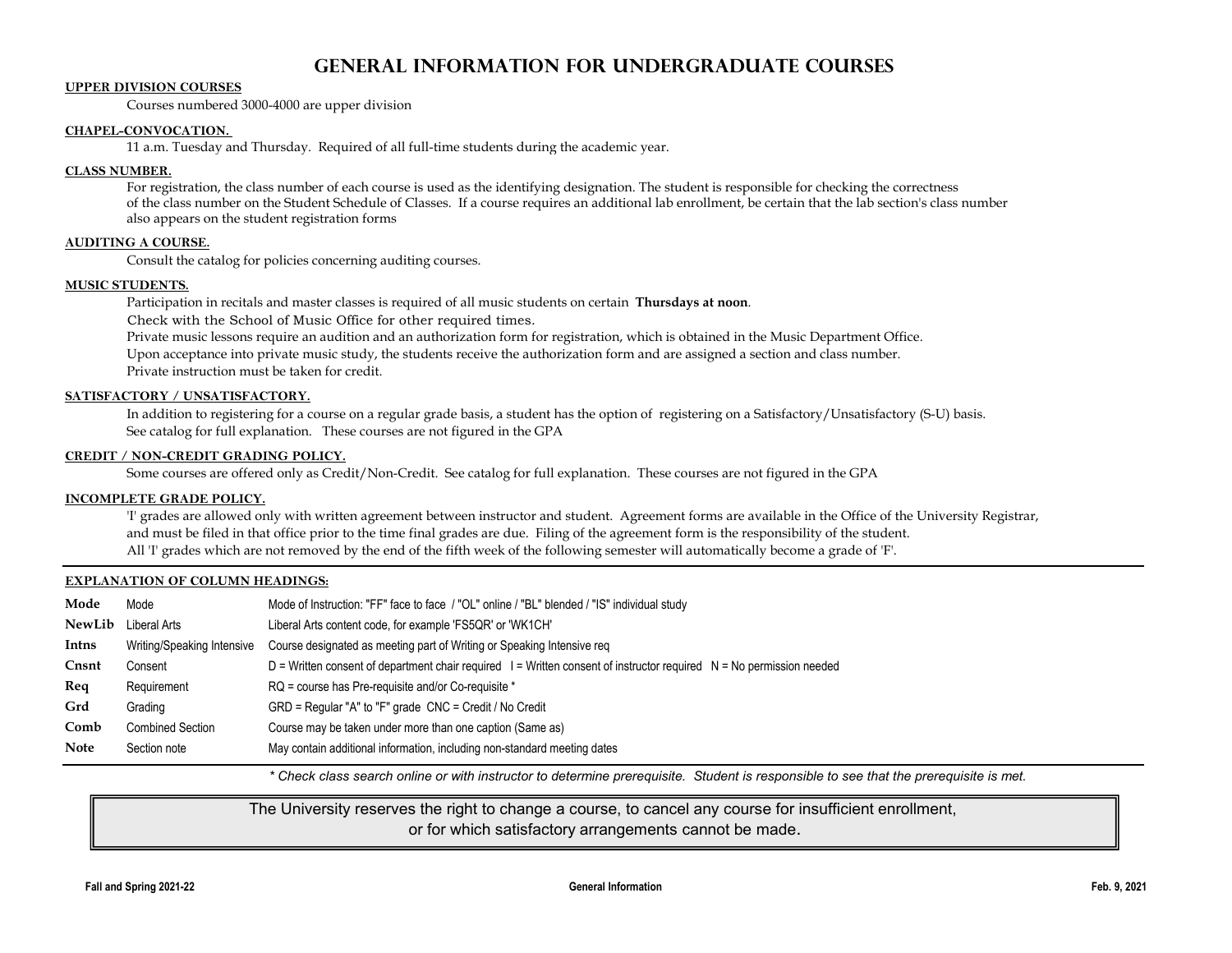## **Liberal Arts Codes**

A course can have both a NewLib code and an Intns code. Beginning with the 2015-17 catalog, a new Liberal Arts curriculum has been in effect.

| <b>NewLib</b>       | <b>Liberal Arts</b>                       | Intns     | Writing/Speaking Intensive                       |
|---------------------|-------------------------------------------|-----------|--------------------------------------------------|
| Foundational Skills |                                           |           |                                                  |
| FS <sub>1</sub> UC  | <b>Understanding College</b>              | <b>SI</b> | Speaking Intensive                               |
| FS <sub>2</sub> CT  | <b>Critical Thinking</b>                  | SI_WIU    | Speaking Intensive / Writing Intensive Upper Div |
| FS2CDCR             | <b>Civil Discourse Critical Reasoning</b> | WI        | Writing Intensive                                |
| FS3WC               | <b>Written Communication</b>              | WIU       | Writing Intensive Upper Div                      |
| FS4SL               | Speaking / Listening                      |           |                                                  |
| FS5QR               | <b>Quantitative Reasoning</b>             |           |                                                  |
| FS6BL               | <b>Biblical Literacy</b>                  |           |                                                  |
| <b>FS7PW</b>        | <b>Personal Wellness</b>                  |           |                                                  |
| Ways of Knowing     |                                           |           |                                                  |
| WK1CH               | Christian Ways                            |           |                                                  |
| WK2SC               | Scientific Ways                           |           |                                                  |
| WK3CV               | Civic Ways                                |           |                                                  |
| WK4AE               | Aesthetic Ways                            |           |                                                  |
| WK4AP               | Aesthetic Ways (Appreciation)             |           |                                                  |
| WK4AX               | Aesthetic Ways (Experiential)             |           |                                                  |
| WK5SB               | Social / Behavioral Ways                  |           |                                                  |
| WK6GL               | Global / Intercultural Ways Language      |           |                                                  |
| WK7GI               | Global / Intercultural Ways Other         |           |                                                  |
| WK8EC               | Experiential Ways (Course)                |           |                                                  |
| CDCR OR GI          | Civ Discrse OR Glob/Intcult               |           |                                                  |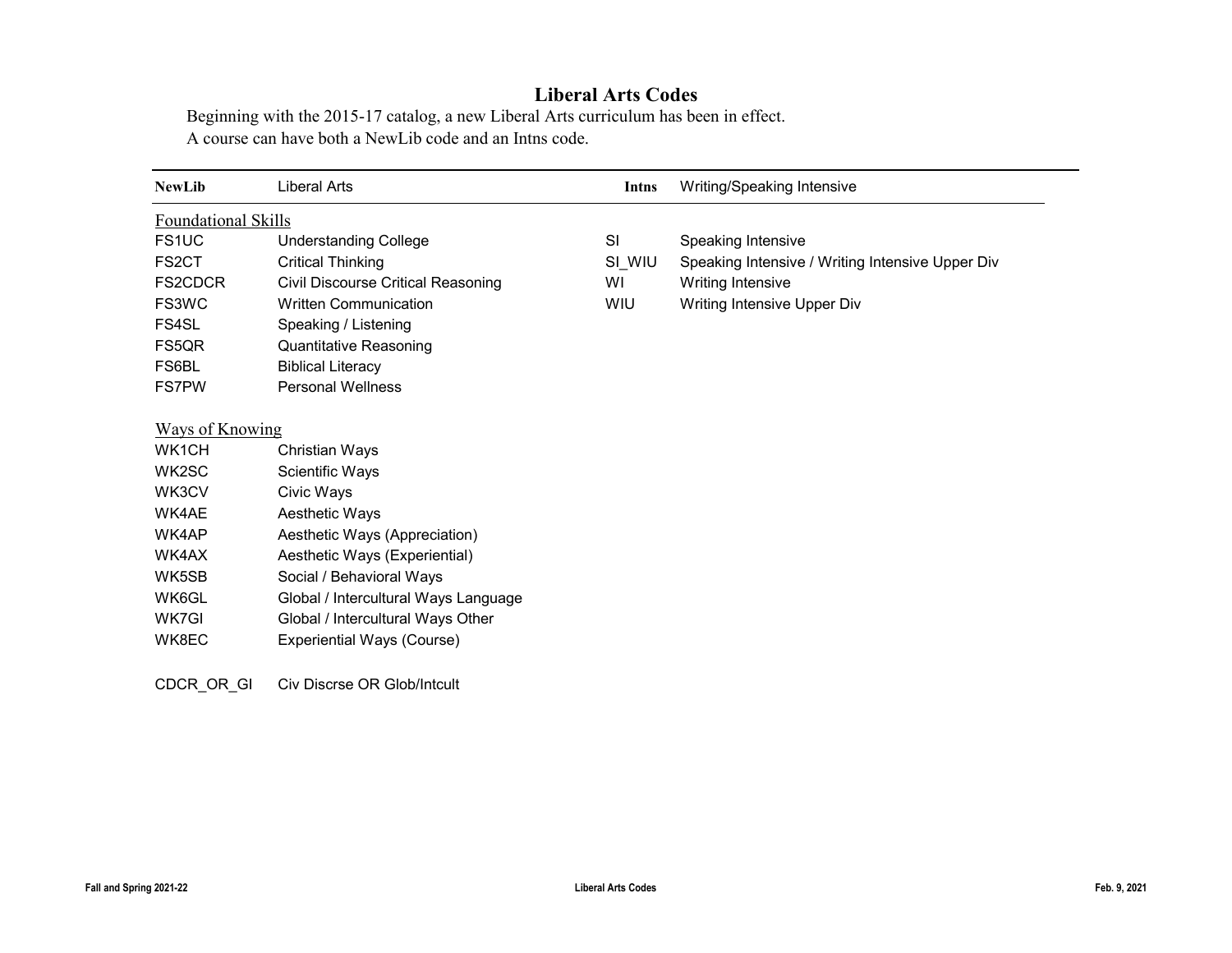|              | Term TrmDesc CIsN1 CIsN2 Crse1                  |              |      |                             |          | Sect1 Crse2     | Sect2 Mode Title |                 |                                                                    | Crilrs Inst    |                                        | Days                     | Start                | End                  | NewLib         |           |         |                        |                          | Intns Cnsnt Req Grd Comb Note |
|--------------|-------------------------------------------------|--------------|------|-----------------------------|----------|-----------------|------------------|-----------------|--------------------------------------------------------------------|----------------|----------------------------------------|--------------------------|----------------------|----------------------|----------------|-----------|---------|------------------------|--------------------------|-------------------------------|
|              | <b>ACCT: Accounting</b>                         |              |      |                             |          |                 |                  |                 |                                                                    |                |                                        |                          |                      |                      |                |           |         |                        |                          |                               |
|              | 2211 Fall2021<br>2211 Fall2021                  | 1005<br>1004 |      | ACCT2010<br>ACCT2010        | 01<br>02 |                 |                  | FF.             | FF Principles of Accounting I<br>Principles of Accounting I        |                | ` 3 Tijerina, VJ<br>` 3 Tijerina, VJ   | MWF<br><b>MWF</b>        | 10:00 AM<br>11:00 AM | 10:50 AM<br>11:50 AM |                |           | N<br>N  | <b>RQ</b><br><b>RQ</b> | <b>GRD</b><br>GRD        |                               |
|              | 2213 Sprg2022                                   |              | 5004 |                             |          | <b>ACCT2020</b> | 01               | FF.             | Principles of Accounting II                                        |                | 3 Tijerina, VJ                         | <b>MWF</b>               | 10:00 AM             | 10:50 AM             |                |           | N       | <b>RQ</b>              | <b>GRD</b>               |                               |
|              | 2213 Sprg2022<br>2211 Fall2021                  | 1006         | 5006 | ACCT3010                    | 01       | <b>ACCT2020</b> | 02               | FF.             | FF Principles of Accounting II<br>Intermediate Accounting I        |                | ` 3 Tijerina, VJ<br>3 Peddicord, MJ    | <b>MWF</b><br>TR         | 11:00 AM<br>1:00 PM  | 11:50 AM<br>2:15 PM  |                |           | N.<br>N | <b>RQ</b><br><b>RQ</b> | <b>GRD</b><br>GRD        |                               |
| 2213         | Sprg2022                                        |              | 5003 |                             |          | <b>ACCT3020</b> | 01               |                 | FF Intermediate Accounting II                                      |                | ` 3 Peddicord, MJ                      | TR.                      | 9:30 AM              | 10:45 AM             |                |           | N.      | <b>RQ</b>              | <b>GRD</b>               |                               |
| 2211         | <b>Fall2021</b>                                 | 1008         |      | ACCT3110                    | 01       |                 |                  | FF.             | Managerial Accounting                                              |                | ` 3 Peddicord, MJ                      | TR                       | 8:00 AM              | 9:15 AM              |                |           | N       | <b>RQ</b>              | GRD                      |                               |
|              | 2211 Fall2021<br>2211 Fall2021                  | 1009<br>1003 |      | <b>ACCT3500</b><br>ACCT3850 | 01<br>01 |                 |                  | FF.<br>FF.      | <b>Accounting Info Syst</b><br>Practicum in Accounting             |                | 3 Tijerina, VJ<br>1-3 Fox, JM          | <b>MWF</b><br><b>ARR</b> | 9:00 AM              | 9:50 AM              |                |           | N<br>N  | <b>RQ</b>              | GRD<br><b>CNC</b>        |                               |
|              | 2213 Sprg2022                                   |              | 5005 |                             |          | <b>ACCT3850</b> | 01               | FF.             | Practicum in Accounting                                            |                | $1 - 3$ Fox, JM                        | <b>ARR</b>               |                      |                      |                |           | N       |                        | <b>CNC</b>               |                               |
|              | 2213 Sprg2022                                   |              | 5007 |                             |          | ACCT3860        | 01               | FF.             | Vol Inc Tax Assist Practicum                                       |                | 1 Tijerina, VJ                         | <b>ARR</b>               |                      |                      |                |           | N       |                        | <b>CNC</b>               |                               |
|              | 2213 Sprg2022<br>2211 Fall2021                  | 1011         | 5008 | <b>ACCT4050</b>             | 01       | <b>ACCT4020</b> | 01               | FF.             | Federal Income Tax<br>FF Adv Fed Income Taxation                   |                | ` 3 Tijerina, VJ<br>` 3 Tijerina, VJ   | <b>MWF</b><br><b>MWF</b> | 1:00 PM<br>1:00 PM   | 1:50 PM<br>1:50 PM   |                |           | N       | <b>RQ</b><br><b>RQ</b> | <b>GRD</b><br>GRD        |                               |
|              | 2213 Sprg2022                                   |              | 5011 |                             |          | <b>ACCT4100</b> | 01               |                 | FF Adv Financial Acctg                                             |                | ` 3 Peddicord, MJ                      | <b>MWF</b>               |                      | 11:00 AM 11:50 AM    |                |           | N       | <b>RQ</b>              | <b>GRD</b>               |                               |
|              | 2211 Fall2021                                   | 1002         |      | ACCT4310                    | 01       |                 |                  |                 | FF Auditina                                                        |                | 3 Peddicord, MJ<br>$1 - 6$ Fox, JM     | MWF                      |                      | 11:00 AM  11:50 AM   |                |           | N       | RQ                     | GRD                      |                               |
|              | 2211 Fall2021<br>2213 Sprg2022                  | 1007         | 5009 | <b>ACCT4800</b>             | 01       | <b>ACCT4800</b> | 01               | FF.<br>FF.      | Accounting Internship<br>Accounting Internship                     |                | 1-6 Fox.JM                             | ARR<br><b>ARR</b>        |                      |                      |                |           |         | <b>RQ</b><br><b>RQ</b> | <b>CNC</b><br><b>CNC</b> |                               |
|              | 2211 Fall2021                                   | 1010         |      | <b>ACCT4850</b>             | 01       |                 |                  |                 | FF Practicum CPA Exam Prep                                         |                | 1 - 4 Peddicord.MJ                     | <b>ARR</b>               |                      |                      |                |           | N       | <b>RQ</b>              | <b>CNC</b>               |                               |
|              | 2213 Sprg2022<br>2211 Fall2021                  |              | 5010 |                             | '0E      | ACCT4850        | 01               |                 | FF Practicum CPA Exam Prep<br>OL Profess Ethics for Accountants    |                | 1 - 4 Peddicord, MJ<br>1 Peddicord, MJ | <b>ARR</b><br>ONL        |                      |                      |                | WIU       | N.<br>N | <b>RQ</b><br>RQ        | <b>CNC</b><br>GRD        |                               |
|              | ARTH: Art History                               | 1012         |      | <b>ACCT4900</b>             |          |                 |                  |                 |                                                                    |                |                                        |                          |                      |                      |                |           |         |                        |                          |                               |
|              | 2211 Fall2021                                   | 1845         |      | <b>ARTH2000</b>             | 01       |                 |                  |                 | FF Great Themes in Art History                                     |                | ` 3 Lipan, TA                          | <b>MWF</b>               | 11:00 AM             | 11:50 AM             | WK4AE          |           | N       |                        | GRD                      |                               |
|              | 2213 Sprg2022                                   |              | 5682 |                             | 01       | <b>ARTH2000</b> | 01               | FF.             | Great Themes in Art History                                        |                | 3 Lipan, TA                            | <b>MWF</b>               | 10:00 AM             | 10:50 AM             | WK4AE          |           |         |                        | <b>GRD</b><br>GRD        |                               |
|              | 2211 Fall2021<br>2213 Sprg2022                  | 2016         | 5905 | ARTH3010                    |          | <b>ARTH3030</b> | 01               | FF.             | Ancient to Medieval Art<br>FF Contemporary Art and Design          |                | `3 Lipan, TA<br>3 Lipan, TA            | <b>MWF</b><br><b>MWF</b> | 9:00 AM<br>12:00 PM  | 9:50 AM<br>12:50 PM  |                | WIU       | N<br>N  |                        | <b>GRD</b>               |                               |
| ARTS: Art    |                                                 |              |      |                             |          |                 |                  |                 |                                                                    |                |                                        |                          |                      |                      |                |           |         |                        |                          |                               |
|              | 2213 Sprg2022<br>2211 Fall2021                  | 1746         | 5681 | <b>ARTS1230</b>             | 01       | <b>ARTS1210</b> | 01               | FF.             | FF Drawing for Liberal Arts<br>Painting for Liberal Arts           |                | 3 Lipan, TA<br>3 Lipan, TA             | <b>TR</b><br>TR          | 1:00 PM<br>2:30 PM   | 2:15 PM<br>3:45 PM   | WK4AE<br>WK4AE |           | N       |                        | GRD<br>GRD               |                               |
|              | 2211 Fall2021                                   | 1859         |      | <b>ARTS1250</b>             | '0E      |                 |                  | OL              | Graphic Design for Lib Arts                                        |                | 3 Higgs, J                             | ONL                      |                      |                      | WK4AE          |           | N       |                        | GRD                      |                               |
|              | 2211 Fall2021                                   | 1742         |      | <b>ARTS2010</b>             | 01       |                 |                  | FF.             | Introduction to Drawing                                            |                | `3 Lipan,TA                            | TR                       | 1:00 PM              | 2:15 PM              |                |           | N       |                        | GRD                      |                               |
| 2213         | 2211 Fall2021                                   | 1740         | 5677 | <b>ARTS2011</b>             | 01       | <b>ARTS2060</b> |                  | FF.<br>FF.      | <b>Two-Dimensional Design</b>                                      |                | 3 Higgs, J<br>` 3 Lipan, TA            | TR<br>TR.                | 8:00 AM<br>9:30 AM   | 10:45 AM<br>10:45 AM |                |           | N<br>N  | <b>RQ</b>              | GRD<br><b>GRD</b>        |                               |
|              | Sprg2022<br>2213 Sprg2022                       |              | 5680 |                             |          | <b>ARTS2100</b> | 01<br>01         |                 | Illustration<br>FF Intro to Graphic Design                         |                | 3 Higgs, J                             | <b>MWF</b>               | 10:00 AM             | 10:50 AM             |                |           | N       |                        | <b>GRD</b>               |                               |
|              | 2211 Fall2021                                   | 1741         |      | <b>ARTS3110</b>             | 01       |                 |                  | FF.             | Visual Design Studio I                                             |                | 3 Higgs, J                             | <b>MWF</b>               | 10:00 AM             | 11:50 AM             |                |           | N       | <b>RQ</b>              | GRD                      |                               |
|              | 2213 Sprg2022                                   |              | 5787 |                             |          | <b>ARTS3114</b> | 0B               |                 | <b>BL</b> Visual Design Studio II                                  |                | `3 Staff                               | TR.                      | 1:00 PM              | 3:45 PM              |                |           | N       | <b>RQ</b>              | <b>GRD</b>               | blended                       |
| 2213<br>2211 | Sprg2022<br><b>Fall2021</b>                     | 1874         |      | ARTS3310                    | 0B       |                 |                  | BL.<br>BL       | <b>Typography Studio</b>                                           |                | 3 Staff                                | ONL<br>TR                | 1:00 PM              | 3:45 PM              |                |           | N       | <b>RQ</b>              | GRD                      | blended                       |
| 2211         | Fall2021                                        |              |      |                             |          |                 |                  | BL              |                                                                    |                |                                        | ONL                      |                      |                      |                |           |         |                        |                          |                               |
|              | 2211 Fall2021<br>2211 Fall2021                  | 1743<br>1739 |      | <b>ARTS4114</b><br>ARTS4310 | 01<br>0B |                 |                  | <b>FF</b><br>BL | Design for Digital Media<br>Desian Thinking                        | $\cdot$ 3<br>3 | L,Higgs<br>Staff                       | <b>MWF</b><br>TR         | 1:00 PM<br>8:00 AM   | 2:50 PM<br>10:45 AM  |                |           | N<br>N  | <b>RQ</b><br><b>RQ</b> | GRD<br>GRD               | blended                       |
|              | 2211 Fall2021                                   |              |      |                             |          |                 |                  | BL              |                                                                    |                |                                        | ONL                      |                      |                      |                |           |         |                        |                          |                               |
|              | 2213 Sprg2022                                   |              | 5676 |                             |          | <b>ARTS4420</b> | 01               | FF.             | Design Methodology                                                 |                | 3 Higgs, J                             | <b>MWF</b>               | 8:00 AM              | 9:50 AM              |                |           | N       | <b>RQ</b>              | <b>GRD</b>               |                               |
|              | 2213 Sprg2022<br>2211 Fall2021                  | 1863         | 5791 | <b>ARTS4650</b>             | 01       | <b>ARTS4450</b> | 01               | FF.<br>FF.      | Spec Topics Graphic Design<br>Spec Projs in Art (2 Dim)            |                | 3 Higgs, J<br>$1 - 4$ Higgs, J         | <b>MWF</b><br><b>ARR</b> | 1:00 PM              | 2:50 PM              |                |           |         | <b>RQ</b>              | <b>GRD</b><br>GRD        |                               |
|              | 2211 Fall2021                                   | 1864         |      | <b>ARTS4650</b>             | 02       |                 |                  | FF.             | Spec Projs in Art (2 Dim)                                          |                | $1 - 4$ Lipan, TA                      | <b>ARR</b>               |                      |                      |                |           |         |                        | GRD                      |                               |
|              | 2213 Sprg2022                                   |              | 5774 |                             |          | <b>ARTS4650</b> | 01               | FF.             | Spec Projs in Art (2 Dim)                                          |                | $\cdot$ 1 - 4 Higgs, J                 | <b>ARR</b>               |                      |                      |                |           |         |                        | <b>GRD</b>               |                               |
| 2213         | Sprg2022<br>2211 Fall2021                       | 1876         | 5775 | <b>ARTS4820</b>             | 01       | <b>ARTS4650</b> | 02               | FF.<br>FF.      | Spec Projs in Art (2 Dim)<br>Internship                            |                | 1 - 4 Lipan, TA<br>1 - 4 Higgs, J      | <b>ARR</b><br><b>ARR</b> |                      |                      |                |           | N       | <b>RQ</b>              | <b>GRD</b><br>GRD        |                               |
|              | 2211 Fall2021                                   | 1877         |      | <b>ARTS4820</b>             | 02       |                 |                  | FF.             | Internship                                                         |                | `1 - 4 Lipan,TA                        | <b>ARR</b>               |                      |                      |                |           | N       | <b>RQ</b>              | GRD                      |                               |
|              | 2213 Sprg2022                                   |              | 5789 |                             |          | <b>ARTS4820</b> | 01               |                 | FF Internship                                                      |                | $1 - 4$ Higgs, J                       | <b>ARR</b>               |                      |                      |                |           | N       | <b>RQ</b>              | <b>GRD</b>               |                               |
|              | 2213 Sprg2022<br>2211 Fall2021                  | 1745         | 5790 | <b>ARTS4930</b>             | 01       | <b>ARTS4820</b> | 02               |                 | FF Internship<br>FF Comprehensive Projects I                       |                | 1-4 Lipan, TA<br>2 Higgs, J            | <b>ARR</b><br>W          | 5:00 PM              | 7:00 PM              |                |           | N<br>N  | <b>RQ</b><br><b>RQ</b> | <b>GRD</b><br>GRD        |                               |
|              | 2213 Sprg2022                                   |              | 5766 |                             |          | <b>ARTS4930</b> | 01               |                 | FF Comprehensive Projects I                                        |                | 2 Higgs, J                             | M                        | 5:00 PM              | 7:00 PM              |                |           | N       | <b>RQ</b>              | GRD                      |                               |
|              | 2211 Fall2021                                   | 1744         |      | <b>ARTS4950</b>             | 01       |                 |                  | FF.             | Comprehensive Projects II                                          |                | 4 Higgs, J                             | W                        | 5:00 PM              | 8:00 PM              |                | <b>SI</b> | N       | <b>RQ</b>              | GRD                      |                               |
|              | 2213 Sprg2022<br><b>ATRG: Athletic Training</b> |              | 5679 |                             |          | <b>ARTS4950</b> | 01               |                 | FF Comprehensive Projects II                                       |                | 4 Higgs, J                             | M                        | 5:00 PM              | 8:00 PM              |                | <b>SI</b> | N       | <b>RQ</b>              | <b>GRD</b>               |                               |
|              | 2213 Sprg2022                                   |              | 5097 |                             |          | <b>ATRG1530</b> | 01               | FF.             | <b>Theor of Conditioning Athletes</b>                              |                | 3 Jones, AM                            | <b>MWF</b>               | 11:00 AM             | 11:50 AM             |                |           | N       |                        | <b>GRD</b>               |                               |
|              | 2213 Sprg2022                                   |              | 5126 |                             |          | <b>ATRG2200</b> | 01               | FF.             | <b>Psycho-Social Aspects Sport</b>                                 |                | 2 Day, EE                              | <b>MWF</b>               | 1:00 PM              | 1:50 PM              |                |           | N       |                        | <b>GRD</b>               |                               |
|              | 2213 Sprg2022<br>2211 Fall2021                  | 1073         | 5098 | ATRG2400                    | 01       | <b>ATRG2220</b> | 01               | FF.             | Pharma/Ergogenic Aids Sport<br>FF Clinical Exper Athl Train II     |                | 3 Hamlyn, CJ<br>1 Whiteman, TM         | <b>TR</b><br><b>ARR</b>  | 1:00 PM              | 2:15 PM              |                |           | N<br>N  | <b>RQ</b>              | GRD<br>GRD               |                               |
|              | 2213 Sprg2022                                   |              | 5099 |                             |          | <b>ATRG2400</b> | 01               |                 | FF Clinical Exper Athl Train II                                    |                | 1 Whiteman, TM                         | <b>ARR</b>               |                      |                      |                |           |         | <b>RQ</b>              | <b>GRD</b>               |                               |
| 2211         | <b>Fall2021</b><br>2211 Fall2021                | 1076         |      | ATRG2420                    | 01       |                 |                  | FF.<br>FF.      | Therapeutic Modalities                                             |                | ' 3 Hamlyn, CJ<br>2 Whiteman, TM       | MWF<br><b>MWF</b>        | 10:00 AM             | 10:50 AM             |                |           | N<br>N  | <b>RQ</b>              | GRD                      |                               |
|              | 2211 Fall2021                                   | 1072<br>1103 |      | ATRG2440<br><b>ATRG2500</b> | 01<br>01 |                 |                  | FF.             | Lower Body/Joint/Extrem Assess<br>Clinical Exper Ath Train III     |                | 1 Whiteman, TM                         | <b>ARR</b>               | 9:00 AM              | 9:50 AM              |                |           | N       | RQ<br><b>RQ</b>        | GRD<br>GRD               |                               |
|              | 2213 Sprg2022                                   |              | 5096 |                             |          | <b>ATRG2500</b> | 01               |                 | FF Clinical Exper Ath Train III                                    |                | 1 Whiteman.TM                          | <b>ARR</b>               |                      |                      |                |           | N.      | <b>RQ</b>              | <b>GRD</b>               |                               |
|              | 2213 Sprg2022                                   |              | 5094 | ATRG3400                    |          | <b>ATRG2540</b> | $\mathsf{A}$     |                 | FF Upper Body/Joint/Extrem Assess                                  |                | 2 Whiteman, TM<br>` 1 Whiteman, TM     | <b>MWF</b>               |                      | 9:00 AM 9:50 AM      |                |           | N.      | <b>RQ</b>              | GRD<br>GRD               |                               |
|              | 2211 Fall2021<br>2213 Sprg2022                  | 1075         | 5100 |                             | 01       | ATRG3400        | 01               |                 | FF Clinical Exper Athl Train IV<br>FF Clinical Exper Athl Train IV |                | 1 Whiteman, TM                         | ARR<br><b>ARR</b>        |                      |                      |                |           | N<br>N  | RQ<br><b>RQ</b>        | GRD                      |                               |
|              | 2211 Fall2021                                   | 1071         |      | ATRG3440                    | 01       |                 |                  | FF.             | Therapeutic Rehabilitation                                         |                | 3 Hamlyn, CJ                           | <b>MTRF</b>              | 1:00 PM              | 1:50 PM              |                | WIU       | N       | RQ                     | GRD                      |                               |
|              | 2211 Fall2021                                   | 1068         |      | ATRG3450                    | 01       |                 |                  | FF.             | Medical Issues in Ath Train-I                                      |                | 2 Jones, JW                            | R                        | 6:30 PM              | 9:00 PM              |                |           | N       | <b>RQ</b>              | GRD                      |                               |
|              | 2211 Fall2021<br>2213 Sprg2022                  | 1104         | 5091 | ATRG3500                    | 01       | ATRG3500        | 01               | FF.<br>FF.      | Clinical Exper Athl Train V<br>Clinical Exper Athl Train V         |                | 1 Whiteman, TM<br>* 1 Whiteman, TM     | <b>ARR</b><br><b>ARR</b> |                      |                      |                |           | N<br>N  | <b>RQ</b><br><b>RQ</b> | GRD<br>GRD               |                               |
|              | 2213 Sprg2022                                   |              | 5095 |                             |          | ATRG3550        | 01               |                 | FF Medical Issues in Ath Train-II                                  |                | 2 Jones, JW                            | R                        | 6:30 PM              | 9:00 PM              |                |           | N       | <b>RQ</b>              | GRD                      |                               |
|              | 2211 Fall2021                                   | 1074         |      | <b>ATRG4400</b>             | 01       |                 |                  | FF.             | Clinical Exper Athl Train VI<br>FF Clinical Exper Athl Train VI    |                | 1 Whiteman, TM                         | <b>ARR</b>               |                      |                      |                |           | N       | <b>RQ</b>              | GRD                      |                               |
|              | 2213 Sprg2022<br>2211 Fall2021                  | 1069         | 5101 | ATRG4460                    | 01       | <b>ATRG4400</b> | 01               |                 | FF Admin of Athletic Training                                      |                | 1 Whiteman, TM<br>3 Day, EE            | <b>ARR</b><br><b>MWF</b> | 10:00 AM             | 10:50 AM             |                |           | N<br>N  | <b>RQ</b><br><b>RQ</b> | GRD<br>GRD               |                               |
|              | 2211 Fall2021                                   | 1105         |      | <b>ATRG4500</b>             | 01       |                 |                  | FF.             | Clinical Exper Athl Train VII                                      |                | ` 1 Whiteman, TM                       | ARR                      |                      |                      |                |           | N       | <b>RQ</b>              | GRD                      |                               |
|              | 2213 Sprg2022                                   |              | 5093 |                             |          | ATRG4500        | 01               |                 | FF Clinical Exper Athl Train VII                                   |                | 1 Whiteman, TM                         | <b>ARR</b>               |                      |                      |                |           | N       | <b>RQ</b>              | GRD                      |                               |
|              | 2211 Fall2021                                   | 1079         |      | ATRG4550                    | 01       |                 |                  |                 | FF Research in Athletic Training                                   |                | 1 Hamlvn.CJ                            | TR                       | 8:00 AM              | 8:50 AM              |                | WIU       | N       |                        | GRD                      |                               |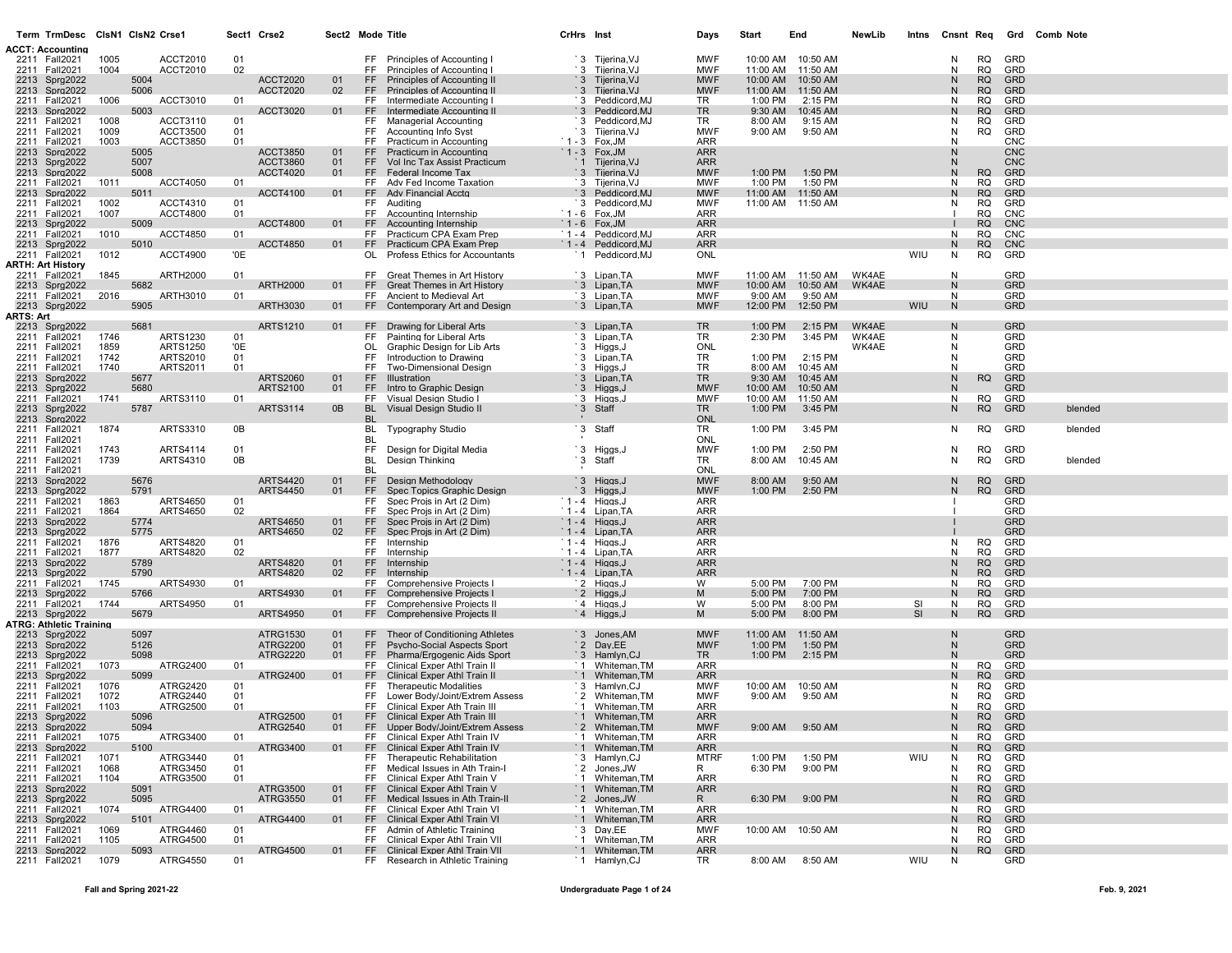| Term TrmDesc CIsN1 CIsN2 Crse1              |                 |              |              |                                    |          | Sect1 Crse2                        | Sect2 Mode Title |                      |                                                                    | CrHrs Inst                |                                      | Days                     | <b>Start</b>         | End                                   | NewLib             | Intns     | Cnsnt Reg |                        | Grd                      | <b>Comb Note</b>                                  |
|---------------------------------------------|-----------------|--------------|--------------|------------------------------------|----------|------------------------------------|------------------|----------------------|--------------------------------------------------------------------|---------------------------|--------------------------------------|--------------------------|----------------------|---------------------------------------|--------------------|-----------|-----------|------------------------|--------------------------|---------------------------------------------------|
| 2211                                        | <b>Fall2021</b> | 1077         |              | ATRG4850                           | 01       |                                    |                  | FF.                  | Practicum in Athletic Training                                     |                           | 1 - 4 Whiteman, TM                   | <b>ARR</b>               |                      |                                       |                    |           |           | RQ                     | <b>CNC</b>               |                                                   |
| 2213 Sprg2022<br>2213 Sprg2022              |                 |              | 5089<br>5088 |                                    |          | <b>ATRG4850</b><br>ATRG4910        | 01<br>01         | FF.<br>FF.           | Practicum in Athletic Training<br>Seminar in Athletic Training     |                           | 1 - 4 Whiteman, TM<br>2 Hamlyn, CJ   | <b>ARR</b><br>TR.        | 8:00 AM              | 8:50 AM                               |                    | <b>SI</b> | ${\sf N}$ | <b>RQ</b><br><b>RQ</b> | <b>CNC</b><br><b>GRD</b> |                                                   |
| <b>BIBL: Bible</b>                          |                 |              |              |                                    |          |                                    |                  |                      |                                                                    |                           |                                      |                          |                      |                                       |                    |           |           |                        |                          |                                                   |
| 2211 Fall2021                               |                 | 1139         |              | <b>BIBL2000</b>                    | 01       |                                    |                  | FF.                  | Intro to the Bible                                                 |                           | 3 Kirkpatrick, S                     | <b>MWF</b>               | 9:00 AM              | 9:50 AM                               | FS6BL              |           | N         | <b>RQ</b>              | GRD                      | blended                                           |
| <b>Fall2021</b><br>2211<br>Fall2021<br>2211 |                 | 1137<br>1175 |              | <b>BIBL2000</b><br><b>BIBL2000</b> | 02<br>03 |                                    |                  | FF.<br>FF.           | Intro to the Bible<br>Intro to the Bible                           | $\cdot$ 3<br>$\mathbf{B}$ | Overstreet, GA<br>Kirkpatrick,S      | MWF<br><b>MWF</b>        | 10:00 AM<br>11:00 AM | 10:50 AM<br>11:50 AM                  | FS6BL<br>FS6BL     |           | N<br>N    | <b>RQ</b><br><b>RQ</b> | GRD<br>GRD               |                                                   |
| Fall2021<br>2211                            |                 | 1183         |              | <b>BIBL2000</b>                    | 04       |                                    |                  | FF.                  | Intro to the Bible                                                 | . ვ                       | Lozano, G                            | <b>MWF</b>               | 1:00 PM              | 1:50 PM                               | FS6BL              |           | N         | <b>RQ</b>              | GRD                      |                                                   |
| 2211 Fall2021                               |                 | 2031         |              | <b>BIBL2000</b>                    | 05       |                                    |                  | FF.                  | Intro to the Bible                                                 | . ვ                       | Lozano, G                            | <b>MWF</b>               | 2:00 PM              | 2:50 PM                               | FS6BL              |           | N         | <b>RQ</b>              | GRD                      |                                                   |
| 2211 Fall2021<br>2213 Sprg2022              |                 | 1172         | 5220         | <b>BIBL2000</b>                    | '0EA     | <b>BIBL2000</b>                    | 01               | OL<br>FF.            | Intro to the Bible<br>Intro to the Bible                           | $\cdot$ 3<br>-3           | Majeski,KS<br>Lozano, G              | ONL<br><b>MWF</b>        | 9:00 AM              | 9:50 AM                               | FS6BL<br>FS6BL     |           | N<br>N    | <b>RQ</b><br><b>RQ</b> | GRD<br><b>GRD</b>        | C<br>Same as BIBL2000 5E                          |
| 2213 Sprg2022                               |                 |              | 5237         |                                    |          | <b>BIBL2000</b>                    | 02               | <b>FF</b>            | Intro to the Bible                                                 | $\cdot$ 3                 | Varner, JR                           | <b>MWF</b>               | 10:00 AM             | 10:50 AM                              | FS6BL              |           | N         | <b>RQ</b>              | GRD                      |                                                   |
| 2213 Sprg2022                               |                 |              | 5239         |                                    |          | <b>BIBL2000</b>                    | 03               | FF.                  | Intro to the Bible                                                 | -3                        | Majeski, KS                          | <b>MWF</b>               | 11:00 AM             | 11:50 AM                              | FS6BL              |           | N         | <b>RQ</b>              | <b>GRD</b>               |                                                   |
| 2213 Sprg2022                               |                 |              | 5219         |                                    |          | <b>BIBL2000</b>                    | 04               | FF.                  | Intro to the Bible                                                 | $\cdot$ 3                 | Lozano, G                            | <b>MWF</b>               | 1:00 PM              | 1:50 PM                               | FS6BL              |           | N         | <b>RQ</b>              | GRD                      |                                                   |
| 2213<br>2213 Sprg2022                       | Sprg2022        |              | 5242<br>5248 |                                    |          | <b>BIBL2000</b><br><b>BIBL2050</b> | '0EA<br>01       | OL.<br>FF.           | Intro to the Bible<br>Meth Biblcl Exegesis                         | 3<br>$\degree{3}$         | Overstreet, GA<br>Burnett, FW        | <b>ONL</b><br><b>MWF</b> | 1:00 PM              | 1:50 PM                               | FS6BL              |           | N<br>N    | <b>RQ</b><br><b>RQ</b> | <b>GRD</b><br>GRD        | C<br>Same as BIBL2000 5E                          |
| 2211 Fall2021                               |                 | 1160         |              | <b>BIBL2210</b>                    | 01       |                                    |                  | OL                   | <b>Beginning Greek I</b>                                           |                           | `4 Majeski,KS                        | <b>MTWF</b>              | 12:00 PM             | 12:50 PM                              | WK6GL              |           |           |                        | GRD                      | Same as BLAN5310 01<br>C                          |
| 2213 Sprg2022                               |                 |              | 5235         |                                    |          | <b>BIBL2220</b>                    | 01               | OL                   | <b>Beginning Greek II</b>                                          |                           | 4 Majeski, KS                        | <b>MTWF</b>              | 12:00 PM             | 12:50 PM                              | WK6GL              |           | N         | <b>RQ</b>              | <b>GRD</b>               | Same as BLAN5320 01<br>C                          |
| 2211 Fall2021<br>2213 Sprg2022              |                 | 1153         | 5920         | <b>BIBL3000</b>                    | 01       | <b>BIBL3352</b>                    | 01               | FF.<br>FF.           | History of Biblical Interp<br>Pauline Letters: I/II Corint         | $\mathbf{3}$              | 3 Kirkpatrick, S<br>Burnett,FW       | TR<br><b>TR</b>          | 9:30 AM<br>1:00 PM   | 10:45 AM<br>2:15 PM                   | WK1CH              | WIU       | N<br>N    | RQ<br>RQ               | GRD<br><b>GRD</b>        | C<br>Same as RLGN3000 01<br>Meets with NEWT7910 0 |
| 2211 Fall2021                               |                 | 1173         |              | <b>BIBL3410</b>                    | '0EA     |                                    |                  | OL                   | Images of Jesus Then and Now                                       |                           | `3 Burnett,FW                        | ONL                      |                      |                                       | WK <sub>1</sub> CH |           | N         | RQ                     | GRD                      | $\mathsf{C}$<br>Same as BIBL3410 5E               |
| 2213 Sprg2022                               |                 |              | 5939         |                                    |          | <b>BIBL3410</b>                    | 01               | FF.                  | Images of Jesus Then and Now                                       |                           | 3 Burnett, FW                        | <b>MWF</b>               | 11:00 AM             | 11:50 AM                              | WK1CH              |           | N         | <b>RQ</b>              | <b>GRD</b>               |                                                   |
| 2213 Sprg2022                               |                 |              | 5849         |                                    |          | <b>BIBL3410</b>                    | '0EA             |                      | OL Images of Jesus Then and Now                                    |                           | 3 Burnett, FW                        | ONL                      |                      |                                       | WK1CH              |           | N         | RQ                     | <b>GRD</b>               | C Same as BIBL3410 5E                             |
| <b>BIOL: Biology</b><br>2213 Sprg2022       |                 |              | 5946         |                                    |          | <b>BIOL1000</b>                    | 01               | FF.                  | Prin of Modern Biology                                             |                           | 4 Lyle-Ippolito, KG                  | <b>MWF</b>               | 1:00 PM              | 1:50 PM                               | WK2SC              |           | N         |                        | <b>GRD</b>               |                                                   |
| 2213 Sprg2022                               |                 |              |              |                                    |          |                                    |                  | FF                   | Lab                                                                |                           |                                      | M                        | $2:00$ PM            | 3:50 PM                               |                    |           |           |                        |                          |                                                   |
| 2211 Fall2021                               |                 | 1597         |              | <b>BIOL2010</b>                    | '0E      |                                    |                  |                      | OL Medical Terminology                                             |                           | 2 Bailey, MJ                         | ONL                      |                      |                                       |                    |           | N         |                        | GRD                      |                                                   |
| 2213 Sprg2022<br>2211 Fall2021              |                 | 1570         | 5154         | <b>BIOL2040</b>                    | 01       | <b>BIOL2010</b>                    | '0E              | OL<br>FF.            | <b>Medical Terminology</b><br>Personal/Comm Health                 |                           | 2 Bailey, MJ<br>`3 Neal,SM           | ONL<br><b>MWF</b>        | 11:00 AM             | 11:50 AM                              |                    |           | N<br>N    |                        | <b>GRD</b><br>GRD        | C<br>Same as PUBH2010 01                          |
| 2211 Fall2021                               |                 | 2045         |              | <b>BIOL2070</b>                    | 01       |                                    |                  | FF.                  | Humans and the Environment                                         | $^{\circ}$ 4              | Ippolito, DF                         | MWF                      | 10:00 AM             | 10:50 AM                              | WK2SC              |           | N         |                        | GRD                      |                                                   |
| Fall2021<br>2211                            |                 |              |              |                                    |          |                                    |                  | FF.                  | Lab                                                                |                           |                                      | R                        | 1:00 PM              | 2:50 PM                               |                    |           |           |                        |                          |                                                   |
| Fall2021<br>2211<br>2211 Fall2021           |                 | 1579<br>1587 |              | <b>BIOL2210</b><br><b>BIOL2210</b> | 01<br>LA |                                    |                  | F3<br>FF             | Foundations of Mod Biology I<br>Foundations of Mod Biology I [Lab] | $^{\circ}$ 4<br>(4)       | Ippolito, DF<br>Ippolito, DF         | MWF<br>T                 | 1:00 PM<br>1:00 PM   | 1:50 PM<br>2:50 PM                    | WK2SC<br>WK2SC     |           | N<br>N    |                        | GRD<br>GRD               | *Lab section required                             |
|                                             |                 |              |              |                                    |          |                                    |                  |                      |                                                                    |                           |                                      |                          |                      |                                       |                    |           |           |                        |                          |                                                   |
| 2211 Fall2021                               |                 | 1588         |              | <b>BIOL2210</b>                    | LB       |                                    |                  |                      | FF Foundations of Mod Biology I [Lab]                              |                           | $(4)$ Ippolito, DF                   | T.                       | 3:00 PM              | 4:50 PM                               | WK2SC              |           | N         |                        | GRD                      |                                                   |
| 2213 Sprg2022                               |                 |              | 5146         |                                    |          | <b>BIOL2220</b>                    | 01               | FF.                  | Foundations of Mod Biology II                                      |                           | 4 Bailey, MJ                         | <b>MWF</b>               | 10:00 AM             | 10:50 AM                              |                    |           | N         | <b>RQ</b>              | <b>GRD</b>               | *Lab section required                             |
| 2213 Sprg2022                               |                 |              | 5845         |                                    |          | <b>BIOL2220</b>                    | LA               | FF.                  | Foundations of Mod Biology II [Lab]                                |                           | `( 4) Bailey,MJ                      | T.                       | 1:00 PM              | 2:50 PM                               |                    |           | N         | <b>RQ</b>              | <b>GRD</b>               |                                                   |
|                                             |                 |              |              |                                    |          |                                    |                  |                      |                                                                    |                           |                                      |                          |                      |                                       |                    |           |           |                        |                          |                                                   |
| 2211 Fall2021                               |                 | 1575         |              | <b>BIOL2230</b>                    | 01       |                                    |                  | FF                   | Microbes and Disease                                               |                           | 4 Lyle-Ippolito, KG                  | MWF                      | 10:00 AM             | 10:50 AM                              |                    |           | N         | RQ                     | GRD                      | *Lab section required                             |
| <b>Fall2021</b><br>2211<br>2211 Fall2021    |                 | 1598<br>1599 |              | <b>BIOL2230</b><br><b>BIOL2230</b> | LA<br>LB |                                    |                  | F2<br>F <sub>2</sub> | Microbes and Disease [Lab]<br>Microbes and Disease [Lab]           |                           | $(4)$ Pottorf, RS<br>(4) Pottorf, RS | R<br>R                   | 1:00 PM<br>3:00 PM   | 2:50 PM<br>4:50 PM                    |                    |           | N<br>N    | <b>RQ</b><br><b>RQ</b> | GRD<br>GRD               |                                                   |
| 2213 Sprg2022                               |                 |              | 5150         |                                    |          | <b>BIOL2240</b>                    | 01               | FF.                  | Cell Biology                                                       | -4                        | Lyle-Ippolito, KG                    | <b>MWF</b>               | 11:00 AM             | 11:50 AM                              |                    |           | N         | <b>RQ</b>              | <b>GRD</b>               |                                                   |
| 2213 Sprg2022                               |                 |              |              |                                    |          |                                    |                  | FF.                  | Lab                                                                |                           |                                      | R                        | 1:00 PM              | 3:50 PM                               |                    |           |           |                        |                          |                                                   |
| 2211 Fall2021<br>2211 Fall2021              |                 | 1573<br>1589 |              | <b>BIOL2410</b><br><b>BIOL2410</b> | 01<br>LA |                                    |                  | FF<br>FF             | Human Anatomy/Physiology I<br>Human Anatomy/Physiology I [Lab]     | $4^{\circ}$<br>(4)        | Bailey,MJ<br>Bailey,MJ               | MWF<br>T.                | 1:00 PM<br>9:00 AM   | 1:50 PM<br>10:50 AM                   |                    |           | N<br>N    |                        | GRD<br>GRD               | *Lab section required                             |
|                                             |                 |              |              |                                    |          |                                    |                  |                      |                                                                    |                           |                                      |                          |                      |                                       |                    |           |           |                        |                          |                                                   |
| 2211 Fall2021                               |                 | 1590         |              | <b>BIOL2410</b>                    | LB       |                                    |                  | FF                   | Human Anatomy/Physiology I [Lab]                                   |                           | `(4) Bailey,MJ                       | м                        | 2:00 PM              | 3:50 PM                               |                    |           | N         |                        | GRD                      |                                                   |
| 2211 Fall2021                               |                 | 1591         |              | <b>BIOL2410</b>                    | LC.      |                                    |                  |                      | FF Human Anatomy/Physiology I [Lab]                                |                           | `(4) Bailey,MJ                       | W                        | 2:00 PM              | 3:50 PM                               |                    |           | N         |                        | GRD                      |                                                   |
|                                             |                 |              |              |                                    |          |                                    |                  |                      |                                                                    |                           |                                      |                          |                      |                                       |                    |           |           |                        |                          |                                                   |
| 2211 Fall2021                               |                 | 1592         |              | <b>BIOL2410</b>                    | LD       |                                    |                  |                      | FF Human Anatomy/Physiology I [Lab]                                |                           | (4) Bailey, MJ                       | R                        | 9:00 AM              | 10:50 AM                              |                    |           | N         |                        | GRD                      |                                                   |
| 2211 Fall2021                               |                 | 1593         |              | <b>BIOL2410</b>                    | LE       |                                    |                  |                      |                                                                    |                           |                                      | F                        | 2:00 PM              | 3:50 PM                               |                    |           | N         |                        | GRD                      |                                                   |
|                                             |                 |              |              |                                    |          |                                    |                  |                      | FF Human Anatomy/Physiology I [Lab]                                |                           | `(4) Bailey,MJ                       |                          |                      |                                       |                    |           |           |                        |                          |                                                   |
| 2213 Sprg2022                               |                 |              | 5145         |                                    |          | <b>BIOL2420</b>                    | 01               | FF.                  | Human Anatomy/Physiology II                                        |                           | 4 Bailey,MJ                          | <b>MWF</b>               | 1:00 PM              | 1:50 PM                               |                    |           | N         | RQ                     | <b>GRD</b>               | *Lab section required                             |
| 2213 Sprg2022                               |                 |              | 5135         |                                    |          | <b>BIOL2420</b>                    | LA               | FF                   | Human Anatomy/Physiology II [Lab]                                  |                           | `( 4) Bailey,MJ                      | W                        | 2:00 PM              | 3:50 PM                               |                    |           | N         | <b>RQ</b>              | <b>GRD</b>               |                                                   |
| 2213 Sprg2022                               |                 |              | 5138         |                                    |          | <b>BIOL2420</b>                    | LB               |                      | FF Human Anatomy/Physiology II [Lab]                               |                           | `( 4) Bailey,MJ                      | T.                       | 9:00 AM              | 10:50 AM                              |                    |           | N         | <b>RQ</b>              | <b>GRD</b>               |                                                   |
|                                             |                 |              |              |                                    |          |                                    |                  |                      |                                                                    |                           |                                      |                          |                      |                                       |                    |           |           |                        |                          |                                                   |
| 2213 Sprg2022                               |                 |              | 5136         |                                    |          | <b>BIOL2420</b>                    | LC               | FF.                  | Human Anatomy/Physiology II [Lab]                                  |                           | (4) Bailey, MJ                       | R                        | 1:00 PM              | 2:50 PM                               |                    |           | N         | <b>RQ</b>              | <b>GRD</b>               |                                                   |
| 2213 Sprg2022                               |                 |              | 5139         |                                    |          | <b>BIOL2420</b>                    | LD               | FF.                  | Human Anatomy/Physiology II [Lab]                                  |                           | `( 4) Bailey,MJ                      | R                        | 9:00 AM              | 10:50 AM                              |                    |           | N         | <b>RQ</b>              | GRD                      |                                                   |
|                                             |                 |              |              |                                    |          |                                    |                  |                      |                                                                    |                           |                                      |                          |                      |                                       |                    |           |           |                        |                          |                                                   |
| 2211 Fall2021                               |                 | 1631         |              | <b>BIOL2700</b>                    | 01       |                                    |                  | FF.                  | Science Teaching Methods I                                         |                           | `3 Bailey,MJ                         | ARR                      |                      |                                       |                    |           | N         |                        | GRD                      |                                                   |
| 2211 Fall2021<br>2211 Fall2021              |                 | 1584         |              | <b>BIOL3030</b>                    | 01       |                                    |                  | FF.<br>FF Lab        | Microbiology                                                       |                           | 4 Lyle-Ippolito, KG                  | MWF                      | 11:00 AM             | 11:50 AM<br>1:00 PM 2:50 PM           |                    |           | N         | <b>RQ</b>              | GRD                      |                                                   |
| 2211 Fall2021                               |                 |              |              |                                    |          |                                    |                  | FF Lab               |                                                                    | $\mathbf{r}$              |                                      | R                        |                      | 9:00 AM 10:50 AM                      |                    |           |           |                        |                          |                                                   |
| 2213 Sprg2022                               |                 |              | 5210         |                                    |          | <b>BIOL3050</b>                    | 01               |                      | FF Adv Topics in Microbiology [Virology]                           |                           | 2 Lyle-Ippolito, KG                  | <b>ARR</b>               |                      |                                       |                    |           | N         | RQ GRD                 |                          |                                                   |
| 2213 Sprg2022                               |                 |              | 5947         |                                    |          | <b>BIOL3420</b>                    |                  |                      | FF Fish Biology/Ecology                                            |                           |                                      |                          |                      |                                       |                    |           | N         |                        | RQ GRD                   |                                                   |
| 2213 Sprg2022                               |                 |              |              |                                    |          |                                    | 01               |                      | FF Lab                                                             |                           | 4 Ippolito, DF                       | <b>MWF</b><br>T.         | 11:00 AM 11:50 AM    | 1:00 PM 2:50 PM                       |                    |           |           |                        |                          |                                                   |
| 2211 Fall2021                               |                 | 1607         |              | <b>BIOL3510</b>                    | 01       |                                    |                  |                      | FF Bioethics                                                       |                           | 2 Bailey, MJ                         | MW                       |                      | 11:00 AM  11:50 AM  FS2CDCR           |                    |           | N         | <b>RQ</b>              | GRD                      | C Same as PUBH3510 01                             |
| 2213 Spra2022<br>2211 Fall2021              |                 | 1613         | 5918         |                                    | 01       | <b>BIOL3920</b>                    | 01               |                      | FF Integration Faith and Science<br>FF Genetics                    |                           | 2 Ippolito, DF                       | TF.<br><b>MTWF</b>       |                      | 12:00 PM 12:50 PM<br>2:00 PM 2:50 PM  |                    | WIU       | N<br>N    | RQ                     | GRD<br>GRD               |                                                   |
| 2211 Fall2021                               |                 |              |              | <b>BIOL4050</b>                    |          |                                    |                  | FF Lab               |                                                                    |                           | 4 Lyle-Ippolito, KG                  | R                        |                      | 8:00 AM 9:50 AM                       |                    |           |           |                        |                          |                                                   |
| 2213 Sprg2022                               |                 |              | 5898         |                                    |          | <b>BIOL4070</b>                    | 01               |                      | FF Ecology/Evolutionary Biology                                    |                           | 4 Ippolito, DF                       | <b>MWF</b>               |                      | 10:00 AM  10:50 AM                    |                    |           | N         | <b>RQ</b>              | <b>GRD</b>               |                                                   |
| 2213 Sprg2022<br>2211 Fall2021              |                 |              |              |                                    |          |                                    |                  | FF Lab               |                                                                    |                           |                                      | R                        |                      | 2:00 PM 3:50 PM                       |                    |           |           |                        |                          |                                                   |
| 2211 Fall2021                               |                 | 2011         |              | <b>BIOL4120</b>                    | 01       |                                    |                  | FF Lab               | FF Mammalian Physiology                                            |                           | `4 Bailey,MJ                         | MWF<br>R                 |                      | 10:00 AM  10:50 AM<br>1:00 PM 2:50 PM |                    |           | N,        | RQ GRD                 |                          |                                                   |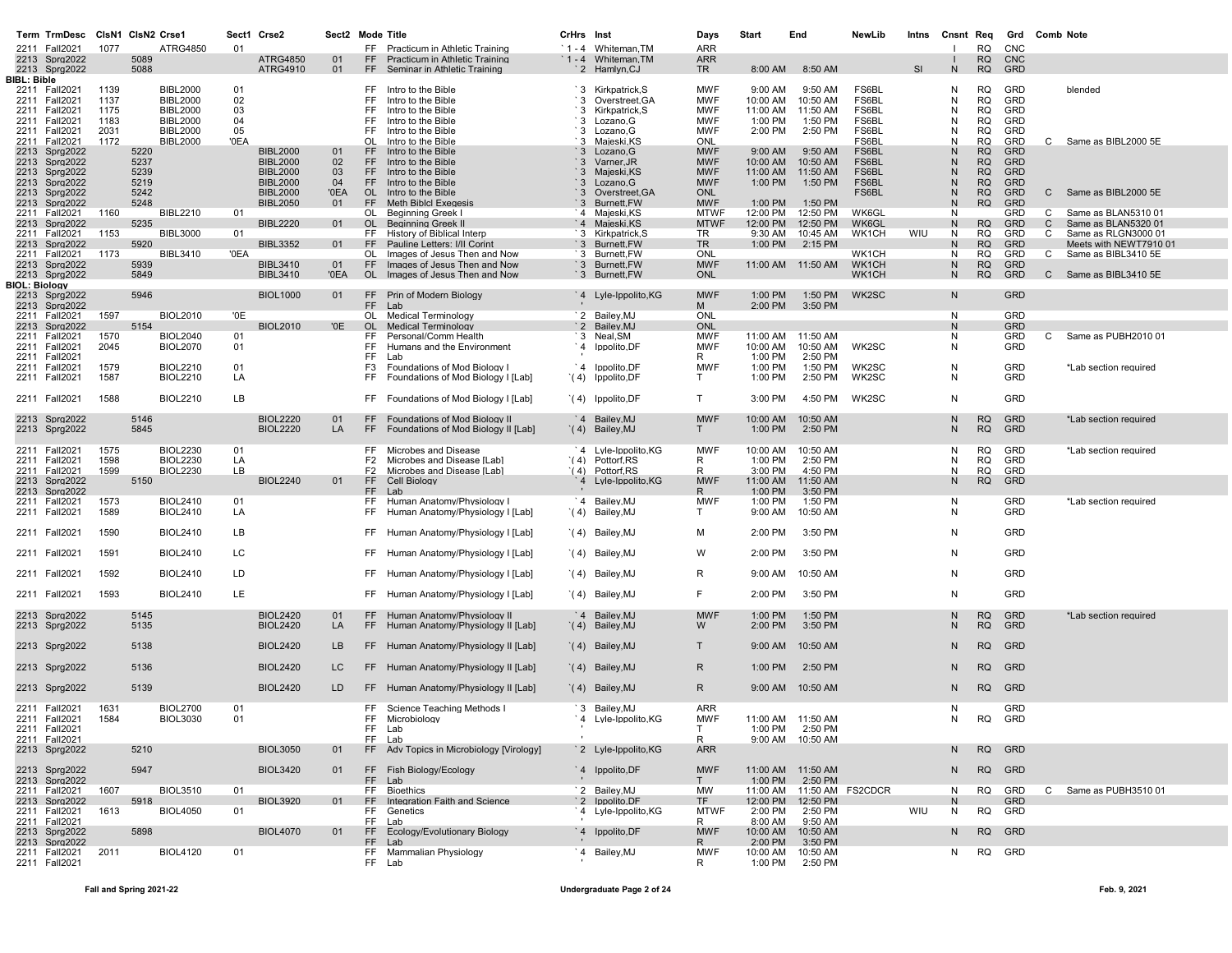|      |                                  |              | Term TrmDesc CIsN1 CIsN2 Crse1     |          | Sect1 Crse2                        | Sect2 Mode Title |                 |                                                                  | CrHrs Inst     |                                     | Days                     | Start                 | End                         | NewLib                            | Intns      | Cnsnt Req    |                        | Grd                      | <b>Comb Note</b> |                        |
|------|----------------------------------|--------------|------------------------------------|----------|------------------------------------|------------------|-----------------|------------------------------------------------------------------|----------------|-------------------------------------|--------------------------|-----------------------|-----------------------------|-----------------------------------|------------|--------------|------------------------|--------------------------|------------------|------------------------|
|      | 2211 Fall2021                    | 1649         | <b>BIOL4210</b>                    | 01       |                                    |                  |                 | FF Biochemistry I                                                |                | 4 Pottorf, RS                       | <b>MWF</b>               | 1:00 PM               | 1:50 PM                     |                                   |            | N            | <b>RQ</b>              | GRD                      | C                | Same as CHEM4210 01    |
|      | 2211 Fall2021                    |              |                                    |          |                                    |                  | FF.             | Lab                                                              |                |                                     |                          | 8:00 AM               | 10:50 AM                    |                                   |            |              |                        |                          |                  |                        |
|      | 2213 Sprg2022                    |              | 5899                               |          | <b>BIOL4220</b>                    | 01               | FF.             | <b>Biochemistry II</b><br>Lab                                    |                | Lyle-Ippolito.KG                    | <b>MWF</b>               | 9:00 AM               | 9:50 AM                     |                                   |            | N            | <b>RQ</b>              | <b>GRD</b>               | $\mathsf{C}$     | Same as CHEM4220 01    |
|      | 2213 Sprg2022<br>2211 Fall2021   | 1580         | <b>BIOL4910</b>                    | 01       |                                    |                  | FF.             | FF Science Seminar I                                             |                | 1 Pottorf, RS                       | R                        | 9:00 AM<br>12:00 PM   | 10:50 AM<br>12:50 PM        |                                   |            | N            | <b>RQ</b>              | GRD                      | C                | Same as CHEM/PHYS 4910 |
|      | 2213 Sprg2022                    |              | 5141                               |          | <b>BIOL4920</b>                    | 01               |                 | FF Science Seminar II                                            |                | 1 Pottorf, RS                       | R                        |                       | 12:00 PM 12:50 PM           |                                   | SI WIU     | N            | <b>RQ</b>              | <b>GRD</b>               | $\mathsf{C}$     | Same as CHEM/PHYS 4920 |
|      | BSNS: Business Administration    |              |                                    |          |                                    |                  |                 |                                                                  |                |                                     |                          |                       |                             |                                   |            |              |                        |                          |                  |                        |
|      | 2211 Fall2021                    | 1017         | <b>BSNS1050</b>                    | 01       |                                    |                  | FF.             | Business as a Profession                                         |                | 2 Pianki, FO                        | <b>TR</b>                | 9:30 AM               | 10:20 AM                    |                                   |            | N            |                        | GRD                      |                  |                        |
|      | 2211 Fall2021<br>2211 Fall2021   | 1032<br>1044 | <b>BSNS1050</b><br><b>BSNS1050</b> | 02<br>03 |                                    |                  | FF<br>FF        | Business as a Profession<br>Business as a Profession             |                | 2 Hochstetler, JJ<br>2 Sylvester.RS | TR<br><b>TR</b>          | 9:30 AM<br>9:30 AM    | 10:20 AM<br>10:20 AM        |                                   |            | N            |                        | GRD<br>GRD               |                  |                        |
|      | 2213 Sprg2022                    |              | 5042                               |          | <b>BSNS1050</b>                    | 01               | FF.             | Business as a Profession                                         |                | 2 Pianki, FO                        | <b>TR</b>                |                       | 9:30 AM 10:20 AM            |                                   |            |              |                        | <b>GRD</b>               |                  |                        |
|      | 2211 Fall2021                    | 2044         | <b>BSNS2310</b>                    | 01       |                                    |                  | FF              | <b>Business Analytics</b>                                        |                | 3 Leeper, LJ                        | <b>MWF</b>               | 10:00 AM              | 10:50 AM                    |                                   |            | N            |                        | GRD                      |                  |                        |
|      | 2213 Sprg2022                    |              | 5944                               |          | <b>BSNS2310</b>                    | 01               | FF.             | <b>Business Analytics</b>                                        |                | 3 Leeper, LJ                        | <b>MWF</b>               | 1:00 PM               | 1:50 PM                     |                                   |            |              |                        | <b>GRD</b>               |                  |                        |
|      | 2211 Fall2021                    | 2038         | <b>BSNS2450</b>                    | 01       |                                    |                  | FF.             | Data Anly/Decis Making Busn                                      |                | `3 Shin, H                          | <b>MWF</b>               | 2:00 PM               | 2:50 PM                     |                                   |            |              |                        | GRD                      |                  |                        |
|      | 2213 Sprg2022<br>2211 Fall2021   | 1040         | 5936<br><b>BSNS2510</b>            | 01       | <b>BSNS2450</b>                    | 01               |                 | FF Data Anly/Decis Making Busn<br>FF Principles of Finance       |                | 3 Shin, H<br>3 Leeper, LJ           | <b>MWF</b><br><b>MWF</b> | 2:00 PM<br>11:00 AM   | 2:50 PM<br>11:50 AM         |                                   |            | N            | <b>RQ</b>              | <b>GRD</b><br>GRD        |                  |                        |
|      | 2213 Sprg2022                    |              | 5037                               |          | <b>BSNS2510</b>                    | 01               |                 | FF Principles of Finance                                         |                | 3 Leeper, LJ                        | <b>MWF</b>               | 11:00 AM              | 11:50 AM                    |                                   |            | N            | <b>RQ</b>              | <b>GRD</b>               |                  |                        |
|      | 2211 Fall2021                    | 1019         | <b>BSNS2710</b>                    | 01       |                                    |                  | FF.             | Principles of Management                                         |                | 3 Lucas, DJ                         | MWF                      | 10:00 AM              | 10:50 AM                    |                                   |            |              |                        | GRD                      |                  |                        |
|      | 2211 Fall2021                    | 2039         | <b>BSNS2710</b>                    | 02       |                                    |                  | FF.             | <b>Principles of Management</b>                                  | $\cdot$ 3      | Hochstetler, JJ                     | <b>MWF</b>               | 1:00 PM               | 1:50 PM                     |                                   |            |              |                        | GRD                      |                  |                        |
|      | 2213 Sprg2022                    |              | 5013                               |          | <b>BSNS2710</b>                    | 01               | FF.             | <b>Principles of Management</b>                                  |                | 3 Lucas.DJ                          | <b>MWF</b>               | 10:00 AM              | 10:50 AM                    |                                   |            |              |                        | <b>GRD</b>               |                  |                        |
|      | 2211 Fall2021                    | 1020         | <b>BSNS2810</b>                    | 01       |                                    |                  | FF.<br>FF.      | <b>Principles of Marketing</b><br><b>Principles of Marketing</b> | $\cdot$ 3      | 3 Newton, JE                        | <b>MWF</b>               | 2:00 PM               | 2:50 PM<br>2:15 PM          |                                   |            | N            |                        | GRD<br>GRD               |                  |                        |
| 2211 | <b>Fall2021</b><br>2213 Sprg2022 | 1025         | <b>BSNS2810</b><br>5024            | 02       | <b>BSNS2810</b>                    | 01               | FF.             | <b>Principles of Marketing</b>                                   | $3^{\circ}$    | Shaw, VL<br>Newton, JE              | TR.<br><b>MWF</b>        | 1:00 PM<br>1:00 PM    | 1:50 PM                     |                                   |            |              |                        | <b>GRD</b>               |                  |                        |
|      | 2213 Sprg2022                    |              | 5014                               |          | <b>BSNS2810</b>                    | 02               | FF.             | <b>Principles of Marketing</b>                                   | $\cdot$ 3      | Shaw, VL                            | <b>TR</b>                | 9:30 AM               | 10:45 AM                    |                                   |            |              |                        | <b>GRD</b>               |                  |                        |
|      | 2213 Sprg2022                    |              | 5031                               |          | <b>BSNS3100</b>                    | 01               | FF.             | Opportun Identif/Feasibility                                     |                | 3 Hochstetler, JJ                   | <b>TR</b>                | 9:30 AM               | 10:45 AM                    |                                   |            |              |                        | <b>GRD</b>               |                  |                        |
|      | 2211 Fall2021                    | 1021         | <b>BSNS3120</b>                    | 01       |                                    |                  | FF.             | <b>Global Business</b>                                           |                | 3 Fox,JM                            | <b>MWF</b>               | 10:00 AM              | 10:50 AM                    | WK7GI                             |            | N            |                        | GRD                      |                  |                        |
| 2213 | Sprg2022                         |              | 5012                               |          | <b>BSNS3120</b>                    | 01               | FF.             | <b>Global Business</b>                                           |                | 3 Fox, JM                           | <b>MWF</b>               | 10:00 AM              | 10:50 AM                    | WK7GI                             |            | N            |                        | <b>GRD</b>               |                  |                        |
|      | 2211 Fall2021                    | 1035         | <b>BSNS3130</b>                    | 01       |                                    |                  | FF<br>FF.       | Sport Marketing                                                  | 3<br>$\cdot$ 3 | Newton,JE                           | TR<br><b>MWF</b>         | 9:30 AM<br>7:45 AM    | 10:45 AM                    |                                   |            | N            | RQ                     | GRD<br>GRD               |                  |                        |
|      | 2211 Fall2021<br>2213 Sprg2022   | 1029         | <b>BSNS3150</b><br>5030            | 01       | <b>BSNS3150</b>                    | 01               | FF.             | <b>Financial Planning</b><br><b>Financial Planning</b>           | $3^{\circ}$    | Fox,JM<br>Fox,JM                    | <b>MWF</b>               | 8:00 AM               | 8:50 AM<br>8:50 AM          |                                   |            | N            |                        | <b>GRD</b>               |                  |                        |
|      | 2211 Fall2021                    | 1030         | <b>BSNS3210</b>                    | 01       |                                    |                  | FF              | <b>Buyer/Seller Relations</b>                                    |                | 3 Dulaney, EA                       | <b>MWF</b>               | 9:00 AM               | 9:50 AM                     |                                   | <b>SI</b>  | N            | <b>RQ</b>              | GRD                      |                  |                        |
|      | 2211 Fall2021                    | 1013         | <b>BSNS3220</b>                    | 01       |                                    |                  | FF              | <b>Consumer Behavior</b>                                         | 3              | Dulanev.EA                          | <b>MWF</b>               | 11:00 AM              | 11:50 AM                    |                                   |            | N            | <b>RQ</b>              | GRD                      |                  |                        |
| 2211 | Fall2021                         | 1027         | <b>BSNS3230</b>                    | 01       |                                    |                  | FF              | Human Resource Management                                        | $\cdot$ 3      | Lucas,DJ                            | MWF                      | 9:00 AM               | 9:50 AM                     |                                   |            | N            | <b>RQ</b>              | GRD                      |                  |                        |
| 2211 | Fall2021                         | 1042         | <b>BSNS3270</b>                    | 01       |                                    |                  | FF              | <b>Project Management</b>                                        | $\cdot$ 3      | Pianki,FO                           | <b>MWF</b>               | 1:00 PM               | 1:50 PM                     |                                   |            | N            | <b>RQ</b>              | GRD                      |                  |                        |
|      | 2211 Fall2021                    | 1039         | <b>BSNS3320</b>                    | '0E      |                                    |                  | OL              | Legal Aspects of Music Busines                                   | $^{\circ}$ 2   | Chappell, RA                        | ONL                      |                       |                             |                                   |            | N            | <b>RQ</b>              | GRD                      |                  |                        |
| 2211 | 2211 Fall2021<br>Fall2021        | 1045         | <b>BSNS3330</b>                    | 0B       |                                    |                  | <b>BL</b><br>BI | Music Marketing                                                  | . ვ            | Sylvester.RS                        | TR<br>ONL                | 12:00 PM              | 12:50 PM                    |                                   | SI WIU     | N            | <b>RQ</b>              | GRD                      |                  | blended                |
|      | 2213 Sprg2022                    |              | 5039                               |          | <b>BSNS3350</b>                    | 01               | FF.             | Corporate Finance                                                |                | 3 Leeper, LJ                        | <b>MWF</b>               | 9:00 AM               | 9:50 AM                     |                                   |            | N            | <b>RQ</b>              | <b>GRD</b>               |                  |                        |
| 2213 | Sprg2022                         |              | 5041                               |          | <b>BSNS3360</b>                    | 01               | FF.             | Beyond Talent: Entrepreneurship                                  | $3^{\circ}$    | Sylvester, RS                       | <b>TR</b>                | 12:00 PM              | 12:50 PM                    |                                   |            | N            | <b>RQ</b>              | <b>GRD</b>               |                  |                        |
|      | 2211 Fall2021                    | 1016         | <b>BSNS3400</b>                    | 01       |                                    |                  | FF              | eBusiness/eCommerce                                              | ` ვ            | Dulaney,EA                          | TR                       | 8:00 AM               | 9:15 AM                     |                                   |            | -N           |                        | GRD                      |                  |                        |
|      | 2211 Fall2021                    | 1047         | <b>BSNS3420</b>                    | 01       |                                    |                  | OL              | <b>Business Law</b>                                              |                | 3 Hochstetler, JJ                   | <b>MWF</b>               | 8:00 AM               |                             | 8:50 AM FS2CDCR                   |            | N            |                        | GRD                      |                  |                        |
| 2213 | Sprg2022                         |              | 5018<br>5937                       |          | <b>BSNS3420</b>                    | 01               | FF.             | <b>Business Law</b>                                              | $\cdot$ 3      | 3 Hochstetler, JJ                   | <b>MWF</b>               | 8:00 AM               | 8:50 AM                     | <b>FS2CDCR</b><br>9:50 AM FS2CDCR |            | N            |                        | <b>GRD</b><br><b>GRD</b> |                  |                        |
|      | 2213 Sprg2022<br>2211 Fall2021   | 1031         | <b>BSNS3510</b>                    | 01       | <b>BSNS3420</b>                    | 02 <sub>2</sub>  | FF.<br>FF.      | <b>Business Law</b><br>Supply Chain Management                   | $\cdot$ 3      | Hochstetler, JJ<br>Pianki,FO        | <b>MWF</b><br><b>MWF</b> | $9:00$ AM<br>10:00 AM | 10:50 AM                    |                                   |            | N            | RQ                     | GRD                      |                  |                        |
|      | 2211 Fall2021                    | 1015         | <b>BSNS3550</b>                    | 01       |                                    |                  | FF.             | Integr Branding/Promotion I                                      | 3              | Sylvester,RS                        | TR                       | 1:00 PM               | 2:15 PM                     |                                   |            | N            | <b>RQ</b>              | GRD                      |                  |                        |
|      | 2211 Fall2021                    | 1014         | <b>BSNS3850</b>                    | 01       |                                    |                  | FF.             | <b>Practicum in Business</b>                                     |                | 1-3 Shaw, VL                        | <b>ARR</b>               |                       |                             |                                   |            | N            |                        | <b>CNC</b>               |                  |                        |
| 2213 | Sprg2022                         |              | 5019                               |          | <b>BSNS3850</b>                    | 01               | FF.             | <b>Practicum in Business</b>                                     |                | $1 - 3$ Fox, JM                     | <b>ARR</b>               |                       |                             |                                   |            | N            |                        | <b>CNC</b>               |                  |                        |
|      | 2213 Sprg2022                    |              | 5032                               |          | <b>BSNS3850</b>                    | 02               | FF.             | <b>Practicum in Business</b>                                     | $\cdot$ 1 - 3  | Fox, JM                             | <b>ARR</b>               |                       |                             |                                   |            | N            |                        | <b>CNC</b>               |                  |                        |
|      | 2213 Sprg2022                    |              | 5033                               |          | <b>BSNS3850</b>                    | 03               | FF.             | Practicum in Business [ENACTUS                                   |                | $1 - 3$ Shaw, VL                    | <b>ARR</b>               |                       |                             |                                   |            |              |                        | <b>CNC</b>               |                  |                        |
|      | 2213 Sprg2022                    |              | 5025                               |          | <b>BSNS4010</b>                    | 01               | FF.             | Practicuml<br>Organizational Behav/Theory                        |                | 3 Lucas, DJ                         | TR.                      | 8:00 AM               | 9:15 AM                     |                                   |            | N            | <b>RQ</b>              | <b>GRD</b>               |                  | C Same as PSYC3220 01  |
|      | 2213 Sprg2022                    |              | 5872                               |          | <b>BSNS4050</b>                    | 01               | FF              | <b>Quality Systems and Control</b>                               |                | 3 Pianki, FO                        | <b>MWF</b>               | 1:00 PM               | 1:50 PM                     |                                   |            |              | <b>RQ</b>              | <b>GRD</b>               |                  |                        |
|      | 2211 Fall2021                    | 1023         | <b>BSNS4110</b>                    | 01       |                                    |                  |                 | FF Marketing Research                                            |                | 3 Shaw, VL                          | MWF                      | 2:00 PM               | 2:50 PM                     |                                   |            | N            | <b>RQ</b>              | GRD                      |                  |                        |
|      | 2213 Sprg2022                    |              | 5022                               |          | <b>BSNS4120</b>                    | 01               |                 | FF International Management                                      |                | 3 Pianki, FO                        | <b>MWF</b>               | 10:00 AM              | 10:50 AM                    |                                   |            | N            | <b>RQ</b>              | <b>GRD</b>               |                  |                        |
|      | 2211 Fall2021                    | 1026         | <b>BSNS4150</b>                    | 01       |                                    |                  | FF.             | Investments                                                      |                | 3 Leeper,LJ                         | <b>TR</b>                | 9:30 AM               | 10:45 AM                    |                                   |            | N            | <b>RQ</b>              | GRD                      |                  |                        |
|      | 2213 Sprg2022<br>2213 Sprg2022   |              | 5029<br>5938                       |          | <b>BSNS4160</b><br><b>BSNS4240</b> | 01<br>01         | FF.<br>FF.      | Portfolio Management<br>Topics in Business/Economics             |                | `3 Leeper,LJ<br>3 Sylvester, RS     | <b>MWF</b><br>T.B.A.     | 10:00 AM              | 10:50 AM                    |                                   |            | N<br>N       | <b>RQ</b>              | <b>GRD</b><br><b>GRD</b> |                  |                        |
|      |                                  |              |                                    |          |                                    |                  |                 | <b>IDiversity Management1</b>                                    |                |                                     |                          |                       |                             |                                   |            |              |                        |                          |                  |                        |
|      | 2213 Sprg2022                    |              | 5847                               |          | <b>BSNS4240</b>                    | 0B               | FF              | Topics in Business/Economics [Digital                            |                | 3 Shaw, VL                          | <b>TR</b>                | 12:00 PM              | 12:50 PM                    |                                   |            | N            |                        | <b>GRD</b>               |                  |                        |
|      |                                  |              |                                    |          |                                    |                  |                 | Marketingl                                                       |                |                                     |                          |                       |                             |                                   |            |              |                        |                          |                  |                        |
|      | 2213 Sprg2022                    |              |                                    |          |                                    |                  | FF              |                                                                  |                |                                     | <b>ONL</b>               |                       |                             |                                   |            |              |                        |                          |                  |                        |
|      | 2213 Sprg2022                    |              | 5021                               | 01       | <b>BSNS4250</b>                    | 01               | FF.             | <b>Global Marketing</b>                                          |                | 3 Shaw, VL<br>`3 Staff              | <b>MWF</b><br><b>MWF</b> | 1:00 PM               | 1:50 PM                     |                                   |            | N<br>N       | <b>RQ</b>              | GRD<br>GRD               |                  |                        |
|      | 2211 Fall2021<br>2213 Sprg2022   | 1046         | <b>BSNS4310</b><br>5020            |          | <b>BSNS4330</b>                    | 01               | FF.<br>FF.      | <b>Business Plan Development</b><br>Marketing Management         |                | 3 Shaw, VL                          | <b>MWF</b>               | 8:00 AM<br>11:00 AM   | 8:50 AM<br>11:50 AM         |                                   |            | N            | RQ<br><b>RQ</b>        | GRD                      |                  |                        |
|      | 2213 Sprg2022                    |              | 5040                               |          | <b>BSNS4360</b>                    | 01               | FF.             | Sport Sponsorship and Sales                                      |                | ` 3 Newton,JE                       | <b>MWF</b>               | 10:00 AM              | 10:50 AM                    |                                   |            |              | <b>RQ</b>              | <b>GRD</b>               |                  |                        |
|      | 2213 Sprg2022                    |              | 5023                               |          | <b>BSNS4400</b>                    | 01               | FF.             | Social Media                                                     |                | 3 Newton, JE                        | <b>MWF</b>               | 9:00 AM               | 9:50 AM                     |                                   |            | N            |                        | <b>GRD</b>               |                  |                        |
|      | 2213 Sprg2022                    |              | 5044                               |          | <b>BSNS4440</b>                    | 01               | FF.             | <b>Senior Marketing Seminar</b>                                  |                | 1 Sylvester, RS                     |                          |                       | 8:00 AM 8:50 AM             |                                   | WIU        |              | <b>RQ</b>              | GRD                      |                  |                        |
|      | 2211 Fall2021                    | 1041         | <b>BSNS4480</b>                    | 01       |                                    |                  |                 | FF Leadership                                                    |                | 3 Lucas, DJ                         | TR                       |                       | 9:30 AM 10:45 AM            |                                   | SI         | N            | RQ                     | GRD                      |                  |                        |
|      | 2211 Fall2021<br>2213 Sprg2022   | 1028         | <b>BSNS4500</b><br>5017            | 01       | <b>BSNS4500</b>                    | 01               | FF.             | <b>Strategic Management</b><br>FF Strategic Management           |                | ` 3 Collette, ME<br>3 Collette, ME  | <b>TR</b><br><b>TR</b>   | 1:00 PM               | 2:15 PM<br>9:30 AM 10:45 AM |                                   |            | N<br>N       | <b>RQ</b><br><b>RQ</b> | GRD<br>GRD               |                  |                        |
|      | 2213 Sprg2022                    |              | 5028                               |          | <b>BSNS4550</b>                    | 01               | FF.             | Integr Branding/Promotion II                                     |                | `3 Sylvester, RS                    | <b>TR</b>                |                       | 1:00 PM 2:15 PM             |                                   |            | N            | <b>RQ</b>              | GRD                      |                  |                        |
|      | 2211 Fall2021                    | 1043         | <b>BSNS4560</b>                    | 01       |                                    |                  | FF.             | Bsns of Game-Day Exper                                           |                | 3 Newton, JE                        | TR                       | 8:00 AM               | 9:15 AM                     |                                   |            | N            | RQ                     | GRD                      |                  |                        |
|      | 2211 Fall2021                    | 1022         | <b>BSNS4800</b>                    | 01       |                                    |                  |                 | FF Business Internship                                           |                | 1 - 4 Fox, JM                       | <b>ARR</b>               |                       |                             |                                   |            |              |                        | <b>CNC</b>               |                  |                        |
|      | 2213 Sprg2022                    |              | 5016                               |          | <b>BSNS4800</b>                    | 01               |                 | FF Business Internship                                           |                | $1 - 4$ Fox, JM                     | <b>ARR</b>               |                       |                             |                                   |            |              |                        | <b>CNC</b>               |                  |                        |
|      | 2211 Fall2021                    | 1038         | <b>BSNS4810</b>                    | 01       |                                    |                  |                 | FF Internship in Music Business                                  |                | 1 - 3 Sylvester, RS                 | ARR                      |                       |                             |                                   |            | N            | <b>RQ</b>              | GRD                      |                  |                        |
|      | 2213 Sprg2022<br>2211 Fall2021   | 1033         | 5036<br><b>BSNS4910</b>            | 01       | <b>BSNS4810</b>                    | 01               |                 | FF Internship in Music Business<br>Seminar in Ethics/Leadership  |                | 1 - 3 Sylvester, RS<br>1 Shaw.VL    | <b>ARR</b><br>м          |                       | 10:00 AM  10:50 AM          |                                   | WIU        | N<br>N       | <b>RQ</b><br><b>RQ</b> | GRD<br>GRD               |                  |                        |
|      | 2211 Fall2021                    | 1024         | <b>BSNS4910</b>                    | 02       |                                    |                  | FF.             | FF Seminar in Ethics/Leadership                                  |                | 1 Hochstetler, JJ                   | W                        |                       | 10:00 AM  10:50 AM          |                                   | WIU        | N            | <b>RQ</b>              | GRD                      |                  |                        |
|      | 2213 Sprg2022                    |              | 5015                               |          | <b>BSNS4910</b>                    | 01               |                 | FF Seminar in Ethics/Leadership                                  |                | `1 Staff                            | M                        |                       | 8:00 AM 8:50 AM             |                                   | WIU        | $\mathsf{N}$ | <b>RQ</b>              | <b>GRD</b>               |                  |                        |
|      | 2213 Sprg2022                    |              | 5038                               |          | <b>BSNS4920</b>                    | 01               |                 | FF Senior Seminar in Management                                  |                | 1 Lucas, DJ                         | W                        |                       | 8:00 AM 8:50 AM             |                                   | <b>WIU</b> | N            | <b>RQ</b>              | GRD                      |                  |                        |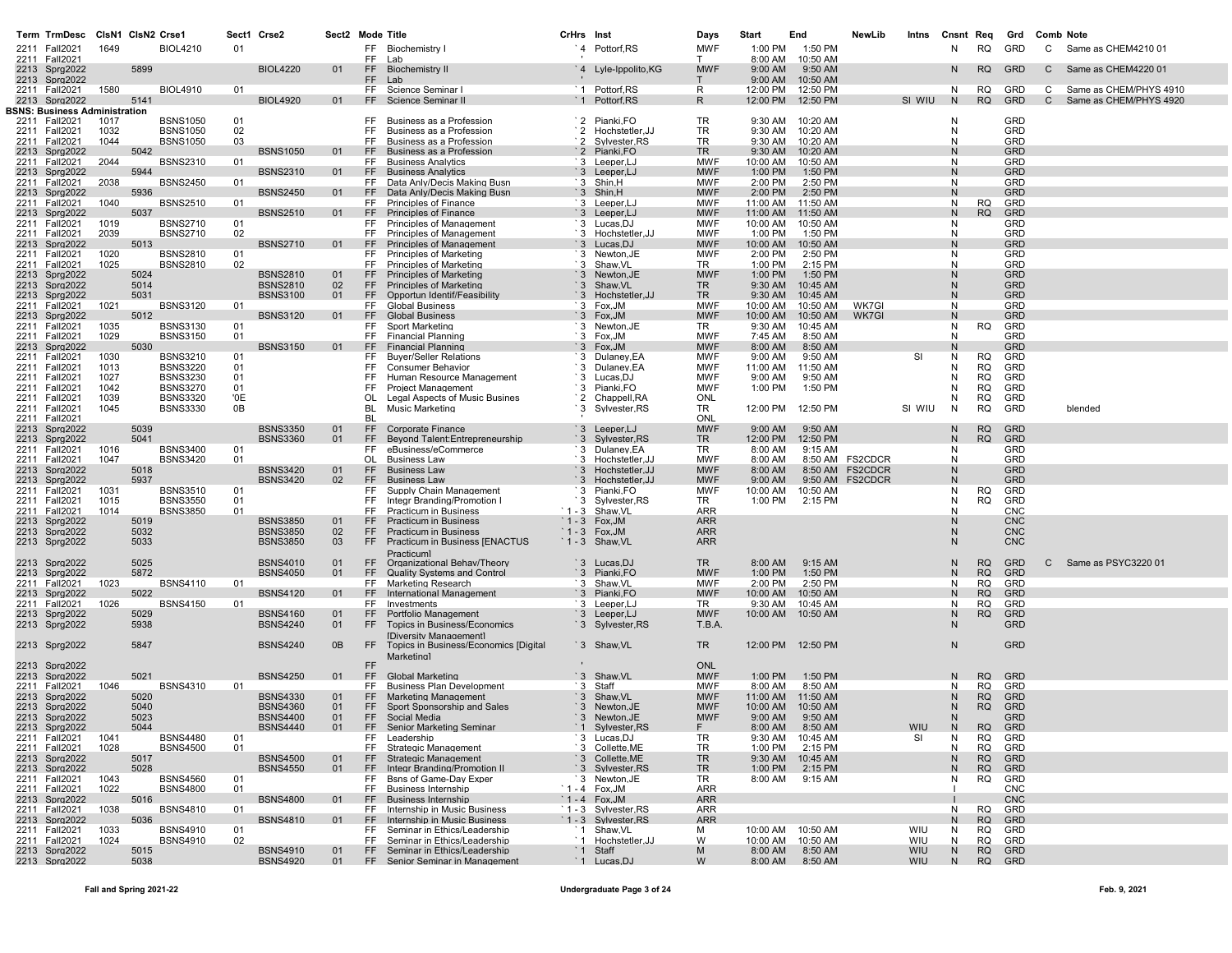| <b>CHEM: Chemistry</b><br>2213 Sprg2022<br>5152<br><b>CHEM1000</b><br>Pottorf, RS<br><b>MWF</b><br>11:00 AM<br>11:50 AM<br>WK2SC<br><b>GRD</b><br>01<br>FF.<br>Intro to Chemistry<br>*Lab section required<br>2213 Sprg2022<br>5168<br><b>CHEM1000</b><br>LA<br>FF.<br>Pottorf, RS<br>M<br>3:00 PM<br>4:50 PM<br>WK2SC<br><b>GRD</b><br>Intro to Chemistry [Lab]<br>(4)<br>N<br><b>CHEM1000</b><br><b>LB</b><br>Intro to Chemistry [Lab]<br>2:50 PM<br><b>GRD</b><br>Sprg2022<br>5169<br>FF.<br>Pottorf, RS<br>1:00 PM<br>WK2SC<br>2213<br>(4)<br>т<br>N<br><b>CHEM1000</b><br>LC<br>4:50 PM<br><b>GRD</b><br>2213<br>Sprg2022<br>5170<br>FF.<br>Intro to Chemistry [Lab]<br>Pottorf, RS<br>3:00 PM<br>WK2SC<br>(4)<br>CHEM2110<br><b>MWF</b><br>GRD<br>2211 Fall2021<br>1578<br>01<br>FF.<br>General Chemistry I<br>Carr, SR<br>9:00 AM<br>9:50 AM<br>WK2SC<br>*Lab section required<br>$^{\circ}$ 4<br>N<br>2:50 PM<br>GRD<br><b>Fall2021</b><br>1617<br>CHEM2110<br>LA<br>General Chemistry I [Lab]<br>Carr, SR<br>1:00 PM<br>WK2SC<br>2211<br>F <sub>2</sub><br>(4)<br>T.<br>N<br>LB<br>Fall2021<br>1618<br>CHEM2110<br>Carr, SR<br>W<br>3:00 PM<br>4:50 PM<br>WK2SC<br>GRD<br>2211<br>F2<br>General Chemistry I [Lab]<br>(4)<br>N<br>CHEM2110<br>LC<br>10:50 AM<br>GRD<br><b>Fall2021</b><br>1619<br>General Chemistry I [Lab]<br>(4)<br>Carr, SR<br>R<br>9:00 AM<br>WK2SC<br>2211<br>F2<br><b>MWF</b><br><b>GRD</b><br>5155<br>CHEM2120<br>FF.<br>Kennedy, SB<br>9:00 AM<br>9:50 AM<br>2213<br>Sprg2022<br>01<br>General Chemistry II<br>*Lab section required<br>LA<br>2:50 PM<br><b>GRD</b><br>2213 Sprg2022<br>5171<br><b>CHEM2120</b><br>FF.<br>General Chemistry II [Lab]<br>Kennedy, SB<br>R<br>1:00 PM<br>(4)<br>N<br>LB<br><b>FF</b><br>W<br>4:50 PM<br><b>GRD</b><br>2213 Sprg2022<br>5172<br>CHEM2120<br>General Chemistry II [Lab]<br>3:00 PM<br>(4)<br>Kennedy, SB<br>N<br>CHEM2210<br><b>MWF</b><br>2211 Fall2021<br>1608<br>01<br>Organic Chemistry<br>9:00 AM<br>9:50 AM<br><b>RQ</b><br>GRD<br>FF.<br>4 Wallace,CE<br>N<br>*Lab section required<br>1620<br>CHEM2210<br>10:50 AM<br><b>RQ</b><br>GRD<br>2211 Fall2021<br>LA<br>FF.<br>Organic Chemistry I [Lab]<br>(4)<br>Carr, SR<br>8:00 AM<br><b>MWF</b><br>GRD<br><b>RQ</b><br>2213 Sprg2022<br>5163<br><b>CHEM2220</b><br><b>Organic Chemistry II</b><br>Wallace, CE<br>9:00 AM<br>9:50 AM<br>*Lab section required<br>01<br>FF<br>N<br>5173<br><b>FF</b><br>2:50 PM<br><b>RQ</b><br><b>GRD</b><br>2213 Sprg2022<br><b>CHEM2220</b><br>LA<br>Organic Chemistry II [Lab]<br>$(4)$ Carr, SR<br>W<br>12:00 PM<br>N<br>GRD<br>01<br>FF<br>4:40 PM<br><b>RQ</b><br>2213 Sprg2022<br>5881<br><b>CHEM4120</b><br><b>Quantum Theory</b><br><b>MW</b><br>3:00 PM<br>C<br>Same as PHYS4130 01<br>Williamson,TJ<br>N<br>CHEM4210<br>1650<br>01<br>FF.<br>Biochemistry I<br>Pottorf, RS<br>MWF<br>1:00 PM<br>1:50 PM<br>RQ<br>GRD<br>C<br>Same as BIOL4210 01<br>2211 Fall2021<br>$4^{\circ}$<br>N<br>FF<br>10:50 AM<br>2211 Fall2021<br>Lab<br>8:00 AM<br><b>MWF</b><br>5900<br><b>CHEM4220</b><br><b>Biochemistry II</b><br><b>RQ</b><br><b>GRD</b><br>2213 Sprg2022<br>01<br>FF.<br>9:50 AM<br>N<br>$\mathsf{C}$<br>Same as BIOL4220 01<br>Lyle-Ippolito, KG<br>$9:00$ AM<br>2213 Sprg2022<br>FF.<br>Lab<br>9:00 AM<br>10:50 AM<br>T.<br>FF.<br><b>ARR</b><br><b>GRD</b><br>2213 Sprg2022<br>5143<br><b>CHEM4650</b><br>Independent Study<br>1 - 4 Carr / Wallace /<br>D<br>01<br>Kennedv<br>CHEM4910<br>R<br>1569<br>01<br>FF Science Seminar I<br>1 Pottorf, RS<br>12:00 PM<br>12:50 PM<br>N<br><b>RQ</b><br>GRD<br>C<br>Same as BIOL/PHYS 4910<br>2211 Fall2021<br><b>GRD</b><br><b>RQ</b><br>$\mathsf{C}$<br>2213 Sprg2022<br>5147<br><b>CHEM4920</b><br>01<br>FF Science Seminar II<br>1 Pottorf, RS<br>R<br>12:00 PM<br>12:50 PM<br>SI WIU<br>N <sub>1</sub><br>Same as BIOL/PHYS 4920<br>CMIN: Christian Ministries<br><b>MWF</b><br>9:50 AM<br>GRD<br><b>CMIN2000</b><br>01<br>FF.<br>Intro to Christian Ministry<br>`3 Overstreet, GA<br>9:00 AM<br>2211 Fall2021<br>1140<br>N<br>'0E<br>2211 Fall2021<br>1156<br><b>CMIN3050</b><br><b>BL</b><br>3 Majeski, KS<br>ONL<br><b>RQ</b><br>GRD<br>C<br>Same as PAST5500 0E<br>Homiletics<br>N<br>5257<br>3:45 PM<br><b>RQ</b><br><b>GRD</b><br>$\mathsf{C}$<br>2213 Sprg2022<br><b>CMIN3080</b><br>FF.<br>Pastoral Care and Counseling<br>3 Overstreet, GA<br>TR.<br>2:30 PM<br>N<br>Same as PAST6370 01<br>01<br>5258<br>$\cdot$ 3<br><b>RQ</b><br><b>GRD</b><br>2213 Sprg2022<br><b>CMIN3910</b><br>01<br>FF.<br><b>Ministry Seminar</b><br>Majeski,KS<br><b>MWF</b><br>9:00 AM<br>9:50 AM<br>-SI<br>N<br><b>CMIN4250</b><br>'0E<br>GRD<br>2040<br>OL<br>3 Overstreet, GA<br>ONL<br>RQ<br>2211 Fall2021<br>Theology in a Ministry Context<br>N<br>CNC<br>FF.<br><b>ARR</b><br><b>RQ</b><br>2211 Fall2021<br>1151<br>CMIN4810<br>01<br>1 - 4 Overstreet.GA<br>D<br>C<br>Same as THFE7810 01<br>Internship<br>$\mathsf{C}$<br>2213 Sprg2022<br>5230<br><b>CMIN4810</b><br>FF Internship<br>1 - 4 Overstreet.GA<br><b>ARR</b><br>D<br><b>RQ</b><br><b>CNC</b><br>Same as THFE7810 01<br>01<br>COMM: Communication<br>FS4SL<br>GRD<br>2211<br><b>Fall2021</b><br>1757<br>COMM1000<br>01<br>FF.<br>Intro to Speech Communication<br>`3 Wood,JR<br>TR<br>8:00 AM<br>9:15 AM<br>N<br>3 Wood, JR<br>COMM1000<br>02<br>TR<br>10:45 AM<br>FS4SL<br>GRD<br>2211<br>Fall2021<br>1755<br>FF.<br>Intro to Speech Communication<br>9:30 AM<br>blended<br>N<br>1756<br>03<br><b>MWF</b><br>FS4SL<br>GRD<br><b>Fall2021</b><br>COMM1000<br>FF.<br>Intro to Speech Communication<br>3 Lugar, JR<br>11:50 AM<br>2211<br>11:00 AM<br>N<br>blended<br>2211 Fall2021<br>1758<br>COMM1000<br>04<br>Intro to Speech Communication<br>3 Lugar, JR<br>MWF<br>2:00 PM<br>2:50 PM<br>FS4SL<br>GRD<br>FF<br>N<br>blended<br>1892<br>COMM1000<br>ONL<br>FS4SL<br>GRD<br>2211 Fall2021<br>'0EA<br>OL<br>Intro to Speech Communication<br>Gibson, TL<br>C<br>Same as COMM1000 5E<br>` 3<br>FS4SL<br><b>GRD</b><br>Sprg2022<br><b>FF</b><br>Intro to Speech Communication<br>3<br>Wood, JR<br>TR.<br>8:00 AM<br>9:15 AM<br>2213<br>5665<br><b>COMM1000</b><br>01<br>N<br><b>COMM1000</b><br>02<br>$\cdot$ 3<br><b>GRD</b><br>2213 Sprg2022<br>5669<br>FF.<br>Intro to Speech Communication<br>Wood, JR<br>TR<br>9:30 AM<br>10:45 AM<br>FS4SL<br>03<br><b>FF</b><br><b>MWF</b><br>FS4SL<br><b>GRD</b><br>2213 Sprg2022<br>5668<br><b>COMM1000</b><br>Intro to Speech Communication<br>11:00 AM<br>11:50 AM<br>3 Lugar, JR<br>2213 Sprg2022<br>5788<br><b>COMM1000</b><br>04<br>FF.<br>Intro to Speech Communication<br><b>MWF</b><br>2:00 PM<br>2:50 PM<br>FS4SL<br><b>GRD</b><br>3 Lugar, JR<br><b>COMM2000</b><br><b>MWF</b><br>9:00 AM<br>9:50 AM<br>GRD<br>2211 Fall2021<br>1752<br>01<br>FF.<br>Media and Society<br>3 Lugar, JR<br>N<br><b>Media and Society</b><br>9:50 AM<br><b>GRD</b><br>2213 Sprg2022<br>5667<br>COMM2000<br>01<br>FF.<br>3 Lugar, JR<br><b>MWF</b><br>9:00 AM<br>COMM2010<br>12:50 PM<br>GRD<br>2211 Fall2021<br>1759<br>01<br>FF.<br><b>Communication Professional</b><br>1 Leiter, S<br>F<br>12:00 PM<br>F.<br>12:50 PM<br><b>GRD</b><br>2213 Sprg2022<br>5670<br><b>COMM2010</b><br>FF.<br><b>Communication Professional</b><br>1 Leiter, S<br>12:00 PM<br>01<br><b>TR</b><br>2213 Sprg2022<br>5661<br><b>COMM2020</b><br>01<br>Audio Concepts/Production<br>9:30 AM<br>10:45 AM<br><b>GRD</b><br>FF.<br>` 3 Rinas,KP<br><b>TR</b><br>2:15 PM<br>GRD<br>2211 Fall2021<br>1853<br>COMM2060<br>01<br>Video/Cinema Concepts<br>`3 Rinas,KP<br>1:00 PM<br>FF.<br>N<br>5660<br><b>MWF</b><br><b>GRD</b><br>2213 Sprg2022<br>COMM2130<br>01<br><b>FF</b><br>Writing for the Media<br>$\cdot$ 3<br>Baird, DA<br>10:00 AM<br>10:50 AM<br>WI<br>N<br>$\cdot$ 3<br><b>GRD</b><br>2213 Sprg2022<br>5674<br>COMM2160<br>01<br><b>FF</b><br>The Art of Storytelling<br><b>TR</b><br>1:00 PM<br>2:15 PM<br>WI<br>Lugar, JR<br>N<br>1762<br><b>COMM2200</b><br>01<br><b>MW</b><br>2:50 PM<br>GRD<br><b>Fall2021</b><br>FF.<br>Baird,DA<br>2:00 PM<br>2211<br>Visual Communication<br>`3<br>N<br>2211 Fall2021<br>FF.<br>F.<br>2:00 PM<br>2:50 PM<br>5672<br><b>COMM2200</b><br>FF<br>3 Baird, DA<br><b>MW</b><br>2:50 PM<br><b>GRD</b><br>2213 Sprg2022<br>01<br>2:00 PM<br>N<br><b>Visual Communication</b><br>2:50 PM<br>2213 Sprg2022<br>FF<br>2:00 PM<br>F<br>1760<br><b>COMM2240</b><br>3 Leiter, S<br>TR<br>GRD<br>2211 Fall2021<br>01<br>FF.<br><b>Public Relations Foundations</b><br>9:30 AM<br>10:45 AM<br>N<br><b>MWF</b><br>2:50 PM<br><b>GRD</b><br>2213 Sprg2022<br><b>COMM2320</b><br>FF.<br><b>Television Studio Production</b><br>`4 Rinas, KP<br>1:00 PM<br><b>RQ</b><br>5906<br>01<br>N<br>2213 Sprg2022<br>5673<br>COMM2550<br>01<br>Appreciation of Great Speeches<br>`3 Kelly, AM<br><b>TR</b><br>1:00 PM<br>2:15 PM<br>WK4AE<br>-SI<br>N<br><b>RQ</b><br><b>GRD</b><br>FF.<br>1952<br>COMM2840<br>'0E<br><b>RQ</b><br>GRD<br>2211 Fall2021<br>Fifth Street Commun Staff<br>1 Leiter, S<br>ONL<br>OL<br>N<br>1 Leiter.S<br><b>GRD</b><br>2213 Sprg2022<br>5671<br>COMM2840<br>'0E<br>OL.<br>Fifth Street Commun Staff<br><b>ONL</b><br><b>RQ</b><br>N<br><b>COMM2850</b><br>4:50 PM<br><b>RQ</b><br>GRD<br>2211 Fall2021<br>1753<br>01<br>FF.<br>Andersonian Staff<br>1 Baird, DA<br>R<br>4:00 PM<br>N<br>GRD<br>4:50 PM<br><b>RQ</b><br>2213 Spra2022<br><b>COMM2850</b><br>FF.<br>Andersonian Staff<br>1 Baird, DA<br>R.<br>4:00 PM<br>5666<br>01<br>2211 Fall2021<br>1747<br>COMM2860<br>01<br>Cinema/Media Arts Practicum<br>3:00 PM<br>4:50 PM<br><b>RQ</b><br>GRD<br>FF.<br>1 Rinas.KP<br>м<br>N<br>4:50 PM<br><b>RQ</b><br><b>GRD</b><br>2213 Sprg2022<br>5659<br><b>COMM2860</b><br>FF.<br>Cinema/Media Arts Practicum<br>1 Rinas, KP<br>M<br>3:00 PM<br>01<br>N<br>5907<br><b>GRD</b><br>2213 Sprg2022<br>COMM3050<br>01<br><b>FF</b><br><b>Global Communication</b><br>3 Leiter.S<br><b>TR</b><br>9:30 AM<br>10:45 AM<br>WK6GL<br>COMM3120<br><b>RQ</b><br>GRD<br>2017<br>01<br>FF.<br>Business of Cinema/Media Arts<br>3 Russell, SS<br>6:00 PM<br>8:50 PM<br>2211 Fall2021<br>T.<br>N<br><b>MWF</b><br><b>RQ</b><br>GRD<br>2018<br>01<br>FF Communication Ethics<br>10:00 AM<br>2211 Fall2021<br>COMM3200<br>` 3 Baird.DA<br>10:50 AM<br>N<br>WIU<br><b>RQ</b><br>GRD<br>2211 Fall2021<br>2019<br>COMM3230<br>01<br>FF.<br>Adv Feature/Digital Writing<br>3 Leiter, S<br>MWF<br>11:00 AM<br>11:50 AM<br>N<br>5908<br>3 Leiter, S<br><b>MWF</b><br>11:50 AM<br><b>RQ</b><br><b>GRD</b><br>2213 Sprg2022<br>COMM3240<br><b>Public Relations Campaigns</b><br>11:00 AM<br>N<br>01<br>FF.<br>2 Leiter, S<br>GRD<br>2213 Sprg2022<br>1:50 PM<br>5792<br><b>COMM3250</b><br>01<br><b>FF</b><br>Event Planning/Management<br><b>MW</b><br>1:00 PM<br>N<br>COMM3440<br><b>Public Relations Research</b><br>2 Leiter, S<br><b>MW</b><br>9:00 AM<br>9:50 AM<br><b>RQ</b><br>GRD<br>2213 Sprg2022<br>5909<br>01<br>FF.<br>N<br>GRD<br>1763<br>COMM3860<br>RQ<br>2211 Fall2021<br>01<br><b>Practicum Event Management</b><br>1 - 2 Leiter, S<br><b>ARR</b><br>FF.<br>N<br><b>GRD</b><br>Same as BSNS3860 01<br>2213 Sprg2022<br>5675<br>COMM3860<br><b>Practicum Event Management</b><br>1-2 Leiter, S<br><b>ARR</b><br><b>RQ</b><br>01<br>FF.<br>N<br>2211 Fall2021<br><b>Advanced Video Production</b><br>`3 Rinas, KP<br><b>MWF</b><br>2:50 PM<br>RQ<br>GRD<br>2020<br>COMM4120<br>01<br>1:00 PM<br>N<br>FF.<br>3 Leiter, S<br><b>RQ</b><br>GRD<br>2211 Fall2021<br>2025<br>COMM4340<br><b>Executing Effective Events</b><br>1:00 PM<br>2:15 PM<br>01<br>FF.<br>TR<br>N<br>COMM4750<br>$^{\circ}$ 1<br>ARR<br>GRD<br>2211 Fall2021<br>1751<br>01<br>FF.<br><b>Strategies Teaching Speech</b><br>Gibson, TL<br>N<br>GRD<br>1748<br>ARR<br>2211<br><b>Fall2021</b><br>COMM4800<br>01<br>FF.<br>Internship [Cinema/Media Arts]<br>$1 - 4$ Lugar, JR<br>GRD<br>2211 Fall2021<br>1749<br>COMM4800<br>02<br>Internship [Journalism]<br>1 - 4 Baird, DA<br>ARR<br>FF.<br>2211 Fall2021<br>1750<br>COMM4800<br>03<br>FF Internship [Public Relations]<br>$1 - 4$ Leiter, S<br>ARR<br>GRD | Term TrmDesc CIsN1 CIsN2 Crse1 |  | Sect1 Crse2 | Sect2 Mode Title |  | CrHrs Inst | Days | Start | End | NewLib |  | Intns Cnsnt Req Grd Comb Note |  |
|------------------------------------------------------------------------------------------------------------------------------------------------------------------------------------------------------------------------------------------------------------------------------------------------------------------------------------------------------------------------------------------------------------------------------------------------------------------------------------------------------------------------------------------------------------------------------------------------------------------------------------------------------------------------------------------------------------------------------------------------------------------------------------------------------------------------------------------------------------------------------------------------------------------------------------------------------------------------------------------------------------------------------------------------------------------------------------------------------------------------------------------------------------------------------------------------------------------------------------------------------------------------------------------------------------------------------------------------------------------------------------------------------------------------------------------------------------------------------------------------------------------------------------------------------------------------------------------------------------------------------------------------------------------------------------------------------------------------------------------------------------------------------------------------------------------------------------------------------------------------------------------------------------------------------------------------------------------------------------------------------------------------------------------------------------------------------------------------------------------------------------------------------------------------------------------------------------------------------------------------------------------------------------------------------------------------------------------------------------------------------------------------------------------------------------------------------------------------------------------------------------------------------------------------------------------------------------------------------------------------------------------------------------------------------------------------------------------------------------------------------------------------------------------------------------------------------------------------------------------------------------------------------------------------------------------------------------------------------------------------------------------------------------------------------------------------------------------------------------------------------------------------------------------------------------------------------------------------------------------------------------------------------------------------------------------------------------------------------------------------------------------------------------------------------------------------------------------------------------------------------------------------------------------------------------------------------------------------------------------------------------------------------------------------------------------------------------------------------------------------------------------------------------------------------------------------------------------------------------------------------------------------------------------------------------------------------------------------------------------------------------------------------------------------------------------------------------------------------------------------------------------------------------------------------------------------------------------------------------------------------------------------------------------------------------------------------------------------------------------------------------------------------------------------------------------------------------------------------------------------------------------------------------------------------------------------------------------------------------------------------------------------------------------------------------------------------------------------------------------------------------------------------------------------------------------------------------------------------------------------------------------------------------------------------------------------------------------------------------------------------------------------------------------------------------------------------------------------------------------------------------------------------------------------------------------------------------------------------------------------------------------------------------------------------------------------------------------------------------------------------------------------------------------------------------------------------------------------------------------------------------------------------------------------------------------------------------------------------------------------------------------------------------------------------------------------------------------------------------------------------------------------------------------------------------------------------------------------------------------------------------------------------------------------------------------------------------------------------------------------------------------------------------------------------------------------------------------------------------------------------------------------------------------------------------------------------------------------------------------------------------------------------------------------------------------------------------------------------------------------------------------------------------------------------------------------------------------------------------------------------------------------------------------------------------------------------------------------------------------------------------------------------------------------------------------------------------------------------------------------------------------------------------------------------------------------------------------------------------------------------------------------------------------------------------------------------------------------------------------------------------------------------------------------------------------------------------------------------------------------------------------------------------------------------------------------------------------------------------------------------------------------------------------------------------------------------------------------------------------------------------------------------------------------------------------------------------------------------------------------------------------------------------------------------------------------------------------------------------------------------------------------------------------------------------------------------------------------------------------------------------------------------------------------------------------------------------------------------------------------------------------------------------------------------------------------------------------------------------------------------------------------------------------------------------------------------------------------------------------------------------------------------------------------------------------------------------------------------------------------------------------------------------------------------------------------------------------------------------------------------------------------------------------------------------------------------------------------------------------------------------------------------------------------------------------------------------------------------------------------------------------------------------------------------------------------------------------------------------------------------------------------------------------------------------------------------------------------------------------------------------------------------------------------------------------------------------------------------------------------------------------------------------------------------------------------------------------------------------------------------------------------------------------------------------------------------------------------------------------------------------------------------------------------------------------------------------------------------------------------------------------------------------------------------------------------------------------------------------------------------------------------------------------------------------------------------------------------------------------------------------------------------------------------------------------------------------------------------------------------------------------------------------------------------------------------------------------------------------------------------------------------------------------------------------------------------------------------------------------------------------------------------------------------------------------------------------------------------------------------------------------------------------------------------------------------------------------------------------------------------------------------------------------------------------------------------------------------------------------------------------------------------------------------------------------------------------------------------------------------------------------------------------------------------------------------------------------------------------------------------------------------------------------------------------------------------------------------------------------------------------------------------------------------------------------------------------------------------------------------------------------------------------------------------------------------------------------------------------------------------------------------------------------------------------------------------------------------------------------------------------------------------------------------------------------------------------------------------------------------------------------------------------------------------------------------------------------------------------------------------------------------------------------------------------------------------------------------------------------------------------------------------------------------------------------------------------------------------------------------------------------------------------------------------------------------------------------------------------------------------------------------------------------------------------------------------------------------------------------------------------------------------------------------------------------------------------------------------------------------------------------------------------------------------------------------------------------------------------------|--------------------------------|--|-------------|------------------|--|------------|------|-------|-----|--------|--|-------------------------------|--|
|                                                                                                                                                                                                                                                                                                                                                                                                                                                                                                                                                                                                                                                                                                                                                                                                                                                                                                                                                                                                                                                                                                                                                                                                                                                                                                                                                                                                                                                                                                                                                                                                                                                                                                                                                                                                                                                                                                                                                                                                                                                                                                                                                                                                                                                                                                                                                                                                                                                                                                                                                                                                                                                                                                                                                                                                                                                                                                                                                                                                                                                                                                                                                                                                                                                                                                                                                                                                                                                                                                                                                                                                                                                                                                                                                                                                                                                                                                                                                                                                                                                                                                                                                                                                                                                                                                                                                                                                                                                                                                                                                                                                                                                                                                                                                                                                                                                                                                                                                                                                                                                                                                                                                                                                                                                                                                                                                                                                                                                                                                                                                                                                                                                                                                                                                                                                                                                                                                                                                                                                                                                                                                                                                                                                                                                                                                                                                                                                                                                                                                                                                                                                                                                                                                                                                                                                                                                                                                                                                                                                                                                                                                                                                                                                                                                                                                                                                                                                                                                                                                                                                                                                                                                                                                                                                                                                                                                                                                                                                                                                                                                                                                                                                                                                                                                                                                                                                                                                                                                                                                                                                                                                                                                                                                                                                                                                                                                                                                                                                                                                                                                                                                                                                                                                                                                                                                                                                                                                                                                                                                                                                                                                                                                                                                                                                                                                                                                                                                                                                                                                                                                                                                                                                                                                                                                                                                                                                                                                                                                                                                                                                                                                                                                                                                                                                                                                                                                                                                                                                                                                                                                                                                                                                                                                                                                                                                                                                                                                                                                                                                                                                                                                                                                                                                                                                                                                                                                                                                                                                                                                                                                                                                                  |                                |  |             |                  |  |            |      |       |     |        |  |                               |  |
|                                                                                                                                                                                                                                                                                                                                                                                                                                                                                                                                                                                                                                                                                                                                                                                                                                                                                                                                                                                                                                                                                                                                                                                                                                                                                                                                                                                                                                                                                                                                                                                                                                                                                                                                                                                                                                                                                                                                                                                                                                                                                                                                                                                                                                                                                                                                                                                                                                                                                                                                                                                                                                                                                                                                                                                                                                                                                                                                                                                                                                                                                                                                                                                                                                                                                                                                                                                                                                                                                                                                                                                                                                                                                                                                                                                                                                                                                                                                                                                                                                                                                                                                                                                                                                                                                                                                                                                                                                                                                                                                                                                                                                                                                                                                                                                                                                                                                                                                                                                                                                                                                                                                                                                                                                                                                                                                                                                                                                                                                                                                                                                                                                                                                                                                                                                                                                                                                                                                                                                                                                                                                                                                                                                                                                                                                                                                                                                                                                                                                                                                                                                                                                                                                                                                                                                                                                                                                                                                                                                                                                                                                                                                                                                                                                                                                                                                                                                                                                                                                                                                                                                                                                                                                                                                                                                                                                                                                                                                                                                                                                                                                                                                                                                                                                                                                                                                                                                                                                                                                                                                                                                                                                                                                                                                                                                                                                                                                                                                                                                                                                                                                                                                                                                                                                                                                                                                                                                                                                                                                                                                                                                                                                                                                                                                                                                                                                                                                                                                                                                                                                                                                                                                                                                                                                                                                                                                                                                                                                                                                                                                                                                                                                                                                                                                                                                                                                                                                                                                                                                                                                                                                                                                                                                                                                                                                                                                                                                                                                                                                                                                                                                                                                                                                                                                                                                                                                                                                                                                                                                                                                                                                                                  |                                |  |             |                  |  |            |      |       |     |        |  |                               |  |
|                                                                                                                                                                                                                                                                                                                                                                                                                                                                                                                                                                                                                                                                                                                                                                                                                                                                                                                                                                                                                                                                                                                                                                                                                                                                                                                                                                                                                                                                                                                                                                                                                                                                                                                                                                                                                                                                                                                                                                                                                                                                                                                                                                                                                                                                                                                                                                                                                                                                                                                                                                                                                                                                                                                                                                                                                                                                                                                                                                                                                                                                                                                                                                                                                                                                                                                                                                                                                                                                                                                                                                                                                                                                                                                                                                                                                                                                                                                                                                                                                                                                                                                                                                                                                                                                                                                                                                                                                                                                                                                                                                                                                                                                                                                                                                                                                                                                                                                                                                                                                                                                                                                                                                                                                                                                                                                                                                                                                                                                                                                                                                                                                                                                                                                                                                                                                                                                                                                                                                                                                                                                                                                                                                                                                                                                                                                                                                                                                                                                                                                                                                                                                                                                                                                                                                                                                                                                                                                                                                                                                                                                                                                                                                                                                                                                                                                                                                                                                                                                                                                                                                                                                                                                                                                                                                                                                                                                                                                                                                                                                                                                                                                                                                                                                                                                                                                                                                                                                                                                                                                                                                                                                                                                                                                                                                                                                                                                                                                                                                                                                                                                                                                                                                                                                                                                                                                                                                                                                                                                                                                                                                                                                                                                                                                                                                                                                                                                                                                                                                                                                                                                                                                                                                                                                                                                                                                                                                                                                                                                                                                                                                                                                                                                                                                                                                                                                                                                                                                                                                                                                                                                                                                                                                                                                                                                                                                                                                                                                                                                                                                                                                                                                                                                                                                                                                                                                                                                                                                                                                                                                                                                                                                  |                                |  |             |                  |  |            |      |       |     |        |  |                               |  |
|                                                                                                                                                                                                                                                                                                                                                                                                                                                                                                                                                                                                                                                                                                                                                                                                                                                                                                                                                                                                                                                                                                                                                                                                                                                                                                                                                                                                                                                                                                                                                                                                                                                                                                                                                                                                                                                                                                                                                                                                                                                                                                                                                                                                                                                                                                                                                                                                                                                                                                                                                                                                                                                                                                                                                                                                                                                                                                                                                                                                                                                                                                                                                                                                                                                                                                                                                                                                                                                                                                                                                                                                                                                                                                                                                                                                                                                                                                                                                                                                                                                                                                                                                                                                                                                                                                                                                                                                                                                                                                                                                                                                                                                                                                                                                                                                                                                                                                                                                                                                                                                                                                                                                                                                                                                                                                                                                                                                                                                                                                                                                                                                                                                                                                                                                                                                                                                                                                                                                                                                                                                                                                                                                                                                                                                                                                                                                                                                                                                                                                                                                                                                                                                                                                                                                                                                                                                                                                                                                                                                                                                                                                                                                                                                                                                                                                                                                                                                                                                                                                                                                                                                                                                                                                                                                                                                                                                                                                                                                                                                                                                                                                                                                                                                                                                                                                                                                                                                                                                                                                                                                                                                                                                                                                                                                                                                                                                                                                                                                                                                                                                                                                                                                                                                                                                                                                                                                                                                                                                                                                                                                                                                                                                                                                                                                                                                                                                                                                                                                                                                                                                                                                                                                                                                                                                                                                                                                                                                                                                                                                                                                                                                                                                                                                                                                                                                                                                                                                                                                                                                                                                                                                                                                                                                                                                                                                                                                                                                                                                                                                                                                                                                                                                                                                                                                                                                                                                                                                                                                                                                                                                                                                                  |                                |  |             |                  |  |            |      |       |     |        |  |                               |  |
|                                                                                                                                                                                                                                                                                                                                                                                                                                                                                                                                                                                                                                                                                                                                                                                                                                                                                                                                                                                                                                                                                                                                                                                                                                                                                                                                                                                                                                                                                                                                                                                                                                                                                                                                                                                                                                                                                                                                                                                                                                                                                                                                                                                                                                                                                                                                                                                                                                                                                                                                                                                                                                                                                                                                                                                                                                                                                                                                                                                                                                                                                                                                                                                                                                                                                                                                                                                                                                                                                                                                                                                                                                                                                                                                                                                                                                                                                                                                                                                                                                                                                                                                                                                                                                                                                                                                                                                                                                                                                                                                                                                                                                                                                                                                                                                                                                                                                                                                                                                                                                                                                                                                                                                                                                                                                                                                                                                                                                                                                                                                                                                                                                                                                                                                                                                                                                                                                                                                                                                                                                                                                                                                                                                                                                                                                                                                                                                                                                                                                                                                                                                                                                                                                                                                                                                                                                                                                                                                                                                                                                                                                                                                                                                                                                                                                                                                                                                                                                                                                                                                                                                                                                                                                                                                                                                                                                                                                                                                                                                                                                                                                                                                                                                                                                                                                                                                                                                                                                                                                                                                                                                                                                                                                                                                                                                                                                                                                                                                                                                                                                                                                                                                                                                                                                                                                                                                                                                                                                                                                                                                                                                                                                                                                                                                                                                                                                                                                                                                                                                                                                                                                                                                                                                                                                                                                                                                                                                                                                                                                                                                                                                                                                                                                                                                                                                                                                                                                                                                                                                                                                                                                                                                                                                                                                                                                                                                                                                                                                                                                                                                                                                                                                                                                                                                                                                                                                                                                                                                                                                                                                                                                                                  |                                |  |             |                  |  |            |      |       |     |        |  |                               |  |
|                                                                                                                                                                                                                                                                                                                                                                                                                                                                                                                                                                                                                                                                                                                                                                                                                                                                                                                                                                                                                                                                                                                                                                                                                                                                                                                                                                                                                                                                                                                                                                                                                                                                                                                                                                                                                                                                                                                                                                                                                                                                                                                                                                                                                                                                                                                                                                                                                                                                                                                                                                                                                                                                                                                                                                                                                                                                                                                                                                                                                                                                                                                                                                                                                                                                                                                                                                                                                                                                                                                                                                                                                                                                                                                                                                                                                                                                                                                                                                                                                                                                                                                                                                                                                                                                                                                                                                                                                                                                                                                                                                                                                                                                                                                                                                                                                                                                                                                                                                                                                                                                                                                                                                                                                                                                                                                                                                                                                                                                                                                                                                                                                                                                                                                                                                                                                                                                                                                                                                                                                                                                                                                                                                                                                                                                                                                                                                                                                                                                                                                                                                                                                                                                                                                                                                                                                                                                                                                                                                                                                                                                                                                                                                                                                                                                                                                                                                                                                                                                                                                                                                                                                                                                                                                                                                                                                                                                                                                                                                                                                                                                                                                                                                                                                                                                                                                                                                                                                                                                                                                                                                                                                                                                                                                                                                                                                                                                                                                                                                                                                                                                                                                                                                                                                                                                                                                                                                                                                                                                                                                                                                                                                                                                                                                                                                                                                                                                                                                                                                                                                                                                                                                                                                                                                                                                                                                                                                                                                                                                                                                                                                                                                                                                                                                                                                                                                                                                                                                                                                                                                                                                                                                                                                                                                                                                                                                                                                                                                                                                                                                                                                                                                                                                                                                                                                                                                                                                                                                                                                                                                                                                                                                  |                                |  |             |                  |  |            |      |       |     |        |  |                               |  |
|                                                                                                                                                                                                                                                                                                                                                                                                                                                                                                                                                                                                                                                                                                                                                                                                                                                                                                                                                                                                                                                                                                                                                                                                                                                                                                                                                                                                                                                                                                                                                                                                                                                                                                                                                                                                                                                                                                                                                                                                                                                                                                                                                                                                                                                                                                                                                                                                                                                                                                                                                                                                                                                                                                                                                                                                                                                                                                                                                                                                                                                                                                                                                                                                                                                                                                                                                                                                                                                                                                                                                                                                                                                                                                                                                                                                                                                                                                                                                                                                                                                                                                                                                                                                                                                                                                                                                                                                                                                                                                                                                                                                                                                                                                                                                                                                                                                                                                                                                                                                                                                                                                                                                                                                                                                                                                                                                                                                                                                                                                                                                                                                                                                                                                                                                                                                                                                                                                                                                                                                                                                                                                                                                                                                                                                                                                                                                                                                                                                                                                                                                                                                                                                                                                                                                                                                                                                                                                                                                                                                                                                                                                                                                                                                                                                                                                                                                                                                                                                                                                                                                                                                                                                                                                                                                                                                                                                                                                                                                                                                                                                                                                                                                                                                                                                                                                                                                                                                                                                                                                                                                                                                                                                                                                                                                                                                                                                                                                                                                                                                                                                                                                                                                                                                                                                                                                                                                                                                                                                                                                                                                                                                                                                                                                                                                                                                                                                                                                                                                                                                                                                                                                                                                                                                                                                                                                                                                                                                                                                                                                                                                                                                                                                                                                                                                                                                                                                                                                                                                                                                                                                                                                                                                                                                                                                                                                                                                                                                                                                                                                                                                                                                                                                                                                                                                                                                                                                                                                                                                                                                                                                                                                                  |                                |  |             |                  |  |            |      |       |     |        |  |                               |  |
|                                                                                                                                                                                                                                                                                                                                                                                                                                                                                                                                                                                                                                                                                                                                                                                                                                                                                                                                                                                                                                                                                                                                                                                                                                                                                                                                                                                                                                                                                                                                                                                                                                                                                                                                                                                                                                                                                                                                                                                                                                                                                                                                                                                                                                                                                                                                                                                                                                                                                                                                                                                                                                                                                                                                                                                                                                                                                                                                                                                                                                                                                                                                                                                                                                                                                                                                                                                                                                                                                                                                                                                                                                                                                                                                                                                                                                                                                                                                                                                                                                                                                                                                                                                                                                                                                                                                                                                                                                                                                                                                                                                                                                                                                                                                                                                                                                                                                                                                                                                                                                                                                                                                                                                                                                                                                                                                                                                                                                                                                                                                                                                                                                                                                                                                                                                                                                                                                                                                                                                                                                                                                                                                                                                                                                                                                                                                                                                                                                                                                                                                                                                                                                                                                                                                                                                                                                                                                                                                                                                                                                                                                                                                                                                                                                                                                                                                                                                                                                                                                                                                                                                                                                                                                                                                                                                                                                                                                                                                                                                                                                                                                                                                                                                                                                                                                                                                                                                                                                                                                                                                                                                                                                                                                                                                                                                                                                                                                                                                                                                                                                                                                                                                                                                                                                                                                                                                                                                                                                                                                                                                                                                                                                                                                                                                                                                                                                                                                                                                                                                                                                                                                                                                                                                                                                                                                                                                                                                                                                                                                                                                                                                                                                                                                                                                                                                                                                                                                                                                                                                                                                                                                                                                                                                                                                                                                                                                                                                                                                                                                                                                                                                                                                                                                                                                                                                                                                                                                                                                                                                                                                                                                                                  |                                |  |             |                  |  |            |      |       |     |        |  |                               |  |
|                                                                                                                                                                                                                                                                                                                                                                                                                                                                                                                                                                                                                                                                                                                                                                                                                                                                                                                                                                                                                                                                                                                                                                                                                                                                                                                                                                                                                                                                                                                                                                                                                                                                                                                                                                                                                                                                                                                                                                                                                                                                                                                                                                                                                                                                                                                                                                                                                                                                                                                                                                                                                                                                                                                                                                                                                                                                                                                                                                                                                                                                                                                                                                                                                                                                                                                                                                                                                                                                                                                                                                                                                                                                                                                                                                                                                                                                                                                                                                                                                                                                                                                                                                                                                                                                                                                                                                                                                                                                                                                                                                                                                                                                                                                                                                                                                                                                                                                                                                                                                                                                                                                                                                                                                                                                                                                                                                                                                                                                                                                                                                                                                                                                                                                                                                                                                                                                                                                                                                                                                                                                                                                                                                                                                                                                                                                                                                                                                                                                                                                                                                                                                                                                                                                                                                                                                                                                                                                                                                                                                                                                                                                                                                                                                                                                                                                                                                                                                                                                                                                                                                                                                                                                                                                                                                                                                                                                                                                                                                                                                                                                                                                                                                                                                                                                                                                                                                                                                                                                                                                                                                                                                                                                                                                                                                                                                                                                                                                                                                                                                                                                                                                                                                                                                                                                                                                                                                                                                                                                                                                                                                                                                                                                                                                                                                                                                                                                                                                                                                                                                                                                                                                                                                                                                                                                                                                                                                                                                                                                                                                                                                                                                                                                                                                                                                                                                                                                                                                                                                                                                                                                                                                                                                                                                                                                                                                                                                                                                                                                                                                                                                                                                                                                                                                                                                                                                                                                                                                                                                                                                                                                                                                  |                                |  |             |                  |  |            |      |       |     |        |  |                               |  |
|                                                                                                                                                                                                                                                                                                                                                                                                                                                                                                                                                                                                                                                                                                                                                                                                                                                                                                                                                                                                                                                                                                                                                                                                                                                                                                                                                                                                                                                                                                                                                                                                                                                                                                                                                                                                                                                                                                                                                                                                                                                                                                                                                                                                                                                                                                                                                                                                                                                                                                                                                                                                                                                                                                                                                                                                                                                                                                                                                                                                                                                                                                                                                                                                                                                                                                                                                                                                                                                                                                                                                                                                                                                                                                                                                                                                                                                                                                                                                                                                                                                                                                                                                                                                                                                                                                                                                                                                                                                                                                                                                                                                                                                                                                                                                                                                                                                                                                                                                                                                                                                                                                                                                                                                                                                                                                                                                                                                                                                                                                                                                                                                                                                                                                                                                                                                                                                                                                                                                                                                                                                                                                                                                                                                                                                                                                                                                                                                                                                                                                                                                                                                                                                                                                                                                                                                                                                                                                                                                                                                                                                                                                                                                                                                                                                                                                                                                                                                                                                                                                                                                                                                                                                                                                                                                                                                                                                                                                                                                                                                                                                                                                                                                                                                                                                                                                                                                                                                                                                                                                                                                                                                                                                                                                                                                                                                                                                                                                                                                                                                                                                                                                                                                                                                                                                                                                                                                                                                                                                                                                                                                                                                                                                                                                                                                                                                                                                                                                                                                                                                                                                                                                                                                                                                                                                                                                                                                                                                                                                                                                                                                                                                                                                                                                                                                                                                                                                                                                                                                                                                                                                                                                                                                                                                                                                                                                                                                                                                                                                                                                                                                                                                                                                                                                                                                                                                                                                                                                                                                                                                                                                                                                                  |                                |  |             |                  |  |            |      |       |     |        |  |                               |  |
|                                                                                                                                                                                                                                                                                                                                                                                                                                                                                                                                                                                                                                                                                                                                                                                                                                                                                                                                                                                                                                                                                                                                                                                                                                                                                                                                                                                                                                                                                                                                                                                                                                                                                                                                                                                                                                                                                                                                                                                                                                                                                                                                                                                                                                                                                                                                                                                                                                                                                                                                                                                                                                                                                                                                                                                                                                                                                                                                                                                                                                                                                                                                                                                                                                                                                                                                                                                                                                                                                                                                                                                                                                                                                                                                                                                                                                                                                                                                                                                                                                                                                                                                                                                                                                                                                                                                                                                                                                                                                                                                                                                                                                                                                                                                                                                                                                                                                                                                                                                                                                                                                                                                                                                                                                                                                                                                                                                                                                                                                                                                                                                                                                                                                                                                                                                                                                                                                                                                                                                                                                                                                                                                                                                                                                                                                                                                                                                                                                                                                                                                                                                                                                                                                                                                                                                                                                                                                                                                                                                                                                                                                                                                                                                                                                                                                                                                                                                                                                                                                                                                                                                                                                                                                                                                                                                                                                                                                                                                                                                                                                                                                                                                                                                                                                                                                                                                                                                                                                                                                                                                                                                                                                                                                                                                                                                                                                                                                                                                                                                                                                                                                                                                                                                                                                                                                                                                                                                                                                                                                                                                                                                                                                                                                                                                                                                                                                                                                                                                                                                                                                                                                                                                                                                                                                                                                                                                                                                                                                                                                                                                                                                                                                                                                                                                                                                                                                                                                                                                                                                                                                                                                                                                                                                                                                                                                                                                                                                                                                                                                                                                                                                                                                                                                                                                                                                                                                                                                                                                                                                                                                                                                                                  |                                |  |             |                  |  |            |      |       |     |        |  |                               |  |
|                                                                                                                                                                                                                                                                                                                                                                                                                                                                                                                                                                                                                                                                                                                                                                                                                                                                                                                                                                                                                                                                                                                                                                                                                                                                                                                                                                                                                                                                                                                                                                                                                                                                                                                                                                                                                                                                                                                                                                                                                                                                                                                                                                                                                                                                                                                                                                                                                                                                                                                                                                                                                                                                                                                                                                                                                                                                                                                                                                                                                                                                                                                                                                                                                                                                                                                                                                                                                                                                                                                                                                                                                                                                                                                                                                                                                                                                                                                                                                                                                                                                                                                                                                                                                                                                                                                                                                                                                                                                                                                                                                                                                                                                                                                                                                                                                                                                                                                                                                                                                                                                                                                                                                                                                                                                                                                                                                                                                                                                                                                                                                                                                                                                                                                                                                                                                                                                                                                                                                                                                                                                                                                                                                                                                                                                                                                                                                                                                                                                                                                                                                                                                                                                                                                                                                                                                                                                                                                                                                                                                                                                                                                                                                                                                                                                                                                                                                                                                                                                                                                                                                                                                                                                                                                                                                                                                                                                                                                                                                                                                                                                                                                                                                                                                                                                                                                                                                                                                                                                                                                                                                                                                                                                                                                                                                                                                                                                                                                                                                                                                                                                                                                                                                                                                                                                                                                                                                                                                                                                                                                                                                                                                                                                                                                                                                                                                                                                                                                                                                                                                                                                                                                                                                                                                                                                                                                                                                                                                                                                                                                                                                                                                                                                                                                                                                                                                                                                                                                                                                                                                                                                                                                                                                                                                                                                                                                                                                                                                                                                                                                                                                                                                                                                                                                                                                                                                                                                                                                                                                                                                                                                                                                  |                                |  |             |                  |  |            |      |       |     |        |  |                               |  |
|                                                                                                                                                                                                                                                                                                                                                                                                                                                                                                                                                                                                                                                                                                                                                                                                                                                                                                                                                                                                                                                                                                                                                                                                                                                                                                                                                                                                                                                                                                                                                                                                                                                                                                                                                                                                                                                                                                                                                                                                                                                                                                                                                                                                                                                                                                                                                                                                                                                                                                                                                                                                                                                                                                                                                                                                                                                                                                                                                                                                                                                                                                                                                                                                                                                                                                                                                                                                                                                                                                                                                                                                                                                                                                                                                                                                                                                                                                                                                                                                                                                                                                                                                                                                                                                                                                                                                                                                                                                                                                                                                                                                                                                                                                                                                                                                                                                                                                                                                                                                                                                                                                                                                                                                                                                                                                                                                                                                                                                                                                                                                                                                                                                                                                                                                                                                                                                                                                                                                                                                                                                                                                                                                                                                                                                                                                                                                                                                                                                                                                                                                                                                                                                                                                                                                                                                                                                                                                                                                                                                                                                                                                                                                                                                                                                                                                                                                                                                                                                                                                                                                                                                                                                                                                                                                                                                                                                                                                                                                                                                                                                                                                                                                                                                                                                                                                                                                                                                                                                                                                                                                                                                                                                                                                                                                                                                                                                                                                                                                                                                                                                                                                                                                                                                                                                                                                                                                                                                                                                                                                                                                                                                                                                                                                                                                                                                                                                                                                                                                                                                                                                                                                                                                                                                                                                                                                                                                                                                                                                                                                                                                                                                                                                                                                                                                                                                                                                                                                                                                                                                                                                                                                                                                                                                                                                                                                                                                                                                                                                                                                                                                                                                                                                                                                                                                                                                                                                                                                                                                                                                                                                                                                                  |                                |  |             |                  |  |            |      |       |     |        |  |                               |  |
|                                                                                                                                                                                                                                                                                                                                                                                                                                                                                                                                                                                                                                                                                                                                                                                                                                                                                                                                                                                                                                                                                                                                                                                                                                                                                                                                                                                                                                                                                                                                                                                                                                                                                                                                                                                                                                                                                                                                                                                                                                                                                                                                                                                                                                                                                                                                                                                                                                                                                                                                                                                                                                                                                                                                                                                                                                                                                                                                                                                                                                                                                                                                                                                                                                                                                                                                                                                                                                                                                                                                                                                                                                                                                                                                                                                                                                                                                                                                                                                                                                                                                                                                                                                                                                                                                                                                                                                                                                                                                                                                                                                                                                                                                                                                                                                                                                                                                                                                                                                                                                                                                                                                                                                                                                                                                                                                                                                                                                                                                                                                                                                                                                                                                                                                                                                                                                                                                                                                                                                                                                                                                                                                                                                                                                                                                                                                                                                                                                                                                                                                                                                                                                                                                                                                                                                                                                                                                                                                                                                                                                                                                                                                                                                                                                                                                                                                                                                                                                                                                                                                                                                                                                                                                                                                                                                                                                                                                                                                                                                                                                                                                                                                                                                                                                                                                                                                                                                                                                                                                                                                                                                                                                                                                                                                                                                                                                                                                                                                                                                                                                                                                                                                                                                                                                                                                                                                                                                                                                                                                                                                                                                                                                                                                                                                                                                                                                                                                                                                                                                                                                                                                                                                                                                                                                                                                                                                                                                                                                                                                                                                                                                                                                                                                                                                                                                                                                                                                                                                                                                                                                                                                                                                                                                                                                                                                                                                                                                                                                                                                                                                                                                                                                                                                                                                                                                                                                                                                                                                                                                                                                                                                                                  |                                |  |             |                  |  |            |      |       |     |        |  |                               |  |
|                                                                                                                                                                                                                                                                                                                                                                                                                                                                                                                                                                                                                                                                                                                                                                                                                                                                                                                                                                                                                                                                                                                                                                                                                                                                                                                                                                                                                                                                                                                                                                                                                                                                                                                                                                                                                                                                                                                                                                                                                                                                                                                                                                                                                                                                                                                                                                                                                                                                                                                                                                                                                                                                                                                                                                                                                                                                                                                                                                                                                                                                                                                                                                                                                                                                                                                                                                                                                                                                                                                                                                                                                                                                                                                                                                                                                                                                                                                                                                                                                                                                                                                                                                                                                                                                                                                                                                                                                                                                                                                                                                                                                                                                                                                                                                                                                                                                                                                                                                                                                                                                                                                                                                                                                                                                                                                                                                                                                                                                                                                                                                                                                                                                                                                                                                                                                                                                                                                                                                                                                                                                                                                                                                                                                                                                                                                                                                                                                                                                                                                                                                                                                                                                                                                                                                                                                                                                                                                                                                                                                                                                                                                                                                                                                                                                                                                                                                                                                                                                                                                                                                                                                                                                                                                                                                                                                                                                                                                                                                                                                                                                                                                                                                                                                                                                                                                                                                                                                                                                                                                                                                                                                                                                                                                                                                                                                                                                                                                                                                                                                                                                                                                                                                                                                                                                                                                                                                                                                                                                                                                                                                                                                                                                                                                                                                                                                                                                                                                                                                                                                                                                                                                                                                                                                                                                                                                                                                                                                                                                                                                                                                                                                                                                                                                                                                                                                                                                                                                                                                                                                                                                                                                                                                                                                                                                                                                                                                                                                                                                                                                                                                                                                                                                                                                                                                                                                                                                                                                                                                                                                                                                                                                  |                                |  |             |                  |  |            |      |       |     |        |  |                               |  |
|                                                                                                                                                                                                                                                                                                                                                                                                                                                                                                                                                                                                                                                                                                                                                                                                                                                                                                                                                                                                                                                                                                                                                                                                                                                                                                                                                                                                                                                                                                                                                                                                                                                                                                                                                                                                                                                                                                                                                                                                                                                                                                                                                                                                                                                                                                                                                                                                                                                                                                                                                                                                                                                                                                                                                                                                                                                                                                                                                                                                                                                                                                                                                                                                                                                                                                                                                                                                                                                                                                                                                                                                                                                                                                                                                                                                                                                                                                                                                                                                                                                                                                                                                                                                                                                                                                                                                                                                                                                                                                                                                                                                                                                                                                                                                                                                                                                                                                                                                                                                                                                                                                                                                                                                                                                                                                                                                                                                                                                                                                                                                                                                                                                                                                                                                                                                                                                                                                                                                                                                                                                                                                                                                                                                                                                                                                                                                                                                                                                                                                                                                                                                                                                                                                                                                                                                                                                                                                                                                                                                                                                                                                                                                                                                                                                                                                                                                                                                                                                                                                                                                                                                                                                                                                                                                                                                                                                                                                                                                                                                                                                                                                                                                                                                                                                                                                                                                                                                                                                                                                                                                                                                                                                                                                                                                                                                                                                                                                                                                                                                                                                                                                                                                                                                                                                                                                                                                                                                                                                                                                                                                                                                                                                                                                                                                                                                                                                                                                                                                                                                                                                                                                                                                                                                                                                                                                                                                                                                                                                                                                                                                                                                                                                                                                                                                                                                                                                                                                                                                                                                                                                                                                                                                                                                                                                                                                                                                                                                                                                                                                                                                                                                                                                                                                                                                                                                                                                                                                                                                                                                                                                                                                                  |                                |  |             |                  |  |            |      |       |     |        |  |                               |  |
|                                                                                                                                                                                                                                                                                                                                                                                                                                                                                                                                                                                                                                                                                                                                                                                                                                                                                                                                                                                                                                                                                                                                                                                                                                                                                                                                                                                                                                                                                                                                                                                                                                                                                                                                                                                                                                                                                                                                                                                                                                                                                                                                                                                                                                                                                                                                                                                                                                                                                                                                                                                                                                                                                                                                                                                                                                                                                                                                                                                                                                                                                                                                                                                                                                                                                                                                                                                                                                                                                                                                                                                                                                                                                                                                                                                                                                                                                                                                                                                                                                                                                                                                                                                                                                                                                                                                                                                                                                                                                                                                                                                                                                                                                                                                                                                                                                                                                                                                                                                                                                                                                                                                                                                                                                                                                                                                                                                                                                                                                                                                                                                                                                                                                                                                                                                                                                                                                                                                                                                                                                                                                                                                                                                                                                                                                                                                                                                                                                                                                                                                                                                                                                                                                                                                                                                                                                                                                                                                                                                                                                                                                                                                                                                                                                                                                                                                                                                                                                                                                                                                                                                                                                                                                                                                                                                                                                                                                                                                                                                                                                                                                                                                                                                                                                                                                                                                                                                                                                                                                                                                                                                                                                                                                                                                                                                                                                                                                                                                                                                                                                                                                                                                                                                                                                                                                                                                                                                                                                                                                                                                                                                                                                                                                                                                                                                                                                                                                                                                                                                                                                                                                                                                                                                                                                                                                                                                                                                                                                                                                                                                                                                                                                                                                                                                                                                                                                                                                                                                                                                                                                                                                                                                                                                                                                                                                                                                                                                                                                                                                                                                                                                                                                                                                                                                                                                                                                                                                                                                                                                                                                                                                                                  |                                |  |             |                  |  |            |      |       |     |        |  |                               |  |
|                                                                                                                                                                                                                                                                                                                                                                                                                                                                                                                                                                                                                                                                                                                                                                                                                                                                                                                                                                                                                                                                                                                                                                                                                                                                                                                                                                                                                                                                                                                                                                                                                                                                                                                                                                                                                                                                                                                                                                                                                                                                                                                                                                                                                                                                                                                                                                                                                                                                                                                                                                                                                                                                                                                                                                                                                                                                                                                                                                                                                                                                                                                                                                                                                                                                                                                                                                                                                                                                                                                                                                                                                                                                                                                                                                                                                                                                                                                                                                                                                                                                                                                                                                                                                                                                                                                                                                                                                                                                                                                                                                                                                                                                                                                                                                                                                                                                                                                                                                                                                                                                                                                                                                                                                                                                                                                                                                                                                                                                                                                                                                                                                                                                                                                                                                                                                                                                                                                                                                                                                                                                                                                                                                                                                                                                                                                                                                                                                                                                                                                                                                                                                                                                                                                                                                                                                                                                                                                                                                                                                                                                                                                                                                                                                                                                                                                                                                                                                                                                                                                                                                                                                                                                                                                                                                                                                                                                                                                                                                                                                                                                                                                                                                                                                                                                                                                                                                                                                                                                                                                                                                                                                                                                                                                                                                                                                                                                                                                                                                                                                                                                                                                                                                                                                                                                                                                                                                                                                                                                                                                                                                                                                                                                                                                                                                                                                                                                                                                                                                                                                                                                                                                                                                                                                                                                                                                                                                                                                                                                                                                                                                                                                                                                                                                                                                                                                                                                                                                                                                                                                                                                                                                                                                                                                                                                                                                                                                                                                                                                                                                                                                                                                                                                                                                                                                                                                                                                                                                                                                                                                                                                                                                  |                                |  |             |                  |  |            |      |       |     |        |  |                               |  |
|                                                                                                                                                                                                                                                                                                                                                                                                                                                                                                                                                                                                                                                                                                                                                                                                                                                                                                                                                                                                                                                                                                                                                                                                                                                                                                                                                                                                                                                                                                                                                                                                                                                                                                                                                                                                                                                                                                                                                                                                                                                                                                                                                                                                                                                                                                                                                                                                                                                                                                                                                                                                                                                                                                                                                                                                                                                                                                                                                                                                                                                                                                                                                                                                                                                                                                                                                                                                                                                                                                                                                                                                                                                                                                                                                                                                                                                                                                                                                                                                                                                                                                                                                                                                                                                                                                                                                                                                                                                                                                                                                                                                                                                                                                                                                                                                                                                                                                                                                                                                                                                                                                                                                                                                                                                                                                                                                                                                                                                                                                                                                                                                                                                                                                                                                                                                                                                                                                                                                                                                                                                                                                                                                                                                                                                                                                                                                                                                                                                                                                                                                                                                                                                                                                                                                                                                                                                                                                                                                                                                                                                                                                                                                                                                                                                                                                                                                                                                                                                                                                                                                                                                                                                                                                                                                                                                                                                                                                                                                                                                                                                                                                                                                                                                                                                                                                                                                                                                                                                                                                                                                                                                                                                                                                                                                                                                                                                                                                                                                                                                                                                                                                                                                                                                                                                                                                                                                                                                                                                                                                                                                                                                                                                                                                                                                                                                                                                                                                                                                                                                                                                                                                                                                                                                                                                                                                                                                                                                                                                                                                                                                                                                                                                                                                                                                                                                                                                                                                                                                                                                                                                                                                                                                                                                                                                                                                                                                                                                                                                                                                                                                                                                                                                                                                                                                                                                                                                                                                                                                                                                                                                                                                                  |                                |  |             |                  |  |            |      |       |     |        |  |                               |  |
|                                                                                                                                                                                                                                                                                                                                                                                                                                                                                                                                                                                                                                                                                                                                                                                                                                                                                                                                                                                                                                                                                                                                                                                                                                                                                                                                                                                                                                                                                                                                                                                                                                                                                                                                                                                                                                                                                                                                                                                                                                                                                                                                                                                                                                                                                                                                                                                                                                                                                                                                                                                                                                                                                                                                                                                                                                                                                                                                                                                                                                                                                                                                                                                                                                                                                                                                                                                                                                                                                                                                                                                                                                                                                                                                                                                                                                                                                                                                                                                                                                                                                                                                                                                                                                                                                                                                                                                                                                                                                                                                                                                                                                                                                                                                                                                                                                                                                                                                                                                                                                                                                                                                                                                                                                                                                                                                                                                                                                                                                                                                                                                                                                                                                                                                                                                                                                                                                                                                                                                                                                                                                                                                                                                                                                                                                                                                                                                                                                                                                                                                                                                                                                                                                                                                                                                                                                                                                                                                                                                                                                                                                                                                                                                                                                                                                                                                                                                                                                                                                                                                                                                                                                                                                                                                                                                                                                                                                                                                                                                                                                                                                                                                                                                                                                                                                                                                                                                                                                                                                                                                                                                                                                                                                                                                                                                                                                                                                                                                                                                                                                                                                                                                                                                                                                                                                                                                                                                                                                                                                                                                                                                                                                                                                                                                                                                                                                                                                                                                                                                                                                                                                                                                                                                                                                                                                                                                                                                                                                                                                                                                                                                                                                                                                                                                                                                                                                                                                                                                                                                                                                                                                                                                                                                                                                                                                                                                                                                                                                                                                                                                                                                                                                                                                                                                                                                                                                                                                                                                                                                                                                                                                                                  |                                |  |             |                  |  |            |      |       |     |        |  |                               |  |
|                                                                                                                                                                                                                                                                                                                                                                                                                                                                                                                                                                                                                                                                                                                                                                                                                                                                                                                                                                                                                                                                                                                                                                                                                                                                                                                                                                                                                                                                                                                                                                                                                                                                                                                                                                                                                                                                                                                                                                                                                                                                                                                                                                                                                                                                                                                                                                                                                                                                                                                                                                                                                                                                                                                                                                                                                                                                                                                                                                                                                                                                                                                                                                                                                                                                                                                                                                                                                                                                                                                                                                                                                                                                                                                                                                                                                                                                                                                                                                                                                                                                                                                                                                                                                                                                                                                                                                                                                                                                                                                                                                                                                                                                                                                                                                                                                                                                                                                                                                                                                                                                                                                                                                                                                                                                                                                                                                                                                                                                                                                                                                                                                                                                                                                                                                                                                                                                                                                                                                                                                                                                                                                                                                                                                                                                                                                                                                                                                                                                                                                                                                                                                                                                                                                                                                                                                                                                                                                                                                                                                                                                                                                                                                                                                                                                                                                                                                                                                                                                                                                                                                                                                                                                                                                                                                                                                                                                                                                                                                                                                                                                                                                                                                                                                                                                                                                                                                                                                                                                                                                                                                                                                                                                                                                                                                                                                                                                                                                                                                                                                                                                                                                                                                                                                                                                                                                                                                                                                                                                                                                                                                                                                                                                                                                                                                                                                                                                                                                                                                                                                                                                                                                                                                                                                                                                                                                                                                                                                                                                                                                                                                                                                                                                                                                                                                                                                                                                                                                                                                                                                                                                                                                                                                                                                                                                                                                                                                                                                                                                                                                                                                                                                                                                                                                                                                                                                                                                                                                                                                                                                                                                                                                  |                                |  |             |                  |  |            |      |       |     |        |  |                               |  |
|                                                                                                                                                                                                                                                                                                                                                                                                                                                                                                                                                                                                                                                                                                                                                                                                                                                                                                                                                                                                                                                                                                                                                                                                                                                                                                                                                                                                                                                                                                                                                                                                                                                                                                                                                                                                                                                                                                                                                                                                                                                                                                                                                                                                                                                                                                                                                                                                                                                                                                                                                                                                                                                                                                                                                                                                                                                                                                                                                                                                                                                                                                                                                                                                                                                                                                                                                                                                                                                                                                                                                                                                                                                                                                                                                                                                                                                                                                                                                                                                                                                                                                                                                                                                                                                                                                                                                                                                                                                                                                                                                                                                                                                                                                                                                                                                                                                                                                                                                                                                                                                                                                                                                                                                                                                                                                                                                                                                                                                                                                                                                                                                                                                                                                                                                                                                                                                                                                                                                                                                                                                                                                                                                                                                                                                                                                                                                                                                                                                                                                                                                                                                                                                                                                                                                                                                                                                                                                                                                                                                                                                                                                                                                                                                                                                                                                                                                                                                                                                                                                                                                                                                                                                                                                                                                                                                                                                                                                                                                                                                                                                                                                                                                                                                                                                                                                                                                                                                                                                                                                                                                                                                                                                                                                                                                                                                                                                                                                                                                                                                                                                                                                                                                                                                                                                                                                                                                                                                                                                                                                                                                                                                                                                                                                                                                                                                                                                                                                                                                                                                                                                                                                                                                                                                                                                                                                                                                                                                                                                                                                                                                                                                                                                                                                                                                                                                                                                                                                                                                                                                                                                                                                                                                                                                                                                                                                                                                                                                                                                                                                                                                                                                                                                                                                                                                                                                                                                                                                                                                                                                                                                                                                                  |                                |  |             |                  |  |            |      |       |     |        |  |                               |  |
|                                                                                                                                                                                                                                                                                                                                                                                                                                                                                                                                                                                                                                                                                                                                                                                                                                                                                                                                                                                                                                                                                                                                                                                                                                                                                                                                                                                                                                                                                                                                                                                                                                                                                                                                                                                                                                                                                                                                                                                                                                                                                                                                                                                                                                                                                                                                                                                                                                                                                                                                                                                                                                                                                                                                                                                                                                                                                                                                                                                                                                                                                                                                                                                                                                                                                                                                                                                                                                                                                                                                                                                                                                                                                                                                                                                                                                                                                                                                                                                                                                                                                                                                                                                                                                                                                                                                                                                                                                                                                                                                                                                                                                                                                                                                                                                                                                                                                                                                                                                                                                                                                                                                                                                                                                                                                                                                                                                                                                                                                                                                                                                                                                                                                                                                                                                                                                                                                                                                                                                                                                                                                                                                                                                                                                                                                                                                                                                                                                                                                                                                                                                                                                                                                                                                                                                                                                                                                                                                                                                                                                                                                                                                                                                                                                                                                                                                                                                                                                                                                                                                                                                                                                                                                                                                                                                                                                                                                                                                                                                                                                                                                                                                                                                                                                                                                                                                                                                                                                                                                                                                                                                                                                                                                                                                                                                                                                                                                                                                                                                                                                                                                                                                                                                                                                                                                                                                                                                                                                                                                                                                                                                                                                                                                                                                                                                                                                                                                                                                                                                                                                                                                                                                                                                                                                                                                                                                                                                                                                                                                                                                                                                                                                                                                                                                                                                                                                                                                                                                                                                                                                                                                                                                                                                                                                                                                                                                                                                                                                                                                                                                                                                                                                                                                                                                                                                                                                                                                                                                                                                                                                                                                                                  |                                |  |             |                  |  |            |      |       |     |        |  |                               |  |
|                                                                                                                                                                                                                                                                                                                                                                                                                                                                                                                                                                                                                                                                                                                                                                                                                                                                                                                                                                                                                                                                                                                                                                                                                                                                                                                                                                                                                                                                                                                                                                                                                                                                                                                                                                                                                                                                                                                                                                                                                                                                                                                                                                                                                                                                                                                                                                                                                                                                                                                                                                                                                                                                                                                                                                                                                                                                                                                                                                                                                                                                                                                                                                                                                                                                                                                                                                                                                                                                                                                                                                                                                                                                                                                                                                                                                                                                                                                                                                                                                                                                                                                                                                                                                                                                                                                                                                                                                                                                                                                                                                                                                                                                                                                                                                                                                                                                                                                                                                                                                                                                                                                                                                                                                                                                                                                                                                                                                                                                                                                                                                                                                                                                                                                                                                                                                                                                                                                                                                                                                                                                                                                                                                                                                                                                                                                                                                                                                                                                                                                                                                                                                                                                                                                                                                                                                                                                                                                                                                                                                                                                                                                                                                                                                                                                                                                                                                                                                                                                                                                                                                                                                                                                                                                                                                                                                                                                                                                                                                                                                                                                                                                                                                                                                                                                                                                                                                                                                                                                                                                                                                                                                                                                                                                                                                                                                                                                                                                                                                                                                                                                                                                                                                                                                                                                                                                                                                                                                                                                                                                                                                                                                                                                                                                                                                                                                                                                                                                                                                                                                                                                                                                                                                                                                                                                                                                                                                                                                                                                                                                                                                                                                                                                                                                                                                                                                                                                                                                                                                                                                                                                                                                                                                                                                                                                                                                                                                                                                                                                                                                                                                                                                                                                                                                                                                                                                                                                                                                                                                                                                                                                                                                  |                                |  |             |                  |  |            |      |       |     |        |  |                               |  |
|                                                                                                                                                                                                                                                                                                                                                                                                                                                                                                                                                                                                                                                                                                                                                                                                                                                                                                                                                                                                                                                                                                                                                                                                                                                                                                                                                                                                                                                                                                                                                                                                                                                                                                                                                                                                                                                                                                                                                                                                                                                                                                                                                                                                                                                                                                                                                                                                                                                                                                                                                                                                                                                                                                                                                                                                                                                                                                                                                                                                                                                                                                                                                                                                                                                                                                                                                                                                                                                                                                                                                                                                                                                                                                                                                                                                                                                                                                                                                                                                                                                                                                                                                                                                                                                                                                                                                                                                                                                                                                                                                                                                                                                                                                                                                                                                                                                                                                                                                                                                                                                                                                                                                                                                                                                                                                                                                                                                                                                                                                                                                                                                                                                                                                                                                                                                                                                                                                                                                                                                                                                                                                                                                                                                                                                                                                                                                                                                                                                                                                                                                                                                                                                                                                                                                                                                                                                                                                                                                                                                                                                                                                                                                                                                                                                                                                                                                                                                                                                                                                                                                                                                                                                                                                                                                                                                                                                                                                                                                                                                                                                                                                                                                                                                                                                                                                                                                                                                                                                                                                                                                                                                                                                                                                                                                                                                                                                                                                                                                                                                                                                                                                                                                                                                                                                                                                                                                                                                                                                                                                                                                                                                                                                                                                                                                                                                                                                                                                                                                                                                                                                                                                                                                                                                                                                                                                                                                                                                                                                                                                                                                                                                                                                                                                                                                                                                                                                                                                                                                                                                                                                                                                                                                                                                                                                                                                                                                                                                                                                                                                                                                                                                                                                                                                                                                                                                                                                                                                                                                                                                                                                                                                                  |                                |  |             |                  |  |            |      |       |     |        |  |                               |  |
|                                                                                                                                                                                                                                                                                                                                                                                                                                                                                                                                                                                                                                                                                                                                                                                                                                                                                                                                                                                                                                                                                                                                                                                                                                                                                                                                                                                                                                                                                                                                                                                                                                                                                                                                                                                                                                                                                                                                                                                                                                                                                                                                                                                                                                                                                                                                                                                                                                                                                                                                                                                                                                                                                                                                                                                                                                                                                                                                                                                                                                                                                                                                                                                                                                                                                                                                                                                                                                                                                                                                                                                                                                                                                                                                                                                                                                                                                                                                                                                                                                                                                                                                                                                                                                                                                                                                                                                                                                                                                                                                                                                                                                                                                                                                                                                                                                                                                                                                                                                                                                                                                                                                                                                                                                                                                                                                                                                                                                                                                                                                                                                                                                                                                                                                                                                                                                                                                                                                                                                                                                                                                                                                                                                                                                                                                                                                                                                                                                                                                                                                                                                                                                                                                                                                                                                                                                                                                                                                                                                                                                                                                                                                                                                                                                                                                                                                                                                                                                                                                                                                                                                                                                                                                                                                                                                                                                                                                                                                                                                                                                                                                                                                                                                                                                                                                                                                                                                                                                                                                                                                                                                                                                                                                                                                                                                                                                                                                                                                                                                                                                                                                                                                                                                                                                                                                                                                                                                                                                                                                                                                                                                                                                                                                                                                                                                                                                                                                                                                                                                                                                                                                                                                                                                                                                                                                                                                                                                                                                                                                                                                                                                                                                                                                                                                                                                                                                                                                                                                                                                                                                                                                                                                                                                                                                                                                                                                                                                                                                                                                                                                                                                                                                                                                                                                                                                                                                                                                                                                                                                                                                                                                                                  |                                |  |             |                  |  |            |      |       |     |        |  |                               |  |
|                                                                                                                                                                                                                                                                                                                                                                                                                                                                                                                                                                                                                                                                                                                                                                                                                                                                                                                                                                                                                                                                                                                                                                                                                                                                                                                                                                                                                                                                                                                                                                                                                                                                                                                                                                                                                                                                                                                                                                                                                                                                                                                                                                                                                                                                                                                                                                                                                                                                                                                                                                                                                                                                                                                                                                                                                                                                                                                                                                                                                                                                                                                                                                                                                                                                                                                                                                                                                                                                                                                                                                                                                                                                                                                                                                                                                                                                                                                                                                                                                                                                                                                                                                                                                                                                                                                                                                                                                                                                                                                                                                                                                                                                                                                                                                                                                                                                                                                                                                                                                                                                                                                                                                                                                                                                                                                                                                                                                                                                                                                                                                                                                                                                                                                                                                                                                                                                                                                                                                                                                                                                                                                                                                                                                                                                                                                                                                                                                                                                                                                                                                                                                                                                                                                                                                                                                                                                                                                                                                                                                                                                                                                                                                                                                                                                                                                                                                                                                                                                                                                                                                                                                                                                                                                                                                                                                                                                                                                                                                                                                                                                                                                                                                                                                                                                                                                                                                                                                                                                                                                                                                                                                                                                                                                                                                                                                                                                                                                                                                                                                                                                                                                                                                                                                                                                                                                                                                                                                                                                                                                                                                                                                                                                                                                                                                                                                                                                                                                                                                                                                                                                                                                                                                                                                                                                                                                                                                                                                                                                                                                                                                                                                                                                                                                                                                                                                                                                                                                                                                                                                                                                                                                                                                                                                                                                                                                                                                                                                                                                                                                                                                                                                                                                                                                                                                                                                                                                                                                                                                                                                                                                                                                  |                                |  |             |                  |  |            |      |       |     |        |  |                               |  |
|                                                                                                                                                                                                                                                                                                                                                                                                                                                                                                                                                                                                                                                                                                                                                                                                                                                                                                                                                                                                                                                                                                                                                                                                                                                                                                                                                                                                                                                                                                                                                                                                                                                                                                                                                                                                                                                                                                                                                                                                                                                                                                                                                                                                                                                                                                                                                                                                                                                                                                                                                                                                                                                                                                                                                                                                                                                                                                                                                                                                                                                                                                                                                                                                                                                                                                                                                                                                                                                                                                                                                                                                                                                                                                                                                                                                                                                                                                                                                                                                                                                                                                                                                                                                                                                                                                                                                                                                                                                                                                                                                                                                                                                                                                                                                                                                                                                                                                                                                                                                                                                                                                                                                                                                                                                                                                                                                                                                                                                                                                                                                                                                                                                                                                                                                                                                                                                                                                                                                                                                                                                                                                                                                                                                                                                                                                                                                                                                                                                                                                                                                                                                                                                                                                                                                                                                                                                                                                                                                                                                                                                                                                                                                                                                                                                                                                                                                                                                                                                                                                                                                                                                                                                                                                                                                                                                                                                                                                                                                                                                                                                                                                                                                                                                                                                                                                                                                                                                                                                                                                                                                                                                                                                                                                                                                                                                                                                                                                                                                                                                                                                                                                                                                                                                                                                                                                                                                                                                                                                                                                                                                                                                                                                                                                                                                                                                                                                                                                                                                                                                                                                                                                                                                                                                                                                                                                                                                                                                                                                                                                                                                                                                                                                                                                                                                                                                                                                                                                                                                                                                                                                                                                                                                                                                                                                                                                                                                                                                                                                                                                                                                                                                                                                                                                                                                                                                                                                                                                                                                                                                                                                                                                                  |                                |  |             |                  |  |            |      |       |     |        |  |                               |  |
|                                                                                                                                                                                                                                                                                                                                                                                                                                                                                                                                                                                                                                                                                                                                                                                                                                                                                                                                                                                                                                                                                                                                                                                                                                                                                                                                                                                                                                                                                                                                                                                                                                                                                                                                                                                                                                                                                                                                                                                                                                                                                                                                                                                                                                                                                                                                                                                                                                                                                                                                                                                                                                                                                                                                                                                                                                                                                                                                                                                                                                                                                                                                                                                                                                                                                                                                                                                                                                                                                                                                                                                                                                                                                                                                                                                                                                                                                                                                                                                                                                                                                                                                                                                                                                                                                                                                                                                                                                                                                                                                                                                                                                                                                                                                                                                                                                                                                                                                                                                                                                                                                                                                                                                                                                                                                                                                                                                                                                                                                                                                                                                                                                                                                                                                                                                                                                                                                                                                                                                                                                                                                                                                                                                                                                                                                                                                                                                                                                                                                                                                                                                                                                                                                                                                                                                                                                                                                                                                                                                                                                                                                                                                                                                                                                                                                                                                                                                                                                                                                                                                                                                                                                                                                                                                                                                                                                                                                                                                                                                                                                                                                                                                                                                                                                                                                                                                                                                                                                                                                                                                                                                                                                                                                                                                                                                                                                                                                                                                                                                                                                                                                                                                                                                                                                                                                                                                                                                                                                                                                                                                                                                                                                                                                                                                                                                                                                                                                                                                                                                                                                                                                                                                                                                                                                                                                                                                                                                                                                                                                                                                                                                                                                                                                                                                                                                                                                                                                                                                                                                                                                                                                                                                                                                                                                                                                                                                                                                                                                                                                                                                                                                                                                                                                                                                                                                                                                                                                                                                                                                                                                                                                                                  |                                |  |             |                  |  |            |      |       |     |        |  |                               |  |
|                                                                                                                                                                                                                                                                                                                                                                                                                                                                                                                                                                                                                                                                                                                                                                                                                                                                                                                                                                                                                                                                                                                                                                                                                                                                                                                                                                                                                                                                                                                                                                                                                                                                                                                                                                                                                                                                                                                                                                                                                                                                                                                                                                                                                                                                                                                                                                                                                                                                                                                                                                                                                                                                                                                                                                                                                                                                                                                                                                                                                                                                                                                                                                                                                                                                                                                                                                                                                                                                                                                                                                                                                                                                                                                                                                                                                                                                                                                                                                                                                                                                                                                                                                                                                                                                                                                                                                                                                                                                                                                                                                                                                                                                                                                                                                                                                                                                                                                                                                                                                                                                                                                                                                                                                                                                                                                                                                                                                                                                                                                                                                                                                                                                                                                                                                                                                                                                                                                                                                                                                                                                                                                                                                                                                                                                                                                                                                                                                                                                                                                                                                                                                                                                                                                                                                                                                                                                                                                                                                                                                                                                                                                                                                                                                                                                                                                                                                                                                                                                                                                                                                                                                                                                                                                                                                                                                                                                                                                                                                                                                                                                                                                                                                                                                                                                                                                                                                                                                                                                                                                                                                                                                                                                                                                                                                                                                                                                                                                                                                                                                                                                                                                                                                                                                                                                                                                                                                                                                                                                                                                                                                                                                                                                                                                                                                                                                                                                                                                                                                                                                                                                                                                                                                                                                                                                                                                                                                                                                                                                                                                                                                                                                                                                                                                                                                                                                                                                                                                                                                                                                                                                                                                                                                                                                                                                                                                                                                                                                                                                                                                                                                                                                                                                                                                                                                                                                                                                                                                                                                                                                                                                                                                  |                                |  |             |                  |  |            |      |       |     |        |  |                               |  |
|                                                                                                                                                                                                                                                                                                                                                                                                                                                                                                                                                                                                                                                                                                                                                                                                                                                                                                                                                                                                                                                                                                                                                                                                                                                                                                                                                                                                                                                                                                                                                                                                                                                                                                                                                                                                                                                                                                                                                                                                                                                                                                                                                                                                                                                                                                                                                                                                                                                                                                                                                                                                                                                                                                                                                                                                                                                                                                                                                                                                                                                                                                                                                                                                                                                                                                                                                                                                                                                                                                                                                                                                                                                                                                                                                                                                                                                                                                                                                                                                                                                                                                                                                                                                                                                                                                                                                                                                                                                                                                                                                                                                                                                                                                                                                                                                                                                                                                                                                                                                                                                                                                                                                                                                                                                                                                                                                                                                                                                                                                                                                                                                                                                                                                                                                                                                                                                                                                                                                                                                                                                                                                                                                                                                                                                                                                                                                                                                                                                                                                                                                                                                                                                                                                                                                                                                                                                                                                                                                                                                                                                                                                                                                                                                                                                                                                                                                                                                                                                                                                                                                                                                                                                                                                                                                                                                                                                                                                                                                                                                                                                                                                                                                                                                                                                                                                                                                                                                                                                                                                                                                                                                                                                                                                                                                                                                                                                                                                                                                                                                                                                                                                                                                                                                                                                                                                                                                                                                                                                                                                                                                                                                                                                                                                                                                                                                                                                                                                                                                                                                                                                                                                                                                                                                                                                                                                                                                                                                                                                                                                                                                                                                                                                                                                                                                                                                                                                                                                                                                                                                                                                                                                                                                                                                                                                                                                                                                                                                                                                                                                                                                                                                                                                                                                                                                                                                                                                                                                                                                                                                                                                                                                                  |                                |  |             |                  |  |            |      |       |     |        |  |                               |  |
|                                                                                                                                                                                                                                                                                                                                                                                                                                                                                                                                                                                                                                                                                                                                                                                                                                                                                                                                                                                                                                                                                                                                                                                                                                                                                                                                                                                                                                                                                                                                                                                                                                                                                                                                                                                                                                                                                                                                                                                                                                                                                                                                                                                                                                                                                                                                                                                                                                                                                                                                                                                                                                                                                                                                                                                                                                                                                                                                                                                                                                                                                                                                                                                                                                                                                                                                                                                                                                                                                                                                                                                                                                                                                                                                                                                                                                                                                                                                                                                                                                                                                                                                                                                                                                                                                                                                                                                                                                                                                                                                                                                                                                                                                                                                                                                                                                                                                                                                                                                                                                                                                                                                                                                                                                                                                                                                                                                                                                                                                                                                                                                                                                                                                                                                                                                                                                                                                                                                                                                                                                                                                                                                                                                                                                                                                                                                                                                                                                                                                                                                                                                                                                                                                                                                                                                                                                                                                                                                                                                                                                                                                                                                                                                                                                                                                                                                                                                                                                                                                                                                                                                                                                                                                                                                                                                                                                                                                                                                                                                                                                                                                                                                                                                                                                                                                                                                                                                                                                                                                                                                                                                                                                                                                                                                                                                                                                                                                                                                                                                                                                                                                                                                                                                                                                                                                                                                                                                                                                                                                                                                                                                                                                                                                                                                                                                                                                                                                                                                                                                                                                                                                                                                                                                                                                                                                                                                                                                                                                                                                                                                                                                                                                                                                                                                                                                                                                                                                                                                                                                                                                                                                                                                                                                                                                                                                                                                                                                                                                                                                                                                                                                                                                                                                                                                                                                                                                                                                                                                                                                                                                                                                                                  |                                |  |             |                  |  |            |      |       |     |        |  |                               |  |
|                                                                                                                                                                                                                                                                                                                                                                                                                                                                                                                                                                                                                                                                                                                                                                                                                                                                                                                                                                                                                                                                                                                                                                                                                                                                                                                                                                                                                                                                                                                                                                                                                                                                                                                                                                                                                                                                                                                                                                                                                                                                                                                                                                                                                                                                                                                                                                                                                                                                                                                                                                                                                                                                                                                                                                                                                                                                                                                                                                                                                                                                                                                                                                                                                                                                                                                                                                                                                                                                                                                                                                                                                                                                                                                                                                                                                                                                                                                                                                                                                                                                                                                                                                                                                                                                                                                                                                                                                                                                                                                                                                                                                                                                                                                                                                                                                                                                                                                                                                                                                                                                                                                                                                                                                                                                                                                                                                                                                                                                                                                                                                                                                                                                                                                                                                                                                                                                                                                                                                                                                                                                                                                                                                                                                                                                                                                                                                                                                                                                                                                                                                                                                                                                                                                                                                                                                                                                                                                                                                                                                                                                                                                                                                                                                                                                                                                                                                                                                                                                                                                                                                                                                                                                                                                                                                                                                                                                                                                                                                                                                                                                                                                                                                                                                                                                                                                                                                                                                                                                                                                                                                                                                                                                                                                                                                                                                                                                                                                                                                                                                                                                                                                                                                                                                                                                                                                                                                                                                                                                                                                                                                                                                                                                                                                                                                                                                                                                                                                                                                                                                                                                                                                                                                                                                                                                                                                                                                                                                                                                                                                                                                                                                                                                                                                                                                                                                                                                                                                                                                                                                                                                                                                                                                                                                                                                                                                                                                                                                                                                                                                                                                                                                                                                                                                                                                                                                                                                                                                                                                                                                                                                                                                  |                                |  |             |                  |  |            |      |       |     |        |  |                               |  |
|                                                                                                                                                                                                                                                                                                                                                                                                                                                                                                                                                                                                                                                                                                                                                                                                                                                                                                                                                                                                                                                                                                                                                                                                                                                                                                                                                                                                                                                                                                                                                                                                                                                                                                                                                                                                                                                                                                                                                                                                                                                                                                                                                                                                                                                                                                                                                                                                                                                                                                                                                                                                                                                                                                                                                                                                                                                                                                                                                                                                                                                                                                                                                                                                                                                                                                                                                                                                                                                                                                                                                                                                                                                                                                                                                                                                                                                                                                                                                                                                                                                                                                                                                                                                                                                                                                                                                                                                                                                                                                                                                                                                                                                                                                                                                                                                                                                                                                                                                                                                                                                                                                                                                                                                                                                                                                                                                                                                                                                                                                                                                                                                                                                                                                                                                                                                                                                                                                                                                                                                                                                                                                                                                                                                                                                                                                                                                                                                                                                                                                                                                                                                                                                                                                                                                                                                                                                                                                                                                                                                                                                                                                                                                                                                                                                                                                                                                                                                                                                                                                                                                                                                                                                                                                                                                                                                                                                                                                                                                                                                                                                                                                                                                                                                                                                                                                                                                                                                                                                                                                                                                                                                                                                                                                                                                                                                                                                                                                                                                                                                                                                                                                                                                                                                                                                                                                                                                                                                                                                                                                                                                                                                                                                                                                                                                                                                                                                                                                                                                                                                                                                                                                                                                                                                                                                                                                                                                                                                                                                                                                                                                                                                                                                                                                                                                                                                                                                                                                                                                                                                                                                                                                                                                                                                                                                                                                                                                                                                                                                                                                                                                                                                                                                                                                                                                                                                                                                                                                                                                                                                                                                                                                                  |                                |  |             |                  |  |            |      |       |     |        |  |                               |  |
|                                                                                                                                                                                                                                                                                                                                                                                                                                                                                                                                                                                                                                                                                                                                                                                                                                                                                                                                                                                                                                                                                                                                                                                                                                                                                                                                                                                                                                                                                                                                                                                                                                                                                                                                                                                                                                                                                                                                                                                                                                                                                                                                                                                                                                                                                                                                                                                                                                                                                                                                                                                                                                                                                                                                                                                                                                                                                                                                                                                                                                                                                                                                                                                                                                                                                                                                                                                                                                                                                                                                                                                                                                                                                                                                                                                                                                                                                                                                                                                                                                                                                                                                                                                                                                                                                                                                                                                                                                                                                                                                                                                                                                                                                                                                                                                                                                                                                                                                                                                                                                                                                                                                                                                                                                                                                                                                                                                                                                                                                                                                                                                                                                                                                                                                                                                                                                                                                                                                                                                                                                                                                                                                                                                                                                                                                                                                                                                                                                                                                                                                                                                                                                                                                                                                                                                                                                                                                                                                                                                                                                                                                                                                                                                                                                                                                                                                                                                                                                                                                                                                                                                                                                                                                                                                                                                                                                                                                                                                                                                                                                                                                                                                                                                                                                                                                                                                                                                                                                                                                                                                                                                                                                                                                                                                                                                                                                                                                                                                                                                                                                                                                                                                                                                                                                                                                                                                                                                                                                                                                                                                                                                                                                                                                                                                                                                                                                                                                                                                                                                                                                                                                                                                                                                                                                                                                                                                                                                                                                                                                                                                                                                                                                                                                                                                                                                                                                                                                                                                                                                                                                                                                                                                                                                                                                                                                                                                                                                                                                                                                                                                                                                                                                                                                                                                                                                                                                                                                                                                                                                                                                                                                                                  |                                |  |             |                  |  |            |      |       |     |        |  |                               |  |
|                                                                                                                                                                                                                                                                                                                                                                                                                                                                                                                                                                                                                                                                                                                                                                                                                                                                                                                                                                                                                                                                                                                                                                                                                                                                                                                                                                                                                                                                                                                                                                                                                                                                                                                                                                                                                                                                                                                                                                                                                                                                                                                                                                                                                                                                                                                                                                                                                                                                                                                                                                                                                                                                                                                                                                                                                                                                                                                                                                                                                                                                                                                                                                                                                                                                                                                                                                                                                                                                                                                                                                                                                                                                                                                                                                                                                                                                                                                                                                                                                                                                                                                                                                                                                                                                                                                                                                                                                                                                                                                                                                                                                                                                                                                                                                                                                                                                                                                                                                                                                                                                                                                                                                                                                                                                                                                                                                                                                                                                                                                                                                                                                                                                                                                                                                                                                                                                                                                                                                                                                                                                                                                                                                                                                                                                                                                                                                                                                                                                                                                                                                                                                                                                                                                                                                                                                                                                                                                                                                                                                                                                                                                                                                                                                                                                                                                                                                                                                                                                                                                                                                                                                                                                                                                                                                                                                                                                                                                                                                                                                                                                                                                                                                                                                                                                                                                                                                                                                                                                                                                                                                                                                                                                                                                                                                                                                                                                                                                                                                                                                                                                                                                                                                                                                                                                                                                                                                                                                                                                                                                                                                                                                                                                                                                                                                                                                                                                                                                                                                                                                                                                                                                                                                                                                                                                                                                                                                                                                                                                                                                                                                                                                                                                                                                                                                                                                                                                                                                                                                                                                                                                                                                                                                                                                                                                                                                                                                                                                                                                                                                                                                                                                                                                                                                                                                                                                                                                                                                                                                                                                                                                                                                  |                                |  |             |                  |  |            |      |       |     |        |  |                               |  |
|                                                                                                                                                                                                                                                                                                                                                                                                                                                                                                                                                                                                                                                                                                                                                                                                                                                                                                                                                                                                                                                                                                                                                                                                                                                                                                                                                                                                                                                                                                                                                                                                                                                                                                                                                                                                                                                                                                                                                                                                                                                                                                                                                                                                                                                                                                                                                                                                                                                                                                                                                                                                                                                                                                                                                                                                                                                                                                                                                                                                                                                                                                                                                                                                                                                                                                                                                                                                                                                                                                                                                                                                                                                                                                                                                                                                                                                                                                                                                                                                                                                                                                                                                                                                                                                                                                                                                                                                                                                                                                                                                                                                                                                                                                                                                                                                                                                                                                                                                                                                                                                                                                                                                                                                                                                                                                                                                                                                                                                                                                                                                                                                                                                                                                                                                                                                                                                                                                                                                                                                                                                                                                                                                                                                                                                                                                                                                                                                                                                                                                                                                                                                                                                                                                                                                                                                                                                                                                                                                                                                                                                                                                                                                                                                                                                                                                                                                                                                                                                                                                                                                                                                                                                                                                                                                                                                                                                                                                                                                                                                                                                                                                                                                                                                                                                                                                                                                                                                                                                                                                                                                                                                                                                                                                                                                                                                                                                                                                                                                                                                                                                                                                                                                                                                                                                                                                                                                                                                                                                                                                                                                                                                                                                                                                                                                                                                                                                                                                                                                                                                                                                                                                                                                                                                                                                                                                                                                                                                                                                                                                                                                                                                                                                                                                                                                                                                                                                                                                                                                                                                                                                                                                                                                                                                                                                                                                                                                                                                                                                                                                                                                                                                                                                                                                                                                                                                                                                                                                                                                                                                                                                                                                                  |                                |  |             |                  |  |            |      |       |     |        |  |                               |  |
|                                                                                                                                                                                                                                                                                                                                                                                                                                                                                                                                                                                                                                                                                                                                                                                                                                                                                                                                                                                                                                                                                                                                                                                                                                                                                                                                                                                                                                                                                                                                                                                                                                                                                                                                                                                                                                                                                                                                                                                                                                                                                                                                                                                                                                                                                                                                                                                                                                                                                                                                                                                                                                                                                                                                                                                                                                                                                                                                                                                                                                                                                                                                                                                                                                                                                                                                                                                                                                                                                                                                                                                                                                                                                                                                                                                                                                                                                                                                                                                                                                                                                                                                                                                                                                                                                                                                                                                                                                                                                                                                                                                                                                                                                                                                                                                                                                                                                                                                                                                                                                                                                                                                                                                                                                                                                                                                                                                                                                                                                                                                                                                                                                                                                                                                                                                                                                                                                                                                                                                                                                                                                                                                                                                                                                                                                                                                                                                                                                                                                                                                                                                                                                                                                                                                                                                                                                                                                                                                                                                                                                                                                                                                                                                                                                                                                                                                                                                                                                                                                                                                                                                                                                                                                                                                                                                                                                                                                                                                                                                                                                                                                                                                                                                                                                                                                                                                                                                                                                                                                                                                                                                                                                                                                                                                                                                                                                                                                                                                                                                                                                                                                                                                                                                                                                                                                                                                                                                                                                                                                                                                                                                                                                                                                                                                                                                                                                                                                                                                                                                                                                                                                                                                                                                                                                                                                                                                                                                                                                                                                                                                                                                                                                                                                                                                                                                                                                                                                                                                                                                                                                                                                                                                                                                                                                                                                                                                                                                                                                                                                                                                                                                                                                                                                                                                                                                                                                                                                                                                                                                                                                                                                                                  |                                |  |             |                  |  |            |      |       |     |        |  |                               |  |
|                                                                                                                                                                                                                                                                                                                                                                                                                                                                                                                                                                                                                                                                                                                                                                                                                                                                                                                                                                                                                                                                                                                                                                                                                                                                                                                                                                                                                                                                                                                                                                                                                                                                                                                                                                                                                                                                                                                                                                                                                                                                                                                                                                                                                                                                                                                                                                                                                                                                                                                                                                                                                                                                                                                                                                                                                                                                                                                                                                                                                                                                                                                                                                                                                                                                                                                                                                                                                                                                                                                                                                                                                                                                                                                                                                                                                                                                                                                                                                                                                                                                                                                                                                                                                                                                                                                                                                                                                                                                                                                                                                                                                                                                                                                                                                                                                                                                                                                                                                                                                                                                                                                                                                                                                                                                                                                                                                                                                                                                                                                                                                                                                                                                                                                                                                                                                                                                                                                                                                                                                                                                                                                                                                                                                                                                                                                                                                                                                                                                                                                                                                                                                                                                                                                                                                                                                                                                                                                                                                                                                                                                                                                                                                                                                                                                                                                                                                                                                                                                                                                                                                                                                                                                                                                                                                                                                                                                                                                                                                                                                                                                                                                                                                                                                                                                                                                                                                                                                                                                                                                                                                                                                                                                                                                                                                                                                                                                                                                                                                                                                                                                                                                                                                                                                                                                                                                                                                                                                                                                                                                                                                                                                                                                                                                                                                                                                                                                                                                                                                                                                                                                                                                                                                                                                                                                                                                                                                                                                                                                                                                                                                                                                                                                                                                                                                                                                                                                                                                                                                                                                                                                                                                                                                                                                                                                                                                                                                                                                                                                                                                                                                                                                                                                                                                                                                                                                                                                                                                                                                                                                                                                                                                  |                                |  |             |                  |  |            |      |       |     |        |  |                               |  |
|                                                                                                                                                                                                                                                                                                                                                                                                                                                                                                                                                                                                                                                                                                                                                                                                                                                                                                                                                                                                                                                                                                                                                                                                                                                                                                                                                                                                                                                                                                                                                                                                                                                                                                                                                                                                                                                                                                                                                                                                                                                                                                                                                                                                                                                                                                                                                                                                                                                                                                                                                                                                                                                                                                                                                                                                                                                                                                                                                                                                                                                                                                                                                                                                                                                                                                                                                                                                                                                                                                                                                                                                                                                                                                                                                                                                                                                                                                                                                                                                                                                                                                                                                                                                                                                                                                                                                                                                                                                                                                                                                                                                                                                                                                                                                                                                                                                                                                                                                                                                                                                                                                                                                                                                                                                                                                                                                                                                                                                                                                                                                                                                                                                                                                                                                                                                                                                                                                                                                                                                                                                                                                                                                                                                                                                                                                                                                                                                                                                                                                                                                                                                                                                                                                                                                                                                                                                                                                                                                                                                                                                                                                                                                                                                                                                                                                                                                                                                                                                                                                                                                                                                                                                                                                                                                                                                                                                                                                                                                                                                                                                                                                                                                                                                                                                                                                                                                                                                                                                                                                                                                                                                                                                                                                                                                                                                                                                                                                                                                                                                                                                                                                                                                                                                                                                                                                                                                                                                                                                                                                                                                                                                                                                                                                                                                                                                                                                                                                                                                                                                                                                                                                                                                                                                                                                                                                                                                                                                                                                                                                                                                                                                                                                                                                                                                                                                                                                                                                                                                                                                                                                                                                                                                                                                                                                                                                                                                                                                                                                                                                                                                                                                                                                                                                                                                                                                                                                                                                                                                                                                                                                                                                                  |                                |  |             |                  |  |            |      |       |     |        |  |                               |  |
|                                                                                                                                                                                                                                                                                                                                                                                                                                                                                                                                                                                                                                                                                                                                                                                                                                                                                                                                                                                                                                                                                                                                                                                                                                                                                                                                                                                                                                                                                                                                                                                                                                                                                                                                                                                                                                                                                                                                                                                                                                                                                                                                                                                                                                                                                                                                                                                                                                                                                                                                                                                                                                                                                                                                                                                                                                                                                                                                                                                                                                                                                                                                                                                                                                                                                                                                                                                                                                                                                                                                                                                                                                                                                                                                                                                                                                                                                                                                                                                                                                                                                                                                                                                                                                                                                                                                                                                                                                                                                                                                                                                                                                                                                                                                                                                                                                                                                                                                                                                                                                                                                                                                                                                                                                                                                                                                                                                                                                                                                                                                                                                                                                                                                                                                                                                                                                                                                                                                                                                                                                                                                                                                                                                                                                                                                                                                                                                                                                                                                                                                                                                                                                                                                                                                                                                                                                                                                                                                                                                                                                                                                                                                                                                                                                                                                                                                                                                                                                                                                                                                                                                                                                                                                                                                                                                                                                                                                                                                                                                                                                                                                                                                                                                                                                                                                                                                                                                                                                                                                                                                                                                                                                                                                                                                                                                                                                                                                                                                                                                                                                                                                                                                                                                                                                                                                                                                                                                                                                                                                                                                                                                                                                                                                                                                                                                                                                                                                                                                                                                                                                                                                                                                                                                                                                                                                                                                                                                                                                                                                                                                                                                                                                                                                                                                                                                                                                                                                                                                                                                                                                                                                                                                                                                                                                                                                                                                                                                                                                                                                                                                                                                                                                                                                                                                                                                                                                                                                                                                                                                                                                                                                                                  |                                |  |             |                  |  |            |      |       |     |        |  |                               |  |
|                                                                                                                                                                                                                                                                                                                                                                                                                                                                                                                                                                                                                                                                                                                                                                                                                                                                                                                                                                                                                                                                                                                                                                                                                                                                                                                                                                                                                                                                                                                                                                                                                                                                                                                                                                                                                                                                                                                                                                                                                                                                                                                                                                                                                                                                                                                                                                                                                                                                                                                                                                                                                                                                                                                                                                                                                                                                                                                                                                                                                                                                                                                                                                                                                                                                                                                                                                                                                                                                                                                                                                                                                                                                                                                                                                                                                                                                                                                                                                                                                                                                                                                                                                                                                                                                                                                                                                                                                                                                                                                                                                                                                                                                                                                                                                                                                                                                                                                                                                                                                                                                                                                                                                                                                                                                                                                                                                                                                                                                                                                                                                                                                                                                                                                                                                                                                                                                                                                                                                                                                                                                                                                                                                                                                                                                                                                                                                                                                                                                                                                                                                                                                                                                                                                                                                                                                                                                                                                                                                                                                                                                                                                                                                                                                                                                                                                                                                                                                                                                                                                                                                                                                                                                                                                                                                                                                                                                                                                                                                                                                                                                                                                                                                                                                                                                                                                                                                                                                                                                                                                                                                                                                                                                                                                                                                                                                                                                                                                                                                                                                                                                                                                                                                                                                                                                                                                                                                                                                                                                                                                                                                                                                                                                                                                                                                                                                                                                                                                                                                                                                                                                                                                                                                                                                                                                                                                                                                                                                                                                                                                                                                                                                                                                                                                                                                                                                                                                                                                                                                                                                                                                                                                                                                                                                                                                                                                                                                                                                                                                                                                                                                                                                                                                                                                                                                                                                                                                                                                                                                                                                                                                                                                  |                                |  |             |                  |  |            |      |       |     |        |  |                               |  |
|                                                                                                                                                                                                                                                                                                                                                                                                                                                                                                                                                                                                                                                                                                                                                                                                                                                                                                                                                                                                                                                                                                                                                                                                                                                                                                                                                                                                                                                                                                                                                                                                                                                                                                                                                                                                                                                                                                                                                                                                                                                                                                                                                                                                                                                                                                                                                                                                                                                                                                                                                                                                                                                                                                                                                                                                                                                                                                                                                                                                                                                                                                                                                                                                                                                                                                                                                                                                                                                                                                                                                                                                                                                                                                                                                                                                                                                                                                                                                                                                                                                                                                                                                                                                                                                                                                                                                                                                                                                                                                                                                                                                                                                                                                                                                                                                                                                                                                                                                                                                                                                                                                                                                                                                                                                                                                                                                                                                                                                                                                                                                                                                                                                                                                                                                                                                                                                                                                                                                                                                                                                                                                                                                                                                                                                                                                                                                                                                                                                                                                                                                                                                                                                                                                                                                                                                                                                                                                                                                                                                                                                                                                                                                                                                                                                                                                                                                                                                                                                                                                                                                                                                                                                                                                                                                                                                                                                                                                                                                                                                                                                                                                                                                                                                                                                                                                                                                                                                                                                                                                                                                                                                                                                                                                                                                                                                                                                                                                                                                                                                                                                                                                                                                                                                                                                                                                                                                                                                                                                                                                                                                                                                                                                                                                                                                                                                                                                                                                                                                                                                                                                                                                                                                                                                                                                                                                                                                                                                                                                                                                                                                                                                                                                                                                                                                                                                                                                                                                                                                                                                                                                                                                                                                                                                                                                                                                                                                                                                                                                                                                                                                                                                                                                                                                                                                                                                                                                                                                                                                                                                                                                                                                                  |                                |  |             |                  |  |            |      |       |     |        |  |                               |  |
|                                                                                                                                                                                                                                                                                                                                                                                                                                                                                                                                                                                                                                                                                                                                                                                                                                                                                                                                                                                                                                                                                                                                                                                                                                                                                                                                                                                                                                                                                                                                                                                                                                                                                                                                                                                                                                                                                                                                                                                                                                                                                                                                                                                                                                                                                                                                                                                                                                                                                                                                                                                                                                                                                                                                                                                                                                                                                                                                                                                                                                                                                                                                                                                                                                                                                                                                                                                                                                                                                                                                                                                                                                                                                                                                                                                                                                                                                                                                                                                                                                                                                                                                                                                                                                                                                                                                                                                                                                                                                                                                                                                                                                                                                                                                                                                                                                                                                                                                                                                                                                                                                                                                                                                                                                                                                                                                                                                                                                                                                                                                                                                                                                                                                                                                                                                                                                                                                                                                                                                                                                                                                                                                                                                                                                                                                                                                                                                                                                                                                                                                                                                                                                                                                                                                                                                                                                                                                                                                                                                                                                                                                                                                                                                                                                                                                                                                                                                                                                                                                                                                                                                                                                                                                                                                                                                                                                                                                                                                                                                                                                                                                                                                                                                                                                                                                                                                                                                                                                                                                                                                                                                                                                                                                                                                                                                                                                                                                                                                                                                                                                                                                                                                                                                                                                                                                                                                                                                                                                                                                                                                                                                                                                                                                                                                                                                                                                                                                                                                                                                                                                                                                                                                                                                                                                                                                                                                                                                                                                                                                                                                                                                                                                                                                                                                                                                                                                                                                                                                                                                                                                                                                                                                                                                                                                                                                                                                                                                                                                                                                                                                                                                                                                                                                                                                                                                                                                                                                                                                                                                                                                                                                                                  |                                |  |             |                  |  |            |      |       |     |        |  |                               |  |
|                                                                                                                                                                                                                                                                                                                                                                                                                                                                                                                                                                                                                                                                                                                                                                                                                                                                                                                                                                                                                                                                                                                                                                                                                                                                                                                                                                                                                                                                                                                                                                                                                                                                                                                                                                                                                                                                                                                                                                                                                                                                                                                                                                                                                                                                                                                                                                                                                                                                                                                                                                                                                                                                                                                                                                                                                                                                                                                                                                                                                                                                                                                                                                                                                                                                                                                                                                                                                                                                                                                                                                                                                                                                                                                                                                                                                                                                                                                                                                                                                                                                                                                                                                                                                                                                                                                                                                                                                                                                                                                                                                                                                                                                                                                                                                                                                                                                                                                                                                                                                                                                                                                                                                                                                                                                                                                                                                                                                                                                                                                                                                                                                                                                                                                                                                                                                                                                                                                                                                                                                                                                                                                                                                                                                                                                                                                                                                                                                                                                                                                                                                                                                                                                                                                                                                                                                                                                                                                                                                                                                                                                                                                                                                                                                                                                                                                                                                                                                                                                                                                                                                                                                                                                                                                                                                                                                                                                                                                                                                                                                                                                                                                                                                                                                                                                                                                                                                                                                                                                                                                                                                                                                                                                                                                                                                                                                                                                                                                                                                                                                                                                                                                                                                                                                                                                                                                                                                                                                                                                                                                                                                                                                                                                                                                                                                                                                                                                                                                                                                                                                                                                                                                                                                                                                                                                                                                                                                                                                                                                                                                                                                                                                                                                                                                                                                                                                                                                                                                                                                                                                                                                                                                                                                                                                                                                                                                                                                                                                                                                                                                                                                                                                                                                                                                                                                                                                                                                                                                                                                                                                                                                                                                  |                                |  |             |                  |  |            |      |       |     |        |  |                               |  |
|                                                                                                                                                                                                                                                                                                                                                                                                                                                                                                                                                                                                                                                                                                                                                                                                                                                                                                                                                                                                                                                                                                                                                                                                                                                                                                                                                                                                                                                                                                                                                                                                                                                                                                                                                                                                                                                                                                                                                                                                                                                                                                                                                                                                                                                                                                                                                                                                                                                                                                                                                                                                                                                                                                                                                                                                                                                                                                                                                                                                                                                                                                                                                                                                                                                                                                                                                                                                                                                                                                                                                                                                                                                                                                                                                                                                                                                                                                                                                                                                                                                                                                                                                                                                                                                                                                                                                                                                                                                                                                                                                                                                                                                                                                                                                                                                                                                                                                                                                                                                                                                                                                                                                                                                                                                                                                                                                                                                                                                                                                                                                                                                                                                                                                                                                                                                                                                                                                                                                                                                                                                                                                                                                                                                                                                                                                                                                                                                                                                                                                                                                                                                                                                                                                                                                                                                                                                                                                                                                                                                                                                                                                                                                                                                                                                                                                                                                                                                                                                                                                                                                                                                                                                                                                                                                                                                                                                                                                                                                                                                                                                                                                                                                                                                                                                                                                                                                                                                                                                                                                                                                                                                                                                                                                                                                                                                                                                                                                                                                                                                                                                                                                                                                                                                                                                                                                                                                                                                                                                                                                                                                                                                                                                                                                                                                                                                                                                                                                                                                                                                                                                                                                                                                                                                                                                                                                                                                                                                                                                                                                                                                                                                                                                                                                                                                                                                                                                                                                                                                                                                                                                                                                                                                                                                                                                                                                                                                                                                                                                                                                                                                                                                                                                                                                                                                                                                                                                                                                                                                                                                                                                                                                                  |                                |  |             |                  |  |            |      |       |     |        |  |                               |  |
|                                                                                                                                                                                                                                                                                                                                                                                                                                                                                                                                                                                                                                                                                                                                                                                                                                                                                                                                                                                                                                                                                                                                                                                                                                                                                                                                                                                                                                                                                                                                                                                                                                                                                                                                                                                                                                                                                                                                                                                                                                                                                                                                                                                                                                                                                                                                                                                                                                                                                                                                                                                                                                                                                                                                                                                                                                                                                                                                                                                                                                                                                                                                                                                                                                                                                                                                                                                                                                                                                                                                                                                                                                                                                                                                                                                                                                                                                                                                                                                                                                                                                                                                                                                                                                                                                                                                                                                                                                                                                                                                                                                                                                                                                                                                                                                                                                                                                                                                                                                                                                                                                                                                                                                                                                                                                                                                                                                                                                                                                                                                                                                                                                                                                                                                                                                                                                                                                                                                                                                                                                                                                                                                                                                                                                                                                                                                                                                                                                                                                                                                                                                                                                                                                                                                                                                                                                                                                                                                                                                                                                                                                                                                                                                                                                                                                                                                                                                                                                                                                                                                                                                                                                                                                                                                                                                                                                                                                                                                                                                                                                                                                                                                                                                                                                                                                                                                                                                                                                                                                                                                                                                                                                                                                                                                                                                                                                                                                                                                                                                                                                                                                                                                                                                                                                                                                                                                                                                                                                                                                                                                                                                                                                                                                                                                                                                                                                                                                                                                                                                                                                                                                                                                                                                                                                                                                                                                                                                                                                                                                                                                                                                                                                                                                                                                                                                                                                                                                                                                                                                                                                                                                                                                                                                                                                                                                                                                                                                                                                                                                                                                                                                                                                                                                                                                                                                                                                                                                                                                                                                                                                                                                                                  |                                |  |             |                  |  |            |      |       |     |        |  |                               |  |
|                                                                                                                                                                                                                                                                                                                                                                                                                                                                                                                                                                                                                                                                                                                                                                                                                                                                                                                                                                                                                                                                                                                                                                                                                                                                                                                                                                                                                                                                                                                                                                                                                                                                                                                                                                                                                                                                                                                                                                                                                                                                                                                                                                                                                                                                                                                                                                                                                                                                                                                                                                                                                                                                                                                                                                                                                                                                                                                                                                                                                                                                                                                                                                                                                                                                                                                                                                                                                                                                                                                                                                                                                                                                                                                                                                                                                                                                                                                                                                                                                                                                                                                                                                                                                                                                                                                                                                                                                                                                                                                                                                                                                                                                                                                                                                                                                                                                                                                                                                                                                                                                                                                                                                                                                                                                                                                                                                                                                                                                                                                                                                                                                                                                                                                                                                                                                                                                                                                                                                                                                                                                                                                                                                                                                                                                                                                                                                                                                                                                                                                                                                                                                                                                                                                                                                                                                                                                                                                                                                                                                                                                                                                                                                                                                                                                                                                                                                                                                                                                                                                                                                                                                                                                                                                                                                                                                                                                                                                                                                                                                                                                                                                                                                                                                                                                                                                                                                                                                                                                                                                                                                                                                                                                                                                                                                                                                                                                                                                                                                                                                                                                                                                                                                                                                                                                                                                                                                                                                                                                                                                                                                                                                                                                                                                                                                                                                                                                                                                                                                                                                                                                                                                                                                                                                                                                                                                                                                                                                                                                                                                                                                                                                                                                                                                                                                                                                                                                                                                                                                                                                                                                                                                                                                                                                                                                                                                                                                                                                                                                                                                                                                                                                                                                                                                                                                                                                                                                                                                                                                                                                                                                                                                  |                                |  |             |                  |  |            |      |       |     |        |  |                               |  |
|                                                                                                                                                                                                                                                                                                                                                                                                                                                                                                                                                                                                                                                                                                                                                                                                                                                                                                                                                                                                                                                                                                                                                                                                                                                                                                                                                                                                                                                                                                                                                                                                                                                                                                                                                                                                                                                                                                                                                                                                                                                                                                                                                                                                                                                                                                                                                                                                                                                                                                                                                                                                                                                                                                                                                                                                                                                                                                                                                                                                                                                                                                                                                                                                                                                                                                                                                                                                                                                                                                                                                                                                                                                                                                                                                                                                                                                                                                                                                                                                                                                                                                                                                                                                                                                                                                                                                                                                                                                                                                                                                                                                                                                                                                                                                                                                                                                                                                                                                                                                                                                                                                                                                                                                                                                                                                                                                                                                                                                                                                                                                                                                                                                                                                                                                                                                                                                                                                                                                                                                                                                                                                                                                                                                                                                                                                                                                                                                                                                                                                                                                                                                                                                                                                                                                                                                                                                                                                                                                                                                                                                                                                                                                                                                                                                                                                                                                                                                                                                                                                                                                                                                                                                                                                                                                                                                                                                                                                                                                                                                                                                                                                                                                                                                                                                                                                                                                                                                                                                                                                                                                                                                                                                                                                                                                                                                                                                                                                                                                                                                                                                                                                                                                                                                                                                                                                                                                                                                                                                                                                                                                                                                                                                                                                                                                                                                                                                                                                                                                                                                                                                                                                                                                                                                                                                                                                                                                                                                                                                                                                                                                                                                                                                                                                                                                                                                                                                                                                                                                                                                                                                                                                                                                                                                                                                                                                                                                                                                                                                                                                                                                                                                                                                                                                                                                                                                                                                                                                                                                                                                                                                                                                                  |                                |  |             |                  |  |            |      |       |     |        |  |                               |  |
|                                                                                                                                                                                                                                                                                                                                                                                                                                                                                                                                                                                                                                                                                                                                                                                                                                                                                                                                                                                                                                                                                                                                                                                                                                                                                                                                                                                                                                                                                                                                                                                                                                                                                                                                                                                                                                                                                                                                                                                                                                                                                                                                                                                                                                                                                                                                                                                                                                                                                                                                                                                                                                                                                                                                                                                                                                                                                                                                                                                                                                                                                                                                                                                                                                                                                                                                                                                                                                                                                                                                                                                                                                                                                                                                                                                                                                                                                                                                                                                                                                                                                                                                                                                                                                                                                                                                                                                                                                                                                                                                                                                                                                                                                                                                                                                                                                                                                                                                                                                                                                                                                                                                                                                                                                                                                                                                                                                                                                                                                                                                                                                                                                                                                                                                                                                                                                                                                                                                                                                                                                                                                                                                                                                                                                                                                                                                                                                                                                                                                                                                                                                                                                                                                                                                                                                                                                                                                                                                                                                                                                                                                                                                                                                                                                                                                                                                                                                                                                                                                                                                                                                                                                                                                                                                                                                                                                                                                                                                                                                                                                                                                                                                                                                                                                                                                                                                                                                                                                                                                                                                                                                                                                                                                                                                                                                                                                                                                                                                                                                                                                                                                                                                                                                                                                                                                                                                                                                                                                                                                                                                                                                                                                                                                                                                                                                                                                                                                                                                                                                                                                                                                                                                                                                                                                                                                                                                                                                                                                                                                                                                                                                                                                                                                                                                                                                                                                                                                                                                                                                                                                                                                                                                                                                                                                                                                                                                                                                                                                                                                                                                                                                                                                                                                                                                                                                                                                                                                                                                                                                                                                                                                                                  |                                |  |             |                  |  |            |      |       |     |        |  |                               |  |
|                                                                                                                                                                                                                                                                                                                                                                                                                                                                                                                                                                                                                                                                                                                                                                                                                                                                                                                                                                                                                                                                                                                                                                                                                                                                                                                                                                                                                                                                                                                                                                                                                                                                                                                                                                                                                                                                                                                                                                                                                                                                                                                                                                                                                                                                                                                                                                                                                                                                                                                                                                                                                                                                                                                                                                                                                                                                                                                                                                                                                                                                                                                                                                                                                                                                                                                                                                                                                                                                                                                                                                                                                                                                                                                                                                                                                                                                                                                                                                                                                                                                                                                                                                                                                                                                                                                                                                                                                                                                                                                                                                                                                                                                                                                                                                                                                                                                                                                                                                                                                                                                                                                                                                                                                                                                                                                                                                                                                                                                                                                                                                                                                                                                                                                                                                                                                                                                                                                                                                                                                                                                                                                                                                                                                                                                                                                                                                                                                                                                                                                                                                                                                                                                                                                                                                                                                                                                                                                                                                                                                                                                                                                                                                                                                                                                                                                                                                                                                                                                                                                                                                                                                                                                                                                                                                                                                                                                                                                                                                                                                                                                                                                                                                                                                                                                                                                                                                                                                                                                                                                                                                                                                                                                                                                                                                                                                                                                                                                                                                                                                                                                                                                                                                                                                                                                                                                                                                                                                                                                                                                                                                                                                                                                                                                                                                                                                                                                                                                                                                                                                                                                                                                                                                                                                                                                                                                                                                                                                                                                                                                                                                                                                                                                                                                                                                                                                                                                                                                                                                                                                                                                                                                                                                                                                                                                                                                                                                                                                                                                                                                                                                                                                                                                                                                                                                                                                                                                                                                                                                                                                                                                                                                  |                                |  |             |                  |  |            |      |       |     |        |  |                               |  |
|                                                                                                                                                                                                                                                                                                                                                                                                                                                                                                                                                                                                                                                                                                                                                                                                                                                                                                                                                                                                                                                                                                                                                                                                                                                                                                                                                                                                                                                                                                                                                                                                                                                                                                                                                                                                                                                                                                                                                                                                                                                                                                                                                                                                                                                                                                                                                                                                                                                                                                                                                                                                                                                                                                                                                                                                                                                                                                                                                                                                                                                                                                                                                                                                                                                                                                                                                                                                                                                                                                                                                                                                                                                                                                                                                                                                                                                                                                                                                                                                                                                                                                                                                                                                                                                                                                                                                                                                                                                                                                                                                                                                                                                                                                                                                                                                                                                                                                                                                                                                                                                                                                                                                                                                                                                                                                                                                                                                                                                                                                                                                                                                                                                                                                                                                                                                                                                                                                                                                                                                                                                                                                                                                                                                                                                                                                                                                                                                                                                                                                                                                                                                                                                                                                                                                                                                                                                                                                                                                                                                                                                                                                                                                                                                                                                                                                                                                                                                                                                                                                                                                                                                                                                                                                                                                                                                                                                                                                                                                                                                                                                                                                                                                                                                                                                                                                                                                                                                                                                                                                                                                                                                                                                                                                                                                                                                                                                                                                                                                                                                                                                                                                                                                                                                                                                                                                                                                                                                                                                                                                                                                                                                                                                                                                                                                                                                                                                                                                                                                                                                                                                                                                                                                                                                                                                                                                                                                                                                                                                                                                                                                                                                                                                                                                                                                                                                                                                                                                                                                                                                                                                                                                                                                                                                                                                                                                                                                                                                                                                                                                                                                                                                                                                                                                                                                                                                                                                                                                                                                                                                                                                                                                                  |                                |  |             |                  |  |            |      |       |     |        |  |                               |  |
|                                                                                                                                                                                                                                                                                                                                                                                                                                                                                                                                                                                                                                                                                                                                                                                                                                                                                                                                                                                                                                                                                                                                                                                                                                                                                                                                                                                                                                                                                                                                                                                                                                                                                                                                                                                                                                                                                                                                                                                                                                                                                                                                                                                                                                                                                                                                                                                                                                                                                                                                                                                                                                                                                                                                                                                                                                                                                                                                                                                                                                                                                                                                                                                                                                                                                                                                                                                                                                                                                                                                                                                                                                                                                                                                                                                                                                                                                                                                                                                                                                                                                                                                                                                                                                                                                                                                                                                                                                                                                                                                                                                                                                                                                                                                                                                                                                                                                                                                                                                                                                                                                                                                                                                                                                                                                                                                                                                                                                                                                                                                                                                                                                                                                                                                                                                                                                                                                                                                                                                                                                                                                                                                                                                                                                                                                                                                                                                                                                                                                                                                                                                                                                                                                                                                                                                                                                                                                                                                                                                                                                                                                                                                                                                                                                                                                                                                                                                                                                                                                                                                                                                                                                                                                                                                                                                                                                                                                                                                                                                                                                                                                                                                                                                                                                                                                                                                                                                                                                                                                                                                                                                                                                                                                                                                                                                                                                                                                                                                                                                                                                                                                                                                                                                                                                                                                                                                                                                                                                                                                                                                                                                                                                                                                                                                                                                                                                                                                                                                                                                                                                                                                                                                                                                                                                                                                                                                                                                                                                                                                                                                                                                                                                                                                                                                                                                                                                                                                                                                                                                                                                                                                                                                                                                                                                                                                                                                                                                                                                                                                                                                                                                                                                                                                                                                                                                                                                                                                                                                                                                                                                                                                                                  |                                |  |             |                  |  |            |      |       |     |        |  |                               |  |
|                                                                                                                                                                                                                                                                                                                                                                                                                                                                                                                                                                                                                                                                                                                                                                                                                                                                                                                                                                                                                                                                                                                                                                                                                                                                                                                                                                                                                                                                                                                                                                                                                                                                                                                                                                                                                                                                                                                                                                                                                                                                                                                                                                                                                                                                                                                                                                                                                                                                                                                                                                                                                                                                                                                                                                                                                                                                                                                                                                                                                                                                                                                                                                                                                                                                                                                                                                                                                                                                                                                                                                                                                                                                                                                                                                                                                                                                                                                                                                                                                                                                                                                                                                                                                                                                                                                                                                                                                                                                                                                                                                                                                                                                                                                                                                                                                                                                                                                                                                                                                                                                                                                                                                                                                                                                                                                                                                                                                                                                                                                                                                                                                                                                                                                                                                                                                                                                                                                                                                                                                                                                                                                                                                                                                                                                                                                                                                                                                                                                                                                                                                                                                                                                                                                                                                                                                                                                                                                                                                                                                                                                                                                                                                                                                                                                                                                                                                                                                                                                                                                                                                                                                                                                                                                                                                                                                                                                                                                                                                                                                                                                                                                                                                                                                                                                                                                                                                                                                                                                                                                                                                                                                                                                                                                                                                                                                                                                                                                                                                                                                                                                                                                                                                                                                                                                                                                                                                                                                                                                                                                                                                                                                                                                                                                                                                                                                                                                                                                                                                                                                                                                                                                                                                                                                                                                                                                                                                                                                                                                                                                                                                                                                                                                                                                                                                                                                                                                                                                                                                                                                                                                                                                                                                                                                                                                                                                                                                                                                                                                                                                                                                                                                                                                                                                                                                                                                                                                                                                                                                                                                                                                                                                  |                                |  |             |                  |  |            |      |       |     |        |  |                               |  |
|                                                                                                                                                                                                                                                                                                                                                                                                                                                                                                                                                                                                                                                                                                                                                                                                                                                                                                                                                                                                                                                                                                                                                                                                                                                                                                                                                                                                                                                                                                                                                                                                                                                                                                                                                                                                                                                                                                                                                                                                                                                                                                                                                                                                                                                                                                                                                                                                                                                                                                                                                                                                                                                                                                                                                                                                                                                                                                                                                                                                                                                                                                                                                                                                                                                                                                                                                                                                                                                                                                                                                                                                                                                                                                                                                                                                                                                                                                                                                                                                                                                                                                                                                                                                                                                                                                                                                                                                                                                                                                                                                                                                                                                                                                                                                                                                                                                                                                                                                                                                                                                                                                                                                                                                                                                                                                                                                                                                                                                                                                                                                                                                                                                                                                                                                                                                                                                                                                                                                                                                                                                                                                                                                                                                                                                                                                                                                                                                                                                                                                                                                                                                                                                                                                                                                                                                                                                                                                                                                                                                                                                                                                                                                                                                                                                                                                                                                                                                                                                                                                                                                                                                                                                                                                                                                                                                                                                                                                                                                                                                                                                                                                                                                                                                                                                                                                                                                                                                                                                                                                                                                                                                                                                                                                                                                                                                                                                                                                                                                                                                                                                                                                                                                                                                                                                                                                                                                                                                                                                                                                                                                                                                                                                                                                                                                                                                                                                                                                                                                                                                                                                                                                                                                                                                                                                                                                                                                                                                                                                                                                                                                                                                                                                                                                                                                                                                                                                                                                                                                                                                                                                                                                                                                                                                                                                                                                                                                                                                                                                                                                                                                                                                                                                                                                                                                                                                                                                                                                                                                                                                                                                                                                                  |                                |  |             |                  |  |            |      |       |     |        |  |                               |  |
|                                                                                                                                                                                                                                                                                                                                                                                                                                                                                                                                                                                                                                                                                                                                                                                                                                                                                                                                                                                                                                                                                                                                                                                                                                                                                                                                                                                                                                                                                                                                                                                                                                                                                                                                                                                                                                                                                                                                                                                                                                                                                                                                                                                                                                                                                                                                                                                                                                                                                                                                                                                                                                                                                                                                                                                                                                                                                                                                                                                                                                                                                                                                                                                                                                                                                                                                                                                                                                                                                                                                                                                                                                                                                                                                                                                                                                                                                                                                                                                                                                                                                                                                                                                                                                                                                                                                                                                                                                                                                                                                                                                                                                                                                                                                                                                                                                                                                                                                                                                                                                                                                                                                                                                                                                                                                                                                                                                                                                                                                                                                                                                                                                                                                                                                                                                                                                                                                                                                                                                                                                                                                                                                                                                                                                                                                                                                                                                                                                                                                                                                                                                                                                                                                                                                                                                                                                                                                                                                                                                                                                                                                                                                                                                                                                                                                                                                                                                                                                                                                                                                                                                                                                                                                                                                                                                                                                                                                                                                                                                                                                                                                                                                                                                                                                                                                                                                                                                                                                                                                                                                                                                                                                                                                                                                                                                                                                                                                                                                                                                                                                                                                                                                                                                                                                                                                                                                                                                                                                                                                                                                                                                                                                                                                                                                                                                                                                                                                                                                                                                                                                                                                                                                                                                                                                                                                                                                                                                                                                                                                                                                                                                                                                                                                                                                                                                                                                                                                                                                                                                                                                                                                                                                                                                                                                                                                                                                                                                                                                                                                                                                                                                                                                                                                                                                                                                                                                                                                                                                                                                                                                                                                                                  |                                |  |             |                  |  |            |      |       |     |        |  |                               |  |
|                                                                                                                                                                                                                                                                                                                                                                                                                                                                                                                                                                                                                                                                                                                                                                                                                                                                                                                                                                                                                                                                                                                                                                                                                                                                                                                                                                                                                                                                                                                                                                                                                                                                                                                                                                                                                                                                                                                                                                                                                                                                                                                                                                                                                                                                                                                                                                                                                                                                                                                                                                                                                                                                                                                                                                                                                                                                                                                                                                                                                                                                                                                                                                                                                                                                                                                                                                                                                                                                                                                                                                                                                                                                                                                                                                                                                                                                                                                                                                                                                                                                                                                                                                                                                                                                                                                                                                                                                                                                                                                                                                                                                                                                                                                                                                                                                                                                                                                                                                                                                                                                                                                                                                                                                                                                                                                                                                                                                                                                                                                                                                                                                                                                                                                                                                                                                                                                                                                                                                                                                                                                                                                                                                                                                                                                                                                                                                                                                                                                                                                                                                                                                                                                                                                                                                                                                                                                                                                                                                                                                                                                                                                                                                                                                                                                                                                                                                                                                                                                                                                                                                                                                                                                                                                                                                                                                                                                                                                                                                                                                                                                                                                                                                                                                                                                                                                                                                                                                                                                                                                                                                                                                                                                                                                                                                                                                                                                                                                                                                                                                                                                                                                                                                                                                                                                                                                                                                                                                                                                                                                                                                                                                                                                                                                                                                                                                                                                                                                                                                                                                                                                                                                                                                                                                                                                                                                                                                                                                                                                                                                                                                                                                                                                                                                                                                                                                                                                                                                                                                                                                                                                                                                                                                                                                                                                                                                                                                                                                                                                                                                                                                                                                                                                                                                                                                                                                                                                                                                                                                                                                                                                                                                  |                                |  |             |                  |  |            |      |       |     |        |  |                               |  |
|                                                                                                                                                                                                                                                                                                                                                                                                                                                                                                                                                                                                                                                                                                                                                                                                                                                                                                                                                                                                                                                                                                                                                                                                                                                                                                                                                                                                                                                                                                                                                                                                                                                                                                                                                                                                                                                                                                                                                                                                                                                                                                                                                                                                                                                                                                                                                                                                                                                                                                                                                                                                                                                                                                                                                                                                                                                                                                                                                                                                                                                                                                                                                                                                                                                                                                                                                                                                                                                                                                                                                                                                                                                                                                                                                                                                                                                                                                                                                                                                                                                                                                                                                                                                                                                                                                                                                                                                                                                                                                                                                                                                                                                                                                                                                                                                                                                                                                                                                                                                                                                                                                                                                                                                                                                                                                                                                                                                                                                                                                                                                                                                                                                                                                                                                                                                                                                                                                                                                                                                                                                                                                                                                                                                                                                                                                                                                                                                                                                                                                                                                                                                                                                                                                                                                                                                                                                                                                                                                                                                                                                                                                                                                                                                                                                                                                                                                                                                                                                                                                                                                                                                                                                                                                                                                                                                                                                                                                                                                                                                                                                                                                                                                                                                                                                                                                                                                                                                                                                                                                                                                                                                                                                                                                                                                                                                                                                                                                                                                                                                                                                                                                                                                                                                                                                                                                                                                                                                                                                                                                                                                                                                                                                                                                                                                                                                                                                                                                                                                                                                                                                                                                                                                                                                                                                                                                                                                                                                                                                                                                                                                                                                                                                                                                                                                                                                                                                                                                                                                                                                                                                                                                                                                                                                                                                                                                                                                                                                                                                                                                                                                                                                                                                                                                                                                                                                                                                                                                                                                                                                                                                                                                                  |                                |  |             |                  |  |            |      |       |     |        |  |                               |  |
|                                                                                                                                                                                                                                                                                                                                                                                                                                                                                                                                                                                                                                                                                                                                                                                                                                                                                                                                                                                                                                                                                                                                                                                                                                                                                                                                                                                                                                                                                                                                                                                                                                                                                                                                                                                                                                                                                                                                                                                                                                                                                                                                                                                                                                                                                                                                                                                                                                                                                                                                                                                                                                                                                                                                                                                                                                                                                                                                                                                                                                                                                                                                                                                                                                                                                                                                                                                                                                                                                                                                                                                                                                                                                                                                                                                                                                                                                                                                                                                                                                                                                                                                                                                                                                                                                                                                                                                                                                                                                                                                                                                                                                                                                                                                                                                                                                                                                                                                                                                                                                                                                                                                                                                                                                                                                                                                                                                                                                                                                                                                                                                                                                                                                                                                                                                                                                                                                                                                                                                                                                                                                                                                                                                                                                                                                                                                                                                                                                                                                                                                                                                                                                                                                                                                                                                                                                                                                                                                                                                                                                                                                                                                                                                                                                                                                                                                                                                                                                                                                                                                                                                                                                                                                                                                                                                                                                                                                                                                                                                                                                                                                                                                                                                                                                                                                                                                                                                                                                                                                                                                                                                                                                                                                                                                                                                                                                                                                                                                                                                                                                                                                                                                                                                                                                                                                                                                                                                                                                                                                                                                                                                                                                                                                                                                                                                                                                                                                                                                                                                                                                                                                                                                                                                                                                                                                                                                                                                                                                                                                                                                                                                                                                                                                                                                                                                                                                                                                                                                                                                                                                                                                                                                                                                                                                                                                                                                                                                                                                                                                                                                                                                                                                                                                                                                                                                                                                                                                                                                                                                                                                                                                                                  |                                |  |             |                  |  |            |      |       |     |        |  |                               |  |
|                                                                                                                                                                                                                                                                                                                                                                                                                                                                                                                                                                                                                                                                                                                                                                                                                                                                                                                                                                                                                                                                                                                                                                                                                                                                                                                                                                                                                                                                                                                                                                                                                                                                                                                                                                                                                                                                                                                                                                                                                                                                                                                                                                                                                                                                                                                                                                                                                                                                                                                                                                                                                                                                                                                                                                                                                                                                                                                                                                                                                                                                                                                                                                                                                                                                                                                                                                                                                                                                                                                                                                                                                                                                                                                                                                                                                                                                                                                                                                                                                                                                                                                                                                                                                                                                                                                                                                                                                                                                                                                                                                                                                                                                                                                                                                                                                                                                                                                                                                                                                                                                                                                                                                                                                                                                                                                                                                                                                                                                                                                                                                                                                                                                                                                                                                                                                                                                                                                                                                                                                                                                                                                                                                                                                                                                                                                                                                                                                                                                                                                                                                                                                                                                                                                                                                                                                                                                                                                                                                                                                                                                                                                                                                                                                                                                                                                                                                                                                                                                                                                                                                                                                                                                                                                                                                                                                                                                                                                                                                                                                                                                                                                                                                                                                                                                                                                                                                                                                                                                                                                                                                                                                                                                                                                                                                                                                                                                                                                                                                                                                                                                                                                                                                                                                                                                                                                                                                                                                                                                                                                                                                                                                                                                                                                                                                                                                                                                                                                                                                                                                                                                                                                                                                                                                                                                                                                                                                                                                                                                                                                                                                                                                                                                                                                                                                                                                                                                                                                                                                                                                                                                                                                                                                                                                                                                                                                                                                                                                                                                                                                                                                                                                                                                                                                                                                                                                                                                                                                                                                                                                                                                                                                  |                                |  |             |                  |  |            |      |       |     |        |  |                               |  |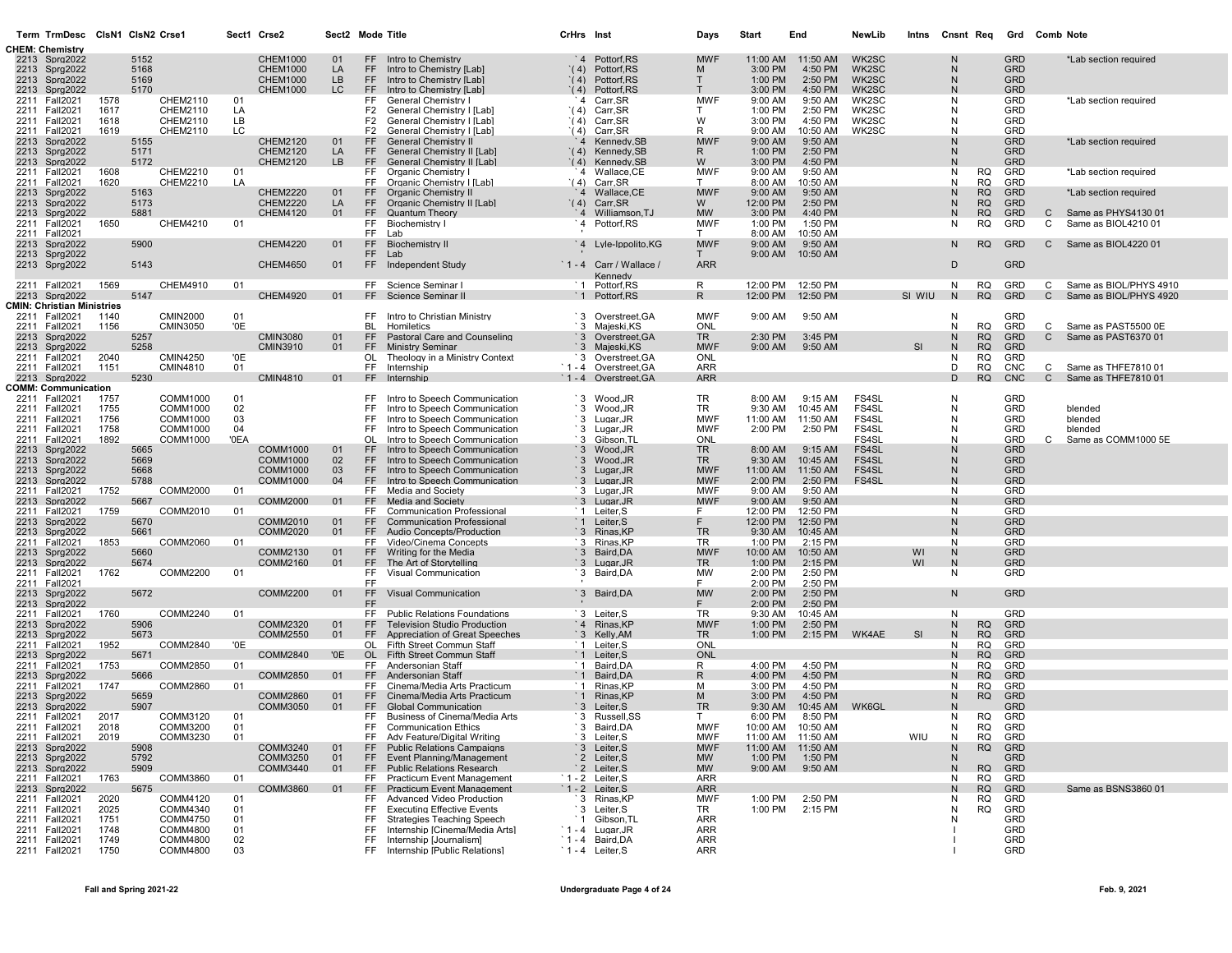|             | Term TrmDesc CIsN1 CIsN2 Crse1                           |              |                      |                      |          | Sect1 Crse2                                           | Sect2          | <b>Mode Title</b> |                                                                                               | CrHrs Inst     |                                                     | Days                                   | <b>Start</b>         | End                  | NewLib         | Intns     | Cnsnt Reg |                 | Grd                             | Comb Note                        |
|-------------|----------------------------------------------------------|--------------|----------------------|----------------------|----------|-------------------------------------------------------|----------------|-------------------|-----------------------------------------------------------------------------------------------|----------------|-----------------------------------------------------|----------------------------------------|----------------------|----------------------|----------------|-----------|-----------|-----------------|---------------------------------|----------------------------------|
|             | 2213 Sprg2022<br>2213 Sprg2022<br>2213 Sprg2022          |              | 5662<br>5663<br>5664 |                      |          | <b>COMM4800</b><br><b>COMM4800</b><br><b>COMM4800</b> | 01<br>02<br>03 | FF.<br><b>FF</b>  | Internship [Cinema/Media Arts]<br>Internship [Journalism]<br>FF Internship [Public Relations] |                | $1 - 4$ Lugar, JR<br>1-4 Baird, DA<br>1-4 Leiter, S | <b>ARR</b><br><b>ARR</b><br><b>ARR</b> |                      |                      |                |           |           |                 | <b>GRD</b><br>GRD<br><b>GRD</b> |                                  |
|             | 2211 Fall2021                                            | 2021         |                      | COMM4900             | 01       |                                                       |                | FF.               | Seminar in Communication [Westerns<br>Then and Nowl                                           |                | 3 Lugar.JR                                          | TR                                     | 9:30 AM              | 10:45 AM             |                |           |           |                 | GRD                             |                                  |
|             | CPSC: Computer Science<br>2211 Fall2021<br>2211 Fall2021 | 1576         |                      | CPSC1100             | 0B       |                                                       |                | BL<br>BL          | Intro Business Informatics                                                                    |                | 3 Koontz,CB                                         | T.<br>ONL                              | 10:00 AM             | 10:50 AM             | FS5QR          |           | N         |                 | GRD                             | blended                          |
|             | 2213 Sprg2022                                            |              | 5914                 |                      |          | <b>CPSC1200</b>                                       | 01             | FF.               | Intro to Web Programming                                                                      |                | 4 Koontz,CB                                         | <b>MTWF</b>                            | $1:00$ PM            | 1:50 PM              | FS5QR          |           | N         |                 | <b>GRD</b>                      |                                  |
|             | 2211 Fall2021<br>2213 Sprg2022                           | 1594         | 5148                 | <b>CPSC1400</b>      | 01       | <b>CPSC1500</b>                                       | 01             | FF.<br>FF.        | Computer Science I<br>Computer Science II                                                     |                | 4 Koontz,CB<br>4 Koontz,CB                          | <b>MTWR</b><br><b>MTWF</b>             | 1:00 PM<br>2:00 PM   | 1:50 PM<br>2:50 PM   | FS5QR          |           | N<br>N    | <b>RQ</b>       | GRD<br>GRD                      |                                  |
|             | 2211 Fall2021                                            | 2024         |                      | CPSC2040             | 01       |                                                       |                | FF.               | Intro to Data Science                                                                         |                | 4 Craton, JL                                        | <b>MWF</b>                             | 9:00 AM              | 9:50 AM              |                |           | N         |                 | GRD                             |                                  |
|             | 2211 Fall2021                                            | 1652         |                      | <b>CPSC2080</b>      | 01       |                                                       |                | FF.               | Intro to Cybersecurity                                                                        |                | 3 Lowmiller, JW                                     | <b>MWF</b>                             | 10:00 AM             | 10:50 AM             |                |           | N         |                 | GRD                             |                                  |
|             | 2211 Fall2021                                            | 1583         | 5195                 | CPSC2100             | 01       | <b>CPSC2180</b>                                       |                | FF.<br>FF.        | Database Programming<br>Scripting and Systems                                                 |                | 4 Koontz,CB<br>3 Lowmiller, JW                      | <b>MTWR</b><br><b>MWF</b>              | 2:00 PM<br>11:00 AM  | 2:50 PM<br>11:50 AM  |                |           | N<br>N    | RQ              | GRD<br><b>GRD</b>               |                                  |
|             | 2213 Sprg2022<br>2213 Sprg2022                           |              | 5177                 |                      |          | <b>CPSC2250</b>                                       | 01<br>01       | FF                | <b>Discrete Math Structures</b>                                                               | $4^{\circ}$    | Taylor,CK                                           | <b>MTRF</b>                            | 8:00 AM              | 8:50 AM              |                |           | N         |                 | <b>GRD</b>                      | C Same as MATH2200 01            |
|             | 2211 Fall2021                                            | 1633         |                      | CPSC2300             | 01       |                                                       |                | FF.               | <b>System Administration</b>                                                                  | 3              | Lowmiller, JW                                       | MF                                     | 2:00 PM              | 2:50 PM              |                |           | N         | RQ              | GRD                             |                                  |
|             | 2211 Fall2021<br>2211 Fall2021                           |              |                      |                      |          |                                                       |                | FF.<br>FF.        | Lab                                                                                           |                |                                                     | W<br>R                                 | 2:00 PM              | 3:50 PM<br>1:50 PM   |                |           | N         | RQ              | GRD                             |                                  |
|             | 2213 Sprg2022                                            | 1624         | 5178                 | CPSC2320             | 01       | CPSC2330                                              | 01             | FF                | C++ Programming<br>Web Application Development                                                |                | Williamson,TJ<br>4 Koontz,CB                        | <b>MTWF</b>                            | 12:00 PM<br>10:00 AM | 10:50 AM             |                |           | N         | <b>RQ</b>       | <b>GRD</b>                      |                                  |
|             | 2213 Sprg2022                                            |              | 5179                 |                      |          | <b>CPSC2420</b>                                       | 01             | FF.               | <b>Computer Architecture</b>                                                                  | $^{\circ}$ 2   | Craton, JL                                          | M                                      | 1:00 PM              | 1:50 PM              |                |           | N         | <b>RQ</b>       | <b>GRD</b>                      |                                  |
|             | 2213 Sprg2022                                            |              |                      |                      |          |                                                       |                | FF.               | Lab                                                                                           |                |                                                     | F                                      | 1:00 PM              | 2:50 PM              |                |           |           |                 |                                 |                                  |
|             | 2213 Sprg2022<br>2213 Sprg2022                           |              | 5180                 |                      |          | <b>CPSC2430</b>                                       | 01             | FF.<br>FF.        | Progrmg Languages/Compilers<br>Lab                                                            |                | 2 Craton, JL                                        | W<br>R                                 | 1:00 PM<br>1:00 PM   | 1:50 PM<br>2:50 PM   |                |           | N         | <b>RQ</b>       | GRD                             |                                  |
|             | 2211 Fall2021                                            | 1615         |                      | CPSC2500             | 01       |                                                       |                | FF                | Data Structures and Algorithms                                                                |                | `4 Staff                                            | <b>MTW</b>                             | 1:00 PM              | 1:50 PM              |                |           | N         | RQ              | GRD                             |                                  |
|             | 2211 Fall2021                                            |              |                      |                      |          |                                                       |                | FF                | Lab                                                                                           |                |                                                     | F.                                     | 1:00 PM              | 2:50 PM              |                |           |           |                 |                                 |                                  |
|             | 2211 Fall2021                                            | 1663         |                      | CPSC2550             | 0B       |                                                       |                | BL                | Selected Topics [Intro Python Prog]                                                           |                | 2-4 Koontz,CB                                       | м                                      | 11:00 AM             | 11:50 AM             |                |           | N         |                 | GRD                             | blended                          |
|             | 2211 Fall2021                                            |              |                      |                      |          |                                                       |                | BL                |                                                                                               |                |                                                     | ONL                                    |                      |                      |                |           |           |                 |                                 |                                  |
|             | 2213 Sprg2022                                            |              | 5916                 |                      |          | <b>CPSC2550</b>                                       | 01             |                   | FF Selected Topics [Cyber Law, Policy                                                         |                | 2 - 4 Lowmiller, JW                                 | <b>MWF</b>                             | 2:00 PM              | 2:50 PM              |                |           | N         |                 | <b>GRD</b>                      |                                  |
|             |                                                          |              |                      |                      |          |                                                       |                |                   | and Real                                                                                      |                |                                                     |                                        |                      |                      |                |           |           |                 |                                 |                                  |
|             | 2211 Fall2021<br>2211 Fall2021                           | 1983<br>1651 |                      | CPSC3300<br>CPSC3380 | 01<br>01 |                                                       |                | FF.<br>FF.        | <b>Numerical Analysis</b><br>Appl Cryptography/Security                                       |                | 3 Van Groningen, GL<br>4 Lowmiller,JW               | MWF<br>MWF                             | 9:00 AM<br>9:00 AM   | 9:50 AM<br>9:50 AM   |                |           | N<br>N    | RQ<br><b>RQ</b> | GRD<br>GRD                      | C Same as MATH3300 01            |
|             | 2211 Fall2021                                            |              |                      |                      |          |                                                       |                | <b>FF</b>         | Lab                                                                                           |                |                                                     | R                                      | 9:00 AM              | 10:50 AM             |                |           |           |                 |                                 |                                  |
|             | 2211 Fall2021                                            | 1634         |                      | CPSC3410             | 01       |                                                       |                | FF                | <b>Computer Networks</b>                                                                      |                | `4 Staff                                            | <b>MTW</b>                             | 2:00 PM              | 2:50 PM              |                |           | N         | <b>RQ</b>       | GRD                             |                                  |
|             | 2211 Fall2021<br>2211 Fall2021                           | 1665         |                      | CPSC3550             | 01       |                                                       |                | FF<br>FF          | Lab<br>Special Topics [RESTful API's]                                                         |                | ` 3 Schultz, BD                                     | R<br><b>TRF</b>                        | 1:00 PM<br>12:00 PM  | 2:50 PM<br>12:50 PM  |                |           | N         | <b>RQ</b>       | GRD                             |                                  |
|             | 2213 Sprg2022                                            |              | 5211                 |                      |          | CPSC3550                                              | 01             | FF                | Special Topics [Digital Forens/Incident                                                       |                | 3 Lowmiller, JW                                     | <b>MWF</b>                             | 9:00 AM              | 9:50 AM              |                |           | N         | <b>RQ</b>       | <b>GRD</b>                      |                                  |
|             |                                                          |              |                      |                      |          |                                                       |                |                   | Resnl                                                                                         |                |                                                     |                                        |                      |                      |                |           |           |                 |                                 |                                  |
|             | 2213 Sprg2022                                            |              | 5203                 |                      |          | <b>CPSC3800</b>                                       | 0B             | BL.               | Computer Science Internship                                                                   |                | 4 Staff                                             | <b>TF</b>                              | 12:00 PM             | 12:50 PM             |                |           |           |                 | <b>CNC</b>                      | blended                          |
|             | 2213 Sprg2022                                            |              |                      |                      |          |                                                       |                | <b>BL</b>         | Salesforcel                                                                                   |                |                                                     | <b>ONL</b>                             |                      |                      |                |           |           |                 |                                 |                                  |
|             | 2213 Sprg2022                                            |              | 5951                 |                      |          | <b>CPSC4100</b>                                       | 01             | FF.               | Adv Database/Big Data Anlyt                                                                   |                | 4 Craton.JL                                         | <b>MTWF</b>                            | 9:00 AM              | 9:50 AM              |                |           | N         | <b>RQ</b>       | <b>GRD</b>                      |                                  |
|             | 2213 Sprg2022                                            |              | 5181                 |                      |          | <b>CPSC4420</b>                                       | 01             | FF.               | <b>Operating Systems</b>                                                                      | 4              | Staff                                               | <b>MTW</b>                             | 10:00 AM             | 10:50 AM             |                |           | N         | <b>RQ</b>       | <b>GRD</b>                      |                                  |
|             | 2213 Sprg2022<br>2211 Fall2021                           | 1647         |                      | CPSC4430             | 01       |                                                       |                | FF.<br>FF.        | Lab<br>Software Engineering                                                                   | $\overline{4}$ | Craton,JL                                           | F.<br><b>MTW</b>                       | 10:00 AM<br>10:00 AM | 11:50 AM<br>10:50 AM |                |           | N         | RQ              | GRD                             |                                  |
|             | 2211 Fall2021                                            |              |                      |                      |          |                                                       |                | FF                | Lab                                                                                           |                |                                                     | F.                                     | 10:00 AM             | 11:50 AM             |                |           |           |                 |                                 |                                  |
|             | 2211 Fall2021                                            | 1625         |                      | CPSC4950             | 01       |                                                       |                | FF                | Senior Design Capstone I                                                                      |                | `2 Staff                                            | м                                      | 12:00 PM             | 12:50 PM             |                | WIU       | N         | RQ              | GRD                             |                                  |
|             | 2211 Fall2021<br>2213 Sprg2022                           |              | 5182                 |                      |          | <b>CPSC4960</b>                                       | 01             | FF<br>FF.         | Senior Design Capstone II                                                                     |                | 2 Staff                                             | W<br>м                                 | 11:00 AM<br>12:00 PM | 12:50 PM<br>12:50 PM |                | <b>SI</b> | N         |                 | RQ GRD                          |                                  |
|             | 2213 Sprg2022                                            |              |                      |                      |          |                                                       |                | <b>FF</b>         |                                                                                               |                |                                                     | W                                      |                      | 11:00 AM  12:50 PM   |                |           |           |                 |                                 |                                  |
|             | <b>CRIM: Criminal Justice</b>                            |              |                      |                      |          |                                                       |                |                   |                                                                                               |                |                                                     |                                        |                      |                      |                |           |           |                 |                                 |                                  |
|             | 2213 Sprg2022<br>2213 Sprg2022                           |              | 5725                 |                      |          | <b>CRIM2510</b>                                       | 0B             |                   | <b>BL</b> Nature Crime/Soc Deviance<br>BL 1 cr hr online                                      |                | 4 Scott, DM                                         | <b>MWF</b><br><b>ONL</b>               |                      | 11:00 AM 11:50 AM    |                | WI        | N         | <b>RQ</b>       | <b>GRD</b>                      | blended same as SOCI2510 0B<br>C |
|             | 2211 Fall2021                                            | 1719         |                      | <b>CRIM2520</b>      | 01       |                                                       |                |                   | FF Intro to Criminal Justice                                                                  |                | 3 Freeman, NO                                       | MWF                                    |                      | 11:00 AM 11:50 AM    |                |           | N         |                 | GRD                             |                                  |
|             | 2213 Sprg2022                                            |              | 5919                 |                      |          | <b>CRIM2520</b>                                       | '0E            | <b>OL</b>         | Intro to Criminal Justice                                                                     | 3              | Scott, DM                                           | <b>ONL</b>                             |                      |                      |                |           | N         |                 | GRD                             |                                  |
|             | 2213 Sprg2022<br>2213 Sprg2022                           |              | 5843<br>5793         |                      |          | <b>CRIM2560</b><br><b>CRIM3010</b>                    | 01<br>01       | FF.<br>FF.        | Intro Crim Forensic Sci<br>Victimology/Victim Studies                                         |                | 3 Freeman, NO<br>3 Freeman, NO                      | <b>MWF</b><br><b>TR</b>                | 10:00 AM<br>9:30 AM  | 10:50 AM<br>10:45 AM |                |           | N<br>N    |                 | <b>GRD</b><br><b>GRD</b>        |                                  |
|             | 2211 Fall2021                                            | 1915         |                      | <b>CRIM3020</b>      | 01       |                                                       |                | FF                | Prin Law Enforcement                                                                          |                | 3 Freeman, NO                                       | TR                                     | 9:30 AM              | 10:45 AM             |                |           | N         | <b>RQ</b>       | <b>GRD</b>                      |                                  |
|             | 2211 Fall2021                                            | 1923         |                      | <b>CRIM3030</b>      | '0E      |                                                       |                | OL                | Juvenile Justice                                                                              |                | 3 Scott,DM                                          | ONL                                    |                      |                      |                |           | N         | <b>RQ</b>       | GRD                             |                                  |
|             | 2211 Fall2021<br>2211 Fall2021                           | 1720         |                      | CRIM3110             | 0B       |                                                       |                | <b>BL</b><br>BL   | <b>Criminal Law/Process</b>                                                                   | $\overline{4}$ | McDole, JL                                          | <b>MWF</b><br><b>ONL</b>               |                      | 10:00 AM  10:50 AM   |                |           | N         | <b>RQ</b>       | GRD                             | blended                          |
|             | 2211 Fall2021                                            | 1721         |                      | CRIM4810             | 01       |                                                       |                | FF.               | 1 cr hr online<br>Crim Just Internship I                                                      |                | $1 - 4$ Scott, DM                                   | <b>ARR</b>                             |                      |                      |                |           |           | RQ              | GRD                             |                                  |
| 2213        | Sprg2022                                                 |              | 5723                 |                      |          | <b>CRIM4810</b>                                       | 01             | FF.               | Crim Just Internship I                                                                        |                | $1 - 4$ Scott, DM                                   | <b>ARR</b>                             |                      |                      |                |           |           | RQ              | <b>GRD</b>                      |                                  |
|             | 2211 Fall2021                                            | 1722         |                      | <b>CRIM4820</b>      | 01       |                                                       |                | FF.               | Crim Just Internship II                                                                       |                | $\degree$ 1 - 4 Scott, DM                           | <b>ARR</b>                             |                      |                      |                |           |           | RQ              | GRD                             |                                  |
|             | 2213 Sprg2022<br>2211 Fall2021                           | 1942         | 5724                 | <b>CRIM4900</b>      |          | <b>CRIM4820</b>                                       | 01             |                   | FF Crim Just Internship II<br>Crim Justice Seminar                                            |                | $1 - 4$ Scott, DM<br>3 Scott, DM                    | <b>ARR</b><br>IR.                      | 1:00 PM              | 2:15 PM              |                |           |           | <b>RQ</b><br>КQ | <b>GRD</b><br>GRD               |                                  |
| DANC: Dance |                                                          |              |                      |                      |          |                                                       |                |                   |                                                                                               |                |                                                     |                                        |                      |                      |                |           |           |                 |                                 |                                  |
|             | 2211 Fall2021                                            | 1232         |                      | <b>DANC1120</b>      | 01       |                                                       |                |                   | FF Tap I                                                                                      |                | 1 King, D                                           | TR                                     | 10:00 AM             | 10:50 AM             | WK4AX          |           | N         |                 | GRD                             |                                  |
|             | 2213 Sprg2022<br>2211 Fall2021                           | 1460         | 5302                 | <b>DANC1150</b>      | 01       | <b>DANC1120</b>                                       | 01             | FF.               | FF Tap I<br>Dance Repertory [Performance]                                                     |                | 1 King, D<br>1 Colquitt Thacker, KC                 | TR.<br><b>MTWRF</b>                    | 9:30 AM<br>4:30 PM   | 10:20 AM<br>6:30 PM  | WK4AX          |           | N         |                 | <b>GRD</b><br><b>CNC</b>        |                                  |
|             | 2211 Fall2021                                            | 1521         |                      | <b>DANC1150</b>      | 02       |                                                       |                |                   | FF Dance Repertory [Choreography]                                                             |                | 1 Stoneking, RE                                     | <b>MTWRF</b>                           | 4:30 PM              | 6:30 PM              |                |           | N         |                 | <b>CNC</b>                      |                                  |
|             | 2211 Fall2021                                            | 1522         |                      | <b>DANC1150</b>      | 03       |                                                       |                |                   | FF Dance Repertory [Freshmen]                                                                 |                | 1 Yetter, ED                                        | T.                                     | 4:30 PM              | 6:30 PM              |                |           | N         |                 | <b>CNC</b>                      |                                  |
|             | 2211 Fall2021                                            |              |                      |                      |          |                                                       |                | <b>FF</b>         |                                                                                               |                |                                                     | <b>MWRF</b>                            | 4:30 PM              | 6:30 PM              |                |           |           |                 | <b>CNC</b>                      |                                  |
|             | 2213 Sprg2022<br>2211 Fall2021                           | 1542         | 5621                 | <b>DANC1160</b>      | 01       | <b>DANC1150</b>                                       | 01             |                   | FF Dance Repertory [Performance]<br>FF Dance Production                                       |                | * 1 Colquitt Thacker, KC<br>1 Yetter, ED            | <b>MTWRF</b><br><b>MTWRF</b>           | 4:30 PM<br>4:30 PM   | 6:30 PM<br>6:30 PM   |                |           | N         |                 | <b>CNC</b>                      |                                  |
|             | 2213 Sprg2022                                            |              | 5603                 |                      |          | DANC1160                                              | 01             |                   | FF Dance Production                                                                           |                | 1 Yetter, ED                                        | <b>MTWRF</b>                           | 4:30 PM              | 6:30 PM              |                |           |           |                 | <b>CNC</b>                      |                                  |
|             | 2211 Fall2021                                            | 1479         |                      | <b>DANC1220</b>      | 01       |                                                       |                |                   | FF Modern I [Advanced]                                                                        |                | 1 Stoneking, RE                                     | MWF                                    | 3:00 PM              | 4:20 PM              | WK4AX          |           | N         |                 | GRD                             |                                  |
|             | 2211 Fall2021<br>2213 Sprg2022                           | 1558         | 5620                 | <b>DANC1220</b>      | 02       | <b>DANC1220</b>                                       | 01             |                   | FF Modern I [Introduction]<br>FF Modern I [Advanced]                                          |                | 1 Stoneking, RE<br>1 Stoneking, RE                  | <b>MWF</b><br><b>MWF</b>               | 12:00 PM<br>3:00 PM  | 1:20 PM<br>4:20 PM   | WK4AX<br>WK4AX |           | N         |                 | GRD<br><b>GRD</b>               |                                  |
|             | 2213 Sprg2022                                            |              | 5623                 |                      |          | <b>DANC1220</b>                                       | 02             |                   | FF Modern I [Introduction]                                                                    |                | 1 Silveus, DL                                       | <b>MWF</b>                             | 12:00 PM             | 1:20 PM WK4AX        |                |           |           |                 | <b>GRD</b>                      |                                  |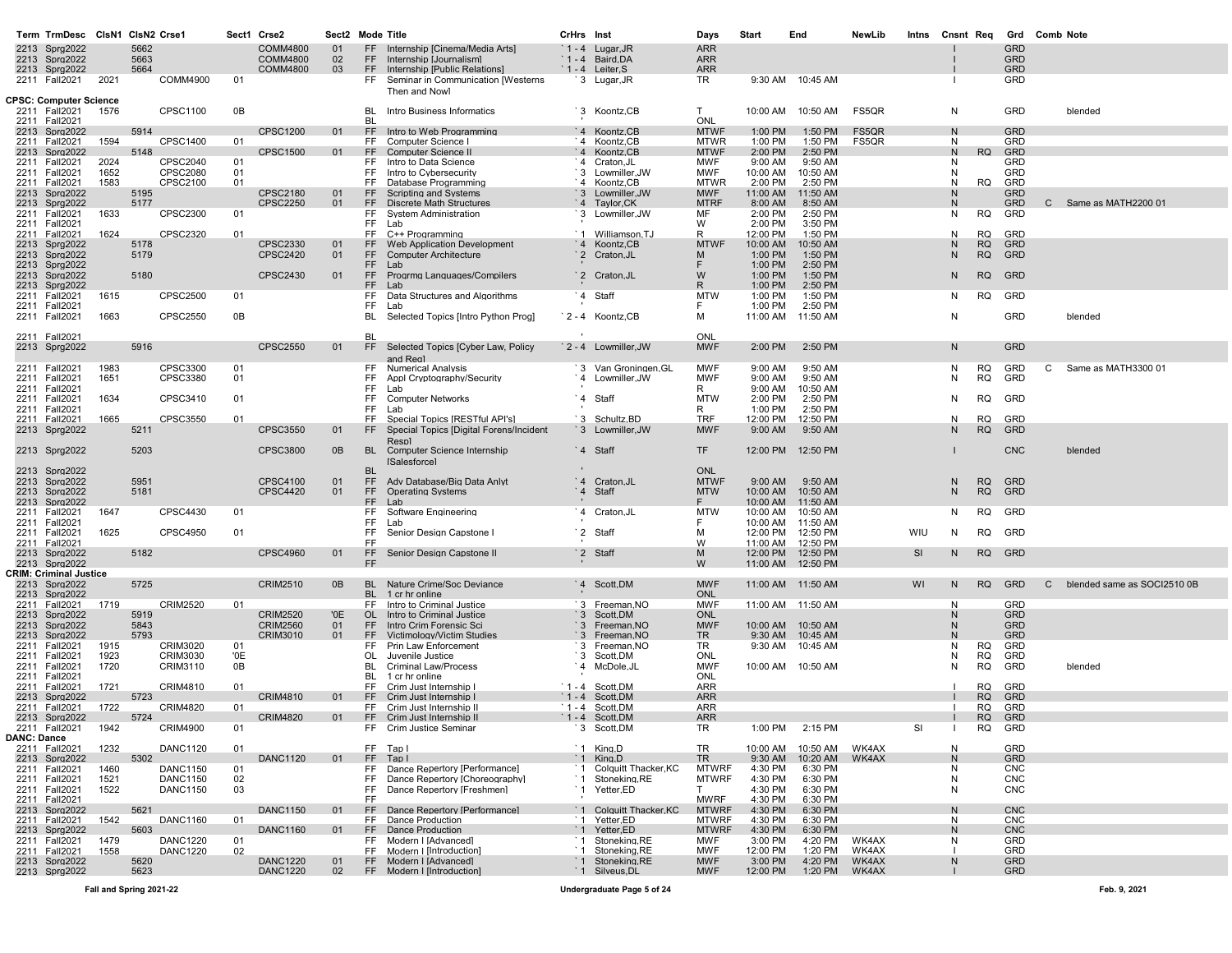|      | Term TrmDesc                            | CISN1 CISN2 Crse1 |      |                 | Sect1 | Crse2           | Sect2 Mode Title |     |                                                            | CrHrs Inst    |                                                  | Days                     | Start              | End                                      | NewLib         | Intns | Cnsnt Req                        |                   | Grd Comb Note         |
|------|-----------------------------------------|-------------------|------|-----------------|-------|-----------------|------------------|-----|------------------------------------------------------------|---------------|--------------------------------------------------|--------------------------|--------------------|------------------------------------------|----------------|-------|----------------------------------|-------------------|-----------------------|
|      | 2211 Fall2021                           | 1233              |      | <b>DANC1320</b> | 01    |                 |                  |     | FF Jazz                                                    |               | 1 King, D                                        | <b>TR</b>                | 1:00 PM            | 2:15 PM                                  | WK4AX          |       | N                                | GRD               |                       |
| 2213 | Sprg2022                                |                   | 5298 |                 |       | <b>DANC1320</b> | 01               | FF. | Jazz                                                       |               | 1 King, D                                        | <b>TR</b>                | 2:30 PM            | 3:45 PM                                  | WK4AX          |       |                                  | <b>GRD</b>        |                       |
| 2211 | <b>Fall2021</b>                         | 1467              |      | <b>DANC1420</b> | 01    |                 |                  | FF  | Ballet                                                     |               | 1 Hachiya-Weiner, J                              | <b>MWF</b>               | 9:00 AM            | 10:20 AM                                 | WK4AX          |       | N                                | GRD               |                       |
| 2211 | <b>Fall2021</b>                         | 1487              |      | <b>DANC1420</b> | 02    |                 |                  | FF. | Ballet                                                     |               | 1 Agresti, AA                                    | <b>MWF</b>               | 12:00 PM           | 1:20 PM                                  | WK4AX          |       |                                  | GRD               |                       |
| 2213 | Sprg2022                                |                   | 5534 |                 |       | <b>DANC1420</b> | 01               | FF. | <b>Ballet</b>                                              |               | 1 Hachiya-Weiner, J                              | <b>MWF</b>               | 9:00 AM            | 10:20 AM                                 | WK4AX          |       |                                  | <b>GRD</b>        |                       |
|      | 2213 Sprg2022                           |                   | 5543 |                 |       | <b>DANC1420</b> | 02               |     | FF Ballet                                                  |               | 1 Agresti, AA                                    | <b>MWF</b>               | 12:00 PM           | 1:20 PM                                  | WK4AX          |       |                                  | <b>GRD</b>        |                       |
|      | 2211 Fall2021                           | 1543              |      | <b>DANC1580</b> | 01    |                 |                  | FF. | Dance Improvisation I                                      |               | 1 Silveus, DL                                    | <b>MWF</b>               | 2:00 PM            | 2:50 PM                                  |                |       |                                  | GRD               |                       |
| 2213 | Sprg2022                                |                   | 5604 |                 |       | <b>DANC1590</b> | 01               | FF. | Dance Composition I                                        |               | 1 Silveus, DL                                    | <b>MWF</b>               | 2:00 PM            | 2:50 PM                                  |                |       |                                  | <b>GRD</b>        |                       |
| 2211 | <b>Fall2021</b>                         | 1546              |      | <b>DANC2110</b> | 01    |                 |                  | FF. | Musical Theatre Dance Forms                                |               | 1 Shepard, KD                                    | TR                       | 1:00 PM            | 2:15 PM                                  |                |       |                                  | GRD               |                       |
|      | 2211 Fall2021                           | 1559              |      | <b>DANC2110</b> | 02    |                 |                  | FF. | <b>IAdvanced1</b>                                          |               |                                                  | <b>TR</b>                | 9:30 AM            | 10:45 AM                                 |                |       | N                                | GRD               |                       |
|      |                                         |                   |      |                 |       |                 |                  |     | Musical Theatre Dance Forms                                |               | 1 Shepard, KD                                    |                          |                    |                                          |                |       |                                  |                   |                       |
|      | 2213 Sprg2022                           |                   | 5539 |                 |       | <b>DANC2110</b> | 01               | FF. | <b>Introduction1</b><br><b>Musical Theatre Dance Forms</b> |               | 1 Shepard, KD                                    | <b>TR</b>                | 1:00 PM            | 2:15 PM                                  |                |       |                                  | GRD               |                       |
|      | 2211 Fall2021                           | 1235              |      | <b>DANC2120</b> | 01    |                 |                  |     | FF Tap II                                                  |               | 1 King, D                                        | <b>TR</b>                | 8:30 AM            | 9:20 AM                                  | WK4AX          |       | N                                | GRD               |                       |
|      | 2213 Sprg2022                           |                   | 5303 |                 |       | <b>DANC2120</b> | 01               |     | FF Tap II                                                  |               | 1 King, D                                        | <b>TR</b>                | 8:30 AM            | 9:20 AM                                  | WK4AX          |       | N                                | GRD               |                       |
|      | 2211 Fall2021                           | 1245              |      | <b>DANC2220</b> | 01    |                 |                  | FF. | Modern II                                                  |               | 1 Silveus, DL                                    | <b>MWF</b>               | 3:00 PM            | 4:20 PM                                  | WK4AX          |       | <b>RQ</b><br>N                   | GRD               |                       |
| 2213 | Sprg2022                                |                   | 5311 |                 |       | <b>DANC2220</b> | 01               |     | FF Modern I                                                |               | 1 Silveus, DL                                    | <b>MWF</b>               | 3:00 PM            | 4:20 PM                                  | WK4AX          |       | <b>RQ</b><br>N                   | <b>GRD</b>        |                       |
| 2211 | <b>Fall2021</b>                         | 1227              |      | <b>DANC2320</b> | 01    |                 |                  | FF. | Jazz II                                                    |               | 1 Garner, MS                                     | TR                       | 2:30 PM            | 3:45 PM                                  | WK4AX          |       | RQ<br>N                          | GRD               |                       |
| 2211 | Fall2021                                | 1538              |      | <b>DANC2320</b> | 02    |                 |                  | FF  | Jazz I                                                     | $^{\circ}$ 1  | Garner, MS                                       | <b>TR</b>                | 1:00 PM            | 2:15 PM                                  | WK4AX          |       | <b>RQ</b><br>N                   | GRD               |                       |
| 2213 | Sprg2022                                |                   | 5291 |                 |       | <b>DANC2320</b> | 01               | FF. | Jazz I                                                     |               | King,D                                           | <b>TR</b>                | 1:00 PM            | 2:15 PM                                  | WK4AX          |       | <b>RQ</b><br>N                   | GRD               |                       |
| 2211 | <b>Fall2021</b>                         | 1476              |      | <b>DANC2420</b> | 01    |                 |                  | FF. | Ballet I                                                   | ` 1           | Thiemet, JL                                      | <b>MWF</b>               | 9:00 AM            | 10:20 AM                                 | WK4AX          |       | <b>RQ</b><br>N                   | GRD               |                       |
|      | 2211 Fall2021                           | 2055              |      | <b>DANC2420</b> | 02    |                 |                  | FF. | <b>Ballet II</b>                                           | $^{\circ}$ 1  | Thiemet,JL                                       | <b>MWF</b>               | 12:00 PM           | 1:20 PM                                  | WK4AX          |       | <b>RQ</b><br>N                   | GRD               |                       |
|      | 2211 Fall2021                           | 1537              |      | <b>DANC2420</b> | 03    |                 |                  | FF. | <b>Ballet II</b>                                           |               | 1 Agresti, AA                                    | <b>MWF</b>               | 9:00 AM            | 10:20 AM                                 | WK4AX          |       | <b>RQ</b><br>N                   | GRD               |                       |
| 2213 | Sprg2022                                |                   | 5288 |                 |       | <b>DANC2420</b> | 01               | FF  | <b>Ballet II</b>                                           |               | Thiemet, JL                                      | <b>MWF</b>               | 9:00 AM            | 10:20 AM                                 | WK4AX          |       | <b>RQ</b><br>N                   | GRD               |                       |
| 2213 | Sprg2022                                |                   | 5312 |                 |       | <b>DANC2420</b> | 02               | FF. | <b>Ballet II</b>                                           |               | 1 Thiemet, JL                                    | <b>MWF</b>               | 12:00 PM           | 1:20 PM                                  | WK4AX          |       | <b>RQ</b><br>N                   | <b>GRD</b>        |                       |
| 2213 | Sprg2022                                |                   | 5579 |                 |       | <b>DANC2420</b> | 03               | FF. | <b>Ballet II</b>                                           |               | 1 Agresti, AA                                    | <b>MWF</b>               | 9:00 AM            | 10:20 AM                                 | WK4AX          |       | <b>RQ</b><br>N                   | GRD               |                       |
|      | 2211 Fall2021                           | 1544              |      | <b>DANC2580</b> | 01    |                 |                  | FF. | Dance Improvisation II                                     |               | 1 Colquitt Thacker, KC                           | TR                       | 2:30 PM            | 3:45 PM                                  |                |       | <b>RQ</b><br>N                   | GRD               |                       |
| 2213 | Sprg2022                                |                   | 5605 |                 |       | <b>DANC2590</b> | 01               |     | FF Dance Composition II                                    |               | 1 Stoneking, RE<br>1 Colquitt Thacker.KC         | <b>TR</b>                | 2:30 PM            | 3:45 PM                                  |                |       | <b>RQ</b>                        | <b>GRD</b>        |                       |
| 2211 | <b>Fall2021</b>                         | 1519              |      | <b>DANC2850</b> | 01    |                 |                  | FF. | Practice in Teaching                                       |               |                                                  | ARR                      |                    |                                          |                |       |                                  | GRD               |                       |
| 2213 | Sprg2022                                |                   | 5577 |                 |       | <b>DANC2850</b> | 01               |     | FF Practice in Teaching                                    |               | 1 Yetter, ED                                     | <b>ARR</b>               |                    |                                          |                |       |                                  | GRD<br>GRD        |                       |
| 2213 | 2211 Fall2021<br>Sprg2022               | 1557              | 5611 | <b>DANC3000</b> | 01    | <b>DANC3010</b> | 01               | FF. | <b>Global Dance Forms</b><br>FF Dance History Survey       |               | `3 Yetter,ED<br>3 Yetter, ED                     | <b>MWF</b><br><b>MWF</b> |                    | 11:00 AM  11:50 AM<br>11:00 AM  11:50 AM | WK7GI          | WIU   | N<br>N                           | <b>GRD</b>        |                       |
|      | 2211 Fall2021                           | 2037              |      | <b>DANC3050</b> | 01    |                 |                  |     | FF Dance Pedagogy I                                        |               | 3 Colquitt Thacker, KC                           | <b>TR</b>                | 9:30 AM            | 10:45 AM                                 |                | SI    | <b>RQ</b><br>N                   | GRD               |                       |
| 2213 | Sprg2022                                |                   | 5943 |                 |       | <b>DANC3055</b> | 01               | FF. | Dance Pedagogy II                                          |               | 3 Colquitt Thacker, KC                           | <b>TR</b>                | 9:30 AM            | 10:45 AM                                 |                |       | <b>RQ</b><br>N                   | GRD               |                       |
|      | 2211 Fall2021                           | 1478              |      | <b>DANC3120</b> | 01    |                 |                  |     | FF Tap III                                                 |               | 1 King, D                                        | TR                       | 2:30 PM            | 3:20 PM                                  | WK4AX          |       | N                                | GRD               |                       |
| 2211 | <b>Fall2021</b>                         | 1238              |      | <b>DANC3220</b> | 01    |                 |                  | FF. | Modern II                                                  | $^{\circ}$ 1  | Colquitt Thacker, KC                             | <b>MWF</b>               | 3:00 PM            | 4:20 PM                                  | WK4AX          |       |                                  | GRD               |                       |
| 2213 | Sprg2022                                |                   | 5313 |                 |       | <b>DANC3220</b> | 01               | FF. | Modern III                                                 | $^{\circ}$ 1  | Colquitt Thacker, KC                             | <b>MWF</b>               | 3:00 PM            | 4:20 PM                                  | WK4AX          |       | N                                | <b>GRD</b>        |                       |
| 2213 | Sprg2022                                |                   | 5306 |                 |       | <b>DANC3320</b> | 01               | FF. | Jazz Dance III                                             |               | 1 Shepard, KD                                    | <b>TR</b>                | 9:30 AM            | 10:45 AM                                 | WK4AX          |       |                                  | <b>GRD</b>        |                       |
| 2211 | <b>Fall2021</b>                         | 1239              |      | <b>DANC3420</b> | 01    |                 |                  | FF. | <b>Ballet III</b>                                          |               | 1 Yetter, ED                                     | <b>MWF</b>               | 9:00 AM            | 10:20 AM                                 | WK4AX          |       |                                  | GRD               |                       |
|      | 2213 Sprg2022                           |                   | 5299 |                 |       | <b>DANC3420</b> | 01               | FF. | <b>Ballet III</b>                                          | ` 1           | Yetter,ED                                        | <b>MWF</b>               | 9:00 AM            | 10:20 AM                                 | WK4AX          |       | N                                | GRD               |                       |
| 2213 | Sprg2022                                |                   | 5582 |                 |       | <b>DANC3510</b> | 01               | FF. | <b>Period Dance</b>                                        |               | 2 Yetter, ED                                     | <b>TR</b>                | 9:30 AM            | 10:45 AM                                 | WK4AP          |       |                                  | GRD               |                       |
| 2211 | <b>Fall2021</b>                         | 1244              |      | <b>DANC3520</b> | 01    |                 |                  | FF. | Pointe                                                     |               | 1 Hachiya-Weiner, J                              | <b>MWF</b>               | 10:20 AM           | 10:50 AM                                 |                |       | <b>RQ</b><br>N                   | GRD               |                       |
|      | 2211 Fall2021                           | 1523              |      | <b>DANC3520</b> | 02    |                 |                  | FF. | Pointe                                                     |               | 1 Agresti, AA                                    | <b>MWF</b>               | 10:20 AM           | 10:50 AM                                 |                |       | <b>RQ</b><br>N                   | GRD               |                       |
| 2211 | <b>Fall2021</b>                         | 1547              |      | <b>DANC3520</b> | 03    |                 |                  | FF. | Pointe                                                     | $^{\circ}$ 1  | Thiemet,JL                                       | <b>MWF</b>               | 1:20 PM            | 1:50 PM                                  |                |       | <b>RQ</b><br>N                   | GRD               |                       |
| 2213 | Sprg2022                                |                   | 5301 |                 |       | <b>DANC3520</b> | 01               | FF. | Pointe                                                     | $^{\circ}$ 1  | Hachiya-Weiner, J                                | <b>MWF</b>               | 10:20 AM           | 10:50 AM                                 |                |       | <b>RQ</b><br>N                   | GRD               |                       |
| 2213 | Sprg2022                                |                   | 5580 |                 |       | <b>DANC3520</b> | 02               | FF. | Pointe                                                     | $^{\circ}$ 1  | Agresti, AA                                      | <b>MWF</b>               | 10:20 AM           | 10:50 AM                                 |                |       | <b>RQ</b>                        | GRD               |                       |
| 2213 | Sprg2022                                |                   | 5607 |                 |       | <b>DANC3520</b> | 03               | FF. | Pointe                                                     |               | 1 Thiemet, JL                                    | <b>MWF</b>               | 1:20 PM            | 1:50 PM                                  |                |       | <b>RQ</b><br>N                   | <b>GRD</b>        |                       |
| 2213 | Sprg2022                                |                   | 5606 |                 |       | <b>DANC3590</b> | 01               | FF. | Dance Composition III                                      |               | 1 Stoneking, RE                                  | <b>MWF</b>               | 2:00 PM            | 2:50 PM                                  |                |       | <b>RQ</b>                        | <b>GRD</b>        |                       |
| 2211 | <b>Fall2021</b>                         | 1552              |      | <b>DANC3650</b> | 01    |                 |                  | FF. | Independent Study                                          |               | ` 3 Yetter, ED                                   | ARR                      |                    |                                          |                |       |                                  | GRD               |                       |
| 2213 | Sprg2022                                |                   | 5935 |                 |       | <b>DANC4060</b> | 01               | FF. | <b>Motor Control</b>                                       |               | 3 Stoneking, RE                                  | TR                       | 1:00 PM            | 2:15 PM                                  |                |       | <b>RQ</b>                        | GRD               |                       |
| 2213 | 2211 Fall2021                           | 1520              |      | <b>DANC4220</b> | 01    |                 |                  | FF. | Modern IV<br>FF Modern IV                                  |               | 1 Colquitt Thacker, KC<br>1 Colquitt Thacker, KC | <b>MWF</b><br><b>MWF</b> | 3:00 PM            | 4:20 PM<br>4:20 PM                       | WK4AX<br>WK4AX |       | <b>RQ</b><br>N<br><b>RQ</b><br>N | GRD<br><b>GRD</b> |                       |
|      | Sprg2022<br>2211 Fall2021               | 1529              | 5304 | <b>DANC4420</b> | 01    | <b>DANC4220</b> | 01               |     | FF Ballet IV                                               |               | 1 Yetter, ED                                     | <b>MWF</b>               | 3:00 PM<br>9:00 AM | 10:20 AM                                 | WK4AX          |       | <b>RQ</b><br>N                   | GRD               |                       |
| 2213 | Sprg2022                                |                   | 5305 |                 |       | <b>DANC4420</b> | 01               | FF. | <b>Ballet IV</b>                                           | $^{\circ}$ 1  | Yetter, ED                                       | <b>MWF</b>               | 9:00 AM            | 10:20 AM                                 | WK4AX          |       | <b>RQ</b><br>N                   | GRD               |                       |
|      | 2211 Fall2021                           | 1993              |      | <b>DANC4500</b> | 01    |                 |                  |     | FF Dance Anat/Kines                                        |               | ` 3 Stoneking, RE                                | TR                       | 1:00 PM            | 2:15 PM                                  |                |       | N                                | GRD               |                       |
| 2213 | Sprg2022                                |                   | 5578 |                 |       | <b>DANC4590</b> | 01               | FF. | Dance Composition IV                                       |               | 1 Colquitt Thacker, KC                           | <b>MW</b>                | 2:00 PM            | 2:50 PM                                  |                |       | <b>RQ</b><br>N                   | <b>GRD</b>        | *Lab section required |
| 2213 | Sprg2022                                |                   | 5584 |                 |       | <b>DANC4590</b> | LA.              | FF. | Dance Composition IV [Lab]                                 |               | (1) Colquitt Thacker, KC                         | М                        | 1:00 PM            | 1:50 PM                                  |                |       | <b>RQ</b>                        | <b>GRD</b>        |                       |
| 2213 | Sprg2022                                |                   | 5585 |                 |       | <b>DANC4590</b> | LB               | FF. | Dance Composition IV [Lab]                                 | (1)           | <b>Colquitt Thacker, KC</b>                      | W                        | 11:00 AM           | 11:50 AM                                 |                |       | <b>RQ</b><br>N                   | <b>GRD</b>        |                       |
| 2213 | Sprg2022                                |                   | 5595 |                 |       | <b>DANC4590</b> | LC               | FF. | Dance Composition IV [Lab]                                 | (1)           | <b>Colquitt Thacker, KC</b>                      | F                        | 2:00 PM            | 2:50 PM                                  |                |       | <b>RQ</b>                        | GRD               |                       |
|      | 2211 Fall2021                           | 1484              |      | <b>DANC4800</b> | 01    |                 |                  | FF. | Internship in Dance                                        |               | 1 - 3 Yetter, ED                                 | <b>ARR</b>               |                    |                                          |                |       | <b>RQ</b><br>N                   | GRD               |                       |
|      | 2211 Fall2021                           | 1531              |      | <b>DANC4800</b> | 02    |                 |                  | FF. | Internship in Dance                                        | `1-3          | Colquitt Thacker, KC                             | <b>ARR</b>               |                    |                                          |                |       | <b>RQ</b><br>N                   | GRD               |                       |
|      | 2213 Sprg2022                           |                   | 5548 |                 |       | <b>DANC4800</b> | 01               | FF. | Internship in Dance                                        | $\cdot$ 1 - 3 | Yetter, ED                                       | <b>ARR</b>               |                    |                                          |                |       | <b>RQ</b><br>N                   | <b>GRD</b>        |                       |
| 2213 | Sprg2022                                |                   | 5592 |                 |       | <b>DANC4800</b> | 02               | FF. | Internship in Dance                                        |               | 1 - 3 Colquitt Thacker, KC                       | <b>ARR</b>               |                    |                                          |                |       | <b>RQ</b><br>N                   | <b>GRD</b>        |                       |
|      | 2211 Fall2021                           | 1530              |      | <b>DANC4900</b> | 01    |                 |                  |     | FF Seminar Selected Topics [Men's Class                    |               | 1 Yetter, ED                                     | <b>MWF</b>               | 10:20 AM           | 10:50 AM                                 |                |       | N                                | GRD               |                       |
|      |                                         |                   |      |                 |       |                 |                  |     | Variationsl                                                |               |                                                  |                          |                    |                                          |                |       |                                  |                   |                       |
|      | 2213 Sprg2022                           |                   | 5593 |                 |       | <b>DANC4900</b> | 01               | FF. | Seminar Selected Topics [Men's Class                       |               | 1 Yetter, ED                                     | <b>MWF</b>               |                    | 10:20 AM  10:50 AM                       |                |       | N                                | <b>GRD</b>        |                       |
|      |                                         |                   |      |                 |       |                 |                  |     | Variations1                                                |               |                                                  |                          |                    |                                          |                |       |                                  |                   |                       |
|      | 2213 Sprg2022                           |                   | 5934 |                 |       | <b>DANC4900</b> | 02               |     | FF Seminar Selected Topics [Body                           |               | 1 Garner, MS                                     | <b>TR</b>                |                    | 12:00 PM 12:50 PM                        |                |       | N                                | GRD               |                       |
|      |                                         |                   |      |                 |       |                 |                  |     | Conditioninal                                              |               |                                                  |                          |                    |                                          |                |       |                                  |                   |                       |
|      | 2213 Sprg2022                           |                   |      |                 |       |                 |                  |     | FF Lab arranged                                            |               |                                                  | ARR                      |                    |                                          |                |       |                                  |                   |                       |
|      | <b>ECON: Economics</b><br>2211 Fall2021 | 1970              |      | ECON2010        | 01    |                 |                  |     | FF Prin Macroeconomics                                     |               | 3 Shin, H                                        | MWF                      | 9:00 AM            | 9:50 AM                                  | WK5SB          |       | RQ<br>N                          | GRD               |                       |
|      | 2211 Fall2021                           | 1971              |      | ECON2010        | 02    |                 |                  |     | FF Prin Macroeconomics                                     |               | `3 Shin, H                                       | <b>MWF</b>               | 1:00 PM            | 1:50 PM                                  | WK5SB          |       | <b>RQ</b><br>N                   | GRD               |                       |
|      | 2213 Sprg2022                           |                   | 5633 |                 |       | <b>ECON2020</b> | 01               |     | FF Prin Microeconomics                                     |               | 3 Shin, H                                        | <b>MWF</b>               | 9:00 AM            | 9:50 AM                                  |                |       | <b>RQ</b><br>N                   | GRD               |                       |
|      | 2213 Sprg2022                           |                   | 5636 |                 |       | <b>ECON2020</b> | 02               |     | FF Prin Microeconomics                                     |               | `3 Shin, H                                       | <b>MWF</b>               | 1:00 PM            | 1:50 PM                                  |                |       | N<br><b>RQ</b>                   | GRD               |                       |
|      | 2213 Sprg2022                           |                   | 5637 |                 |       | <b>ECON3020</b> | 01               |     | FF Intermed Microeconomics                                 |               | `3 Shin, H                                       | TR.                      | 2:30 PM            | 3:45 PM                                  |                |       | <b>RQ</b><br>N                   | GRD               |                       |
|      | 2211 Fall2021                           | 1973              |      | ECON3210        | 01    |                 |                  |     | FF International Economics                                 |               | `3 Shin, H                                       | TR                       | 1:00 PM            | 2:15 PM                                  |                |       | RQ                               | GRD               |                       |
|      | 2213 Sprg2022                           |                   | 5635 |                 |       | ECON3410        | 01               |     | FF Money/Banking/Financial Mkts                            |               | `3 Shin, H                                       | <b>TR</b>                |                    | 9:30 AM 10:45 AM                         |                |       | <b>RQ</b><br>N                   | GRD               |                       |
|      | 2211 Fall2021                           | 1972              |      | ECON3850        | 01    |                 |                  |     | FF Practicum in Economics                                  |               | $1 - 3$ Shin, H                                  | ARR                      |                    |                                          |                |       | N                                | <b>CNC</b>        |                       |
|      | 2213 Sprg2022                           |                   | 5634 |                 |       | <b>ECON3850</b> | 01               |     | FF Practicum in Economics                                  |               | 1-3 Shin, H                                      | ARR                      |                    |                                          |                |       | N                                | <b>CNC</b>        |                       |
|      |                                         |                   |      |                 |       |                 |                  |     |                                                            |               |                                                  |                          |                    |                                          |                |       |                                  |                   |                       |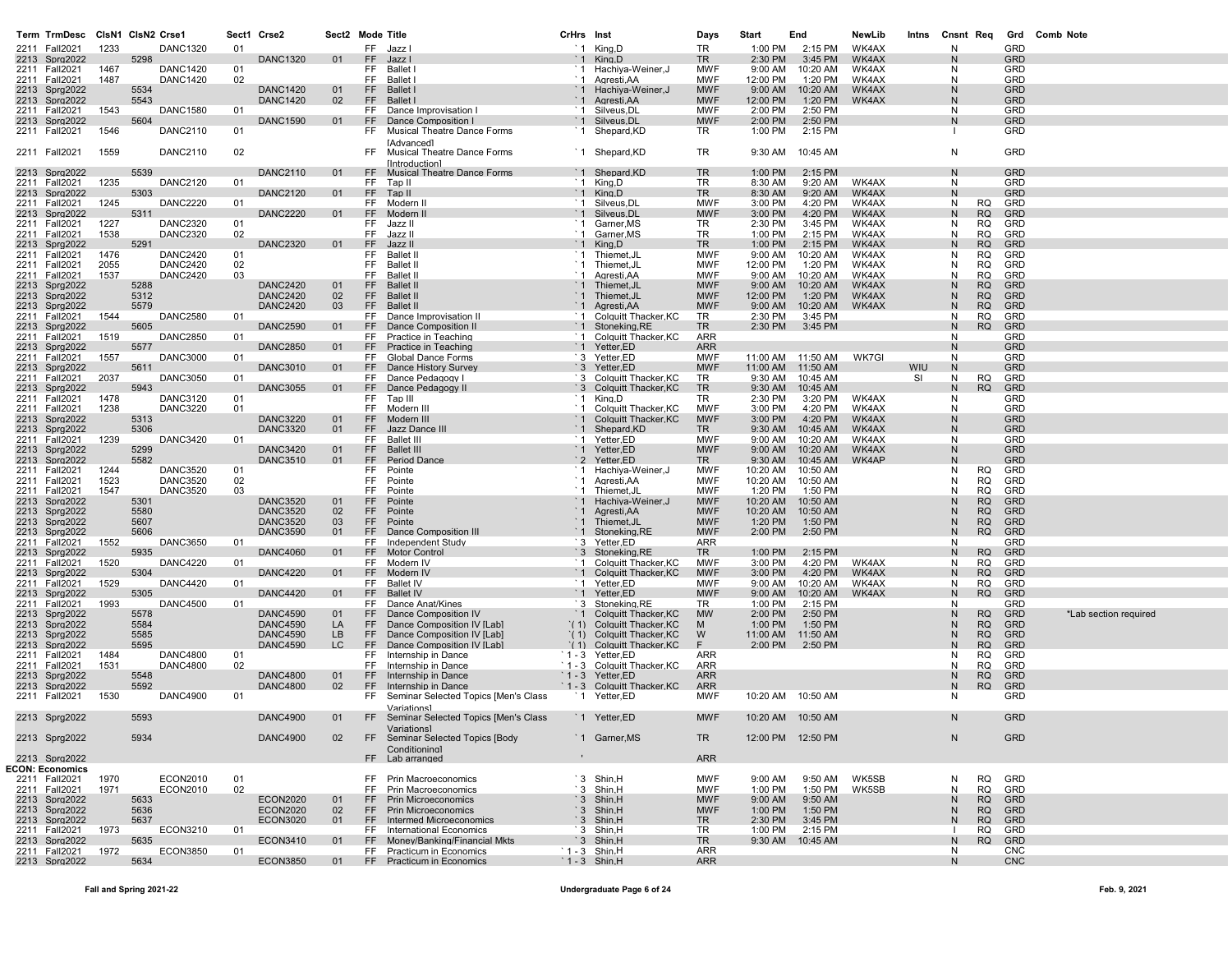|              | Term TrmDesc CIsN1 CIsN2 Crse1        |              |              |                                    | Sect1 Crse2 |                                    | Sect2 Mode Title |                  |                                                                    | Crilrs Inst  |                                      | Days                       | Start                | End                   | NewLib                | Intns  |         |                        |                   | Cnsnt Req Grd Comb Note                        |
|--------------|---------------------------------------|--------------|--------------|------------------------------------|-------------|------------------------------------|------------------|------------------|--------------------------------------------------------------------|--------------|--------------------------------------|----------------------------|----------------------|-----------------------|-----------------------|--------|---------|------------------------|-------------------|------------------------------------------------|
|              | <b>EDUC: Education</b>                |              |              |                                    |             |                                    |                  |                  |                                                                    |              |                                      |                            |                      |                       |                       |        |         |                        |                   |                                                |
|              | 2211 Fall2021<br>2211 Fall2021        | 1698         |              | <b>EDUC2000</b>                    | 0B          |                                    |                  | BL               | BL Teaching as a Profession                                        |              | 2 Pohlschneider, JE                  | W<br>ONL                   | 1:00 PM              | 2:50 PM               |                       |        | N       |                        | GRD               | blended                                        |
|              | 2213 Sprg2022                         |              | 5649         |                                    |             | <b>EDUC2000</b>                    | 01               | FF.              | Teaching as a Profession                                           |              | 2 Pohlschneider, JE                  | TR.                        | 9:00 AM              | 9:50 AM               |                       |        |         |                        | <b>GRD</b>        |                                                |
|              | 2211 Fall2021                         | 1692         |              | <b>EDUC2030</b>                    | 0B          |                                    |                  | BL               | Learning/Tchg Math Elem Clsrm                                      |              | 3 Baker, RI                          | <b>MWF</b>                 | 11:00 AM             | 11:50 AM              |                       |        | N       | RQ                     | GRD               | blended                                        |
|              | 2211 Fall2021                         |              |              |                                    |             |                                    |                  | BL               |                                                                    |              |                                      | ONL                        |                      |                       |                       |        |         |                        |                   |                                                |
| 2213<br>2213 | Sprg2022<br>Sprg2022                  |              | 5644         |                                    |             | <b>EDUC2030</b>                    | 0B               | <b>BL</b><br>BL. | Learning/Tchg Math Elem Clsrm                                      |              | 3 Baker, RI                          | <b>MWF</b><br>ONL          | 11:00 AM             | 11:50 AM              |                       |        | N       | <b>RQ</b>              | GRD               | blended                                        |
|              | 2211 Fall2021                         | 1686         |              | <b>EDUC2100</b>                    | 0B          |                                    |                  | BL               | Child/Adolescnt Developmt                                          |              | 3 Pohlschneider, JE                  | <b>MWF</b>                 | 8:00 AM              | 8:50 AM               |                       |        | N       |                        | GRD               |                                                |
|              | 2211 Fall2021                         |              |              |                                    |             |                                    |                  | BL               |                                                                    |              |                                      | <b>ONL</b>                 |                      |                       |                       |        |         |                        |                   |                                                |
|              | 2213 Sprg2022<br>2211 Fall2021        | 1694         | 5643         | <b>EDUC2110</b>                    | 0B          | <b>EDUC2100</b>                    | 01               | FF.<br>BL        | <b>Child/Adolescnt Developmt</b><br><b>Educational Psychology</b>  |              | 3 Pohlschneider, JE<br>3 Trotter, JS | <b>MWF</b><br>TR           | 11:00 AM<br>9:30 AM  | 11:50 AM<br>10:45 AM  | WK5SB                 |        | N       |                        | <b>GRD</b><br>GRD | C<br>Same as PSYC2110 0E                       |
|              | 2211 Fall2021                         |              |              |                                    |             |                                    |                  | BL               |                                                                    |              |                                      | ONL                        |                      |                       |                       |        |         |                        |                   |                                                |
|              | 2213 Sprg2022                         |              | 5647         |                                    |             | <b>EDUC2110</b>                    | 01               | FF.              | <b>Educational Psychology</b>                                      |              | 3 Trotter, JS                        | <b>MWF</b>                 | 1:00 PM              | 1:50 PM               | WK5SB                 |        | N       |                        | GRD               | Same as PSYC2110 01<br>C                       |
|              | 2213 Sprg2022<br>2211 Fall2021        | 1704         | 5809         | <b>EDUC2170</b>                    | 0В          | <b>EDUC2110</b>                    | 02               | FF.<br>BL        | <b>Educational Psychology</b><br>Tchg I:Curric/Instr Early Chid    |              | 3 Trotter, JS<br>4 Pohlschneider, JE | TR.<br>MW                  | 1:00 PM<br>9:00 AM   | 2:15 PM<br>10:50 AM   | WK5SB                 |        | N<br>N  | RQ                     | <b>GRD</b><br>GRD | $\mathsf{C}$<br>Same as PSYC2110 02<br>blended |
| 2211         | <b>Fall2021</b>                       |              |              |                                    |             |                                    |                  | BL               |                                                                    |              |                                      | F.                         | 10:00 AM             | 10:50 AM              |                       |        |         |                        |                   |                                                |
| 2211         | <b>Fall2021</b>                       |              |              |                                    |             |                                    |                  | BL               |                                                                    |              |                                      | ONL                        |                      |                       |                       |        |         |                        |                   |                                                |
|              | 2213 Sprg2022                         |              | 5658         |                                    |             | <b>EDUC2170</b>                    | 01               | FF.              | Tcha I:Curric/Instr Early Chld                                     |              | Pohlschneider, JE                    | <b>MW</b><br>F.            | 9:00 AM              | 10:50 AM              |                       |        | N       | <b>RQ</b>              | <b>GRD</b>        |                                                |
|              | 2213 Sprg2022<br>2211 Fall2021        | 1696         |              | <b>EDUC2200</b>                    | 01          |                                    |                  | FF<br>FF         | Foundations Reading Instructn                                      | `3           | Sample.KJ                            | <b>MWF</b>                 | 10:00 AM<br>1:00 PM  | 10:50 AM<br>1:50 PM   |                       |        | N       | <b>RQ</b>              | GRD               |                                                |
|              | 2211 Fall2021                         | 1702         |              | <b>EDUC2460</b>                    | 0B          |                                    |                  | BL               | Explor Multicultural Classroom                                     | 3            | Baker,RI                             | TR                         | 1:00 PM              | 2:15 PM               |                       |        | N       | RQ                     | GRD               | blended                                        |
|              | 2211 Fall2021                         |              |              |                                    |             |                                    |                  | BL               |                                                                    |              |                                      | ONL                        |                      |                       |                       |        |         |                        |                   |                                                |
|              | 2213 Sprg2022<br>2213 Sprg2022        |              | 5657         |                                    |             | <b>EDUC2460</b>                    | 0B               | <b>BL</b><br>BL  | <b>Explor Multicultural Classroom</b>                              | $\mathbf{B}$ | Baker,RI                             | <b>TR</b><br>ONL           | 1:00 PM              | 2:15 PM               |                       |        | N       | <b>RQ</b>              | GRD               | blended                                        |
|              | 2211 Fall2021                         | 1699         |              | <b>EDUC2520</b>                    | 0B          |                                    |                  | BL               | Technology in the Classroom                                        |              | 3 Trotter, JS                        | <b>MWF</b>                 | 9:00 AM              | 9:50 AM               |                       |        | N       |                        | GRD               |                                                |
| 2211         | <b>Fall2021</b>                       |              |              |                                    |             |                                    |                  | BL               |                                                                    |              |                                      | ONL                        |                      |                       |                       |        |         |                        |                   |                                                |
| 2213         | Sprg2022<br>2213 Spra2022             |              | 5656<br>5646 |                                    |             | <b>EDUC2520</b><br><b>EDUC2730</b> | 01<br>01         | FF.<br>FF.       | Technology in the Classroom<br><b>Fld Exper Reading Processes</b>  |              | 3 Trotter, JS<br>1 Sample, KJ        | <b>MWF</b><br>т            | 2:00 PM<br>8:00 AM   | 2:50 PM<br>$9:15$ AM  |                       |        | N<br>N. | <b>RQ</b>              | GRD<br><b>GRD</b> |                                                |
|              | 2211 Fall2021                         | 1695         |              | <b>EDUC2850</b>                    | 01          |                                    |                  | FF.              | Practicum in Leadership Skills                                     |              | 2 Stull,LG                           | Т                          | 12:00 PM             | 12:50 PM              |                       |        |         | <b>RQ</b>              | <b>CNC</b>        | Same as PSYC/SOCI 2850<br>C                    |
|              | 2213 Sprg2022                         |              | 5651         |                                    |             | <b>EDUC2850</b>                    | 01               | FF.              | Practicum in Leadership Skills                                     |              | 2 Griffith, GL                       | F                          | 12:00 PM             | 12:50 PM              |                       |        |         | <b>RQ</b>              | <b>CNC</b>        | C Same as PSYC/SOCI 2850                       |
|              | 2211 Fall2021<br><b>Fall2021</b>      | 1703<br>1691 |              | <b>EDUC2860</b>                    | 01          |                                    |                  | FF.<br>FF.       | Pract Secondary Educ<br>Tch Liter Skills Mid/Hi Cont A             |              | 1 Tatom.MW<br>3 Baker, RI            | W<br><b>ARR</b>            | 8:00 AM              | 8:50 AM               |                       |        | N<br>D  | <b>RQ</b><br><b>RQ</b> | GRD<br>GRD        |                                                |
| 2211         | 2213 Sprg2022                         |              | 5653         | <b>EDUC3000</b>                    | 01          | <b>EDUC3100</b>                    | 01               | FF.              | Middle Sch in U S                                                  |              | 3 Tatom, MW                          | <b>TR</b>                  | 1:00 PM              | 2:15 PM               |                       |        | D       | <b>RQ</b>              | GRD               |                                                |
|              | 2211 Fall2021                         | 1690         |              | <b>EDUC3120</b>                    | 01          |                                    |                  | FF.              | Educ Assessmt for Clsrm Teachr                                     |              | 3 Tatom,MW                           | TR                         | 9:30 AM              | 10:45 AM              |                       | WIU    | D       | <b>RQ</b>              | GRD               |                                                |
|              | 2213 Sprg2022                         |              | 5641         |                                    |             | <b>EDUC3120</b>                    | 01               | FF.              | Educ Assessmt for CIsrm Teachr                                     |              | 3 Tatom, MW                          | <b>TR</b>                  | 9:30 AM              | 10:45 AM              |                       | WIU    | N       | <b>RQ</b>              | <b>GRD</b>        |                                                |
| 2213<br>2213 | Sprg2022<br>Sprg2022                  |              | 5640         |                                    |             | <b>EDUC3300</b>                    | 01               | FF.<br>FF.       | Rdg Processes w/ Asses/Interv                                      | $\cdot$ 3    | Sample, KJ                           | <b>MW</b><br>F             | 9:00 AM<br>8:00 AM   | 9:50 AM<br>9:50 AM    |                       |        | N       | <b>RQ</b>              | <b>GRD</b>        |                                                |
|              | 2211 Fall2021                         | 2014         |              | <b>EDUC3590</b>                    | 01          |                                    |                  | FF.              | Tchg Diversity Young Adult Lit                                     |              | 3 Ranfeld, EA                        | <b>MWF</b>                 | 10:00 AM             | 10:50 AM              |                       | WIU    | N       | <b>RQ</b>              | GRD               | Same as ENGL3590 01                            |
|              | 2211 Fall2021                         | 1687         |              | <b>EDUC4010</b>                    | 01          |                                    |                  | FF.              | Student Teaching [10 cr hr in field]                               |              | 10 Tatom,MW                          | ARR                        |                      |                       |                       |        | D       | RQ                     | GRD               |                                                |
|              | 2213 Sprg2022                         |              | 5648         |                                    |             | <b>EDUC4010</b>                    | 01               |                  | FF Student Teaching [10 cr hr in field]                            |              | 10 Tatom, MW                         | <b>ARR</b>                 |                      |                       |                       |        | D       | <b>RQ</b>              | <b>GRD</b>        |                                                |
|              |                                       |              |              |                                    |             |                                    |                  |                  |                                                                    |              |                                      |                            |                      |                       |                       |        |         |                        |                   |                                                |
|              | 2211 Fall2021                         | 1685         |              | <b>EDUC4120</b>                    | 0B          |                                    |                  |                  | BL Organiz/Management Elem Clsrm                                   |              | 4 Epperly, AC                        | T                          | 8:00 AM              | 9:15 AM               |                       | SI WIU | D       | RQ                     | GRD               | blended                                        |
|              | 2211 Fall2021<br>2213 Sprg2022        |              | 5650         |                                    |             | <b>EDUC4120</b>                    | 01               | BL<br>FF.        | Organiz/Management Elem Clsrm                                      |              | 4 Epperly, AC                        | ONL<br>TR.                 | 8:00 AM              | 9:15 AM               |                       | SI WIU | D       | <b>RQ</b>              | <b>GRD</b>        |                                                |
| 2211         | <b>Fall2021</b>                       | 1689         |              | <b>EDUC4310</b>                    | 0B          |                                    |                  | BL.              | Integ Tchg II: Lang Arts/Soc St                                    |              | 4 Pohlschneider, JE                  | TR                         | 1:00 PM              | 2:50 PM               |                       |        | N       | RQ                     | GRD               | blended                                        |
| 2211         | <b>Fall2021</b>                       |              |              |                                    |             |                                    |                  | BL               |                                                                    |              |                                      | F.                         | 1:00 PM              | 1:50 PM               |                       |        |         |                        |                   |                                                |
|              | 2211 Fall2021<br>2211 Fall2021        | 1688         |              | <b>EDUC4320</b>                    | 0B          |                                    |                  | <b>BL</b><br>BL  | Integ Tchg III:STEM Elem Clsrm                                     |              | Baker, RI                            | ONL<br>MW                  | 1:00 PM              | 2:50 PM               |                       |        | N       | <b>RQ</b>              | GRD               | blended                                        |
|              | 2211 Fall2021                         |              |              |                                    |             |                                    |                  | BL               |                                                                    |              |                                      | F.                         | 2:00 PM              | 2:50 PM               |                       |        |         |                        |                   |                                                |
|              | 2211 Fall2021                         |              |              |                                    |             |                                    |                  | BL               |                                                                    |              |                                      | <b>ONL</b>                 |                      |                       |                       |        |         |                        |                   |                                                |
|              | 2211 Fall2021                         | 1693         |              | <b>EDUC4710</b>                    | 0B          |                                    |                  | BL               | Mgt/Org/Methods Secondry Clsrm                                     |              | Epperly, AC                          | R                          | 8:00 AM              | 9:15 AM               |                       | SI WIU | N       | RQ                     | GRD               | blended                                        |
|              | 2211 Fall2021                         |              |              |                                    |             |                                    |                  | <b>BL</b>        |                                                                    |              |                                      | т                          |                      |                       |                       |        |         |                        |                   |                                                |
|              | 2213 Sprg2022                         |              | 5639         |                                    |             | <b>EDUC4710</b>                    | 01               | FF.              | Mgt/Org/Methods Secondry Clsrm                                     |              | 4 Epperly, AC                        | <b>TR</b>                  | 8:00 AM              | 9:15 AM               |                       | SI WIU | N       | <b>RQ</b>              | <b>GRD</b>        |                                                |
|              | 2213 Sprg2022                         |              |              |                                    |             |                                    |                  |                  | FF 1 cr hr in field                                                |              |                                      | <b>ARR</b>                 |                      |                       |                       |        |         |                        |                   |                                                |
|              | 2213 Sprg2022                         |              | 5652         |                                    |             | <b>EDUC4800</b>                    | 01               | FF.              | Internship in Youth Leadership                                     |              | 2 Blunt, JR                          | <b>TR</b>                  | 12:00 PM             | 12:50 PM              |                       |        | N       | <b>RQ</b>              | <b>CNC</b>        | Same as PSYC/SOCI 4800<br>$\mathbf C$          |
|              | 2211 Fall2021                         | 1883         |              | <b>EDUC4850</b>                    | 0B          |                                    |                  | BL               | <b>Reading Clinic</b>                                              | 4            | Sample,KJ                            | <b>MTWRF</b>               | 11:00 AM             | 11:50 AM              |                       |        | N       | <b>RQ</b>              | GRD               | blended                                        |
|              | 2211 Fall2021<br>2213 Sprg2022        |              | 5797         |                                    |             | <b>EDUC4910</b>                    | 0B               | BL<br>BL.        | Reading Research Seminar                                           |              | Sample,KJ                            | ONL<br>M                   | 6:00 PM              | 6:50 PM               |                       |        | N       | <b>RQ</b>              | GRD               | blended                                        |
|              | 2213 Sprg2022                         |              |              |                                    |             |                                    |                  | BL.              |                                                                    |              |                                      | ONL                        |                      |                       |                       |        |         |                        |                   |                                                |
|              | 2211 Fall2021                         | 1697         |              | <b>EDUC4930</b>                    | 01          |                                    |                  |                  | FF Ldrshp Seminar Character Educ                                   |              | 2 Tatom, MW                          | T.                         | 5:00 PM              | 6:50 PM               |                       |        | D       | <b>RQ</b>              | GRD               |                                                |
|              | 2213 Sprg2022                         |              | 5655         |                                    |             | <b>EDUC4930</b>                    | - 01             |                  | FF Ldrshp Seminar Character Educ                                   |              | 2 Tatom, MW                          |                            | 5:00 PM              | 6:50 PM               |                       |        | N.      | RQ GRD                 |                   |                                                |
|              | <b>ENGL: Enalish</b><br>2211 Fall2021 | 1825         |              | ENGL1100 01                        |             |                                    |                  |                  | FF Rhetoric/Composition (Basic)                                    |              | ` 4 Elliott, PS                      | <b>MWRF</b>                |                      | 9:00 AM 9:50 AM FS3WC |                       |        | N       |                        | GRD               |                                                |
|              | 2211 Fall2021                         | 1810         |              | <b>ENGL1100</b>                    | 02          |                                    |                  |                  | FF Rhetoric/Composition (Basic)                                    |              | 4 Elliott, PS                        | <b>MWRF</b>                | 10:00 AM             | 10:50 AM              | FS3WC                 |        | N       |                        | GRD               |                                                |
|              | 2211 Fall2021                         | 1816         |              | <b>ENGL1100</b>                    | 03          |                                    |                  |                  | FF Rhetoric/Composition (Basic)                                    |              | `4 Miller, CM                        | <b>MWRF</b>                | 1:00 PM              | 1:50 PM               | FS3WC                 |        | N<br>N  |                        | GRD               |                                                |
|              | 2211 Fall2021<br>2213 Sprg2022        | 1823         | 5754         | <b>ENGL1100</b>                    | 04          | <b>ENGL1100</b>                    | 01               |                  | F2 Rhetoric/Composition (Basic)<br>FF Rhetoric/Composition (Basic) |              | 4 Miller, CM<br>4 Imafuji, EL        | <b>MWRF</b><br><b>MWRF</b> | 2:00 PM<br>1:00 PM   | 2:50 PM<br>1:50 PM    | FS3WC<br>FS3WC        |        | N       |                        | GRD<br><b>GRD</b> |                                                |
|              | 2211 Fall2021                         | 1813         |              | <b>ENGL1110</b>                    | 01          |                                    |                  | FF.              | <b>Rhetoric and Composition</b>                                    |              | ` 3 Miller, CM                       | MWF                        | 9:00 AM              | 9:50 AM               | FS3WC                 |        | N       |                        | GRD               |                                                |
|              | 2211 Fall2021                         | 1819         |              | <b>ENGL1110</b>                    | 02          |                                    |                  | FF.              | <b>Rhetoric and Composition</b>                                    |              | 3 Imafuji, EL                        | MWF                        | 10:00 AM             | 10:50 AM              | FS3WC                 |        | N       |                        | GRD               |                                                |
|              | 2211 Fall2021<br>2211 Fall2021        | 1820<br>1822 |              | <b>ENGL1110</b><br><b>ENGL1110</b> | 03<br>04    |                                    |                  | FF.<br>FF.       | Rhetoric and Composition<br><b>Rhetoric and Composition</b>        |              | `3 Imafuji, EL<br>3 Ranfeld, EA      | <b>MWF</b><br>MWF          | 11:00 AM<br>12:00 PM | 11:50 AM<br>12:50 PM  | FS3WC<br>FS3WC        |        | N<br>N  |                        | GRD<br>GRD        |                                                |
|              | 2211 Fall2021                         | 1858         |              | <b>ENGL1110</b>                    | 05          |                                    |                  | FF.              | Rhetoric and Composition                                           |              | 3 Ranfeld, EA                        | MWF                        | 1:00 PM              | 1:50 PM               | FS3WC                 |        | N       |                        | GRD               |                                                |
|              | 2211 Fall2021                         | 1860         |              | <b>ENGL1110</b>                    | 06          |                                    |                  | FF.              | <b>Rhetoric and Composition</b>                                    |              | `3 Staff                             | <b>MWF</b>                 | 2:00 PM              | 2:50 PM               | FS3WC                 |        | N       |                        | GRD               |                                                |
|              | 2211 Fall2021<br>2213 Sprg2022        | 1946         | 5756         | <b>ENGL1110</b>                    | '0E         | <b>ENGL1110</b>                    | 01               |                  | OL Rhetoric and Composition<br>FF Rhetoric and Composition         |              | `3 Staff<br>3 Elliott, PS            | ONL<br><b>MWF</b>          | 9:00 AM              | 9:50 AM               | FS3WC<br><b>FS3WC</b> |        | N<br>N  |                        | GRD<br><b>GRD</b> |                                                |
|              |                                       |              |              |                                    |             |                                    |                  |                  |                                                                    |              |                                      |                            |                      |                       |                       |        |         |                        |                   |                                                |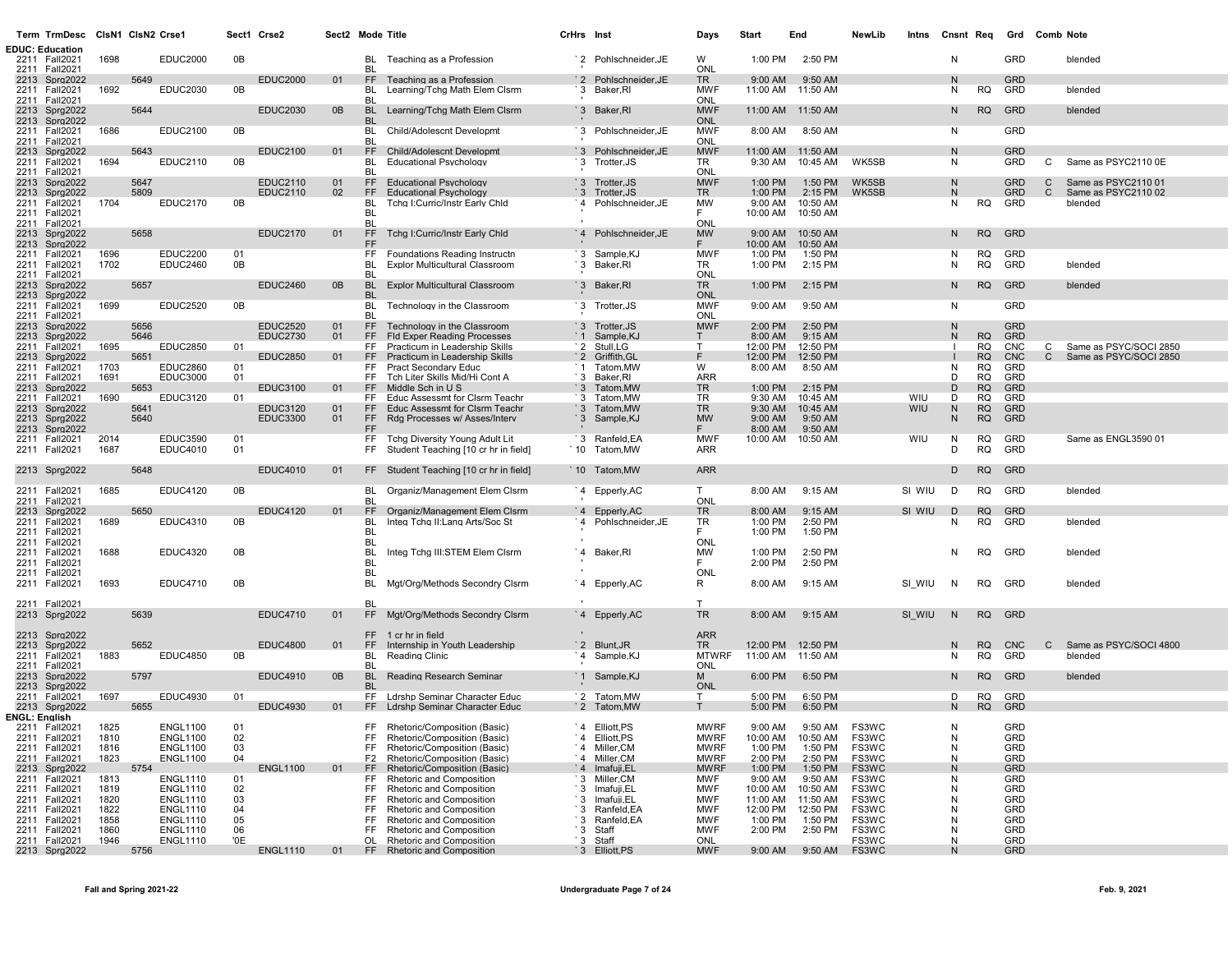|      | Term TrmDesc                   |      | CISN1 CISN2 Crse1       |                 | Sect1 Crse2                        | Sect2 Mode Title |            |                                                                  | CrHrs Inst     |                            | Days                     | Start              | End                 | NewLib          | Intns | Cnsnt Req |                        | Grd                      | <b>Comb Note</b>         |
|------|--------------------------------|------|-------------------------|-----------------|------------------------------------|------------------|------------|------------------------------------------------------------------|----------------|----------------------------|--------------------------|--------------------|---------------------|-----------------|-------|-----------|------------------------|--------------------------|--------------------------|
| 2211 | <b>Fall2021</b>                | 1815 | <b>ENGL1120</b>         | 01              |                                    |                  | FF.        | Rhetoric and Research                                            | . ვ            | Ranfeld, EA                | <b>MWF</b>               | 9:00 AM            | 9:50 AM             | FS3WC           |       | N         | <b>RQ</b>              | GRD                      |                          |
| 2211 | <b>Fall2021</b>                | 1866 | <b>ENGL1120</b>         | 02              |                                    |                  | FF         | Rhetoric and Research                                            | $3^{\circ}$    | Staff                      | <b>MWF</b>               | 12:00 PM           | 12:50 PM            | FS3WC           |       | N         | <b>RQ</b>              | GRD                      |                          |
| 2211 | <b>Fall2021</b>                | 1867 | <b>ENGL1120</b>         | 03              |                                    |                  | FF         | Rhetoric and Research                                            | $3^{\circ}$    | Staff                      | MWF                      | 1:00 PM            | 1:50 PM             | FS3WC           |       | N         | <b>RQ</b>              | GRD                      |                          |
|      | 2211 Fall2021                  | 1811 | <b>ENGL1120</b>         | '0E             |                                    |                  | FF         | <b>Rhetoric and Research</b>                                     | $\cdot$ 3      | Staff                      | ONL                      |                    |                     | FS3WC           |       | N         | <b>RQ</b>              | GRD                      |                          |
| 2213 | Sprg2022                       |      | 5752                    |                 | <b>ENGL1120</b>                    | 01               | FF         | <b>Rhetoric and Research</b>                                     | 3              | Elliott, PS                | <b>MWF</b>               | 8:00 AM            | 8:50 AM             | FS3WC           |       | N         | <b>RQ</b>              | <b>GRD</b>               |                          |
|      | 2213 Sprg2022                  |      | 5748                    |                 | <b>ENGL1120</b>                    | 02               | FF.        | <b>Rhetoric and Research</b>                                     | $\cdot$ 3      | Imafuji, EL                | TR.                      | 9:30 AM            | 10:45 AM            | FS3WC           |       | N         | <b>RQ</b>              | <b>GRD</b>               |                          |
|      | 2213 Sprg2022                  |      | 5755                    |                 | <b>ENGL1120</b>                    | 03               | FF.        | <b>Rhetoric and Research</b>                                     | $\cdot$ 3      | Miller, CM                 | <b>MWF</b>               | 9:00 AM            | 9:50 AM             | FS3WC           |       | N         | <b>RQ</b>              | <b>GRD</b>               |                          |
|      | 2213 Sprg2022                  |      | 5750                    |                 | <b>ENGL1120</b>                    | 04               | FF.        | <b>Rhetoric and Research</b>                                     | 3              | Miller, CM                 | <b>MWF</b>               | 10:00 AM           | 10:50 AM            | FS3WC           |       | N         | <b>RQ</b>              | GRD                      |                          |
| 2213 | Sprg2022                       |      | 5749                    |                 | <b>ENGL1120</b><br><b>ENGL1120</b> | 05               | FF.        | <b>Rhetoric and Research</b>                                     | ` 3<br>` 3     | Ranfeld, EA                | <b>MWF</b>               | 11:00 AM           | 11:50 AM            | FS3WC           |       | N         | <b>RQ</b>              | <b>GRD</b>               |                          |
| 2213 | Sprg2022                       |      | 5746                    |                 |                                    | 06<br>07         | FF.<br>FF. | <b>Rhetoric and Research</b><br><b>Rhetoric and Research</b>     | $\cdot$ 3      | Elliott, PS                | <b>MWF</b><br><b>MWF</b> | 12:00 PM           | 12:50 PM<br>1:50 PM | FS3WC           |       | N<br>N    | <b>RQ</b><br><b>RQ</b> | <b>GRD</b><br><b>GRD</b> |                          |
| 2213 | Sprg2022<br>2213 Sprg2022      |      | 5778<br>5779            |                 | <b>ENGL1120</b><br><b>ENGL1120</b> | 08               | FF         | <b>Rhetoric and Research</b>                                     | 3              | Ranfeld, EA<br>Elliott, PS | <b>MWF</b>               | 1:00 PM<br>1:00 PM | 1:50 PM             | FS3WC<br>FS3WC  |       | N         | <b>RQ</b>              | <b>GRD</b>               |                          |
|      | 2213 Sprg2022                  |      | 5780                    |                 | <b>ENGL1120</b>                    | 09               | <b>FF</b>  | <b>Rhetoric and Research</b>                                     | 3              | Ranfeld, EA                | <b>MWF</b>               | 2:00 PM            | 2:50 PM             | FS3WC           |       | N         | <b>RQ</b>              | <b>GRD</b>               |                          |
| 2213 | Sprg2022                       |      | 5904                    |                 | <b>ENGL1120</b>                    | 10               | FF.        | <b>Rhetoric and Research</b>                                     | ` 3            | Parks, JR                  | <b>MWF</b>               | 2:00 PM            | 2:50 PM             | FS3WC           |       | N         | <b>RQ</b>              | <b>GRD</b>               |                          |
| 2213 | Sprg2022                       |      | 5761                    |                 | <b>ENGL1400</b>                    | '0E              | OL         | Valuing Through Literature                                       | $\cdot$ 3      | Borders, SB                | <b>ONL</b>               |                    |                     | WK4AE           |       | N         |                        | <b>GRD</b>               |                          |
| 2213 | Sprg2022                       |      | 5763                    |                 | <b>ENGL2220</b>                    | 01               | FF.        | <b>Global Literature</b>                                         | $3^{\circ}$    | Parks, JR                  | <b>MWF</b>               | 9:00 AM            | 9:50 AM             | WK7GI           |       | N         | <b>RQ</b>              | <b>GRD</b>               |                          |
|      | 2211 Fall2021                  | 1809 | <b>ENGL2400</b>         | 01              |                                    |                  | FF.        | Intro Literary Studies                                           | $\degree$ 3    | Fox,DM                     | <b>MWF</b>               | 11:00 AM           | 11:50 AM            |                 |       | N         | <b>RQ</b>              | GRD                      |                          |
|      | 2211 Fall2021                  | 1821 | <b>ENGL2500</b>         | 01              |                                    |                  | FF.        | Apprec of the Writing Craft                                      | $^{\circ}$ 2   | Ranfeld,EA                 | MF                       | 12:00 PM           | 12:50 PM            | WK4AP           | WI    | N         | <b>RQ</b>              | GRD                      |                          |
|      | 2211 Fall2021                  | 1934 | <b>ENGL2500</b>         | '0EA            |                                    |                  | OL         | Apprec of the Writing Craft                                      | $^{\circ}$ 2   | Miller,CM                  | <b>ONL</b>               |                    |                     | WK4AP           | WI    | N         | <b>RQ</b>              | GRD                      | C<br>Same as ENGL2500 8E |
| 2213 | Sprg2022                       |      | 5753                    |                 | <b>ENGL2500</b>                    | 01               | FF.        | Apprec of the Writing Craft                                      |                | 2 Miller, CM               | MF                       | 12:00 PM           | 12:50 PM            | WK4AP           | WI    | N         | RQ                     | <b>GRD</b>               |                          |
|      | 2211 Fall2021                  | 1817 | <b>ENGL2510</b>         | 01              |                                    |                  | FF.        | <b>Creative Writing Workshop</b>                                 | $^{\circ}$ 1   | Ranfeld, EA                | W                        | 12:00 PM           | 12:50 PM            | WK4AX           |       | N         | <b>RQ</b>              | GRD                      |                          |
|      | 2211 Fall2021                  | 1936 | <b>ENGL2510</b>         | '0EA            |                                    |                  | OL         | Creative Writing Workshop                                        |                | Miller, CM                 | ONL                      |                    |                     | WK4AX           |       | N         | <b>RQ</b>              | GRD                      | C Same as ENGL2510 8E    |
|      | 2213 Sprg2022                  |      | 5745                    |                 | <b>ENGL2510</b>                    | 01               | FF.        | <b>Creative Writing Workshop</b>                                 | $^{\circ}$ 1   | Miller, CM                 | W                        | 12:00 PM           | 12:50 PM            | WK4AX           |       | N         | <b>RQ</b>              | <b>GRD</b>               |                          |
|      | 2213 Sprg2022                  |      | 5901                    |                 | <b>ENGL2580</b>                    | 01               | FF.        | Spiritual Practice of Writing                                    | $\cdot$ 3      | Ranfeld, EA                | <b>TR</b>                | 1:00 PM            | 2:15 PM             |                 |       | N         | <b>RQ</b>              | <b>GRD</b>               |                          |
|      | 2211 Fall2021                  | 2012 | <b>ENGL3120</b>         | 01              |                                    |                  | FF         | Creative Writing: Poetry                                         |                | `3 Fox,DM                  | MWF                      | 9:00 AM            | 9:50 AM             |                 | WIU   | N         | <b>RQ</b>              | GRD                      |                          |
|      | 2213 Sprg2022                  |      | 5913                    |                 | <b>ENGL3190</b>                    | 01               | FF.        | <b>Composing Arguments</b>                                       |                | 3 Imafuji, EL              | <b>MWF</b>               | 2:00 PM            |                     | 2:50 PM FS2CDCR | WIU   | N         | <b>RQ</b>              | <b>GRD</b>               |                          |
|      | 2213 Sprg2022                  |      | 5902                    |                 | <b>ENGL3320</b>                    | 01               | FF.        | Shakespeare                                                      |                | 3 Parks, JR                | <b>MWF</b>               | 10:00 AM           | 10:50 AM            |                 |       | N         | <b>RQ</b>              | <b>GRD</b>               |                          |
|      | 2211 Fall2021                  | 2022 | <b>ENGL3560</b>         | 01              |                                    |                  | FF.        | Studies Later British Lit                                        |                | `3 Imafuji, EL             | <b>MWF</b>               | 1:00 PM            | 1:50 PM             |                 |       | N         | RQ                     | GRD                      |                          |
|      | 2213 Sprg2022                  |      | 5903                    |                 | <b>ENGL3580</b>                    | 01               | FF.        | American Ethnic Literature                                       |                | 3 Fox,DM                   | <b>MWF</b>               | 1:00 PM            |                     | 1:50 PM FS2CDCR | WIU   | N         | <b>RQ</b>              | <b>GRD</b>               |                          |
|      | 2211 Fall2021                  | 2013 | <b>ENGL3590</b>         | 01              |                                    |                  | FF         | Tchg Diversity Young Adult Lit                                   |                | 3 Ranfeld, EA              | MWF                      | 10:00 AM           | 10:50 AM            | WK4AE           | WIU   | N         |                        | GRD                      |                          |
|      | 2211 Fall2021                  | 1812 | <b>ENGL3870</b>         | 01              | <b>ENGL3870</b>                    |                  | FF.<br>FF. | Literary Arts Practicum                                          |                | Miller.CM<br>1 Miller.CM   | <b>ARR</b>               |                    |                     |                 |       | N<br>N    | <b>RQ</b>              | <b>CNC</b>               |                          |
|      | 2213 Sprg2022<br>2211 Fall2021 | 1824 | 5747<br><b>ENGL3880</b> | 01              |                                    | 01               | FF.        | <b>Literary Arts Practicum</b><br><b>Writing Tutor Practicum</b> |                | 1 Elliott, PS              | <b>ARR</b><br><b>ARR</b> |                    |                     |                 |       |           | <b>RQ</b><br>RQ        | <b>CNC</b><br>GRD        |                          |
|      | 2213 Sprg2022                  |      | 5760                    |                 | <b>ENGL3880</b>                    | 01               |            | FF Writing Tutor Practicum                                       |                | 1 Elliott, PS              | <b>ARR</b>               |                    |                     |                 |       |           | <b>RQ</b>              | GRD                      |                          |
|      | 2211 Fall2021                  | 1818 | <b>ENGL4700</b>         | '0E             |                                    |                  | OL         | Methods of Teaching English                                      |                | 3 Elliott,PS               | ONL                      |                    |                     |                 | WIU   | N         |                        | GRD                      |                          |
|      | 2213 Sprg2022                  |      | 5759                    |                 | <b>ENGL4910</b>                    | 01               |            | FF Senior Capstone Seminar                                       |                | 3 Fox,DM                   | <b>MWF</b>               | 12:00 PM           | 12:50 PM            |                 | WIU   | N         | <b>RQ</b>              | GRD                      |                          |
|      | <b>ENGR: Engineering</b>       |      |                         |                 |                                    |                  |            |                                                                  |                |                            |                          |                    |                     |                 |       |           |                        |                          |                          |
|      | 2211 Fall2021                  | 1636 | <b>ENGR2001</b>         | 01              |                                    |                  | FF.        | Intro to Engineering (Lect)                                      |                | 1 Kennedy, SB              | R                        | 10:00 AM           | 10:50 AM            |                 |       | N         | <b>RQ</b>              | GRD                      |                          |
|      | 2211 Fall2021                  | 1645 | <b>ENGR2001</b>         | RC1             |                                    |                  | FF.        | Intro to Engineering (Lect) [Recitation]                         | $(1)$ Staff    |                            | M                        | 6:00 PM            | 8:00 PM             |                 |       | N         | <b>RQ</b>              | GRD                      |                          |
|      |                                |      |                         |                 |                                    |                  |            |                                                                  |                |                            |                          |                    |                     |                 |       |           |                        |                          |                          |
|      | 2211 Fall2021                  | 1646 | <b>ENGR2001</b>         | RC <sub>2</sub> |                                    |                  | FF.        | Intro to Engineering (Lect) [Recitation]                         | $'(1)$ Staff   |                            | W                        | 6:00 PM            | 8:00 PM             |                 |       | N         | <b>RQ</b>              | GRD                      |                          |
|      |                                |      |                         |                 |                                    |                  |            |                                                                  |                |                            |                          |                    |                     |                 |       |           |                        |                          |                          |
| 2211 | Fall2021                       | 1637 | <b>ENGR2002</b>         | 01              |                                    |                  | FF.        | Intro Mechanical Lab                                             |                | Baker,CE                   |                          | 1:00 PM            | 2:50 PM             |                 |       | N         | <b>RQ</b>              | GRD                      |                          |
| 2211 | Fall2021                       | 1638 | <b>ENGR2002</b>         | 02              |                                    |                  | FF         | Intro Mechanical Lab                                             | $^{\circ}$ 1   | Baker,CE                   | $\mathsf{T}$             | 3:00 PM            | 4:50 PM             |                 |       | N         | RQ                     | GRD                      |                          |
| 2211 | <b>Fall2021</b>                | 1639 | <b>ENGR2002</b>         | 03              |                                    |                  | FF         | Intro Mechanical Lab                                             | $^{\circ}$ 1   | Baker,CE                   | R                        | 8:00 AM            | 9:50 AM             |                 |       | N         | RQ                     | GRD                      |                          |
| 2211 | Fall2021                       | 1641 | <b>ENGR2003</b>         | 01              |                                    |                  | FF         | Intro Electrical/Computer Lab                                    |                | 1 Troy, WS                 | R                        | 1:00 PM            | 2:50 PM             |                 |       | N         | <b>RQ</b>              | GRD                      |                          |
|      | 2211 Fall2021                  | 1642 | <b>ENGR2003</b>         | 02              |                                    |                  | FF         | Intro Electrical/Computer Lab                                    | $^{\circ}$ 1   | Troy.WS                    | R                        | 3:00 PM            | 4:50 PM             |                 |       | N         | <b>RQ</b>              | GRD                      |                          |
|      | 2211 Fall2021                  | 1640 | <b>ENGR2003</b>         | 03              |                                    |                  | FF         | Intro Electrical/Computer Lab                                    |                | 1 Troy, WS                 | R                        | 8:00 AM            | 9:50 AM             |                 |       | N         | <b>RQ</b>              | GRD                      |                          |
|      | 2211 Fall2021                  | 1627 | <b>ENGR2010</b>         | 01              |                                    |                  | FF         | Statics                                                          | $^{\circ}$ 2   | Kang,K                     | MR                       | 2:00 PM            | 2:50 PM             |                 |       | N         | <b>RQ</b>              | GRD                      |                          |
| 2211 | Fall2021                       |      |                         |                 |                                    |                  | FF         | Recitation                                                       | $\overline{2}$ |                            | W<br><b>MR</b>           | 2:00 PM            | 2:50 PM<br>2:50 PM  |                 |       | N         | <b>RQ</b>              | <b>GRD</b>               |                          |
| 2213 | Sprg2022<br>2213 Sprg2022      |      | 5194                    |                 | <b>ENGR2010</b>                    | 01               | FF.<br>FF  | <b>Statics</b><br>Recitation                                     |                | Kang, K                    | T.                       | 2:00 PM<br>2:00 PM | 2:50 PM             |                 |       |           |                        |                          |                          |
|      | 2213 Sprg2022                  |      | 5167                    |                 | ENGR2030                           | 01               | FF.        | <b>Circuit Analysis</b>                                          | 3              | McPheron, BD               | <b>MW</b>                | 1:00 PM            | 1:50 PM             |                 |       | N         | <b>RQ</b>              | GRD                      |                          |
| 2213 | Sprg2022                       |      |                         |                 |                                    |                  | FF.        | Lab                                                              |                |                            | R                        | 9:00 AM            | 10:50 AM            |                 |       |           |                        |                          |                          |
|      | 2213 Sprg2022                  |      | 5883                    |                 | <b>ENGR2060</b>                    | 01               | FF.        | <b>Engineering Ethics</b>                                        |                | 2 Kennedy, SB              |                          | 1:00 PM            |                     | 2:50 PM FS2CDCR |       |           |                        | <b>GRD</b>               |                          |
|      | 2211 Fall2021                  | 1643 | <b>ENGR2070</b>         | 01              |                                    |                  | FF.        | Thermodynamics                                                   |                | '3 Kennedy, SB             | <b>MWF</b>               | 10:00 AM           | 10:50 AM            |                 |       |           | <b>RQ</b>              | GRD                      |                          |
|      | 2213 Sprg2022                  |      | 5190                    |                 | <b>ENGR2090</b>                    | 01               | FF.        | <b>Systems Engineering</b>                                       |                | 3 Troy, WS                 | <b>MWF</b>               | 8:00 AM            | 8:50 AM             | WK7GI           | WI    | N         | <b>RQ</b>              | <b>GRD</b>               |                          |
|      | 2211 Fall2021                  | 1644 | <b>ENGR2110</b>         | 01              |                                    |                  | FF         | Dynamics                                                         |                | 2 Kang, K                  | TF                       | 2:00 PM            | 2:50 PM             |                 |       | N         | <b>RQ</b>              | GRD                      |                          |
|      | 2211 Fall2021                  |      |                         |                 |                                    |                  | FF         | Recitation                                                       |                |                            | т                        | 6:00 PM            | 7:00 PM             |                 |       |           |                        |                          |                          |
|      | 2213 Sprg2022                  |      | 5184                    |                 | <b>ENGR2110</b>                    | 01               | FF.        | Dynamics                                                         |                | 2 Kang, K                  | WF                       | 2:00 PM            | 2:50 PM             |                 |       | N         | <b>RQ</b>              | <b>GRD</b>               |                          |
| 2213 | Sprg2022                       |      |                         |                 |                                    |                  | FF.        | Recitation                                                       |                |                            | T.                       | 6:00 PM            | 7:00 PM             |                 |       |           |                        |                          |                          |
|      | 2211 Fall2021                  | 2023 | <b>ENGR2200</b>         | 01              |                                    |                  | FF         | <b>Foundatns Digital Electronics</b>                             |                | 2 Lowmiller, JW            | M                        | 11:00 AM           | 11:50 AM            |                 |       | N         | <b>RQ</b>              | GRD                      |                          |
|      | 2211 Fall2021                  |      |                         |                 |                                    |                  | FF         |                                                                  |                |                            | W                        | 11:00 AM           | 12:50 PM            |                 |       |           |                        |                          |                          |
|      | 2213 Sprg2022                  |      | 5156                    |                 | ENGR2310                           | 01               | FF.        | <b>Computational Problem Solving</b>                             |                | 3 Baker, CE                | <b>MW</b>                | 2:00 PM            | 2:50 PM             |                 |       | N         | <b>RQ</b>              | <b>GRD</b>               | *Lab section required    |
|      | 2213 Sprg2022                  |      | 5188                    |                 | <b>ENGR2310</b>                    | LA               | FF.        | Computational Problem Solving [Lab]                              |                | `(3) Baker,CE              | F                        | 1:00 PM            | 2:50 PM             |                 |       |           | <b>RQ</b>              | <b>GRD</b>               |                          |
|      |                                |      | 5189                    |                 | <b>ENGR2310</b>                    | LB               |            |                                                                  |                |                            | F                        | 3:00 PM            | 4:50 PM             |                 |       |           | <b>RQ</b>              | GRD                      |                          |
|      | 2213 Sprg2022                  |      |                         |                 |                                    |                  |            | FF Computational Problem Solving [Lab]                           |                | $(3)$ Baker, CE            |                          |                    |                     |                 |       | N         |                        |                          |                          |
|      | 2211 Fall2021                  | 1630 | <b>ENGR3030</b>         | 01              |                                    |                  |            | FF Signals and Controls                                          |                | 3 McPheron, BD             | MWF                      |                    | 1:00 PM 1:50 PM     |                 |       | N         | RQ GRD                 |                          |                          |
|      | 2213 Sprg2022                  |      | 5884                    |                 | <b>ENGR3100</b>                    | 01               |            | FF Mechanics Lab                                                 |                | 2 Kang, K                  | TR .                     |                    | 9:00 AM 10:50 AM    |                 |       |           | RQ GRD                 |                          |                          |
|      | 2211 Fall2021                  | 1653 | <b>ENGR3110</b>         | 01              |                                    |                  |            | FF Kinematics and Robotics                                       |                | 3 Kang, K                  | MWF                      |                    | 11:00 AM  11:50 AM  |                 |       | N         | RQ GRD                 |                          |                          |
|      | 2211 Fall2021                  | 1628 | <b>ENGR3160</b>         | 01              |                                    |                  |            | FF Vibrations                                                    |                | 2 Kang, K                  | MW                       |                    | 8:00 AM 8:50 AM     |                 |       | N         | RQ GRD                 |                          |                          |
|      | 2211 Fall2021                  | 1658 | <b>ENGR3180</b>         | 01              |                                    |                  |            | FF Materials/Processes                                           |                | `3 Baker, CE               | MWF                      |                    | 9:00 AM 9:50 AM     |                 |       | N         | RQ GRD                 |                          |                          |
|      | 2213 Sprg2022                  |      | 5187                    |                 | <b>ENGR3190</b>                    | 01               |            | FF Thermodyn: Cycle Analysis                                     |                | 2 Kennedy, SB              | MW                       |                    | 8:00 AM 8:50 AM     |                 |       | N         | RQ GRD                 |                          |                          |
|      | 2211 Fall2021                  | 1622 | <b>ENGR3220</b>         | 01              |                                    |                  |            | FF Electronics                                                   |                | 3 McPheron, BD             | MW                       |                    | 2:00 PM 2:50 PM     |                 |       | N         | RQ GRD                 |                          |                          |
|      | 2211 Fall2021                  |      |                         |                 |                                    |                  | FF Lab     |                                                                  |                |                            | T                        |                    | 1:00 PM 2:50 PM     |                 |       |           |                        |                          |                          |
|      | 2211 Fall2021                  | 1629 | <b>ENGR3240</b>         | 01              |                                    |                  |            | FF Electromagnetics I                                            |                | `3 Troy, WS                | <b>MWF</b>               |                    | 8:00 AM 8:50 AM     |                 |       | N         |                        | RQ GRD                   | C Meets with PHYS4210 01 |
|      | 2213 Sprg2022                  |      | 5885                    |                 | <b>ENGR3260</b>                    | 01               |            | FF Embedded Systems                                              |                | 3 Troy, WS                 | <b>MW</b>                |                    | 1:00 PM 1:50 PM     |                 |       | N         | RQ GRD                 |                          |                          |
|      | 2213 Sprg2022                  |      |                         |                 |                                    |                  | FF Lab     |                                                                  |                |                            | T.                       |                    | 1:00 PM 3:50 PM     |                 |       |           |                        |                          |                          |
|      | 2211 Fall2021                  | 1654 | <b>ENGR3270</b>         | 01              |                                    |                  |            | FF Digital Logic                                                 |                | 3 Troy, WS                 | MW                       |                    | 10:00 AM  10:50 AM  |                 |       | N.        | RQ GRD                 |                          |                          |
|      | 2211 Fall2021                  |      |                         |                 |                                    |                  | FF Lab     |                                                                  |                |                            | T.                       |                    | 8:00 AM 10:50 AM    |                 |       |           |                        |                          |                          |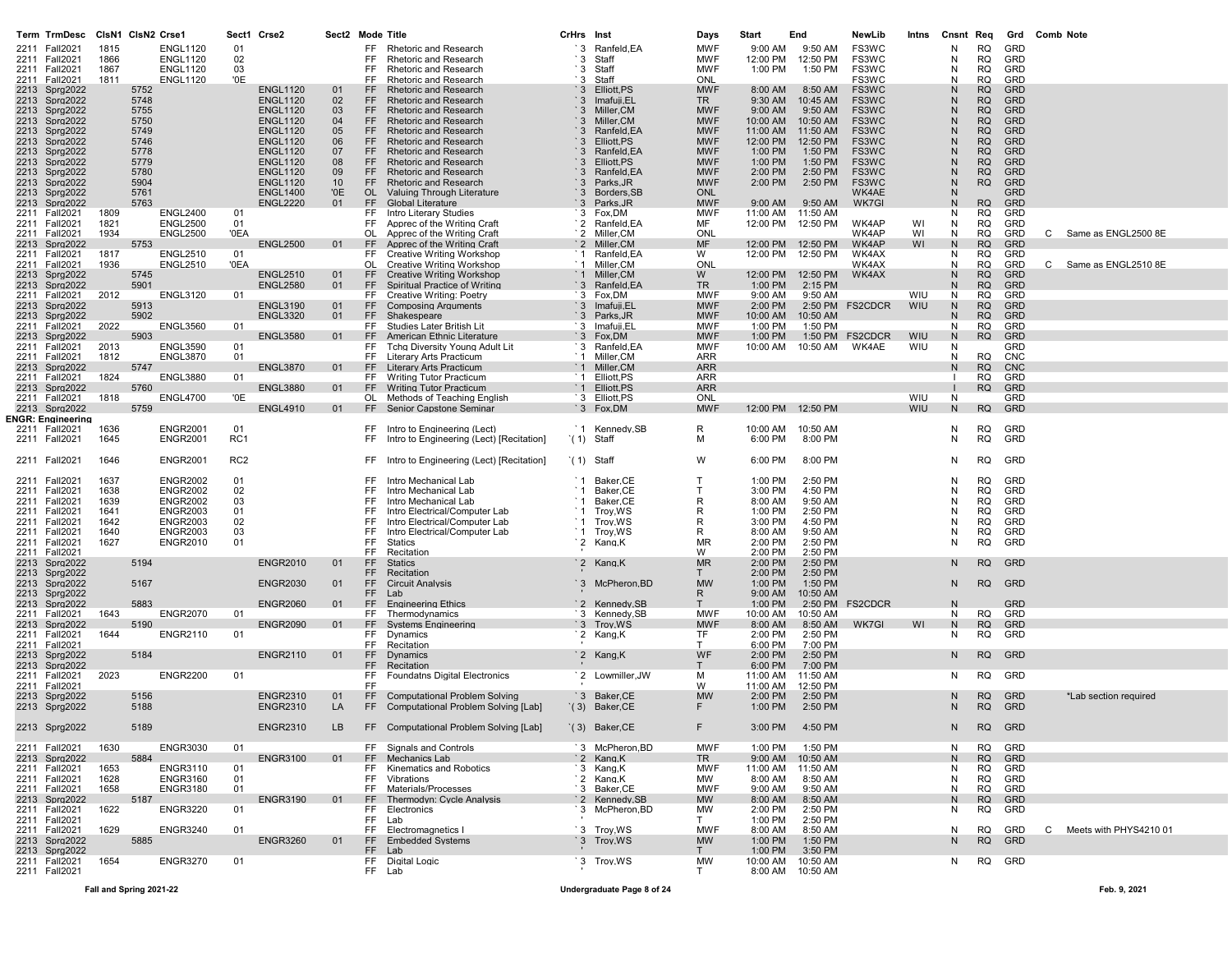|                     | Term TrmDesc CIsN1 CIsN2 Crse1                 |              |              |                                    |          | Sect1 Crse2                        | Sect2 Mode Title |            |                                                                  | CrHrs Inst   |                                | Days                     | Start                | End                                  | NewLib         | Intns  | Cnsnt Req |                        | Grd                      | Comb Note    |                                      |
|---------------------|------------------------------------------------|--------------|--------------|------------------------------------|----------|------------------------------------|------------------|------------|------------------------------------------------------------------|--------------|--------------------------------|--------------------------|----------------------|--------------------------------------|----------------|--------|-----------|------------------------|--------------------------|--------------|--------------------------------------|
|                     | 2211 Fall2021                                  | 1657         |              | <b>ENGR3280</b>                    | 01       |                                    |                  |            | FF Microcontrollers                                              |              | 3 McPheron, BD                 | MW                       | 9:00 AM              | 9:50 AM                              |                |        | N         | <b>RQ</b>              | GRD                      |              |                                      |
| 2211                | Fall2021<br>2213 Sprg2022                      |              | 5196         |                                    |          | <b>ENGR3510</b>                    | 01               | FF Lab     | FF Solid Mechanics                                               |              | 3 Baker, CE                    | R<br><b>MWF</b>          | 9:00 AM<br>11:00 AM  | 10:50 AM<br>11:50 AM                 |                |        | N.        | <b>RQ</b>              | <b>GRD</b>               |              |                                      |
|                     | 2211 Fall2021                                  | 1632         |              | <b>ENGR3850</b>                    | 01       |                                    |                  | FF.        | <b>Engineering Projects Lab</b>                                  |              | 1 George, LT                   | М                        | 3:00 PM              | 4:50 PM                              |                |        | N         | <b>RQ</b>              | GRD                      |              |                                      |
|                     | 2213 Sprg2022                                  |              | 5186         |                                    |          | <b>ENGR3850</b>                    | 01               | FF.        | Engineering Projects Lab                                         | $\cdot$ 1    | George, LT                     | M                        | 3:00 PM              | 4:50 PM                              |                |        | N         | <b>RQ</b>              | <b>GRD</b>               |              |                                      |
|                     | 2213 Sprg2022                                  |              | 5886         |                                    |          | <b>ENGR4020</b>                    | 01               |            | FF Mechatronics System Design                                    |              | 4 McPheron, BD                 | <b>MWF</b>               | 9:00 AM              | 9:50 AM                              |                |        | N         | <b>RQ</b>              | <b>GRD</b>               |              |                                      |
| 2213<br>2213        | Sprg2022<br>Sprg2022                           |              | 5191         |                                    |          | <b>ENGR4110</b>                    | 01               | FF.        | Lab<br>FF Machine Design                                         |              | `3 Kang, K                     | R.<br><b>MWF</b>         | 12:00 PM<br>11:00 AM | 1:50 PM<br>11:50 AM                  |                |        | N.        | <b>RQ</b>              | <b>GRD</b>               |              |                                      |
|                     | 2213 Sprg2022                                  |              | 5183         |                                    |          | <b>ENGR4130</b>                    | 01               |            | FF Fluid Mechanics                                               | 3            | Baker,CE                       | <b>MWF</b>               | 10:00 AM             | 10:50 AM                             |                |        | N.        | <b>RQ</b>              | <b>GRD</b>               |              |                                      |
|                     | 2211 Fall2021                                  | 1655         |              | <b>ENGR4160</b>                    | 01       |                                    |                  | FF.        | Heat and Mass Transfer                                           | 3            | Baker,CE                       | <b>MWF</b>               | 10:00 AM             | 10:50 AM                             |                |        | N         | RQ                     | GRD                      |              |                                      |
|                     | 2211 Fall2021                                  |              |              |                                    |          |                                    |                  | FF Lab     |                                                                  |              |                                | R                        | 1:00 PM              | 2:50 PM                              |                |        |           |                        |                          |              |                                      |
|                     | 2213 Sprg2022<br>2213 Sprg2022                 |              | 5208<br>5887 |                                    |          | <b>ENGR4230</b><br><b>ENGR4240</b> | 01<br>01         | FF.        | <b>Power Systems</b><br>FF Communications Theory                 |              | 2 McPheron, BD<br>3 Troy, WS   | <b>MW</b><br><b>MWF</b>  | 2:00 PM<br>10:00 AM  | 2:50 PM<br>10:50 AM                  |                |        | N<br>N    | <b>RQ</b><br><b>RQ</b> | <b>GRD</b><br><b>GRD</b> |              |                                      |
|                     | 2211 Fall2021                                  | 1623         |              | <b>ENGR4950</b>                    | 01       |                                    |                  | FF.        | Engineering Senior Design I                                      |              | 2 Kennedy, SB                  | MW                       | 12:00 PM             | 12:50 PM                             |                | WIU    | N         | <b>RQ</b>              | GRD                      |              |                                      |
|                     | 2213 Sprg2022                                  |              | 5175         |                                    |          | <b>ENGR4960</b>                    | 01               |            | FF Engineering Senior Design II                                  |              | 2 Kennedy, SB                  | <b>MW</b>                | 12:00 PM             | 12:50 PM                             |                | SI WIU | N         | <b>RQ</b>              | <b>GRD</b>               |              |                                      |
|                     | <b>EXSC: Exercise Science</b><br>2211 Fall2021 | 1124         |              | <b>EXSC1360</b>                    | 01       |                                    |                  | FF.        | Intro to Exercise Science                                        |              | 2 Keith, J                     | <b>MW</b>                | 9:00 AM              | 9:50 AM                              |                |        | N         |                        | GRD                      |              |                                      |
|                     | 2211 Fall2021                                  | 1087         |              | EXSC2140                           | 01       |                                    |                  | FF.        | Nutrition Health and Disease                                     |              | 4 Masi,ER                      | <b>MWF</b>               | 10:00 AM             | 10:50 AM                             | WK2SC          |        | N         |                        | GRD                      |              |                                      |
|                     | 2211 Fall2021                                  |              |              |                                    |          |                                    |                  | FF Lab     |                                                                  |              |                                | T.                       | 1:00 PM              | 2:50 PM                              |                |        |           |                        |                          |              |                                      |
|                     | 2213 Sprg2022                                  |              | 5118         |                                    |          | <b>EXSC2140</b>                    | '0EA             |            | OL Nutrition Health and Disease                                  |              | 4 Miller, AM                   | <b>ONL</b>               |                      |                                      | WK2SC          |        |           |                        | <b>GRD</b>               |              | C Same as EXSC2140 5E                |
| 2213                | 2211 Fall2021                                  | 1128         |              | <b>EXSC2440</b>                    | '0E      | <b>EXSC2455</b>                    |                  | OL.<br>FF. | <b>Stress Management</b>                                         |              | 3 Jones, AM                    | ONL                      |                      |                                      |                |        | N         |                        | GRD<br><b>GRD</b>        |              |                                      |
|                     | Sprg2022<br>2211 Fall2021                      | 1125         | 5127         | <b>EXSC2550</b>                    | 01       |                                    | 01               | FF.        | Found Exercise Leadership<br>Health/Exercise/Aging               |              | 3 Jones, AM<br>2 Jones, AM     | TR.<br>MW                | 9:30 AM<br>2:00 PM   | 10:45 AM<br>2:50 PM                  |                |        | N         |                        | GRD                      |              |                                      |
|                     | 2211 Fall2021                                  | 1106         |              | <b>EXSC2580</b>                    | 01       |                                    |                  | FF.        | <b>Sports Nutrition</b>                                          |              | 3 Jones, AM                    | <b>MWF</b>               | 10:00 AM             | 10:50 AM                             |                |        |           |                        | GRD                      |              |                                      |
|                     | 2213 Sprg2022                                  |              | 5085         |                                    |          | <b>EXSC2580</b>                    | 01               | FF.        | <b>Sports Nutrition</b>                                          |              | `3 Jones,AM                    | <b>MWF</b>               | 10:00 AM             | 10:50 AM                             |                |        | N         |                        | <b>GRD</b>               |              |                                      |
| 2213                | Sprg2022                                       |              | 5086         |                                    |          | <b>EXSC3100</b>                    | 01               | FF.        | <b>Eating Disorders</b>                                          |              | `3 Patrick, KH                 | M                        | 7:00 PM              | 9:30 PM                              |                |        | N         |                        | GRD                      |              |                                      |
| 2211<br>2211        | <b>Fall2021</b><br><b>Fall2021</b>             | 1080<br>1082 |              | <b>EXSC3470</b><br><b>EXSC3470</b> | 01<br>LA |                                    |                  | FF<br>FF.  | Physiology of Exercise I<br>Physiology of Exercise I [Lab]       |              | `4 Masi,ER<br>(4) Masi, ER     | <b>MWF</b><br>T.         | 11:00 AM<br>9:00 AM  | 11:50 AM<br>10:50 AM                 |                |        | N<br>N    | <b>RQ</b><br><b>RQ</b> | GRD<br>GRD               |              | *Lab section required                |
|                     | 2211 Fall2021                                  | 1083         |              | <b>EXSC3470</b>                    | LB       |                                    |                  | FF.        | Physiology of Exercise I [Lab]                                   | (4)          | Masi,ER                        | R                        | 9:00 AM              | 10:50 AM                             |                |        | N         | <b>RQ</b>              | GRD                      |              |                                      |
|                     | 2213 Sprg2022                                  |              | 5132         |                                    |          | <b>EXSC3480</b>                    | 01               | FF.        | Physiology of Exercise II                                        |              | Masi,ER                        | <b>MWF</b>               | 10:00 AM             | 10:50 AM                             |                |        | N         | <b>RQ</b>              | <b>GRD</b>               |              | *Lab section required                |
|                     | 2213 Sprg2022                                  |              | 5910         |                                    |          | <b>EXSC3480</b>                    | LA               | FF.        | Physiology of Exercise II [Lab]                                  |              | $(4)$ Masi, ER                 | T.                       | 9:00 AM              | 10:50 AM                             |                |        | N         | <b>RQ</b>              | <b>GRD</b>               |              |                                      |
| 2213                | Sprg2022<br>2211 Fall2021                      | 1995         | 5911         | <b>EXSC3520</b>                    | 01       | <b>EXSC3480</b>                    | <b>LB</b>        | FF.<br>FF. | Physiology of Exercise II [Lab]<br>Biomechanics I                | (4)          | Masi,ER<br>`4 Staff            | R<br><b>MWF</b>          | 9:00 AM<br>11:00 AM  | 10:50 AM<br>11:50 AM                 |                |        | N<br>N    | <b>RQ</b><br><b>RQ</b> | <b>GRD</b><br>GRD        |              | *Lab section required                |
|                     | 2211 Fall2021                                  | 1996         |              | <b>EXSC3520</b>                    | LA       |                                    |                  | FF.        | Biomechanics I [Lab]                                             | $(4)$ Staff  |                                | T.                       | 1:00 PM              | 2:50 PM                              |                |        | N         | <b>RQ</b>              | GRD                      |              |                                      |
| 2211                | <b>Fall2021</b>                                | 1997         |              | <b>EXSC3520</b>                    | LB       |                                    |                  | FF.        | Biomechanics I [Lab]                                             | (4)          | Staff                          | R                        | 1:00 PM              | 2:50 PM                              |                |        | N         | <b>RQ</b>              | GRD                      |              |                                      |
|                     | 2213 Sprg2022                                  |              | 5873         |                                    |          | <b>EXSC3530</b>                    | 01               | FF.        | Biomechanics II                                                  |              | `4 Staff                       | <b>MWF</b>               | 11:00 AM             | 11:50 AM                             |                |        | N         | <b>RQ</b>              | GRD                      |              | *Lab section required                |
| 2213<br>2213        | Sprg2022<br>Sprg2022                           |              | 5874<br>5875 |                                    |          | <b>EXSC3530</b>                    | LA<br>LB         | FF.        | <b>Biomechanics II [Lab]</b><br>Biomechanics II [Lab]            | (4)<br>(4)   | Staff<br>Staff                 | т<br>R.                  | 1:00 PM<br>1:00 PM   | 2:50 PM                              |                |        | N<br>N    | <b>RQ</b><br><b>RQ</b> | <b>GRD</b><br><b>GRD</b> |              |                                      |
|                     | 2213 Sprg2022                                  |              | 5083         |                                    |          | <b>EXSC3530</b><br><b>EXSC4010</b> | 01               | FF.<br>FF. | Adv Resistance Traing/Conditng                                   | $\cdot$ 3    | Jones, AM                      | <b>MWF</b>               | 1:00 PM              | 2:50 PM<br>1:50 PM                   |                |        | N         | <b>RQ</b>              | <b>GRD</b>               |              |                                      |
|                     | 2213 Sprg2022                                  |              | 5876         |                                    |          | <b>EXSC4050</b>                    | 01               | FF.        | <b>EKG and Cardiovascular Disease</b>                            | ` 3          | Masi,ER                        | <b>MWF</b>               | 2:00 PM              | 2:50 PM                              |                |        | N         | <b>RQ</b>              | <b>GRD</b>               |              |                                      |
|                     | 2213 Sprg2022                                  |              | 5084         |                                    |          | <b>EXSC4150</b>                    | 01               | FF.        | <b>Exercise Testing/Prescrip</b>                                 |              | 4 Masi, ER                     | <b>MWF</b>               | 1:00 PM              | 1:50 PM                              |                |        | N         | <b>RQ</b>              | <b>GRD</b>               |              |                                      |
| 2213                | Sprg2022                                       |              |              |                                    |          |                                    |                  | FF Lab     |                                                                  |              |                                | R                        |                      | 1:00 PM 2:50 PM                      |                |        | N         |                        | GRD                      |              |                                      |
|                     | 2211 Fall2021<br>2213 Sprg2022                 | 1081         | 5082         | <b>EXSC4160</b>                    | 01       | <b>EXSC4160</b>                    | 01               |            | FF Clin Exper Exer Test/Prescr<br>FF Clin Exper Exer Test/Prescr |              | 1 Masi, ER<br>1 Masi, ER       | ARR<br><b>ARR</b>        |                      |                                      |                |        | N         | <b>RQ</b><br><b>RQ</b> | GRD                      |              |                                      |
|                     | 2211 Fall2021                                  | 1086         |              | <b>EXSC4850</b>                    | 01       |                                    |                  | FF.        | Practicum in Exercise Science                                    |              | $\cdot$ 1 - 4 Jones, AM        | <b>ARR</b>               |                      |                                      |                |        |           | <b>RQ</b>              | <b>CNC</b>               |              |                                      |
|                     | 2213 Sprg2022                                  |              | 5087         |                                    |          | <b>EXSC4850</b>                    | 01               |            | FF Practicum in Exercise Science                                 |              | 1-4 Jones, AM                  | <b>ARR</b>               |                      |                                      |                |        |           | <b>RQ</b>              | <b>CNC</b>               |              |                                      |
|                     | 2211 Fall2021                                  | 1998         |              | <b>EXSC4910</b>                    | 01       |                                    |                  | FF.        | Research in Exercise Science                                     |              | 3 Jones, AM                    | TR                       |                      | 9:30 AM 10:45 AM                     |                |        | N         |                        | GRD                      |              |                                      |
|                     | 2213 Sprg2022<br><b>FLAN: Foreign Language</b> |              | 5877         |                                    |          | <b>EXSC4920</b>                    | 01               |            | FF Seminar in Exercise Science                                   |              | 3 Jones, AM                    | TR.                      | 9:30 AM              | 10:45 AM                             |                | SI WIU | N,        | RQ                     | <b>GRD</b>               |              |                                      |
|                     | 2213 Sprg2022                                  |              | 5795         |                                    |          | <b>FLAN2000</b>                    | '0E              |            | OL Language and Society                                          |              | 4 Baird, IR                    | <b>ONL</b>               |                      |                                      | WK7GI          |        | N         |                        | <b>GRD</b>               |              |                                      |
|                     | 2213 Sprg2022                                  |              | 5894         |                                    |          | <b>FLAN3400</b>                    | 01               |            | FF French/Spanish Spkng Caribbean                                |              | 3 Fox,TR                       | <b>MWF</b>               | 9:00 AM              | 9:50 AM                              | WK7GI          |        | N         |                        | <b>GRD</b>               |              |                                      |
|                     | 2211 Fall2021                                  | 1826         |              | <b>FLAN3500</b>                    | 01       |                                    |                  |            | FF Immer Exper: Cultur/Ling/Pers                                 |              | 1 Fox, TR                      | <b>ARR</b>               |                      |                                      |                |        | D         | <b>RQ</b>              | <b>CNC</b>               |              |                                      |
|                     | 2213 Sprg2022<br>2211 Fall2021                 | 2007         | 5714         | <b>FLAN4700</b>                    | 01       | <b>FLAN3500</b>                    | 01               | FF.<br>FF. | Immer Exper: Cultur/Ling/Pers<br>Meth Tchg Foreign Languages     |              | 1 Grayson, BL<br>`3 Clay,CY    | <b>ARR</b><br><b>ARR</b> |                      |                                      |                |        | D         | <b>RQ</b>              | <b>CNC</b><br>GRD        |              |                                      |
|                     | 2211 Fall2021                                  | 1827         |              | <b>FLAN4900</b>                    | 01       |                                    |                  | FF.        | Senior Seminar Foreign Langs                                     |              | 3 Grayson, BL                  | T.                       | 5:15 PM              | 8:15 PM                              |                | SI WIU |           | <b>RQ</b>              | GRD                      |              |                                      |
| <b>FREN: French</b> |                                                |              |              |                                    |          |                                    |                  |            |                                                                  |              |                                |                          |                      |                                      |                |        |           |                        |                          |              |                                      |
|                     | 2211 Fall2021                                  | 1828         |              | FREN1010                           | 01       |                                    |                  | FF.        | Elementary French I                                              | $^{\circ}$ 4 | Stevens, RS                    | MR                       | 5:30 PM              | 7:20 PM                              | WK6GL          |        | N         |                        | GRD                      |              |                                      |
|                     | 2211 Fall2021<br>2213 Sprg2022                 |              | 5713         |                                    |          | <b>FREN1020</b>                    | 01               | FF.<br>FF. | Lab arranged<br><b>Elementary French II</b>                      |              | 4 Stevens, RS                  | <b>ARR</b><br><b>MR</b>  | 5:30 PM              | 7:20 PM                              | WK6GL          |        | N         |                        | <b>GRD</b>               |              |                                      |
|                     | 2213 Sprg2022                                  |              |              |                                    |          |                                    |                  |            | FF Lab arranged                                                  |              |                                | <b>ARR</b>               |                      |                                      |                |        |           |                        |                          |              |                                      |
| <b>GERM: German</b> |                                                |              |              |                                    |          |                                    |                  |            |                                                                  |              |                                |                          |                      |                                      |                |        |           |                        |                          |              |                                      |
|                     | 2211 Fall2021                                  | 1829         |              | GERM1010                           | '0E      |                                    |                  |            | OL Elementary German I                                           |              | 4 Baird, IR                    | ONL                      |                      |                                      | WK6GL          |        | N         |                        | GRD                      |              |                                      |
| HIST: History       | 2213 Sprg2022                                  |              | 5773         |                                    |          | <b>GERM1020</b>                    | '0E              |            | OL Elementary German II                                          |              | 4 Baird, IR                    | ONL                      |                      |                                      | WK6GL          |        |           |                        | <b>GRD</b>               |              | blended                              |
|                     | 2211 Fall2021                                  | 1709         |              | <b>HIST2000</b>                    | 01       |                                    |                  |            | FF History of World Civilization                                 |              | 3 Rogers, JL                   | <b>MWF</b>               | 9:00 AM              | 9:50 AM                              | WK3CV          |        | N         |                        | GRD                      |              |                                      |
|                     | 2211 Fall2021                                  | 1706         |              | <b>HIST2030</b>                    | 01       |                                    |                  |            | FF Western Civilization I                                        |              | ` 3 Murphy, DT                 | TR                       | 9:30 AM              | 10:45 AM                             | WK3CV          |        | N         |                        | GRD                      |              |                                      |
|                     | 2213 Sprg2022                                  |              | 5715         |                                    |          | <b>HIST2040</b>                    |                  |            | FF Western Civilization II                                       |              | 3 Murphy, DT                   | TR                       |                      | 9:30 AM  10:45 AM  WK3CV             |                |        | N.        |                        | GRD                      |              |                                      |
|                     | 2211 Fall2021 1708<br>2211 Fall2021            | 1943         |              | <b>HIST2110</b><br><b>HIST2110</b> | 01<br>02 |                                    |                  |            | FF American Civilization I<br>FF American Civilization I         |              | 3 Dirck, BR<br>3 Dirck, BR     | MWF<br><b>MWF</b>        | 1:00 PM              | 12:00 PM  12:50 PM  WK3CV<br>1:50 PM | WK3CV          |        | N<br>N    |                        | GRD<br>GRD               |              |                                      |
|                     | 2211 Fall2021                                  | 1922         |              | <b>HIST2110</b>                    | '0EA     |                                    |                  |            | OL American Civilization I                                       |              | 3 Dirck, BR                    | ONL                      |                      |                                      | WK3CV          |        | N         |                        | GRD                      | $\mathbf{C}$ | Same as HIST2110 5E:Dates: 10/15 -   |
|                     |                                                |              |              |                                    |          |                                    |                  |            |                                                                  |              |                                |                          |                      |                                      |                |        |           |                        |                          |              | 12/17                                |
|                     | 2213 Sprg2022                                  |              | 5716         |                                    |          | <b>HIST2110</b>                    | 01               |            | FF American Civilization I                                       |              | ` 3 Dirck, BR                  | <b>MWF</b>               | 9:00 AM              | 9:50 AM                              | WK3CV          |        | N         |                        | GRD                      |              |                                      |
|                     | 2213 Sprg2022                                  |              | 5859         |                                    |          | <b>HIST2110</b>                    | 02               |            | FF American Civilization I                                       |              | ` 3 Dirck, BR                  | <b>MWF</b>               |                      | 1:00 PM 1:50 PM                      | WK3CV          |        | N         |                        | <b>GRD</b>               |              |                                      |
|                     | 2211 Fall2021<br>2213 Sprg2022                 | 1705         | 5801         | <b>HIST2120</b>                    | 01       | <b>HIST2120</b>                    | '0EA             |            | FF American Civilization II<br>OL American Civilization II       |              | `3 Rogers.JL<br>` 3 Rogers, JL | MWF<br>ONL               |                      | 11:00 AM  11:50 AM                   | WK3CV<br>WK3CV |        | N<br>N    | <b>RQ</b>              | GRD<br>GRD               |              | C Same as HIST2120 8E:Dates: 03/07 - |
|                     |                                                |              |              |                                    |          |                                    |                  |            |                                                                  |              |                                |                          |                      |                                      |                |        |           |                        |                          |              | 05/06                                |
|                     | 2211 Fall2021                                  | 1851         |              | <b>HIST2300</b>                    | 01       |                                    |                  |            | FF Historical Inquiry                                            |              | ` 3 Dirck, BR                  | TR                       |                      | 9:30 AM  10:45 AM  FS2CDCR           |                |        | N         |                        | GRD                      |              |                                      |
|                     | 2213 Sprg2022                                  |              | 5771         |                                    |          | <b>HIST2350</b>                    | 01               |            | FF Foundatn Public History                                       |              | 3 Dirck, BR                    | <b>TR</b>                |                      | 9:30 AM 10:45 AM                     |                |        | N         |                        | GRD                      |              |                                      |
|                     | 2211 Fall2021                                  | 1984         |              | <b>HIST3010</b>                    | 01       |                                    |                  |            | FF History of Political Thought                                  |              | 3 Varner.JR                    | TR                       |                      | 1:00 PM 2:15 PM                      |                |        | N.        |                        | RQ GRD                   |              | C Same as PHIL/POSC3010 01           |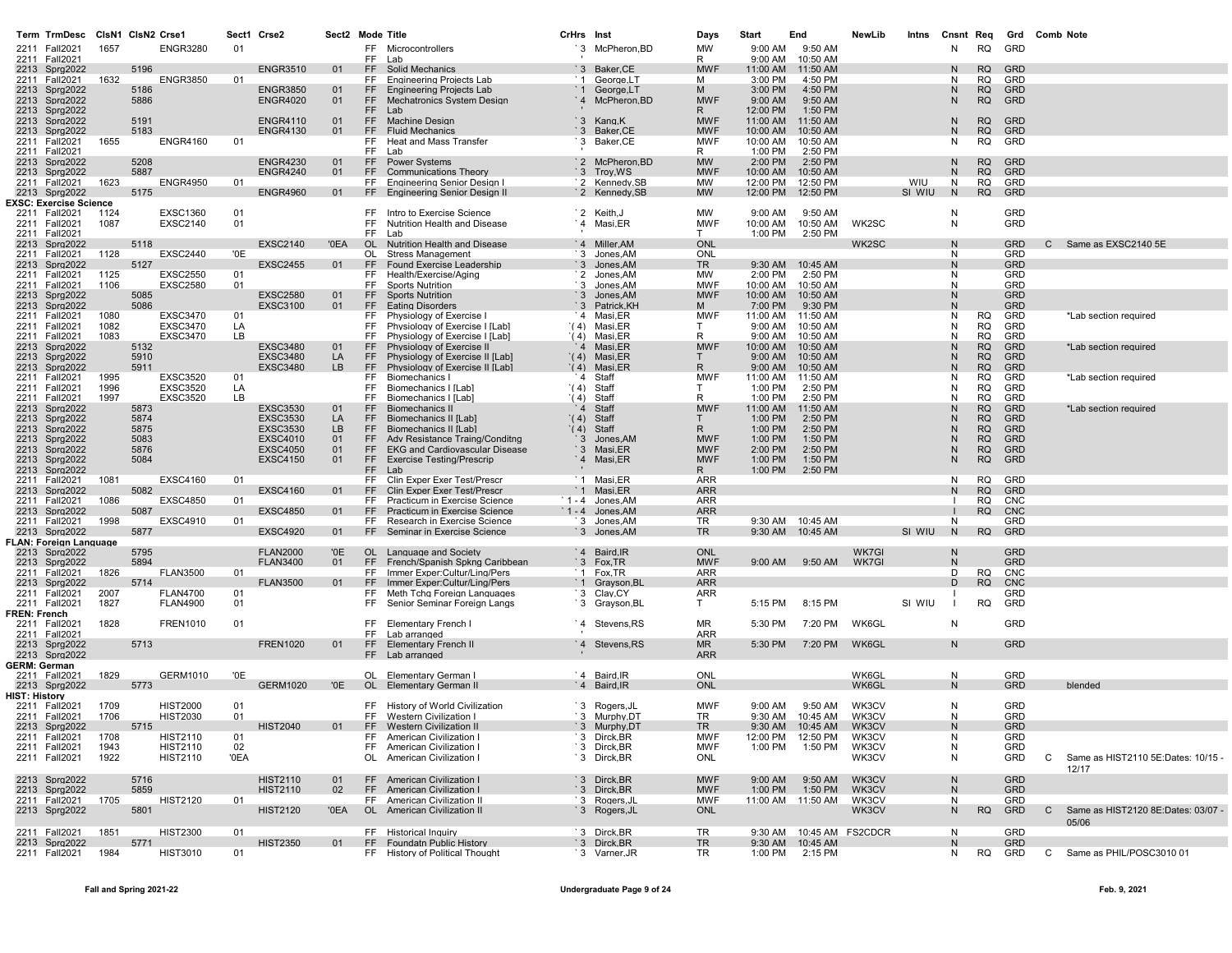|              | Term TrmDesc                                | CIsN1        | CIsN2 Crse1             |                                    |          | Sect1 Crse2                        | Sect2 Mode Title |                 |                                                                    | CrHrs                    | Inst                                | Days                     | <b>Start</b>         | End                  | <b>NewLib</b>                      | Intns      | Cnsnt Req |                        | Grd                      | <b>Comb Note</b>  |                                              |
|--------------|---------------------------------------------|--------------|-------------------------|------------------------------------|----------|------------------------------------|------------------|-----------------|--------------------------------------------------------------------|--------------------------|-------------------------------------|--------------------------|----------------------|----------------------|------------------------------------|------------|-----------|------------------------|--------------------------|-------------------|----------------------------------------------|
|              | 2211 Fall2021                               | 1950         |                         | <b>HIST3060</b>                    | 01       |                                    |                  |                 | FF History of Christianity                                         |                          | 3 Varner,JR                         | <b>MWF</b>               | 10:00 AM             | 10:50 AM             |                                    |            | N         |                        | GRD                      | C                 | Same as RLGN3060/CHIS5100 01                 |
| 2211         | Fall2021                                    | 1987         |                         | <b>HIST3100</b>                    | 01       |                                    |                  | FF.             | <b>Ancient History</b>                                             | $3^{\circ}$              | Murphy, DT                          | MWF                      | 10:00 AM             | 10:50 AM             | WK7GI                              |            |           |                        | GRD                      |                   |                                              |
| 2211<br>2213 | Fall2021<br>Sprg2022                        | 1711         | 5777                    | <b>HIST3190</b>                    | 01       | <b>HIST3190</b>                    | 01               | FF<br>FF.       | Jewish Holocaust/Hist Context<br>Jewish Holocaust/Hist Context     | . ვ<br>$\mathbf{3}$      | Murphy.DT<br>Murphy, DT             | <b>MWF</b><br><b>MWF</b> | 9:00 AM<br>9:00 AM   | 9:50 AM<br>9:50 AM   | WK7GI<br>WK7GI                     |            | N<br>N    | <b>RQ</b><br><b>RQ</b> | GRD<br><b>GRD</b>        |                   |                                              |
| 2213         | Sprg2022                                    |              | 5856                    |                                    |          | <b>HIST3220</b>                    | 01               | FF.             | Age of World Wars 1900-1950                                        | $\cdot$ 3                | Murphy, DT                          | <b>MWF</b>               | 10:00 AM             | 10:50 AM             |                                    |            | N         | <b>RQ</b>              | <b>GRD</b>               |                   |                                              |
|              | 2211 Fall2021<br>2213 Sprg2022              | 1988         | 5857                    | <b>HIST3240</b>                    | 01       | <b>HIST3250</b>                    | 01               | FF.<br>FF.      | History of Russia/Sov Union<br>History of the Cold War             | $\cdot$ 3<br>3           | Rogers, JL<br>Rogers, JL            | <b>MWF</b><br><b>MWF</b> | 2:00 PM<br>2:00 PM   | 2:50 PM<br>2:50 PM   | WK7GI<br>WK7GI                     |            | N<br>N    | <b>RQ</b>              | GRD<br>GRD               |                   |                                              |
|              | 2211 Fall2021                               | 1710         |                         | <b>HIST3260</b>                    | 01       |                                    |                  | FF.             | Women in the World 1800-Pres                                       | $\cdot$ 3                | Rogers, JL                          | MWF                      | 3:00 PM              | 3:50 PM              | WK7GI                              | WIU        | N         | <b>RQ</b>              | GRD                      |                   |                                              |
| 2211         | <b>Fall2021</b><br>2213 Sprg2022            | 1893         | 5719                    | <b>HIST3260</b>                    | '0EA     | <b>HIST3260</b>                    | 01               | OL<br>FF.       | Women in the World 1800-Pres<br>Women in the World 1800-Pres       | ۰.<br>$\cdot$ 3          | Rogers, JL<br>Rogers, JL            | ONL<br><b>MWF</b>        | 3:00 PM              | 3:50 PM              | WK7GI<br>WK7GI                     | WIU<br>WIU | N<br>N    | <b>RQ</b><br><b>RQ</b> | GRD<br><b>GRD</b>        |                   | C Same as HIST3260 5E                        |
|              | 2213 Sprg2022                               |              | 5802                    |                                    |          | <b>HIST3260</b>                    | '0EA             | <b>OL</b>       | Women in the World 1800-Pres<br><b>World Religions</b>             | $\cdot$ 3                | Rogers, JL                          | ONL                      |                      |                      | WK7GI                              | WIU        | N         | <b>RQ</b>              | <b>GRD</b><br>GRD        | $\mathbf{C}$<br>C | Same as HIST3260 5E                          |
| 2211<br>2211 | <b>Fall2021</b><br>Fall2021                 | 2043<br>1944 |                         | <b>HIST3320</b><br><b>HIST3425</b> | 01<br>01 |                                    |                  | FF.<br>FF.      | Slavery/Freedom in Mod World                                       | $3^{\circ}$<br>$\cdot$ 3 | Burnett,FW<br>Dirck, BR             | TR<br>TR                 | 1:00 PM<br>2:30 PM   | 2:15 PM<br>3:45 PM   | WK7GI<br>WK7GI                     | WIU        | N<br>N    |                        | GRD                      |                   | Same as RLGN3320 01                          |
| 2211<br>2211 | Fall2021<br><b>Fall2021</b>                 | 2046<br>2033 |                         | <b>HIST3452</b><br><b>HIST3480</b> | 01<br>01 |                                    |                  | FF<br>FF        | US from 1945 to the Present<br>Intro Archival Theory/Practice      | $\cdot$ 3<br>. ვ         | Rogers, JL<br>Stanton-Roark, ND     | TR<br><b>MWF</b>         | 1:00 PM<br>3:00 PM   | 2:15 PM<br>3:50 PM   |                                    | WIU        | N<br>N    | <b>RQ</b>              | GRD<br>GRD               |                   |                                              |
|              | 2213 Sprg2022                               |              | 5930                    |                                    |          | <b>HIST3490</b>                    | 0B               | <b>BL</b>       | <b>Archiv Present/Preserv</b>                                      | 3                        | Lipan, TA                           | <b>MW</b>                | 1:00 PM              | 1:50 PM              |                                    |            | N         |                        | <b>GRD</b>               |                   | blended                                      |
|              | 2213 Sprg2022<br>2213 Sprg2022              |              | 5948                    |                                    |          | <b>HIST3540</b>                    | 01               | <b>BL</b><br>FF | Civil Rights Mymt in US                                            | $\cdot$ 3                | Rogers, JL                          | ONL<br><b>TR</b>         | 9:30 AM              | 10:45 AM             |                                    |            | N         |                        | <b>GRD</b>               |                   |                                              |
|              | 2211 Fall2021                               | 1707         |                         | <b>HIST4700</b>                    | 01       |                                    |                  | FF              | Meth Tchg Social Std                                               | . ვ                      | Pohlschneider, JE                   | TR                       | 9:30 AM              | 10:45 AM             |                                    |            | N         |                        | GRD                      |                   |                                              |
| 2211         | <b>Fall2021</b><br>2213 Sprg2022            | 1842         | 5765                    | <b>HIST4800</b>                    | 01       | <b>HIST4800</b>                    | 01               | FF.<br>FF.      | Internship Public History<br>Internship Public History             | ` 1 - 4                  | Rogers, JL<br>1 - 4 Rogers, JL      | <b>ARR</b><br><b>ARR</b> |                      |                      |                                    |            |           | RQ<br><b>RQ</b>        | <b>CNC</b><br><b>CNC</b> |                   |                                              |
|              | 2213 Sprg2022<br><b>INRS: Honors</b>        |              | 5718                    |                                    |          | <b>HIST4930</b>                    | 01               | FF              | Senior Seminar                                                     | $^{\circ}$ 1             | Rogers, JL                          | $\mathsf{R}$             | 12:00 PM             | 12:50 PM             |                                    |            | N         | <b>RQ</b>              | <b>GRD</b>               |                   |                                              |
|              | 2211 Fall2021                               | 1804         |                         | <b>HNRS2110</b>                    | 01       |                                    |                  | FF              | Honors Literature and History                                      |                          | 5 Murphy / Imafuji / Fox            | MWF                      | 12:00 PM             | 12:50 PM             | <b>HON</b>                         |            | N         | <b>RQ</b>              | GRD                      |                   | Addl lab section required                    |
|              | 2211 Fall2021                               | 1979         |                         | <b>HNRS2110</b>                    | LA       |                                    |                  | FF.             | Honors Literature and History [Lab]                                |                          | `(5) Imafuji,EL                     | TR                       | 12:00 PM             | 12:50 PM             | <b>HON</b>                         |            | N         | RQ                     | GRD                      |                   |                                              |
|              | 2211 Fall2021                               | 1980         |                         | <b>HNRS2110</b>                    | LB       |                                    |                  |                 | FF Honors Literature and History [Lab]                             |                          | $(5)$ Fox, DM                       | TR                       | 12:00 PM             | 12:50 PM             | <b>HON</b>                         |            | N         | <b>RQ</b>              | GRD                      |                   |                                              |
|              | 2213 Sprg2022<br>2213 Sprg2022              |              | 5700<br>5852            |                                    |          | <b>HNRS2125</b><br><b>HNRS2125</b> | 01<br>02         | FF.<br>FF       | Scholar as Servant Leader<br>Scholar as Servant Leader             |                          | 2 Parks, JR<br>2 Lozano, G          | <b>MW</b><br><b>TR</b>   | 12:00 PM<br>12:00 PM | 12:50 PM<br>12:50 PM | <b>HON</b><br><b>HON</b>           |            | N<br>N    | RQ<br><b>RQ</b>        | <b>GRD</b><br><b>GRD</b> |                   |                                              |
|              | 2211 Fall2021                               | 1803         |                         | <b>HNRS2210</b>                    | 01       |                                    |                  | FF              | Scien Discov/Paradigm Shifts                                       |                          | 4 Ippolito / Lyle-Ippolito          | MTW                      | 12:00 PM             | 12:50 PM             | HON                                |            | N         | RQ                     | GRD                      |                   | Addl lab section required                    |
|              | 2211 Fall2021                               | 1847         |                         | <b>HNRS2210</b>                    | LA       |                                    |                  | FF.             | Scien Discov/Paradigm Shifts [Lab]                                 |                          | $(4)$ Ippolito / Lyle-Ippolito      | W                        | 3:00 PM              | 4:50 PM              | <b>HON</b>                         |            | N         | RQ                     | GRD                      |                   |                                              |
|              | 2211 Fall2021                               | 1848         |                         | <b>HNRS2210</b>                    | LВ       |                                    |                  | FF              | Scien Discov/Paradigm Shifts [Lab]                                 |                          | $(4)$ Ippolito / Lyle-Ippolito      |                          | 8:00 AM              | 9:50 AM              | <b>HON</b>                         |            | N         | RQ                     | GRD                      |                   |                                              |
|              | 2213 Sprg2022                               |              | 5701                    |                                    |          | <b>HNRS3221</b>                    | 01               | FF.             | Traditionlism/Globlizatn                                           |                          | 3 Fox, TR                           | <b>MWF</b>               | 12:00 PM             | 12:50 PM             | <b>HON</b>                         |            |           | <b>RQ</b>              | <b>GRD</b>               |                   |                                              |
|              | 2211 Fall2021<br>2213 Sprg2022              | 1806         | 5699                    | <b>HNRS3311</b>                    | 01       | <b>HNRS3325</b>                    | 01               | FF.<br>FF.      | <b>Honors Social Science</b><br><b>Christ and Culture</b>          |                          | ` 3 Scott, DM<br>3 Varner, JR       | <b>MWF</b><br><b>MWF</b> | 12:00 PM<br>12:00 PM | 12:50 PM<br>12:50 PM | <b>HON</b><br><b>HON</b>           |            | N<br>N    | <b>RQ</b><br><b>RQ</b> | GRD<br><b>GRD</b>        |                   |                                              |
|              | 2211 Fall2021                               | 1805         |                         | <b>HNRS4910</b>                    | 01       |                                    |                  | FF.             | <b>Honor Senior Seminar</b>                                        |                          | 1 Stull.LG                          | F.                       | 12:00 PM             | 12:50 PM             |                                    |            | N         | <b>RQ</b>              | GRD                      |                   |                                              |
|              | NCS: Intercultural Studies<br>2211 Fall2021 | 1802         |                         | <b>INCS3850</b>                    | 01       |                                    |                  | FF.             | Pract in Service Exper                                             |                          | 1 - 4 Shrock, JD                    | ARR                      |                      |                      |                                    |            |           |                        | GRD                      |                   |                                              |
|              | 2213 Sprg2022                               |              | 5698                    |                                    |          | <b>INCS3850</b>                    | 01               | FF.             | <b>Pract in Service Exper</b>                                      |                          | 1 - 4 Shrock, JD                    | <b>ARR</b>               |                      |                      |                                    |            |           |                        | <b>GRD</b>               |                   |                                              |
|              | <b>ART: Liberal Arts</b><br>2211 Fall2021   | 1807         |                         | LART 001A                          | 01       |                                    |                  | FF.             | Unassigned 1st Year Seminar                                        | $^{\circ}$ 1             | Staff                               | T.                       | 12:00 PM             | 12:50 PM             |                                    |            | N         |                        | GRD                      |                   |                                              |
| 2211<br>2211 | Fall2021<br>Fall2021                        | 1808<br>1780 |                         | LART 001A<br><b>LART1000</b>       | 02<br>01 |                                    |                  | FF<br>FF.       | Unassigned 1st Year Seminar<br><b>College Survival Skills</b>      | ` 1<br>$^{\circ}$ 2      | Staff<br>Coplin, TJ                 | TR<br><b>MW</b>          | 12:00 PM<br>12:00 PM | 12:50 PM<br>12:50 PM |                                    |            |           |                        | GRD<br>GRD               |                   |                                              |
| 2211         | Fall2021                                    | 1783         |                         | <b>LART1000</b>                    | 02       |                                    |                  | FF.             | <b>College Survival Skills</b>                                     | $^{\circ}$ 2             | Stankiewicz, DJ                     | <b>MWF</b>               | 8:00 AM              | 8:50 AM              |                                    |            | N         |                        | GRD                      |                   |                                              |
|              | 2211 Fall2021<br>2213 Sprg2022              | 1850         | 5702                    | <b>LART1000</b>                    | '0E      | <b>LART1000</b>                    | 01               | OL<br>FF.       | <b>College Survival Skills</b><br><b>College Survival Skills</b>   | $\cdot$ 2                | Stankiewicz, DJ<br>2 Stankiewicz,DJ | ONL<br><b>MWF</b>        | 2:00 PM              | 2:50 PM              |                                    |            | N<br>N    |                        | GRD<br>GRD               |                   |                                              |
| 2211         | Fall2021                                    | 1782         |                         | LART1010                           | 01       |                                    |                  | FF.             | <b>Strategies for Academic Succes</b>                              | 3                        | Stankiewicz,DJ                      | MWF                      | 12:00 PM             | 12:50 PM             |                                    |            |           |                        | GRD                      |                   |                                              |
| 2211<br>2211 | Fall2021<br><b>Fall2021</b>                 | 1785<br>1786 |                         | <b>LART1050</b><br><b>LART1050</b> | 01<br>02 |                                    |                  | FF<br>FF        | First-Year Exper Seminar<br>First-Year Exper Seminar               | ` 1<br>` 1               | Staff<br>Staff                      | T<br>т                   | 12:00 PM<br>12:00 PM | 12:50 PM<br>12:50 PM | FS1UC<br>FS1UC                     |            | N<br>N    |                        | GRD<br>GRD               |                   | Dates: 08/30 - 11/11<br>Dates: 08/30 - 11/11 |
| 2211         | Fall2021                                    | 1787         |                         | <b>LART1050</b>                    | 03       |                                    |                  | FF              | First-Year Exper Seminar                                           | ່ 1                      | Staff                               |                          | 12:00 PM             | 12:50 PM             | FS1UC                              |            |           |                        | GRD                      |                   | Dates: 08/30 - 11/1                          |
| 2211<br>2211 | Fall2021<br>Fall2021                        | 1788<br>1789 |                         | <b>LART1050</b><br><b>LART1050</b> | 04<br>05 |                                    |                  | FF<br>FF        | First-Year Exper Seminar<br>First-Year Exper Seminar               | ` 1<br>` 1               | Staff<br>Staff                      |                          | 12:00 PM<br>12:00 PM | 12:50 PM<br>12:50 PM | FS1UC<br>FS1UC                     |            | N<br>N    |                        | GRD<br>GRD               |                   | Dates: 08/30 - 11/1<br>Dates: 08/30 - 11/11  |
| 2211         | Fall2021                                    | 1790         |                         | <b>LART1050</b>                    | 06       |                                    |                  | FF              | First-Year Exper Seminar                                           | $^{\circ}$ 1             | Staff                               |                          | 12:00 PM             | 12:50 PM             | FS1UC                              |            | N         |                        | GRD                      |                   | Dates: 08/30 - 11/11                         |
| 2211         | Fall2021                                    | 1791         |                         | <b>LART1050</b>                    | 07       |                                    |                  | FF.             | First-Year Exper Seminar                                           | $^{\circ}$ 1             | Staff                               |                          | 12:00 PM             | 12:50 PM             | FS <sub>1</sub> UC                 |            | N         |                        | GRD                      |                   | Dates: 08/30 - 11/11                         |
| 2211<br>2211 | <b>Fall2021</b><br><b>Fall2021</b>          | 1792<br>1793 |                         | <b>LART1050</b><br><b>LART1050</b> | 08<br>09 |                                    |                  | FF.<br>FF.      | First-Year Exper Seminar<br>First-Year Exper Seminar               | ` 1<br>` 1               | Staf<br>Staff                       | т<br>т                   | 12:00 PM<br>12:00 PM | 12:50 PM<br>12:50 PM | FS1UC<br>FS <sub>1</sub> UC        |            | N<br>N    |                        | GRD<br>GRD               |                   | Dates: 08/30 - 11/11<br>Dates: 08/30 - 11/11 |
| 2211         | Fall2021                                    | 1951         |                         | <b>LART1050</b>                    | '0E      |                                    |                  | OL              | First-Year Exper Seminar                                           | ` 1                      | Staff                               | ONL                      |                      |                      | FS1UC                              |            | N         |                        | GRD                      |                   | Dates: 08/30 - 11/11                         |
| 2211         | Fall2021                                    | 1795         |                         | <b>LART1050</b>                    | 1A       |                                    |                  | F <sub>2</sub>  | First-Year Exper Seminar                                           | ` 1                      | Staff                               | R                        | 12:00 PM             | 12:50 PM             | FS1UC                              |            | N         |                        | GRD                      |                   | Dates: 08/30 - 11/11                         |
| 2211         | Fall2021                                    | 1800         |                         | LART1050                           | 1B<br>1C |                                    |                  | FF<br>FF.       | First-Year Exper Seminar                                           | ` 1<br>$^{\circ}$ 1      | Staff                               | R.<br>R                  | 12:00 PM             | 12:50 PM             | FS <sub>1</sub> UC                 |            | N<br>N    |                        | GRD<br>GRD               |                   | Dates: 08/30 - 11/11                         |
| 2211         | Fall2021<br>2211 Fall2021                   | 1796<br>1797 |                         | <b>LART1050</b><br>LART1050        | 1D       |                                    |                  | F <sub>2</sub>  | First-Year Exper Seminar<br>First-Year Exper Seminar               | -1                       | Staff<br>Staff                      | $\mathbf{\kappa}$        | 12:00 PM<br>12:00 PM | 12:50 PM<br>12:50 PM | FS <sub>1</sub> UC<br><b>FS1UC</b> |            | N         |                        | GRD                      |                   | Dates: 08/30 - 11/1<br>Dates: 08/30 - 11/11  |
|              | 2211 Fall2021                               | 1798         |                         | LART1050                           | 1F       |                                    |                  | FF.             | First-Year Exper Seminar                                           |                          | `1 Staff                            | R                        | 12:00 PM             | 12:50 PM             | FS1UC                              |            | N         |                        | GRD                      |                   | Dates: 08/30 - 11/11                         |
|              | 2211 Fall2021                               | 1799         |                         | LART1050                           | 1G       |                                    |                  | F2              | First-Year Exper Seminar                                           |                          | `1 Staff<br>`1 Staff                | R                        | 12:00 PM             | 12:50 PM             | FS <sub>1</sub> UC                 |            | N         |                        | GRD                      |                   | Dates: 08/30 - 11/11                         |
|              | 2211 Fall2021<br>2211 Fall2021              | 1801<br>1854 |                         | <b>LART1050</b><br><b>LART1050</b> | 1H<br>1J |                                    |                  | FF.             | First-Year Exper Seminar<br>FF First-Year Exper Seminar            |                          | `1 Staff                            | R.<br>R                  | 12:00 PM<br>12:00 PM | 12:50 PM<br>12:50 PM | FS <sub>1</sub> UC<br>FS1UC        |            | N<br>N    |                        | GRD<br>GRD               |                   | Dates: 08/30 - 11/11<br>Dates: 08/30 - 11/11 |
|              | 2211 Fall2021                               | 1855         |                         | <b>LART1050</b>                    | 1K       |                                    |                  |                 | FF First-Year Exper Seminar                                        |                          | `1 Staff                            | $\mathsf{R}$             | 12:00 PM             | 12:50 PM             | FS1UC                              |            | N         |                        | GRD                      |                   | Dates: 08/30 - 11/11                         |
|              | 2213 Sprg2022                               |              | 5770                    | <b>LART1200</b>                    | 0B       | <b>LART1050</b>                    | 01               |                 | FF First-Year Exper Seminar<br>Career and Life Planning            |                          | 1 Lambright, JJ<br>1 Torres, LM     | R                        | 12:00 PM             | 12:50 PM             | FS1UC                              |            | N         | <b>RQ</b>              | <b>GRD</b><br>GRD        |                   | blended:Dates: 10/19 - 12/17                 |
|              | 2211 Fall2021<br>2211 Fall2021              | 1781         |                         |                                    |          |                                    |                  | BL<br>BL        |                                                                    |                          |                                     | T.<br>T.                 | 1:00 PM<br>1:00 PM   | 2:15 PM<br>2:15 PM   |                                    |            | N         |                        |                          |                   |                                              |
|              | 2211 Fall2021                               |              |                         |                                    |          |                                    |                  | <b>BL</b>       |                                                                    |                          |                                     | ONL                      |                      |                      |                                    |            |           |                        |                          |                   |                                              |
|              | 2213 Sprg2022<br>2211 Fall2021              | 1784         | 5703                    | <b>LART4500</b>                    | 01       | <b>LART2900</b>                    | 01               |                 | FF Student-Leadership Seminar<br>FF Crit Thinkng/Transform Develop |                          | 1 Palmer, TR<br>3 Stankiewicz,DJ    | M<br>ARR                 | 7:00 PM              | 9:00 PM              |                                    | SI         | N<br>N    | RQ                     | <b>GRD</b><br>GRD        |                   |                                              |
|              | MATH: Mathematics<br>2211 Fall2021 1571     |              |                         | MATH1000                           | '0E      |                                    |                  |                 | OL Introductory Algebra                                            |                          | 2 Staff                             | ONL                      |                      |                      |                                    |            | N         |                        | <b>CNC</b>               |                   |                                              |
|              | 2213 Sprg2022                               |              | 5133                    |                                    |          | MATH1000                           | $^{\prime}$ 0E   |                 | OL Introductory Algebra                                            |                          | 2 Staff                             | ONL                      |                      |                      |                                    |            | N         |                        | <b>CNC</b>               |                   |                                              |
|              |                                             |              | Fall and Spring 2021-22 |                                    |          |                                    |                  |                 |                                                                    |                          | Undergraduate Page 10 of 24         |                          |                      |                      |                                    |            |           |                        |                          |                   | Feb. 9, 2021                                 |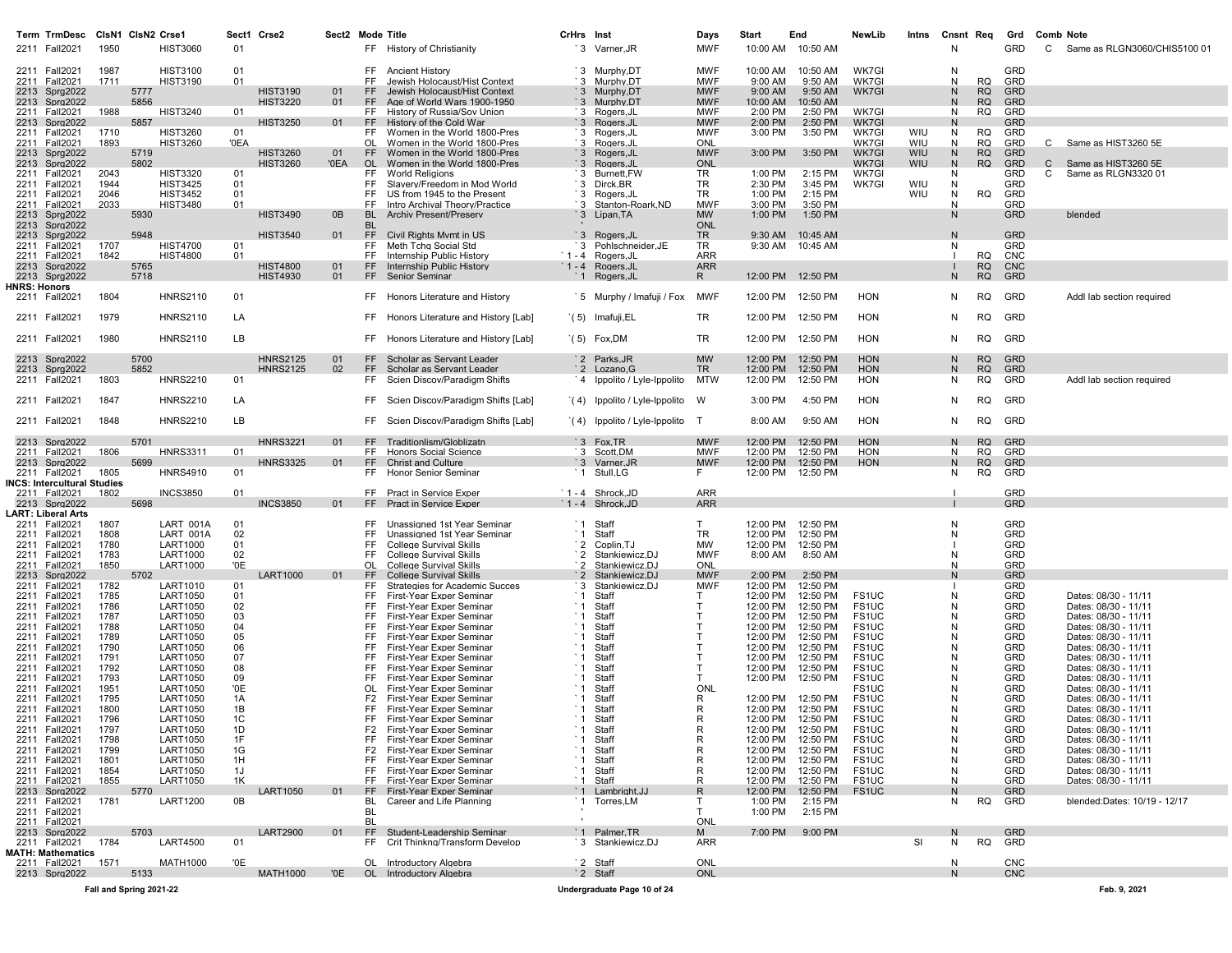|              | Term TrmDesc                                    | CIsN1 CIsN2 Crse1 |              |                                    |                 | Sect1 Crse2                        | Sect2 Mode Title |                  |                                                          | CrHrs Inst                   |                                        | Days                      | Start                | End                  | NewLib          | Intns     | Cnsnt Req |                        |                          | Grd Comb Note              |
|--------------|-------------------------------------------------|-------------------|--------------|------------------------------------|-----------------|------------------------------------|------------------|------------------|----------------------------------------------------------|------------------------------|----------------------------------------|---------------------------|----------------------|----------------------|-----------------|-----------|-----------|------------------------|--------------------------|----------------------------|
|              | 2211 Fall2021                                   | 1572              |              | <b>MATH1100</b>                    | 01              |                                    |                  |                  | FF Elem Math-Numeratn Sys                                |                              | 4 Lambright, JJ                        | <b>MTRF</b>               | 1:00 PM              | 1:50 PM              | FS5QR           |           | N         |                        | GRD                      |                            |
|              | 2213 Spra2022                                   |                   | 5149         |                                    |                 | <b>MATH1110</b>                    | 01               |                  | FF Elem Math-Geometry                                    |                              | 3 Lambright.JJ                         | <b>MWF</b>                | 1:00 PM              | 1:50 PM              |                 |           |           |                        | <b>GRD</b>               |                            |
|              | 2211 Fall2021                                   | 1648              |              | <b>MATH1220</b>                    | '0E             |                                    |                  | OL               | Adv Algebra and Trigonometry                             |                              | `3 Staff                               | ONL                       |                      |                      |                 |           | N         |                        | GRD                      |                            |
| 2211         | Fall2021<br>2211 Fall2021                       | 1581<br>1595      |              | <b>MATH1300</b><br><b>MATH1300</b> | 01<br>02        |                                    |                  | FF<br>FF.        | <b>Finite Mathematics</b><br><b>Finite Mathematics</b>   | $\cdot$ 3                    | 3 Taylor, CK<br>Lambright, JJ          | <b>MWF</b><br><b>MWF</b>  | 9:00 AM<br>11:00 AM  | 9:50 AM<br>11:50 AM  | FS5QR<br>FS5QR  |           |           |                        | GRD<br>GRD               |                            |
|              | 2213 Sprg2022                                   |                   | 5137         |                                    |                 | MATH1300                           | 01               | FF.              | <b>Finite Mathematics</b>                                |                              | 3 Van Groningen, GL                    | <b>MWF</b>                | 8:00 AM              | 8:50 AM              | FS5QR           |           |           |                        | <b>GRD</b>               |                            |
|              | 2213 Spra2022                                   |                   | 5164         |                                    |                 | <b>MATH1300</b>                    | 02 <sub>2</sub>  | FF.              | <b>Finite Mathematics</b>                                |                              | 3 Van Groningen, GL                    | <b>MWF</b>                | 11:00 AM             | 11:50 AM             | FS5QR           |           |           |                        | <b>GRD</b>               |                            |
|              | 2211 Fall2021                                   | 1582              |              | <b>MATH2010</b>                    | 01              |                                    |                  | FF               | Calculus I                                               |                              | 4 Lambright, JJ                        | <b>MWF</b>                | 10:00 AM             | 10:50 AM             | FS5QR           |           | N         |                        | GRD                      | Additional recitation regd |
| 2211         | Fall2021                                        | 1667              |              | <b>MATH2010</b>                    | RC <sub>1</sub> |                                    |                  | FF               | Calculus I [Recitation]                                  |                              | (4) Lambright, JJ                      | T.                        | 8:00 AM              | 8:50 AM              | FS5QR           |           |           |                        | GRD                      |                            |
|              | 2211 Fall2021                                   | 1668              |              | <b>MATH2010</b>                    | RC <sub>2</sub> |                                    |                  | FF               | Calculus I [Recitation]                                  | (4)                          | Lambright, JJ                          | T.                        | 10:00 AM             | 10:50 AM             | FS5QR           |           |           |                        | GRD                      |                            |
|              | 2213 Sprg2022                                   |                   | 5193         |                                    |                 | <b>MATH2010</b>                    | 01               | FF.              | Calculus I                                               |                              | Van Groningen, GL                      | <b>MWF</b>                | 2:00 PM              | 2:50 PM              | FS5QR           |           | N         |                        | <b>GRD</b>               |                            |
|              | 2213 Sprg2022<br>2213 Sprg2022                  |                   | 5144         |                                    |                 | <b>MATH2020</b>                    | 01               | FF<br>FF.        | Calculus II                                              |                              | 4 Lambright, JJ                        | <b>MTWF</b>               | 1:00 PM<br>10:00 AM  | 1:50 PM<br>10:50 AM  |                 |           | N         | <b>RQ</b>              | GRD                      |                            |
|              | 2211 Fall2021                                   | 1574              |              | MATH2120                           | 01              |                                    |                  | FF.              | Intro Stats w/ Apps                                      |                              | 4 Van Groningen, GL                    | <b>MTRF</b>               | 1:00 PM              | 1:50 PM              | FS5QR           |           |           |                        | GRD                      |                            |
|              | 2213 Sprg2022                                   |                   | 5134         |                                    |                 | <b>MATH2120</b>                    | 01               | FF.              | Intro Stats w/ Apps                                      |                              | 4 Taylor, CK                           | <b>MTRF</b>               | 1:00 PM              | 1:50 PM              | FS5QR           |           | N         |                        | <b>GRD</b>               |                            |
|              | 2213 Sprg2022                                   |                   | 5142         |                                    |                 | <b>MATH2200</b>                    | 01               | FF.              | <b>Discrete Math Structures</b>                          |                              | `4 Taylor, CK                          | <b>MTRF</b>               | 8:00 AM              | 8:50 AM              |                 |           |           |                        | <b>GRD</b>               | C Same as CPSC2250 01      |
|              | 2213 Sprg2022                                   |                   | 5855         |                                    |                 | <b>MATH2300</b>                    | 01               | FF.              | <b>College Geometry</b>                                  |                              | 3 Lambright, JJ                        | <b>MWF</b>                | 11:00 AM             | 11:50 AM             |                 |           | N         | <b>RQ</b>              | GRD                      |                            |
|              | 2211 Fall2021                                   | 1586              |              | MATH3010                           | 01              |                                    |                  | FF               | Linear Algebra w/ Diff Eq                                |                              | 4 Taylor, CK                           | <b>MTWF</b>               | 10:00 AM             | 10:50 AM             |                 |           | N         | RQ                     | GRD                      |                            |
| 2213<br>2213 | Sprg2022<br>Sprg2022                            |                   | 5153<br>5176 |                                    |                 | <b>MATH3020</b><br><b>MATH3100</b> | 01<br>01         | FF.<br>FF.       | Calculus III<br><b>Differential Equations</b>            | $4^{\circ}$<br>$3^{\circ}$   | Taylor, CK<br>Van Groningen, GL        | <b>MTWF</b><br><b>MWF</b> | 10:00 AM<br>9:00 AM  | 10:50 AM<br>9:50 AM  |                 |           | N         | <b>RQ</b><br><b>RQ</b> | <b>GRD</b><br><b>GRD</b> |                            |
|              | 2211 Fall2021                                   | 1982              |              | <b>MATH3300</b>                    | 01              |                                    |                  | FF               | <b>Numerical Analysis</b>                                |                              | 3 Van Groningen, GL                    | <b>MWF</b>                | 9:00 AM              | 9:50 AM              |                 |           | N         | <b>RQ</b>              | GRD                      | Same as CPSC3300 01<br>C   |
|              | 2211 Fall2021                                   | 1585              |              | MATH4000                           | 01              |                                    |                  | FF               | Problem Seminar                                          | $^{\circ}$ 2                 | Taylor, CK                             | MW                        | 2:00 PM              | 2:50 PM              |                 | SI        | N         | <b>RQ</b>              | GRD                      |                            |
|              | 2211 Fall2021                                   | 1616              |              | MATH4010                           | 01              |                                    |                  | FF               | <b>Mathematical Statistics</b>                           | $\Delta$                     | Van Groningen, GL                      | <b>MWRF</b>               | 8:00 AM              | 8:50 AM              |                 |           | N         | <b>RQ</b>              | GRD                      |                            |
| 2211         | <b>Fall2021</b>                                 | 1981              |              | <b>MATH4200</b>                    | 01              |                                    |                  | FF               | Abstract Algebra                                         |                              | 3 Taylor, CK                           | MWF                       | 11:00 AM             | 11:50 AM             |                 |           | N         | <b>RQ</b>              | GRD                      |                            |
|              | 2211 Fall2021                                   | 1577              |              | <b>MATH4700</b>                    | 01              |                                    |                  | FF.              | Methods in Tchg Math                                     |                              | 2 Staff                                | W                         | 6:00 PM              | 7:50 PM              |                 |           | N         | <b>RQ</b>              | GRD                      |                            |
|              | <b>MUBS: Music Business</b>                     |                   |              |                                    |                 |                                    |                  |                  |                                                          |                              |                                        |                           |                      |                      |                 |           |           |                        |                          |                            |
|              | 2211 Fall2021<br>2211 Fall2021                  | 1491              |              | <b>MUBS2010</b>                    | 0B              |                                    |                  | BL<br>BI         | Introduction to Music Business                           |                              | 3 Chappell, RA                         | R<br>ONL                  | 1:00 PM              | 2:20 PM              |                 |           | N         |                        | GRD                      | blended                    |
|              | 2213 Sprg2022                                   |                   | 5556         |                                    |                 | <b>MUBS2020</b>                    | 0B               | <b>BL</b>        | Introduction Music Publishing                            |                              | Chappell, RA                           | $\mathsf{R}$              | 1:00 PM              | 2:20 PM              |                 |           | N         |                        | <b>GRD</b>               | blended                    |
|              | 2213 Sprg2022                                   |                   |              |                                    |                 |                                    |                  | <b>BL</b>        |                                                          |                              |                                        | ONL                       |                      |                      |                 |           |           |                        |                          |                            |
|              | 2211 Fall2021                                   | 1371              |              | <b>MUBS2070</b>                    | 01              |                                    |                  | FF.              | Songwriting                                              |                              | 2 Powell, JG                           | R                         | 9:30 AM              | 10:50 AM             |                 |           | N         | <b>RQ</b>              | GRD                      |                            |
|              | 2213 Sprg2022                                   |                   | 5528         |                                    |                 | <b>MUBS3100</b>                    | 0B               | <b>BL</b>        | <b>Artist Development</b>                                | $^{\circ}$ 2                 | Chappell, RA                           | R                         | 9:30 AM              | 10:50 AM             |                 |           | N         | <b>RQ</b>              | <b>GRD</b>               | blended                    |
|              | 2213 Sprg2022<br>2211 Fall2021                  | 1560              |              | <b>MUBS3210</b>                    | 01              |                                    |                  | <b>BL</b><br>FF. | <b>Recording Techniques</b>                              |                              | 3 Evans, CR                            | <b>ONL</b><br>T.          | 5:30 PM              | 7:20 PM              |                 |           | N         |                        | GRD                      |                            |
|              | 2213 Sprg2022                                   |                   | 5949         |                                    |                 | <b>MUBS3220</b>                    | 01               | FF.              | Mixing and Mastering                                     | $^{\circ}$ 2                 | Evans, CR                              | T.                        | 5:30 PM              | 7:20 PM              |                 |           | N         |                        | <b>GRD</b>               |                            |
|              | 2213 Sprg2022                                   |                   | 5625         |                                    |                 | <b>MUBS3470</b>                    | 0B               | <b>BL</b>        | <b>DIY for Musicians</b>                                 | $\cdot$ 2                    | Chappell, RA                           | W                         | 1:00 PM              | 1:50 PM              |                 |           | N         | <b>RQ</b>              | GRD                      | blended                    |
|              | 2213 Sprg2022                                   |                   |              |                                    |                 |                                    |                  | <b>BL</b>        |                                                          |                              |                                        | ONL                       |                      |                      |                 |           |           |                        |                          |                            |
|              | 2211 Fall2021                                   | 1470              |              | <b>MUBS4800</b>                    | 01              |                                    |                  | FF.              | Internship in Music Business                             |                              | 1-3 Chappell, RA                       | <b>ARR</b>                |                      |                      |                 |           | N         | RQ                     | <b>CNC</b>               |                            |
|              | 2213 Sprg2022                                   |                   | 5540         |                                    |                 | MUBS4800                           | 01               | FF.              | Internship in Music Business                             |                              | 1-3 Chappell.RA                        | <b>ARR</b>                |                      |                      |                 |           | N         | <b>RQ</b>              | <b>CNC</b>               |                            |
|              | 2211 Fall2021                                   | 1236              |              | <b>MUBS4900</b>                    | 01              | <b>MUBS4900</b>                    |                  |                  | FF Recording Label Seminar<br>FF Recording Label Seminar |                              | 1 - 2 Chappell, RA<br>1-2 Chappell, RA | м<br>M                    | 5:00 PM              | 6:00 PM<br>6:00 PM   |                 |           | N<br>N    | <b>RQ</b><br><b>RQ</b> | <b>CNC</b><br><b>CNC</b> |                            |
|              | 2213 Sprg2022<br><b>MUED: Music Education</b>   |                   | 5277         |                                    |                 |                                    | 01               |                  |                                                          |                              |                                        |                           | 5:00 PM              |                      |                 |           |           |                        |                          |                            |
|              | 2213 Sprg2022                                   |                   | 5346         |                                    |                 | <b>MUED1000</b>                    | 01               | FF.              | <b>Introduction Music Education</b>                      |                              | 2 Brandon.JL                           | <b>TR</b>                 | 8:00 AM              |                      | 8:50 AM FS2CDCR |           |           |                        | <b>GRD</b>               |                            |
| 2211         | <b>Fall2021</b>                                 | 2047              |              | <b>MUED1100</b>                    | 01              |                                    |                  | FF.              | <b>String Techniques</b>                                 |                              | `1 Staff                               | MW                        | 9:00 AM              | 9:50 AM              |                 |           | N         |                        | GRD                      |                            |
|              | 2213 Sprg2022                                   |                   | 5950         |                                    |                 | <b>MUED1300</b>                    | 01               |                  | FF Brass Techniques                                      |                              | 1 Shaver, CL                           | <b>TR</b>                 | 10:00 AM             | 10:50 AM             |                 |           |           |                        | <b>GRD</b>               |                            |
|              | 2211 Fall2021                                   | 1405              |              | <b>MUED2110</b>                    | 01              |                                    |                  |                  | FF Music for Elem Classroom                              |                              | 2 Brandon, JL                          | <b>TR</b>                 | 10:00 AM             | 10:50 AM             | WK4AP           |           | N         |                        | GRD                      |                            |
|              | 2213 Sprg2022                                   |                   | 5488         |                                    |                 | <b>MUED2110</b>                    | 01               | FF.              | Music for Elem Classroom                                 |                              | 2 Brandon, JL                          | <b>TR</b>                 | 10:00 AM             | 10:50 AM             | WK4AP           |           | N         |                        | <b>GRD</b>               |                            |
| 2213<br>2213 | Sprg2022<br>Sprg2022                            |                   | 5450<br>5622 |                                    |                 | <b>MUED2110</b><br><b>MUED2470</b> | 02<br>01         | FF.<br>FF.       | Music for Elem Classroom<br>Intro to Conducting          | $^{\circ}$ 2<br>$^{\circ}$ 2 | Brandon, JL<br>Staff                   | <b>TR</b><br><b>MWF</b>   | 1:00 PM<br>2:00 PM   | 1:50 PM<br>2:50 PM   | WK4AP           |           | N<br>N    | <b>RQ</b>              | <b>GRD</b><br><b>GRD</b> |                            |
| 2213         | Sprg2022                                        |                   | 5424         |                                    |                 | <b>MUED2510</b>                    | 01               | FF.              | Singer's Diction I                                       | $^{\circ}$ 2                 | Staff                                  | <b>MW</b>                 | 1:00 PM              | 1:50 PM              |                 |           |           |                        | <b>GRD</b>               |                            |
|              | 2211 Fall2021                                   | 1382              |              | <b>MUED2520</b>                    | 01              |                                    |                  | FF               | Singer's Diction II                                      |                              | 2 Staff                                | <b>TR</b>                 | 10:00 AM             | 10:50 AM             |                 |           | N         |                        | GRD                      |                            |
|              | 2211 Fall2021                                   | 1287              |              | <b>MUED3100</b>                    | 01              |                                    |                  | FF               | Music in the Middle School                               | 3                            | Brandon, JL                            | <b>MWF</b>                | 8:00 AM              | 8:50 AM              |                 |           | N         |                        | GRD                      |                            |
|              | 2211 Fall2021                                   | 1404              |              | MUED3110                           | 01              |                                    |                  | FF               | Music in the Elem Sch                                    |                              | ` 3 Brandon, JL                        | <b>MWF</b>                | 11:00 AM             | 11:50 AM             |                 | <b>SI</b> | N         | <b>RQ</b>              | GRD                      |                            |
|              | 2213 Sprg2022                                   |                   | 5499         |                                    |                 | <b>MUED3120</b>                    | 01               | FF               | Vocal Mus in Sec Sch                                     |                              | 3 Staff                                | <b>MWF</b>                | 11:00 AM             | 11:50 AM             |                 |           | N         |                        | <b>GRD</b>               |                            |
|              | 2211 Fall2021<br>2211 Fall2021                  | 1378              |              | <b>MUED3130</b>                    | 01              |                                    |                  | FF.<br>FF        | Instrumental Music Education                             |                              | 3 Waller, AN                           | MF.<br>W                  | 11:00 AM<br>11:00 AM | 11:50 AM<br>11:50 PM |                 |           | N         |                        | GRD                      |                            |
|              | 2213 Sprg2022                                   |                   | 5532         |                                    |                 | MUED3330                           | 01               |                  | FF Instrumental Pedagogy                                 |                              | 2 Waller, AN                           | <b>TR</b>                 | 1:00 PM              | 1:50 PM              |                 |           | N         | <b>RQ</b>              | GRD                      |                            |
|              | 2211 Fall2021                                   | 1518              |              | <b>MUED3350</b>                    | 01              |                                    |                  | FF               | Voice Pedagogy                                           |                              | 2 Staff                                | TR                        | 1:00 PM              | 1:50 PM              |                 | -SI       | N         | <b>RQ</b>              | GRD                      |                            |
| 2211         | <b>Fall2021</b>                                 | 1361              |              | <b>MUED3460</b>                    | 01              |                                    |                  | FF               | <b>Advncd Instrumental Techniques</b>                    |                              | 2 Waller, AN                           | <b>ARR</b>                |                      |                      |                 |           | N         | <b>RQ</b>              | GRD                      |                            |
|              | 2211 Fall2021                                   | 2054              |              | <b>MUED3470</b>                    | 01              |                                    |                  | FF               | Adv Choral Conducting                                    | $^{\circ}$ 2                 | Staff                                  | <b>MWF</b>                | 2:00 PM              | 2:50 PM              |                 |           | N         | <b>RQ</b>              | GRD                      |                            |
|              | 2211 Fall2021                                   | 1395              |              | <b>MUED4700</b>                    | 01              |                                    |                  | FF.              | Meth Tchg Mus Pub Sch                                    |                              | 2 Brandon, JL                          | R                         | 4:00 PM              | 5:30 PM              |                 |           | N         | <b>RQ</b>              | GRD                      |                            |
|              | 2213 Sprg2022<br><b>MUPF: Music Performance</b> |                   | 5509         |                                    |                 | <b>MUED4700</b>                    | 01               |                  | FF Meth Tcha Mus Pub Sch                                 |                              | 2 Brandon.JL                           | R.                        |                      | 4:00 PM 5:30 PM      |                 |           | N         | <b>RQ</b>              | <b>GRD</b>               |                            |
|              | 2211 Fall2021                                   | 1372              |              | MUPF 0010                          | 01              |                                    |                  |                  | FF Unassigned Voice                                      | `1 - 3 Staff                 |                                        | <b>ARR</b>                |                      |                      |                 |           |           |                        | GRD                      |                            |
|              | 2213 Sprg2022                                   |                   | 5466         |                                    |                 | MUPF 0010                          | $_{\bigcirc}$ 01 |                  | FF Unassigned Voice                                      | $1 - 3$ Staff                |                                        | <b>ARR</b>                |                      |                      |                 |           |           |                        | <b>GRD</b>               |                            |
|              | 2211 Fall2021                                   | 1369              |              | <b>MUPF 0020</b>                   | 01              |                                    |                  |                  | FF Unassigned Piano                                      | 1 - 3 Staff                  |                                        | <b>ARR</b>                |                      |                      |                 |           |           |                        | GRD                      |                            |
|              | 2213 Sprg2022                                   |                   | 5342         |                                    |                 | MUPF 0020                          | 01               |                  | FF Unassigned Piano                                      | $1 - 3$ Staff                |                                        | <b>ARR</b>                |                      |                      |                 |           | N         |                        | <b>GRD</b>               |                            |
|              | 2211 Fall2021                                   | 1253              |              | MUPF 0030                          | 01              |                                    |                  |                  | FF Unassignd Cl Piano                                    |                              | 2 Staff                                | <b>ARR</b>                |                      |                      |                 |           | N         |                        | GRD                      |                            |
|              | 2213 Sprg2022<br>2211 Fall2021                  | 1431              | 5335         | MUPF 0040                          | 01              | MUPF 0030                          | $_{01}$          |                  | FF Unassignd Cl Piano<br>FF Unassigned Choirs            | $1 - 2$ Staff                | `2 Staff                               | <b>ARR</b><br><b>ARR</b>  |                      |                      |                 |           | N<br>N    |                        | <b>GRD</b><br>GRD        |                            |
|              | 2213 Sprg2022                                   |                   | 5373         |                                    |                 | <b>MUPF 0040</b>                   | $_{01}$          |                  | FF Unassigned Choirs                                     | 1-2 Staff                    |                                        | <b>ARR</b>                |                      |                      |                 |           | N         |                        | <b>GRD</b>               |                            |
|              | 2211 Fall2021                                   | 1279              |              | <b>MUPF 0050</b>                   | 01              |                                    |                  |                  | FF Unassigned Bands                                      | $1 - 2$ Staff                |                                        | <b>ARR</b>                |                      |                      |                 |           | N         |                        | GRD                      |                            |
|              | 2213 Sprg2022                                   |                   | 5443         |                                    |                 | <b>MUPF 0050</b>                   | $_{\bigcirc}$ 01 |                  | FF Unassigned Bands                                      | $1 - 2$ Staff                |                                        | <b>ARR</b>                |                      |                      |                 |           |           |                        | <b>GRD</b>               |                            |
|              | 2211 Fall2021                                   | 1485              |              | <b>MUPF 0060</b>                   | 01              |                                    |                  |                  | FF Unassigned Piano (Mus Ed)                             |                              | 1 - 3 Brandon, JL                      | <b>ARR</b>                |                      |                      |                 |           | N         |                        | GRD                      |                            |
|              | 2213 Sprg2022                                   |                   | 5549         |                                    |                 | <b>MUPF 0060</b>                   | 01               |                  | FF Unassigned Piano (Mus Ed)                             |                              | 1 - 3 Brandon, JL                      | <b>ARR</b>                |                      |                      |                 |           | N         |                        | <b>GRD</b>               |                            |
|              | 2211 Fall2021<br>2211 Fall2021                  | 1380              |              | MUPF1030                           | 01              |                                    |                  |                  | FF Class Lessons in Piano I<br>FF Class Lessons in Piano |                              | $\cdot$ 1 Kim, J                       | м<br>м                    | 1:00 PM              | 1:50 PM              | WK4AX           |           | N         |                        | GRD<br>GRD               |                            |
|              | 2213 Sprg2022                                   | 1283              | 5337         | <b>MUPF1030</b>                    | 02              | <b>MUPF1030</b>                    | 01               |                  | FF Class Lessons in Piano I                              |                              | 1 Kim, J<br>1 Romano, CL               | M                         | 2:00 PM<br>3:00 PM   | 2:50 PM<br>3:50 PM   | WK4AX<br>WK4AX  |           | N<br>N    |                        | <b>GRD</b>               |                            |
|              | 2213 Sprg2022                                   |                   | 5398         |                                    |                 | <b>MUPF1030</b>                    | 02               |                  | FF Class Lessons in Piano I                              |                              | 1 Romano, CL                           | M                         | 1:00 PM              | 1:50 PM              | WK4AX           |           | N         |                        | <b>GRD</b>               |                            |
|              |                                                 |                   |              |                                    |                 |                                    |                  |                  |                                                          |                              |                                        |                           |                      |                      |                 |           |           |                        |                          |                            |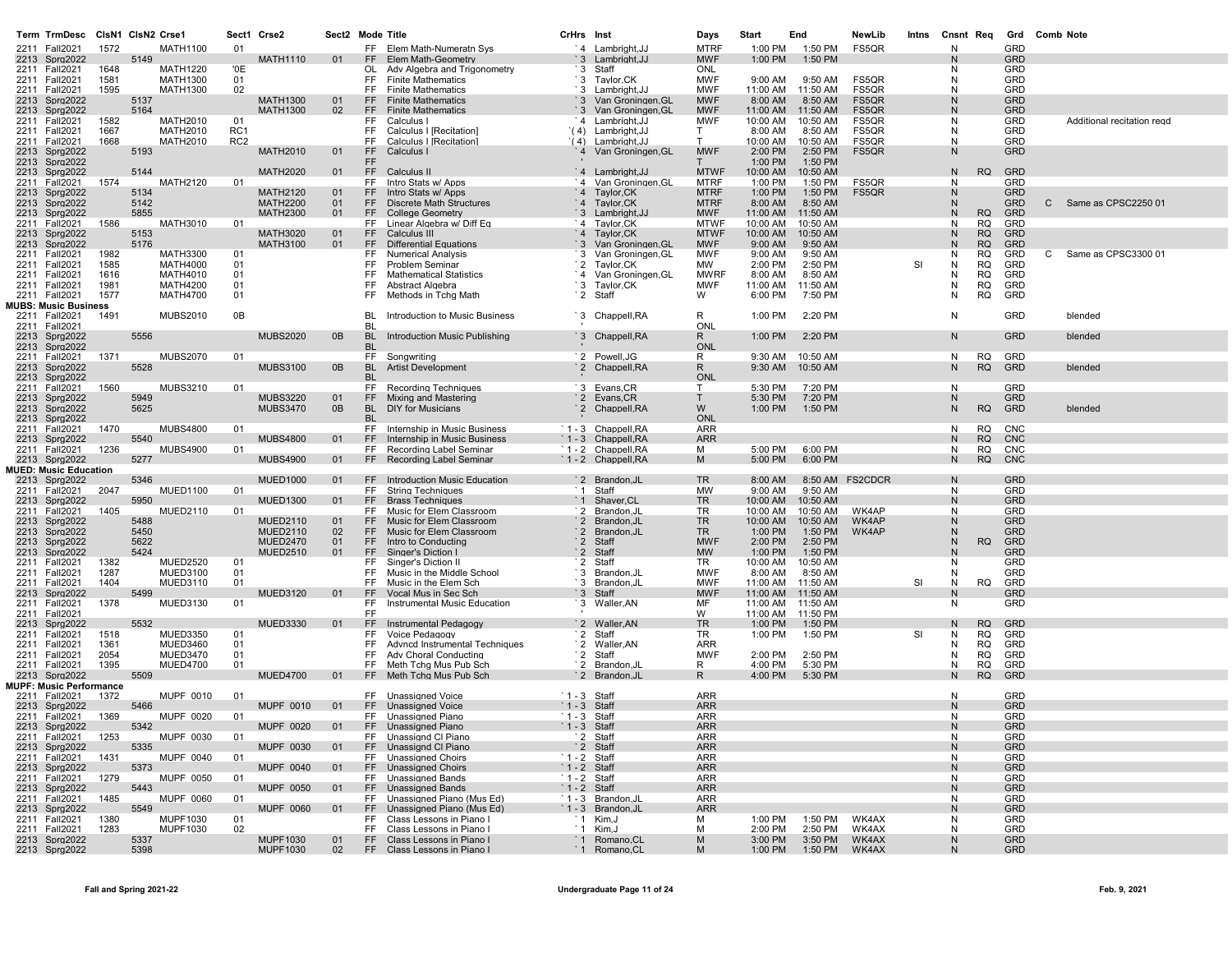| Term TrmDesc                   |              | CISN1 CISN2 Crse1 |                                    |          | Sect1 Crse2     | Sect2 Mode Title |            |                                                          | Crilirs Inst |                             | Days                    | Start              | End                            | Newl ib        | Intns Cnsnt Req |                   | Grd Comb Note            |
|--------------------------------|--------------|-------------------|------------------------------------|----------|-----------------|------------------|------------|----------------------------------------------------------|--------------|-----------------------------|-------------------------|--------------------|--------------------------------|----------------|-----------------|-------------------|--------------------------|
| 2211 Fall2021                  | 1420         |                   | <b>MUPF1050</b>                    | 01       |                 |                  | FF.        | Keyboard Class I                                         |              | 2 Kim, J                    | <b>MW</b>               |                    | 10:00 AM  10:50 AM             |                | N               | GRD               |                          |
| 2211 Fall2021                  | 1286         |                   | <b>MUPF1050</b>                    | 02       |                 |                  | FF         | Keyboard Class                                           |              | `2 Kim,J                    | MW                      |                    | 11:00 AM 11:50 AM              |                |                 | GRD               |                          |
| 2211 Fall2021                  | 1410         |                   | <b>MUPF1050</b>                    | 03       |                 |                  | FF         | Keyboard Class                                           |              | `2 Kim,J                    | T.B.A.                  |                    |                                |                |                 | GRD               |                          |
| 2211 Fall2021                  | 1564         |                   | <b>MUPF1050</b>                    | 04       |                 |                  | FF         | Keyboard Class                                           |              | 2 Kim, J                    | MW                      | 9:00 AM            | 9:50 AM                        |                |                 | GRD               |                          |
| 2211 Fall2021                  | 1565         |                   | <b>MUPF1050</b>                    | 05       |                 |                  | FF.        | Keyboard Class                                           |              | 2 Pine, N                   | TR                      | 1:00 PM            | 1:50 PM                        |                |                 | GRD               |                          |
| 2213 Sprg2022                  |              | 5348              |                                    |          | <b>MUPF1050</b> | 01               | FF.        | <b>Keyboard Class I</b>                                  |              | 2 Staff                     | <b>MW</b>               |                    | 9:00 AM 9:50 AM                |                |                 | <b>GRD</b>        |                          |
| 2211 Fall2021                  | 1285         |                   | MUPF1060                           | 01       | <b>MUPF1060</b> |                  | FF.<br>FF. | <b>Keyboard Class II</b><br><b>Keyboard Class II</b>     |              | `2 Kim,J<br>2 Staff         | T.B.A<br><b>MW</b>      |                    |                                |                | N               | GRD<br><b>GRD</b> |                          |
| 2213 Sprg2022<br>2213 Sprg2022 |              | 5392<br>5339      |                                    |          | <b>MUPF1060</b> | 01<br>02         | FF.        | <b>Keyboard Class II</b>                                 |              | 2 Staff                     | <b>MW</b>               | 11:00 AM           | 10:00 AM  10:50 AM<br>11:50 AM |                | N               | <b>GRD</b>        |                          |
| 2211 Fall2021                  | 1349         |                   | <b>MUPF1070</b>                    | 01       |                 |                  | FF.        | Women's Chorus                                           |              | Brandon, JL                 | <b>MWF</b>              | 12:00 PM           | 12:50 PM                       | WK4AX          | N               | GRD               |                          |
| 2211 Fall2021                  |              |                   |                                    |          |                 |                  | <b>FF</b>  |                                                          |              |                             | <b>ARR</b>              |                    |                                |                |                 |                   |                          |
| 2213 Sprg2022                  |              | 5455              |                                    |          | <b>MUPF1070</b> | 01               | FF.        | Women's Chorus                                           |              | Brandon, JL                 | <b>MWF</b>              | 12:00 PM           | 12:50 PM                       | WK4AX          | N               | <b>GRD</b>        |                          |
| 2213 Sprg2022                  |              |                   |                                    |          |                 |                  | FF.        |                                                          |              |                             | <b>ARR</b>              |                    |                                |                |                 |                   |                          |
| 2211 Fall2021                  | 1408         |                   | <b>MUPF1080</b>                    | 01       |                 |                  | FF.        | Chorale                                                  | $^{\circ}$ 1 | Brandon, JL                 | <b>MWF</b>              | 12:00 PM           | 12:50 PM                       | WK4AX          | N               | GRD               |                          |
| 2211 Fall2021                  |              |                   |                                    |          |                 |                  | FF         |                                                          |              |                             | ARR                     |                    |                                |                |                 |                   |                          |
| 2213 Sprg2022                  |              | 5446              |                                    |          | <b>MUPF1080</b> | 01               | FF.        | Chorale                                                  |              | Staff                       | <b>MWF</b>              | 4:00 PM            | 5:30 PM                        | WK4AX          | N               | <b>GRD</b>        |                          |
| 2213 Sprg2022                  |              |                   |                                    |          | <b>MUPF1150</b> |                  | FF.        |                                                          |              | `1 Staff                    | <b>ARR</b>              |                    |                                | WK4AX          | N               | GRD               |                          |
| 2213 Sprg2022<br>2211 Fall2021 | 1379         | 5317              | <b>MUPF1160</b>                    | 01       |                 | 01               | FF.        | FF Opera Production<br><b>Musical Theatre Production</b> |              | Coolidge,DW                 | ARR<br><b>MTWRF</b>     |                    | 7:00 PM 10:00 PM               | WK4AX          |                 | GRD               |                          |
| 2213 Sprg2022                  |              | 5617              |                                    |          | <b>MUPF1160</b> | 01               | FF.        | <b>Musical Theatre Production</b>                        |              | `1 Staff                    | <b>ARR</b>              |                    |                                | WK4AX          |                 | GRD               |                          |
| 2211 Fall2021                  | 1210         |                   | <b>MUPF1170</b>                    | 01       |                 |                  | FF.        | Lyric Theatre Workshop                                   |              | Staff / Coolidge            | TR                      | 4:00 PM            | 6:30 PM                        | WK4AX          | N               | GRD               | Same as THEA1170 01<br>C |
| 2211 Fall2021                  |              |                   |                                    |          |                 |                  | FF.        |                                                          |              |                             | <b>ARR</b>              |                    |                                |                |                 |                   |                          |
| 2213 Sprg2022                  |              | 5282              |                                    |          | <b>MUPF1170</b> | 01               | FF.        | Lyric Theatre Workshop                                   |              | 1 Staff / Coolidge          | TR                      | 4:00 PM            | 6:30 PM                        | WK4AX          | N.              | <b>GRD</b>        | C Same as THEA1170 01    |
| 2213 Sprg2022                  |              |                   |                                    |          |                 |                  | FF.        |                                                          |              |                             | <b>ARR</b>              |                    |                                |                |                 |                   |                          |
| 2211 Fall2021                  | 1385         |                   | <b>MUPF1190</b>                    | 01       |                 |                  | FF.        | Instrumental Ensemble                                    |              | `1 Staff                    | ARR                     |                    |                                | WK4AX          | N               | GRD               |                          |
| 2213 Sprg2022                  |              | 5453              |                                    |          | <b>MUPF1190</b> | 01               | FF.        | Instrumental Ensemble                                    |              | 1 Staff                     | <b>ARR</b>              |                    |                                | WK4AX          |                 | GRD               |                          |
| 2211 Fall2021<br>2211 Fall2021 | 1375<br>1424 |                   | <b>MUPF1210</b><br><b>MUPF1210</b> | 01<br>02 |                 |                  | FF.<br>FF. | Duo Piano<br>Duo Piano                                   |              | 1 Edie, RL<br>1 Rodgers, RG | <b>ARR</b><br>ARR       |                    |                                | WK4AX<br>WK4AX | N               | GRD<br>GRD        |                          |
| 2213 Sprg2022                  |              | 5525              |                                    |          | <b>MUPF1210</b> | -01              | FF.        | Duo Piano                                                | $^{\circ}$ 1 | Staff                       | <b>ARR</b>              |                    |                                | WK4AX          | N               | GRD               |                          |
| 2213 Sprg2022                  |              | 5349              |                                    |          | <b>MUPF1210</b> | 02               | FF.        | Duo Piano                                                | $\cdot$ 1    | Rodgers, RG                 | <b>ARR</b>              |                    |                                | WK4AX          |                 | <b>GRD</b>        |                          |
| 2211 Fall2021                  | 1355         |                   | <b>MUPF1230</b>                    | 01       |                 |                  | FF.        | Jazz Combo                                               |              | Staff                       | MW                      | 6:15 PM            | 7:30 PM                        | WK4AX          | N               | GRD               |                          |
| 2211 Fall2021                  |              |                   |                                    |          |                 |                  | <b>FF</b>  |                                                          |              |                             | <b>ARR</b>              |                    |                                |                |                 |                   |                          |
| 2211 Fall2021                  | 1261         |                   | <b>MUPF1230</b>                    | 02       |                 |                  | FF.        | Jazz Combo                                               | $^{\circ}$ 1 | Staff                       | MW                      | 4:00 PM            | 5:50 PM                        | WK4AX          | N               | GRD               |                          |
| 2211 Fall2021                  |              |                   |                                    |          |                 |                  | FF         |                                                          |              |                             | <b>ARR</b>              |                    |                                |                |                 |                   |                          |
| 2213 Sprg2022                  |              | 5401              |                                    |          | <b>MUPF1230</b> | 01               | FF.        | Jazz Combo                                               |              | Staff                       | <b>MW</b>               | 4:00 PM            | 5:00 PM                        | WK4AX          |                 | <b>GRD</b>        |                          |
| 2213 Sprg2022<br>2213 Sprg2022 |              | 5343              |                                    |          | <b>MUPF1230</b> | 02               | FF.<br>FF. | Jazz Combo                                               | $^{\circ}$ 1 | Staff                       | <b>ARR</b><br><b>MW</b> | 6:15 PM            | 7:30 PM                        | WK4AX          | N               | GRD               |                          |
| 2213 Sprg2022                  |              |                   |                                    |          |                 |                  | FF.        |                                                          |              |                             | <b>ARR</b>              |                    |                                |                |                 |                   |                          |
| 2211 Fall2021                  | 1436         |                   | <b>MUPF1260</b>                    | 01       |                 |                  | FF.        | Concert Band                                             |              | `1 Staff                    | T.                      | 6:30 PM            | 8:00 PM                        | WK4AX          | N               | GRD               |                          |
| 2213 Sprg2022                  |              | 5502              |                                    |          | <b>MUPF1260</b> | 01               | FF.        | <b>Concert Band</b>                                      |              | Staff                       | T.                      | 6:30 PM            | 8:00 PM                        | WK4AX          | N               | <b>GRD</b>        |                          |
| 2213 Sprg2022                  |              |                   |                                    |          |                 |                  | FF         |                                                          |              |                             | <b>ARR</b>              |                    |                                |                |                 |                   |                          |
| 2211 Fall2021                  | 1402         |                   | <b>MUPF1270</b>                    | 01       |                 |                  | FF         | Symphonic Wind Ensemble                                  | ` 1          | Waller, AN                  | MW                      | 3:00 PM            | 3:50 PM                        | WK4AX          | N               | GRD               |                          |
| 2211 Fall2021                  |              |                   |                                    |          |                 |                  | FF         |                                                          |              |                             | TR                      | 2:30 PM            | 3:45 PM                        |                |                 |                   |                          |
| 2211 Fall2021                  |              |                   |                                    |          | <b>MUPF1270</b> |                  | EF         |                                                          |              |                             | ARR                     |                    |                                |                | N               | GRD               |                          |
| 2213 Sprg2022<br>2213 Sprg2022 |              | 5464              |                                    |          |                 | 01               | FF.<br>FF  | <b>Symphonic Wind Ensemble</b>                           |              | Waller, AN                  | <b>MW</b><br><b>ARR</b> | 3:00 PM            | 3:50 PM                        | WK4AX          |                 |                   |                          |
| 2211 Fall2021                  | 1376         |                   | <b>MUPF1280</b>                    | 01       |                 |                  | FF.        | Jazz Ensemble                                            | $^{\circ}$ 1 | Waller, AN                  | MW                      | 5:45 PM            | 7:00 PM                        | WK4AX          | N               | GRD               |                          |
| 2211 Fall2021                  |              |                   |                                    |          |                 |                  | FF         |                                                          |              |                             | ARR                     |                    |                                |                |                 |                   |                          |
| 2213 Sprg2022                  |              | 5492              |                                    |          | <b>MUPF1280</b> | 01               | FF.        | Jazz Ensemble                                            |              | `1 Waller, AN               | <b>MW</b>               | 5:45 PM            | 7:00 PM                        | WK4AX          | N               | GRD               |                          |
| 2213 Sprg2022                  |              |                   |                                    |          |                 |                  | FF.        |                                                          |              |                             | <b>ARR</b>              |                    |                                |                |                 |                   |                          |
| 2211 Fall2021                  | 1417         |                   | <b>MUPF1290</b>                    | 01       |                 |                  | FF         | Anderson Symphony Orchestra                              |              | `1 Staff                    | м                       | 7:30 PM            | 10:00 PM                       | WK4AX          | N               | GRD               |                          |
| 2211 Fall2021                  |              |                   |                                    |          |                 |                  | FF<br>FF.  |                                                          |              |                             | <b>ARR</b>              |                    |                                |                |                 |                   |                          |
| 2213 Sprg2022<br>2213 Sprg2022 |              | 5468              |                                    |          | <b>MUPF1290</b> | 01               | FF         | Anderson Symphony Orchestra                              |              | `1 Staff                    | M<br><b>ARR</b>         | 7:30 PM            | 10:00 PM                       | WK4AX          | N.              | <b>GRD</b>        |                          |
| 2211 Fall2021                  | 1390         |                   | MUPF1310                           | 01       |                 |                  | FF.        | Anderson Symphonic Choir                                 |              | `1 Staff                    | м                       | 7:30 PM            | 9:00 PM                        | WK4AX          | N               | GRD               |                          |
| 2211 Fall2021                  |              |                   |                                    |          |                 |                  | FF         |                                                          |              |                             | ARR                     |                    |                                |                |                 |                   |                          |
| 2213 Sprg2022                  |              | 5458              |                                    |          | <b>MUPF1310</b> | 01               | FF.        | Anderson Symphonic Choir                                 |              | `1 Staff                    | M                       | 7:30 PM            | 9:00 PM                        | WK4AX          | N               | <b>GRD</b>        |                          |
| 2213 Sprg2022                  |              |                   |                                    |          |                 |                  | FF.        |                                                          |              |                             | <b>ARR</b>              |                    |                                |                |                 |                   |                          |
| 2211 Fall2021                  | 1209         |                   | <b>MUPF1330</b>                    | 01       |                 |                  | FF.        | Symphony Orchestra                                       |              | `1 Staff                    | TR                      | 4:30 PM            | 5:50 PM                        | WK4AX          | N               | GRD               |                          |
| 2211 Fall2021<br>2213 Sprg2022 |              | 5284              |                                    |          | <b>MUPF1330</b> | 01               | FF<br>FF.  | Symphony Orchestra                                       |              | Staff                       | <b>TR</b>               | 3:00 PM<br>4:30 PM | 4:30 PM<br>5:50 PM             | WK4AX          | N               | GRD               |                          |
| 2213 Sprg2022                  |              |                   |                                    |          |                 |                  | FF.        |                                                          |              |                             | F.                      | 3:00 PM            | 4:30 PM                        |                |                 |                   |                          |
| 2213 Sprg2022                  |              |                   |                                    |          |                 |                  | FF         |                                                          |              |                             | <b>ARR</b>              |                    |                                |                |                 |                   |                          |
| 2211 Fall2021                  | 1563         |                   | <b>MUPF1350</b>                    | 01       |                 |                  |            | FF Guitar Ensemble                                       |              | 1 Shuntich, AD              | <b>ARR</b>              |                    |                                | WK4AX          | N               | GRD               |                          |
| 2213 Sprg2022                  |              | 5484              |                                    |          | <b>MUPF1350</b> | 01               | FF.        | <b>Guitar Ensemble</b>                                   |              | 1 Shuntich, AD              | <b>ARR</b>              |                    |                                | WK4AX          |                 | <b>GRD</b>        |                          |
| 2211 Fall2021                  | 1407         |                   | <b>MUPF1360</b>                    | 01       |                 |                  |            | FF Brass Ensemble                                        |              | `1 Staff                    | ARR                     |                    |                                | WK4AX          | N               | GRD               |                          |
| 2211 Fall2021                  | 1258         |                   | MUPF1360                           | 02       |                 |                  |            | FF Brass Ensemble                                        |              | 1 Rice.SS                   | <b>ARR</b>              |                    |                                | WK4AX          | N               | GRD               |                          |
| 2213 Sprg2022                  |              | 5351              |                                    |          | <b>MUPF1360</b> | 01               |            | FF Brass Ensemble                                        |              | 1 Staff                     | WF                      | 4:00 PM            | 5:00 PM                        | WK4AX          | N               | GRD               |                          |
| 2213 Sprg2022<br>2213 Sprg2022 |              |                   |                                    |          | <b>MUPF1360</b> | 02               | FF         | FF Brass Ensemble                                        |              | 1 Rice, SS                  | <b>ARR</b>              |                    |                                | WK4AX          | N               | GRD               |                          |
| 2211 Fall2021                  | 1403         | 5449              | <b>MUPF1370</b>                    | 01       |                 |                  |            | FF Woodwind Ensemble [Woodwinds]                         |              | 1 Sirotkin,L                | <b>ARR</b><br>ARR       |                    |                                | WK4AX          | N               | GRD               |                          |
|                                |              |                   |                                    |          |                 |                  |            |                                                          |              |                             |                         |                    |                                |                |                 |                   |                          |
| 2211 Fall2021                  | 1342         |                   | <b>MUPF1370</b>                    | 02       |                 |                  |            | FF Woodwind Ensemble [Woodwinds                          |              | `1 Staff                    | <b>ARR</b>              |                    |                                | WK4AX          | Ν               | GRD               |                          |
|                                |              |                   |                                    |          |                 |                  |            | Pianol                                                   |              |                             |                         |                    |                                |                |                 |                   |                          |
| 2213 Sprg2022                  |              | 5471              |                                    |          | <b>MUPF1370</b> | 01               |            | FF Woodwind Ensemble [Woodwinds]                         |              | 1 Sirotkin,L                | ARR                     |                    |                                | WK4AX          | N               | GRD               |                          |
|                                |              |                   |                                    |          |                 |                  |            |                                                          |              |                             |                         |                    |                                |                |                 |                   |                          |
| 2213 Sprg2022                  |              | 5372              |                                    |          | <b>MUPF1370</b> | 02               |            | FF Woodwind Ensemble [Woodwinds                          |              | 1 Sirotkin, L               | ARR                     |                    |                                | WK4AX          | N               | GRD               |                          |
| 2211 Fall2021                  | 1350         |                   | <b>MUPF1380</b>                    | 01       |                 |                  |            | Pianol<br>FF String Ensemble                             |              | `1 Staff                    | <b>ARR</b>              |                    |                                | WK4AX          | N               | GRD               |                          |
| 2213 Sprg2022                  |              | 5427              |                                    |          | <b>MUPF1380</b> | 01               |            | FF String Ensemble                                       |              | `1 Staff                    | <b>ARR</b>              |                    |                                | WK4AX          | N               | GRD               |                          |
|                                |              |                   |                                    |          |                 |                  |            |                                                          |              |                             |                         |                    |                                |                |                 |                   |                          |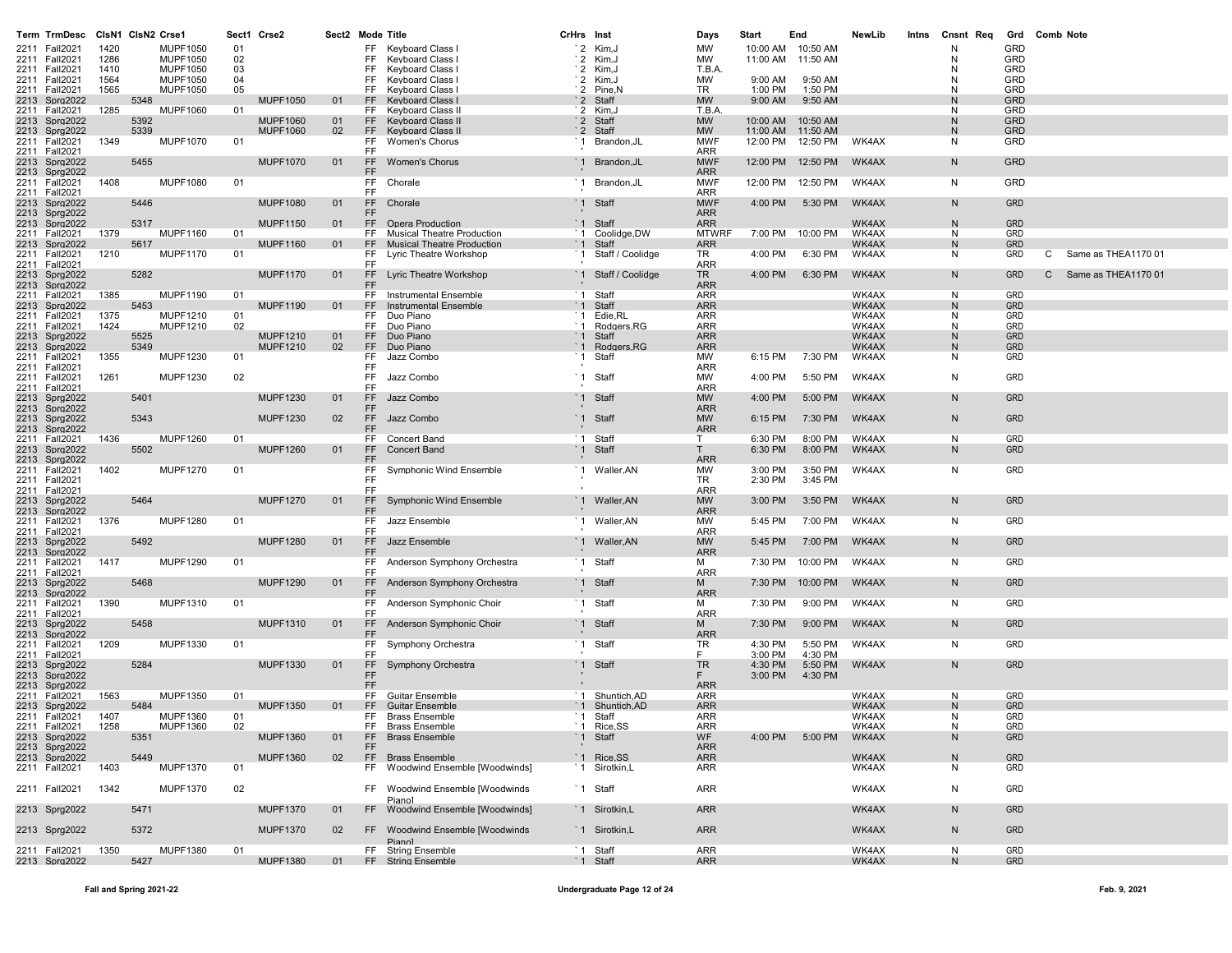| Term TrmDesc CIsN1 CIsN2 Crse1 |              |              |                                    | Sect1    | Crse2                              | Sect2 Mode Title |            |                                                         | CrHrs Inst   |                                | Days                     | <b>Start</b>       | End                | NewLib         | Intns | Cnsnt Reg | Grd                      | <b>Comb Note</b>            |
|--------------------------------|--------------|--------------|------------------------------------|----------|------------------------------------|------------------|------------|---------------------------------------------------------|--------------|--------------------------------|--------------------------|--------------------|--------------------|----------------|-------|-----------|--------------------------|-----------------------------|
| 2211 Fall2021                  | 1377         |              | <b>MUPF1390</b>                    | 01       |                                    |                  |            | FF Percussion Ensemble                                  |              | 1 Robbins, SD                  | T                        | 4:00 PM            | 5:50 PM            | WK4AX          |       | N         | GRD                      |                             |
| 2213 Sprg2022                  |              | 5445         |                                    |          | <b>MUPF1390</b>                    | 01               | FF.        | <b>Percussion Ensemble</b>                              |              | Robbins, SD                    | T.                       | 4:00 PM            | 5:50 PM            | WK4AX          |       |           | GRD                      |                             |
| 2213 Sprg2022                  |              |              |                                    |          |                                    |                  | FF         |                                                         |              |                                | <b>ARR</b>               |                    |                    |                |       |           |                          |                             |
| 2211 Fall2021<br>2213 Sprg2022 | 1411         | 5319         | <b>MUPF1410</b>                    | 01       | <b>MUPF1410</b>                    | 01               | FF         | Class Lessons in Guitar<br>FF Class Lessons in Guitar I |              | 1 Johnson, JJ<br>`1 Johnson,JJ | W<br>W                   | 5:00 PM<br>5:00 PM | 5:50 PM<br>5:50 PM | WK4AX<br>WK4AX |       |           | GRD<br><b>GRD</b>        |                             |
| 2211 Fall2021                  | 1524         |              | <b>MUPF1520</b>                    | 01       |                                    |                  | FF.        | Accompanying I                                          |              | `1 Staff                       | <b>ARR</b>               |                    |                    |                |       |           | GRD                      |                             |
| 2213 Sprg2022                  |              | 5587         |                                    |          | <b>MUPF1530</b>                    | 01               | FF.        | Accompanying II                                         |              | Staff                          | <b>ARR</b>               |                    |                    |                |       |           | <b>GRD</b>               |                             |
| 2211 Fall2021                  | 1415         |              | <b>MUPF1700</b>                    | 01       |                                    |                  | FF         | Voice                                                   | $^{\circ}$ 1 | Staff                          | ARR                      |                    |                    | WK4AX          |       |           | GRD                      | C                           |
| 2211 Fall2021<br>2211 Fall2021 | 1275<br>1270 |              | <b>MUPF1700</b><br><b>MUPF1700</b> | 02<br>03 |                                    |                  | FF.<br>FF. | Voice<br>Voice                                          | $\cdot$ 1    | York,KL<br>Staff               | <b>ARR</b><br><b>ARR</b> |                    |                    | WK4AX<br>WK4AX |       |           | GRD<br>GRD               | $\mathbf C$<br>$\mathsf{C}$ |
| 2211 Fall2021                  | 1394         |              | <b>MUPF1700</b>                    | 04       |                                    |                  | FF.        | Voice                                                   | $^{\circ}$ 1 | Staff                          | <b>ARR</b>               |                    |                    | WK4AX          |       |           | GRD                      | C                           |
| 2211 Fall2021                  | 1340         |              | <b>MUPF1700</b>                    | 05       |                                    |                  | FF.        | Voice                                                   |              | Huntoon, DM                    | <b>ARR</b>               |                    |                    | WK4AX          |       |           | GRD                      | C                           |
| 2211 Fall2021                  | 1276         |              | <b>MUPF1700</b>                    | 06       |                                    |                  | FF.        | Voice                                                   |              | Coolidge, MB                   | ARR                      |                    |                    | WK4AX          |       |           | GRD                      | C                           |
| 2211 Fall2021                  | 1330         |              | <b>MUPF1700</b>                    | 07       |                                    |                  | FF.        | Voice                                                   |              | Mannell,DB                     | <b>ARR</b>               |                    |                    | WK4AX          |       |           | GRD                      | C                           |
| 2211 Fall2021<br>2213 Sprg2022 | 1480         | 5491         | <b>MUPF1700</b>                    | 08       | <b>MUPF1700</b>                    | 01               | FF.<br>FF. | Voice<br>Voice                                          |              | Staff<br>Staff                 | <b>ARR</b><br><b>ARR</b> |                    |                    | WK4AX<br>WK4AX |       |           | GRD<br><b>GRD</b>        | C<br>C                      |
| 2213 Sprg2022                  |              | 5457         |                                    |          | <b>MUPF1700</b>                    | 02               | FF.        | Voice                                                   |              | York, KL                       | <b>ARR</b>               |                    |                    | WK4AX          |       |           | <b>GRD</b>               | C                           |
| 2213 Sprg2022                  |              | 5477         |                                    |          | <b>MUPF1700</b>                    | 03               | FF.        | Voice                                                   |              | Staff                          | <b>ARR</b>               |                    |                    | WK4AX          |       |           | <b>GRD</b>               | C                           |
| 2213 Sprg2022                  |              | 5473         |                                    |          | <b>MUPF1700</b>                    | 04               | FF.        | Voice                                                   |              | Staff                          | <b>ARR</b>               |                    |                    | WK4AX          |       |           | <b>GRD</b>               | $\mathsf{C}$                |
| 2213 Spra2022<br>2213 Sprg2022 |              | 5433<br>5474 |                                    |          | <b>MUPF1700</b><br><b>MUPF1700</b> | 05<br>06         | FF.<br>FF. | Voice                                                   |              | Huntoon.DM<br>Coolidge, MB     | <b>ARR</b><br><b>ARR</b> |                    |                    | WK4AX<br>WK4AX |       |           | <b>GRD</b><br><b>GRD</b> | $\mathcal{C}$               |
| 2213 Sprg2022                  |              | 5364         |                                    |          | <b>MUPF1700</b>                    | 07               | FF.        | Voice<br>Voice                                          |              | Mannell, DB                    | <b>ARR</b>               |                    |                    | WK4AX          |       |           | <b>GRD</b>               | C                           |
| 2213 Sprg2022                  |              | 5544         |                                    |          | <b>MUPF1700</b>                    | 08               | FF.        | Voice                                                   |              | Staff                          | <b>ARR</b>               |                    |                    | WK4AX          |       |           | <b>GRD</b>               | C                           |
| 2211 Fall2021                  | 1392         |              | <b>MUPF1710</b>                    | 01       |                                    |                  | FF.        | Piano                                                   |              | Rodgers, RG                    | <b>ARR</b>               |                    |                    | WK4AX          |       |           | GRD                      | C                           |
| 2211 Fall2021                  | 1373         |              | MUPF1710                           | 02       |                                    |                  | FF         | Piano                                                   |              | Ahn, KA                        | ARR                      |                    |                    | WK4AX          |       |           | GRD                      | C                           |
| 2211 Fall2021<br>2211 Fall2021 | 1409<br>1336 |              | <b>MUPF1710</b><br><b>MUPF1710</b> | 03<br>04 |                                    |                  | FF<br>FF   | Piano [MUED]<br>Piano                                   |              | Brandon, JL<br>Pine, N         | <b>ARR</b><br>ARR        |                    |                    | WK4AX<br>WK4AX |       |           | GRD<br>GRD               | C<br>C                      |
| 2211 Fall2021                  | 1472         |              | MUPF1710                           | 05       |                                    |                  | FF         | Piano [MUED]                                            |              | Edie, RL                       | ARR                      |                    |                    | WK4AX          |       |           | GRD                      | C                           |
| 2211 Fall2021                  | 1525         |              | <b>MUPF1710</b>                    | 06       |                                    |                  | FF.        | Piano                                                   |              | Romano, CL                     | <b>ARR</b>               |                    |                    | WK4AX          |       |           | GRD                      | C                           |
| 2213 Sprg2022                  |              | 5463         |                                    |          | <b>MUPF1710</b>                    | 01               | FF         | Piano                                                   |              | Rodgers, RG                    | <b>ARR</b>               |                    |                    | WK4AX          |       |           | <b>GRD</b>               | C                           |
| 2213 Sprg2022                  |              | 5460         |                                    |          | <b>MUPF1710</b>                    | 02               | FF.        | Piano                                                   |              | Ahn, KA                        | <b>ARR</b>               |                    |                    | WK4AX          |       |           | <b>GRD</b><br><b>GRD</b> | C<br>C                      |
| 2213 Sprg2022<br>2213 Sprg2022 |              | 5519<br>5441 |                                    |          | <b>MUPF1710</b><br><b>MUPF1710</b> | 03<br>04         | FF.<br>FF. | Piano [MUED]<br>Piano                                   |              | Brandon, JL<br>Pine, N         | <b>ARR</b><br><b>ARR</b> |                    |                    | WK4AX<br>WK4AX |       |           | <b>GRD</b>               | $\mathcal{C}$               |
| 2213 Sprg2022                  |              | 5536         |                                    |          | <b>MUPF1710</b>                    | 05               | FF.        | Piano [MUED]                                            |              | Edie, RL                       | <b>ARR</b>               |                    |                    | WK4AX          |       |           | <b>GRD</b>               | $\mathsf{C}$                |
| 2213 Sprg2022                  |              | 5591         |                                    |          | <b>MUPF1710</b>                    | 06               | FF.        | Piano                                                   |              | Staff                          | <b>ARR</b>               |                    |                    | WK4AX          |       |           | <b>GRD</b>               | C                           |
| 2211 Fall2021                  | 1370         |              | <b>MUPF1720</b>                    | 01       |                                    |                  | FF.        | Harpsichord                                             | $^{\circ}$ 1 | Staff                          | <b>ARR</b>               |                    |                    | WK4AX          |       |           | GRD                      | C                           |
| 2213 Sprg2022<br>2211 Fall2021 | 1399         | 5340         | <b>MUPF1730</b>                    | 01       | <b>MUPF1720</b>                    | 01               | FF.<br>FF. | Harpsichord<br>Organ                                    |              | Staff<br>1 Yetter, MR          | <b>ARR</b><br><b>ARR</b> |                    |                    | WK4AX<br>WK4AX |       |           | <b>GRD</b><br>GRD        | C<br>C                      |
| 2213 Sprg2022                  |              | 5328         |                                    |          | <b>MUPF1730</b>                    | 01               | FF.        | Organ                                                   |              | Staff                          | <b>ARR</b>               |                    |                    | WK4AX          |       |           | GRD                      | C                           |
| 2211 Fall2021                  | 1434         |              | <b>MUPF1740</b>                    | 01       |                                    |                  | FF.        | Violin                                                  |              | 1 Kumi, G                      | ARR                      |                    |                    | WK4AX          |       |           | GRD                      | C                           |
| 2211 Fall2021                  | 1387         |              | <b>MUPF1740</b>                    | 02       |                                    |                  | FF.        | Violin                                                  | $^{\circ}$ 1 | Staff                          | <b>ARR</b>               |                    |                    | WK4AX          |       |           | GRD                      | $\mathsf{C}$                |
| 2213 Sprg2022<br>2213 Sprg2022 |              | 5459<br>5439 |                                    |          | <b>MUPF1740</b><br><b>MUPF1740</b> | 01<br>02         | FF.<br>FF. | Violin<br>Violin                                        |              | Kumi, G<br>Staff               | <b>ARR</b><br><b>ARR</b> |                    |                    | WK4AX<br>WK4AX |       |           | <b>GRD</b><br>GRD        | C<br>C                      |
| 2211 Fall2021                  | 1386         |              | <b>MUPF1750</b>                    | 01       |                                    |                  | FF.        | Viola                                                   | $^{\circ}$ 1 | Kniffen, AM                    | <b>ARR</b>               |                    |                    | WK4AX          |       |           | GRD                      | C                           |
| 2211 Fall2021                  | 1447         |              | <b>MUPF1750</b>                    | 02       |                                    |                  | FF         | Viola                                                   |              | Staff                          | <b>ARR</b>               |                    |                    | WK4AX          |       |           | GRD                      | C                           |
| 2213 Sprg2022                  |              | 5479         |                                    |          | <b>MUPF1750</b>                    | 01               | FF.        | Viola                                                   | $\cdot$ 1    | Kniffen, AM                    | <b>ARR</b>               |                    |                    | WK4AX          |       |           | <b>GRD</b>               | C                           |
| 2213 Sprg2022                  |              | 5420         | <b>MUPF1760</b>                    | 01       | <b>MUPF1750</b>                    | 02               | FF.        | Viola<br>Cello                                          |              | Staff                          | <b>ARR</b>               |                    |                    | WK4AX          |       |           | <b>GRD</b><br>GRD        | C<br>C                      |
| 2211 Fall2021<br>2213 Sprg2022 | 1280         | 5341         |                                    |          | <b>MUPF1760</b>                    | 01               | FF.<br>FF. | Cello                                                   |              | Swanson, YK<br>Swanson, YK     | <b>ARR</b><br><b>ARR</b> |                    |                    | WK4AX<br>WK4AX |       |           | GRD                      | C                           |
| 2211 Fall2021                  | 1412         |              | <b>MUPF1770</b>                    | 01       |                                    |                  | FF         | Bass [String]                                           |              | 1 Witzel, B                    | ARR                      |                    |                    | WK4AX          |       |           | GRD                      | C                           |
| 2211 Fall2021                  | 1260         |              | <b>MUPF1770</b>                    | 02       |                                    |                  | FF.        | <b>Bass [Electric]</b>                                  | $^{\circ}$ 1 | Shuntich, AD                   | <b>ARR</b>               |                    |                    | WK4AX          |       |           | GRD                      | $\mathsf{C}$                |
| 2213 Sprg2022                  |              | 5478         |                                    |          | <b>MUPF1770</b>                    | 01               | FF.        | <b>Bass [String]</b>                                    |              | Witzel, B                      | <b>ARR</b>               |                    |                    | WK4AX          |       |           | <b>GRD</b>               | C                           |
| 2213 Sprg2022<br>2211 Fall2021 | 1400         | 5461         | <b>MUPF1780</b>                    | 01       | <b>MUPF1770</b>                    | 02               | FF.<br>FF. | <b>Bass [Electric]</b><br>Flute/Piccolo                 | $^{\circ}$ 1 | Shuntich, AD<br>Howlett, Al    | <b>ARR</b><br><b>ARR</b> |                    |                    | WK4AX<br>WK4AX |       |           | GRD<br>GRD               | C<br>C                      |
| 2213 Sprg2022                  |              | 5465         |                                    |          | <b>MUPF1780</b>                    | 01               | FF.        | Flute/Piccolo                                           |              | Howlett, AI                    | <b>ARR</b>               |                    |                    | WK4AX          |       |           | <b>GRD</b>               | C                           |
| 2211 Fall2021                  | 1401         |              | <b>MUPF1790</b>                    | 01       |                                    |                  | FF.        | Clarinet                                                |              | 1 Chappell, RA                 | <b>ARR</b>               |                    |                    | WK4AX          |       |           | GRD                      | C                           |
| 2213 Sprg2022                  |              | 5513         |                                    |          | <b>MUPF1790</b>                    | 01               | FF.        | Clarinet                                                |              | Chappell, RA                   | <b>ARR</b>               |                    |                    | WK4AX          |       |           | <b>GRD</b>               | C.                          |
| 2211 Fall2021<br>2213 Sprg2022 | 1406         | 5469         | <b>MUPF1800</b>                    | 01       | <b>MUPF1800</b>                    | 01               | FF.<br>FF. | Oboe/English Horn<br>Oboe/English Horn                  |              | 1 Sirotkin, L<br>1 Sirotkin, L | <b>ARR</b><br><b>ARR</b> |                    |                    | WK4AX<br>WK4AX |       |           | GRD<br>GRD               | C<br>C                      |
| 2211 Fall2021                  | 1397         |              | MUPF1810                           | 01       |                                    |                  | FF.        | Bassoon                                                 |              | 1 Chappell, MH                 | ARR                      |                    |                    | WK4AX          |       | N         | GRD                      | C                           |
| 2213 Sprg2022                  |              | 5423         |                                    |          | <b>MUPF1810</b>                    | 01               | FF.        | Bassoon                                                 |              | Chappell, MH                   | <b>ARR</b>               |                    |                    | WK4AX          |       |           | GRD                      |                             |
| 2211 Fall2021                  | 1414         |              | <b>MUPF1820</b>                    | 01       |                                    |                  | FF.        | Saxophone                                               |              | Chappell, RA                   | ARR                      |                    |                    | WK4AX          |       |           | GRD                      | C                           |
| 2213 Sprg2022<br>2211 Fall2021 | 1362         | 5470         | <b>MUPF1830</b>                    | 01       | <b>MUPF1820</b>                    | 01               | FF.<br>FF. | Saxophone<br>Trumpet/Cornet                             |              | Chappell, RA<br>1 Carter, AJ   | <b>ARR</b><br><b>ARR</b> |                    |                    | WK4AX<br>WK4AX |       |           | GRD<br><b>GRD</b>        | C<br>C                      |
| 2213 Sprg2022                  |              | 5410         |                                    |          | <b>MUPF1830</b>                    | 01               |            | FF Trumpet/Cornet                                       |              | 1 Carter, AJ                   | <b>ARR</b>               |                    |                    | WK4AX          |       |           | <b>GRD</b>               | C                           |
| 2211 Fall2021                  | 1337         |              | <b>MUPF1840</b>                    | 01       |                                    |                  |            | FF French Horn                                          |              | 1 Rice, SS                     | <b>ARR</b>               |                    |                    | WK4AX          |       | N         | GRD                      | C                           |
| 2213 Sprg2022                  |              |              |                                    |          | MUPF1840                           |                  |            | FF French Horr                                          |              | 1 Rice, SS                     | <b>ARR</b>               |                    |                    | WK4AX          |       |           | <b>GRD</b>               |                             |
| 2211 Fall2021                  | 1281         |              | <b>MUPF1850</b>                    | 01       |                                    |                  |            | FF Trombone                                             |              | 1 Hetrick, GL<br>1 Hetrick, GL | <b>ARR</b>               |                    |                    | WK4AX          |       | N<br>N    | GRD                      | C<br>C                      |
| 2213 Sprg2022<br>2211 Fall2021 | 1398         | 5416         | <b>MUPF1860</b>                    | 01       | <b>MUPF1850</b>                    | 01               |            | FF Trombone<br>FF Baritone/Euphonium                    |              | 1 Hetrick, GL                  | <b>ARR</b><br>ARR        |                    |                    | WK4AX<br>WK4AX |       | N         | <b>GRD</b><br>GRD        | C                           |
| 2213 Sprg2022                  |              | 5454         |                                    |          | <b>MUPF1860</b>                    | 01               |            | FF Baritone/Euphonium                                   |              | 1 Hetrick, GL                  | ARR                      |                    |                    | WK4AX          |       |           | GRD                      | C                           |
| 2211 Fall2021                  | 1383         |              | <b>MUPF1870</b>                    | 01       |                                    |                  |            | FF Tuba                                                 |              | `1 Staff                       | ARR                      |                    |                    | WK4AX          |       |           | GRD                      | C                           |
| 2213 Sprg2022                  |              | 5444         |                                    |          | <b>MUPF1870</b>                    | 01 FF Tuba       |            |                                                         |              | `1 Staff                       | ARR                      |                    |                    | WK4AX          |       |           | GRD                      | C                           |
| 2211 Fall2021<br>2211 Fall2021 | 1219<br>1222 |              | <b>MUPF1880</b><br><b>MUPF1880</b> | 01<br>02 |                                    |                  |            | FF Percussion<br>FF Percussion                          |              | 1 Robbins.SD<br>1 Staff        | <b>ARR</b><br><b>ARR</b> |                    |                    | WK4AX<br>WK4AX |       | N<br>N    | GRD<br>GRD               | C<br>C                      |
| 2213 Sprg2022                  |              | 5283         |                                    |          | <b>MUPF1880</b>                    | 01               |            | FF Percussion                                           |              | 1 Robbins, SD                  | ARR                      |                    |                    | WK4AX          |       | N         | GRD                      | $\mathsf{C}$                |
| 2213 Sprg2022                  |              | 5296         |                                    |          | <b>MUPF1880</b>                    | 02               |            | FF Percussion                                           |              | `1 Staff                       | <b>ARR</b>               |                    |                    | WK4AX          |       |           | <b>GRD</b>               | $\mathsf{C}$                |
| 2211 Fall2021                  | 1240         |              | <b>MUPF1885</b>                    | 01       |                                    |                  |            | FF Harp                                                 |              | `1 Fan, HH                     | <b>ARR</b>               |                    |                    | WK4AX          |       | N         | GRD                      | C                           |
| 2213 Sprg2022                  |              | 5307         |                                    |          | <b>MUPF1885</b>                    | 01 FF Harp       |            |                                                         |              | `1 Fan, HH                     | <b>ARR</b>               |                    |                    | WK4AX          |       | N         | GRD                      | $\mathsf{C}$                |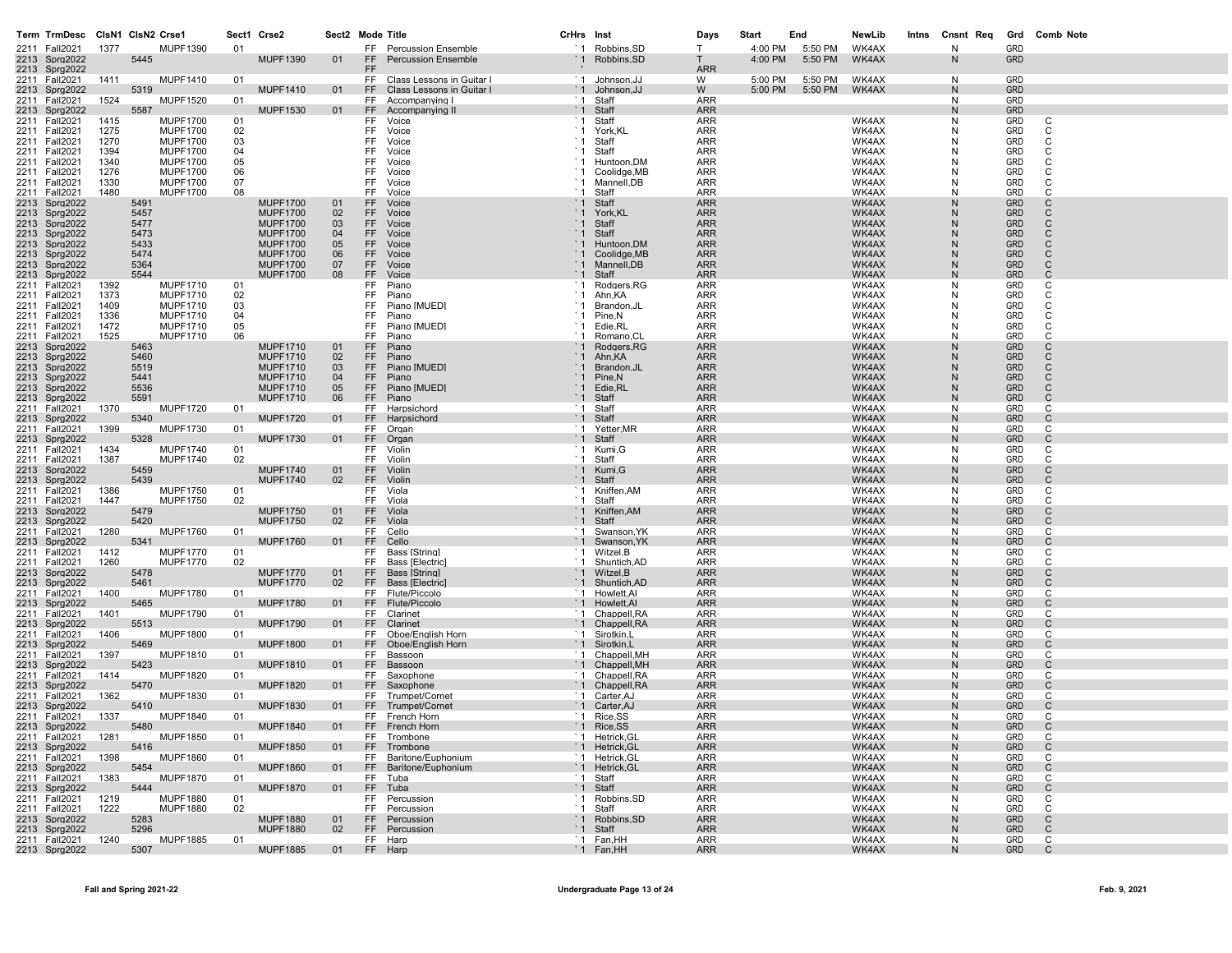|      | Term TrmDesc                   | CISN1 CISN2 Crse1 |      |                                    | Sect1    | Crse2           | Sect2 Mode Title |            |                                                 | CrHrs Inst                     |                                        | Days                     | Start | End | NewLib         | Intns | Cnsnt Req | Grd               | Comb Note    |  |
|------|--------------------------------|-------------------|------|------------------------------------|----------|-----------------|------------------|------------|-------------------------------------------------|--------------------------------|----------------------------------------|--------------------------|-------|-----|----------------|-------|-----------|-------------------|--------------|--|
|      | 2211 Fall2021                  | 1359              |      | <b>MUPF1890</b>                    | 01       |                 |                  | FF.        | Guitar                                          | $^{\circ}$ 1                   | Shuntich, AD                           | <b>ARR</b>               |       |     | WK4AX          |       | N         | GRD               | C            |  |
|      | 2211 Fall2021                  | 1347              |      | <b>MUPF1890</b>                    | 02       |                 |                  | FF.        | Guitar                                          |                                | Johnson, JJ                            | <b>ARR</b>               |       |     | WK4AX          |       | N         | GRD               | C            |  |
|      | 2211 Fall2021                  | 1416              |      | <b>MUPF1890</b>                    | 03       |                 |                  | FF.        | Guitar                                          | $^{\circ}$ 1                   | Staff                                  | <b>ARR</b>               |       |     | WK4AX          |       |           | GRD               | C            |  |
|      | 2213 Sprg2022                  |                   | 5467 |                                    |          | <b>MUPF1890</b> | 01               | FF.        | Guitar                                          |                                | Shuntich, AD                           | <b>ARR</b>               |       |     | WK4AX          |       |           | GRD               | C            |  |
|      | 2213 Sprg2022                  |                   | 5440 |                                    |          | <b>MUPF1890</b> | 02               | FF.        | Guitar                                          | $^{\circ}$ 1                   | Johnson, JJ                            | <b>ARR</b>               |       |     | WK4AX          |       |           | GRD               | C            |  |
|      | 2213 Sprg2022                  |                   | 5516 |                                    |          | <b>MUPF1890</b> | 03               | FF         | Guitar                                          | $^{\circ}$ 1<br>` 1            | Staff                                  | <b>ARR</b>               |       |     | WK4AX          |       |           | GRD               |              |  |
|      | 2211 Fall2021<br>2211 Fall2021 | 1499<br>1498      |      | <b>MUPF1900</b><br><b>MUPF1900</b> | 01<br>02 |                 |                  | FF.<br>FF. | Composition<br><b>Composition [Songwriting]</b> | $^{\circ}$ 1                   | Brooks, JE<br>Staff                    | <b>ARR</b><br><b>ARR</b> |       |     | WK4AX<br>WK4AX |       |           | GRD<br>GRD        | C<br>C       |  |
|      | 2211 Fall2021                  | 1500              |      | <b>MUPF1900</b>                    | 03       |                 |                  | FF.        | Composition                                     | $^{\circ}$ 1                   | Staff                                  | <b>ARR</b>               |       |     | WK4AX          |       |           | GRD               | C            |  |
|      | 2211 Fall2021                  | 1501              |      | <b>MUPF1900</b>                    | 04       |                 |                  | FF         | Composition                                     |                                | `1 Ahn, KA                             | ARR                      |       |     |                |       |           | GRD               | C            |  |
|      | 2211 Fall2021                  | 1502              |      | <b>MUPF1900</b>                    | 05       |                 |                  | FF.        | <b>Composition [Lyric]</b>                      |                                | Powell, JG                             | <b>ARR</b>               |       |     |                |       |           | GRD               | C            |  |
|      | 2213 Sprg2022                  |                   | 5573 |                                    |          | <b>MUPF1900</b> | 01               | FF.        | Composition                                     |                                | Brooks, JE                             | <b>ARR</b>               |       |     |                |       |           | GRD               | C            |  |
|      | 2213 Sprg2022                  |                   | 5572 |                                    |          | <b>MUPF1900</b> | 02               | FF.        | <b>Composition [Songwriting]</b>                | $^{\circ}$ 1                   | Staff                                  | <b>ARR</b>               |       |     |                |       |           | GRD               | $\mathsf{C}$ |  |
|      | 2213 Sprg2022                  |                   | 5574 |                                    |          | <b>MUPF1900</b> | 03               | FF.        | Composition                                     | $^{\circ}$ 1                   | Staff                                  | <b>ARR</b>               |       |     |                |       |           | GRD               |              |  |
| 2213 | Sprg2022                       |                   | 5575 |                                    |          | <b>MUPF1900</b> | 04               | FF.        | Composition                                     | $^{\circ}$ 1                   | Ahn, KA                                | <b>ARR</b>               |       |     |                |       |           | GRD               | C            |  |
|      | 2213 Sprg2022                  |                   | 5576 |                                    |          | <b>MUPF1900</b> | 05               | FF.        | <b>Composition [Lyric]</b>                      | $^{\circ}$ 1                   | Powell, JG                             | <b>ARR</b>               |       |     |                |       |           | GRD               | C            |  |
|      | 2211 Fall2021                  | 1550              |      | <b>MUPF2060</b>                    | 01       |                 |                  | FF.        | Improvisation                                   |                                | 2 Waller, AN                           | <b>ARR</b>               |       |     |                |       |           | GRD               |              |  |
|      | 2211 Fall2021                  | 1448              |      | <b>MUPF2700</b>                    | 01       |                 |                  | FF.        | Voice                                           | $\cdot$ 1 - 3                  | Staff                                  | <b>ARR</b>               |       |     | WK4AX          |       |           | GRD               | C            |  |
|      | 2211 Fall2021                  | 1446              |      | <b>MUPF2700</b>                    | 02       |                 |                  | FF.        | Voice                                           |                                | 1 - 3 York, KL                         | <b>ARR</b>               |       |     | WK4AX          |       |           | GRD               | C            |  |
|      | 2211 Fall2021<br>2211 Fall2021 | 1266              |      | <b>MUPF2700</b>                    | 03       |                 |                  | FF.        | Voice                                           | $1 - 3$<br>$\cdot$ 1 - 3       | Staff<br>Staff                         | ARR<br><b>ARR</b>        |       |     | WK4AX          |       |           | GRD<br>GRD        | C<br>C       |  |
|      | 2211 Fall2021                  | 1438<br>1351      |      | <b>MUPF2700</b><br><b>MUPF2700</b> | 04<br>05 |                 |                  | FF<br>FF.  | Voice<br>Voice                                  |                                | 1 - 3 Huntoon, DM                      | <b>ARR</b>               |       |     | WK4AX<br>WK4AX |       |           | GRD               | C            |  |
|      | 2211 Fall2021                  | 1464              |      | <b>MUPF2700</b>                    | 06       |                 |                  | FF.        | Voice                                           | $\cdot$ 1 - 3                  | Coolidge, MB                           | <b>ARR</b>               |       |     | WK4AX          |       |           | GRD               | C            |  |
|      | 2211 Fall2021                  | 1440              |      | <b>MUPF2700</b>                    | 07       |                 |                  | FF.        | Voice                                           |                                | $\dot{ }$ 1 - 3 Mannell, DB            | ARR                      |       |     | WK4AX          |       |           | GRD               | C            |  |
|      | 2211 Fall2021                  | 1483              |      | MUPF2700                           | 08       |                 |                  | FF         | Voice                                           | $1 - 3$                        | Staff                                  | <b>ARR</b>               |       |     | WK4AX          |       |           | GRD               | C            |  |
|      | 2213 Sprg2022                  |                   | 5520 |                                    |          | <b>MUPF2700</b> | 01               | FF.        | Voice                                           | $1 - 3$                        | Staff                                  | <b>ARR</b>               |       |     | WK4AX          |       |           | GRD               |              |  |
| 2213 | Sprg2022                       |                   | 5316 |                                    |          | <b>MUPF2700</b> | 02               | FF         | Voice                                           | $\cdot$ 1 - 3                  | York, KL                               | <b>ARR</b>               |       |     | WK4AX          |       |           | GRD               | C            |  |
|      | 2213 Sprg2022                  |                   | 5385 |                                    |          | <b>MUPF2700</b> | 03               | FF.        | Voice                                           | $\cdot$ 1 - 3                  | Staff                                  | <b>ARR</b>               |       |     | WK4AX          |       |           | GRD               | C            |  |
|      | 2213 Sprg2022                  |                   | 5531 |                                    |          | <b>MUPF2700</b> | 04               | FF.        | Voice                                           | $1 - 3$ Staff                  |                                        | <b>ARR</b>               |       |     | WK4AX          |       |           | GRD               | C            |  |
| 2213 | Sprg2022                       |                   | 5435 |                                    |          | <b>MUPF2700</b> | 05               | FF.        | Voice                                           |                                | 1 - 3 Huntoon, DM                      | <b>ARR</b>               |       |     | WK4AX          |       |           | GRD               | C            |  |
|      | 2213 Sprg2022                  |                   | 5448 |                                    |          | <b>MUPF2700</b> | 06               | FF.        | Voice                                           |                                | $\dot{ }$ 1 - 3 Coolidge, MB           | <b>ARR</b>               |       |     | WK4AX          |       |           | GRD               | C            |  |
|      | 2213 Sprg2022                  |                   | 5451 |                                    |          | <b>MUPF2700</b> | 07               | FF.        | Voice                                           | $\cdot$ 1 - 3                  | Mannell, DB                            | <b>ARR</b>               |       |     | WK4AX          |       |           | GRD               | C            |  |
|      | 2213 Sprg2022                  |                   | 5545 |                                    |          | <b>MUPF2700</b> | 08               | FF.        | Voice                                           | $\cdot$ 1 - 3                  | Staff                                  | <b>ARR</b>               |       |     | WK4AX          |       |           | GRD               | C            |  |
|      | 2211 Fall2021<br>2211 Fall2021 | 1427<br>1458      |      | <b>MUPF2710</b><br><b>MUPF2710</b> | 01<br>02 |                 |                  | FF.<br>FF. | Piano<br>Piano                                  | $\cdot$ 1 - 3                  | 1 - 3 Rodgers, RG<br>Ahn,KA            | ARR<br>ARR               |       |     | WK4AX<br>WK4AX |       |           | GRD<br>GRD        | C<br>C       |  |
|      | 2211 Fall2021                  | 1443              |      | <b>MUPF2710</b>                    | 03       |                 |                  | FF.        | Piano [MUED]                                    | $\cdot$ 1 - 3                  | Brandon, JL                            | <b>ARR</b>               |       |     | WK4AX          |       |           | GRD               | C            |  |
|      | 2211 Fall2021                  | 1268              |      | <b>MUPF2710</b>                    | 04       |                 |                  | FF.        | Piano                                           | $\cdot$ 1 - 3                  | Pine, N                                | <b>ARR</b>               |       |     | WK4AX          |       |           | GRD               | C            |  |
|      | 2211 Fall2021                  | 1473              |      | <b>MUPF2710</b>                    | 05       |                 |                  | FF.        | Piano [MUED]                                    |                                | 1 - 3 Edie, RL                         | <b>ARR</b>               |       |     | WK4AX          |       |           | GRD               | C            |  |
|      | 2211 Fall2021                  | 1526              |      | <b>MUPF2710</b>                    | 06       |                 |                  | FF.        | Piano                                           |                                | 1 - 3 Romano, CL                       | <b>ARR</b>               |       |     | WK4AX          |       |           | GRD               | C            |  |
| 2213 | Sprg2022                       |                   | 5403 |                                    |          | <b>MUPF2710</b> | 01               | FF.        | Piano                                           | $\cdot$ 1 - 3                  | Rodgers, RG                            | <b>ARR</b>               |       |     | WK4AX          |       |           | GRD               | C            |  |
|      | 2213 Sprg2022                  |                   | 5515 |                                    |          | <b>MUPF2710</b> | 02               | FF.        | Piano                                           | $\cdot$ 1 - 3                  | Ahn, KA                                | <b>ARR</b>               |       |     | WK4AX          |       |           | GRD               | C            |  |
|      | 2213 Sprg2022                  |                   | 5329 |                                    |          | <b>MUPF2710</b> | 03               | FF.        | Piano [MUED]                                    | $\cdot$ 1 - 3                  | Brandon, JL                            | <b>ARR</b>               |       |     | WK4AX          |       |           | GRD               | C.           |  |
|      | 2213 Sprg2022                  |                   | 5384 |                                    |          | <b>MUPF2710</b> | 04               | FF.        | Piano                                           | $'1 - 3$                       | Pine, N                                | <b>ARR</b>               |       |     | WK4AX          |       |           | GRD               | C            |  |
|      | 2213 Sprg2022                  |                   | 5535 |                                    |          | <b>MUPF2710</b> | 05               | FF.        | Piano [MUED]                                    | $\cdot$ 1 - 3                  | Edie,RL                                | <b>ARR</b>               |       |     | WK4AX          |       |           | GRD               | C            |  |
|      | 2213 Sprg2022                  |                   | 5590 |                                    |          | <b>MUPF2710</b> | 06               | FF.        | Piano                                           | $\cdot$ 1 - 3                  | Staff                                  | <b>ARR</b>               |       |     | WK4AX          |       |           | GRD               |              |  |
|      | 2211 Fall2021<br>2213 Sprg2022 | 1465              |      | <b>MUPF2720</b>                    | 01       |                 |                  | FF.        | FF Harpsichord<br>Harpsichord                   | $1 - 3$ Staff<br>$1 - 3$ Staff |                                        | <b>ARR</b><br><b>ARR</b> |       |     | WK4AX<br>WK4AX |       | N         | GRD<br>GRD        | C            |  |
|      | 2211 Fall2021                  | 1384              | 5508 | <b>MUPF2730</b>                    | 01       | <b>MUPF2720</b> | 01               | FF.        | Organ                                           |                                | 1 - 3 Yetter, MR                       | <b>ARR</b>               |       |     | WK4AX          |       | N         | GRD               | C            |  |
|      | 2213 Sprg2022                  |                   | 5505 |                                    |          | <b>MUPF2730</b> | 01               |            | FF Organ                                        | $1 - 3$ Staff                  |                                        | <b>ARR</b>               |       |     | WK4AX          |       |           | GRD               | C            |  |
|      | 2211 Fall2021                  | 1291              |      | <b>MUPF2740</b>                    | 01       |                 |                  | FF.        | Violin                                          |                                | $\dot{ }$ 1 - 3 Kumi, G                | ARR                      |       |     | WK4AX          |       | N         | GRD               | C            |  |
|      | 2211 Fall2021                  | 1433              |      | <b>MUPF2740</b>                    | 02       |                 |                  | FF.        | Violin                                          | $1 - 3$ Staff                  |                                        | <b>ARR</b>               |       |     | WK4AX          |       | N         | GRD               | C            |  |
|      | 2213 Sprg2022                  |                   | 5389 |                                    |          | <b>MUPF2740</b> | 01               | FF.        | Violin                                          |                                | 1 - 3 Kumi, G                          | <b>ARR</b>               |       |     | WK4AX          |       | N         | GRD               | C            |  |
|      | 2213 Sprg2022                  |                   | 5431 |                                    |          | <b>MUPF2740</b> | 02               | FF.        | Violin                                          | $\cdot$ 1 - 3                  | Staff                                  | <b>ARR</b>               |       |     | WK4AX          |       |           | GRD               | $\mathsf{C}$ |  |
|      | 2211 Fall2021                  | 1294              |      | <b>MUPF2750</b>                    | 01       |                 |                  | FF.        | Viola                                           |                                | 1 - 3 Kniffen, AM                      | ARR                      |       |     | WK4AX          |       | N         | GRD               | C            |  |
|      | 2211 Fall2021                  | 1419              |      | MUPF2750                           | 02       |                 |                  | FF.        | Viola                                           | $\cdot$ 1 - 3                  | Staff                                  | ARR                      |       |     | WK4AX          |       |           | GRD               | $\mathsf{C}$ |  |
|      | 2213 Sprg2022                  |                   | 5406 |                                    |          | <b>MUPF2750</b> | 01               | FF.        | Viola                                           | $1 - 3$                        | Kniffen, AM                            | <b>ARR</b>               |       |     | WK4AX          |       |           | GRD               |              |  |
|      | 2213 Sprg2022<br>2211 Fall2021 | 1298              | 5428 | <b>MUPF2760</b>                    | 01       | <b>MUPF2750</b> | 02               | FF.<br>FF. | Viola<br>Cello                                  | $\cdot$ 1 - 3                  | Staff<br>1 - 3 Swanson, YK             | <b>ARR</b><br><b>ARR</b> |       |     | WK4AX<br>WK4AX |       | N         | GRD<br>GRD        | C            |  |
|      | 2213 Sprg2022                  |                   | 5436 |                                    |          | <b>MUPF2760</b> | 01               |            | FF Cello                                        |                                | 1 - 3 Swanson, YK                      | <b>ARR</b>               |       |     | WK4AX          |       |           | <b>GRD</b>        | C            |  |
|      | 2211 Fall2021                  | 1461              |      | <b>MUPF2770</b>                    | 01       |                 |                  | FF.        | Bass [String]                                   |                                | $\degree$ 1 - 3 Witzel, B              | ARR                      |       |     | WK4AX          |       | N         | GRD               | C            |  |
|      | 2211 Fall2021                  | 1304              |      | <b>MUPF2770</b>                    | 02       |                 |                  | FF.        | <b>Bass [Electric]</b>                          |                                | 1 - 3 Shuntich, AD                     | <b>ARR</b>               |       |     | WK4AX          |       | N         | GRD               | C            |  |
|      | 2213 Sprg2022                  |                   | 5395 |                                    |          | <b>MUPF2770</b> | 01               | FF.        | <b>Bass [String]</b>                            |                                | $1 - 3$ Witzel, B                      | <b>ARR</b>               |       |     | WK4AX          |       | N         | GRD               | C            |  |
|      | 2213 Sprg2022                  |                   | 5507 |                                    |          | <b>MUPF2770</b> | 02               | FF.        | <b>Bass [Electric]</b>                          | $\cdot$ 1 - 3                  | Shuntich, AD                           | <b>ARR</b>               |       |     | WK4AX          |       |           | GRD               | C            |  |
|      | 2211 Fall2021                  | 1301              |      | <b>MUPF2780</b>                    | 01       |                 |                  |            | FF Flute/Piccolo                                |                                | 1 - 3 Howlett, Al                      | <b>ARR</b>               |       |     | WK4AX          |       | N         | GRD               | C            |  |
|      | 2213 Sprg2022                  |                   | 5326 |                                    |          | <b>MUPF2780</b> | 01               |            | FF Flute/Piccolo                                |                                | 1 - 3 Howlett, AI                      | <b>ARR</b>               |       |     | WK4AX          |       |           | <b>GRD</b>        |              |  |
|      | 2211 Fall2021                  | 1309              |      | <b>MUPF2790</b>                    | 01       |                 |                  |            | FF Clarinet                                     |                                | 1 - 3 Chappell.RA                      | ARR                      |       |     | WK4AX          |       | N         | GRD               | C            |  |
|      | 2213 Sprg2022                  |                   | 5358 |                                    |          | <b>MUPF2790</b> | 01               |            | FF Clarinet                                     |                                | 1-3 Chappell, RA                       | <b>ARR</b>               |       |     | WK4AX          |       | N         | GRD               |              |  |
|      | 2211 Fall2021                  | 1313              |      | <b>MUPF2800</b>                    | 01       |                 |                  |            | FF Oboe/English Horn                            |                                | 1 - 3 Sirotkin, L                      | <b>ARR</b>               |       |     | WK4AX          |       | N         | GRD               | C            |  |
|      | 2213 Sprg2022<br>2211 Fall2021 |                   | 5359 | <b>MUPF2810</b>                    | 01       | <b>MUPF2800</b> | 01               |            | FF Oboe/English Horn<br>FF Bassoon              |                                | 1 - 3 Sirotkin.L                       | <b>ARR</b><br>ARR        |       |     | WK4AX<br>WK4AX |       | N<br>N    | <b>GRD</b>        | C<br>C       |  |
|      | 2213 Sprg2022                  | 1316              | 5374 |                                    |          | <b>MUPF2810</b> | 01               |            | FF Bassoon                                      |                                | 1 - 3 Chappell, MH<br>1-3 Chappell, MH | <b>ARR</b>               |       |     | WK4AX          |       | N         | GRD<br><b>GRD</b> | C            |  |
|      | 2211 Fall2021                  | 1328              |      | <b>MUPF2820</b>                    | 01       |                 |                  |            | FF Saxophone                                    |                                | 1 - 3 Chappell, RA                     | <b>ARR</b>               |       |     | WK4AX          |       | N         | GRD               | C            |  |
|      | 2213 Sprg2022                  |                   | 5487 |                                    |          | <b>MUPF2820</b> | 01               |            | FF Saxophone                                    |                                | 1-3 Chappell, RA                       | <b>ARR</b>               |       |     | WK4AX          |       | N         | <b>GRD</b>        | C            |  |
|      | 2211 Fall2021                  | 1310              |      | <b>MUPF2830</b>                    | 01       |                 |                  |            | FF Trumpet/Cornet                               |                                | 1 - 3 Carter, AJ                       | ARR                      |       |     | WK4AX          |       | N         | GRD               | C            |  |
|      | 2213 Sprg2022                  |                   | 5362 |                                    |          | <b>MUPF2830</b> | 01               |            | FF Trumpet/Cornet                               |                                | 1 - 3 Carter, AJ                       | <b>ARR</b>               |       |     | WK4AX          |       | N         | GRD               | C            |  |
|      | 2211 Fall2021                  | 1320              |      | <b>MUPF2840</b>                    | 01       |                 |                  |            | FF French Horn                                  |                                | $1 - 3$ Rice SS                        | ARR                      |       |     | WK4AX          |       | N         | GRD               | C            |  |
|      | 2213 Sprg2022                  |                   | 5366 |                                    |          | <b>MUPF2840</b> | 01               |            | FF French Horn                                  |                                | $1 - 3$ Rice, SS                       | <b>ARR</b>               |       |     | WK4AX          |       | N         | GRD               | C            |  |
|      | 2211 Fall2021                  | 1321              |      | <b>MUPF2850</b>                    | 01       |                 |                  |            | FF Trombone                                     |                                | 1 - 3 Hetrick, GL                      | <b>ARR</b>               |       |     | WK4AX          |       | N         | GRD               | C            |  |
|      | 2213 Sprg2022                  |                   | 5333 |                                    |          | <b>MUPF2850</b> | 01               |            | FF Trombone                                     |                                | 1 - 3 Hetrick, GL                      | <b>ARR</b>               |       |     | WK4AX          |       | N         | GRD               | C            |  |
|      | 2211 Fall2021                  | 1332              |      | <b>MUPF2860</b>                    | 01       |                 |                  |            | FF Baritone/Euphonium                           |                                | 1 - 3 Hetrick, GL                      | ARR                      |       |     | WK4AX          |       | N         | GRD               | C            |  |
|      | 2213 Sprg2022                  |                   | 5381 |                                    |          | <b>MUPF2860</b> | 01               |            | FF Baritone/Euphonium                           |                                | 1-3 Hetrick, GL                        | ARR                      |       |     | WK4AX          |       | N         | <b>GRD</b>        | C            |  |

m.  $\mathcal{L}_{\mathcal{A}}$ 

**Contract**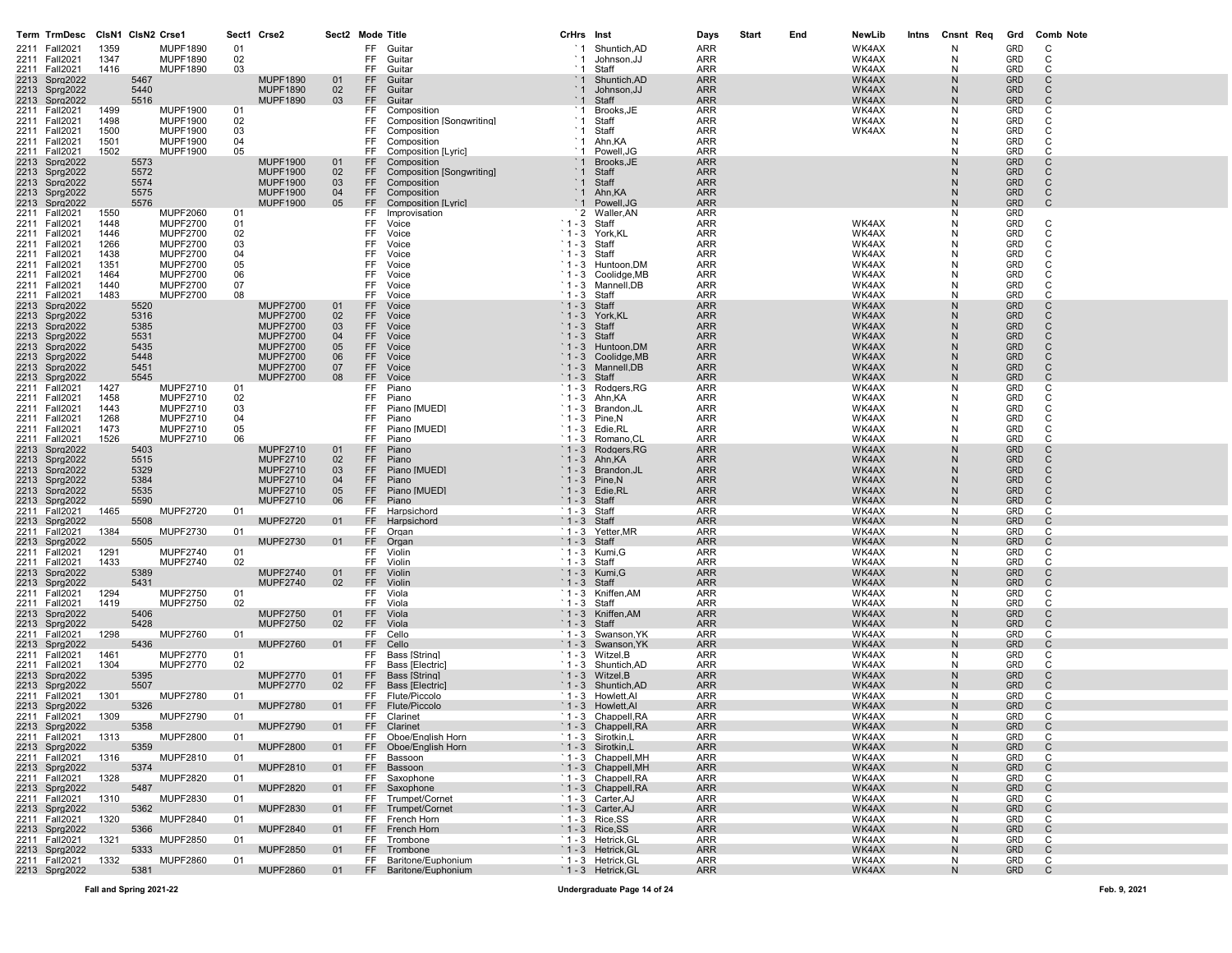|              | Term TrmDesc                       | CISN1 CISN2 Crse1 |              |                                    | Sect1    | Crse2                              | Sect2           | Mode Title |                                                          | Crilrs Inst                    |                                    | Days                     | Start | End | NewLib         | Intns | Cnsnt Rea | Grd                      | Comb Note         |
|--------------|------------------------------------|-------------------|--------------|------------------------------------|----------|------------------------------------|-----------------|------------|----------------------------------------------------------|--------------------------------|------------------------------------|--------------------------|-------|-----|----------------|-------|-----------|--------------------------|-------------------|
|              | 2211 Fall2021                      | 1368              |              | <b>MUPF2870</b>                    | 01       |                                    |                 |            | FF Tuba                                                  | $1 - 3$ Staff                  |                                    | <b>ARR</b>               |       |     | WK4AX          |       | N         | GRD                      | C                 |
| 2213<br>2211 | Sprg2022<br><b>Fall2021</b>        | 1218              | 5383         | <b>MUPF2880</b>                    | 01       | <b>MUPF2870</b>                    | 01              | FF.<br>FF. | Tuba<br>Percussion                                       | $1 - 3$                        | Staff<br>1-3 Robbins, SD           | <b>ARR</b><br>ARR        |       |     | WK4AX<br>WK4AX |       | N<br>Ν    | <b>GRD</b><br>GRD        | C<br>С            |
| 2211         | <b>Fall2021</b>                    | 1214              |              | <b>MUPF2880</b>                    | 02       |                                    |                 | FF.        | Percussion                                               |                                | 1 - 3 Staff                        | ARR                      |       |     | WK4AX          |       | N         | GRD                      | C                 |
| 2213         | 2213 Sprg2022<br>Sprg2022          |                   | 5274<br>5285 |                                    |          | <b>MUPF2880</b><br><b>MUPF2880</b> | 01<br>02        | FF.        | Percussion<br>FF Percussion                              |                                | 1 - 3 Robbins, SD<br>$1 - 3$ Staff | <b>ARR</b><br><b>ARR</b> |       |     | WK4AX<br>WK4AX |       | N<br>N    | <b>GRD</b><br><b>GRD</b> | C<br>C            |
| 2211         | <b>Fall2021</b>                    | 1242              |              | <b>MUPF2885</b>                    | 01       |                                    |                 | FF.        | Harp                                                     |                                | 1-3 Fan, HH                        | <b>ARR</b>               |       |     | WK4AX          |       | N         | <b>GRD</b>               | С                 |
| 2213<br>2211 | Sprg2022<br><b>Fall2021</b>        |                   | 5308         | <b>MUPF2890</b>                    | 01       | <b>MUPF2885</b>                    | 01              | FF.<br>FF. | Harp                                                     |                                | 1-3 Fan, HH<br>1 - 3 Shuntich, AD  | <b>ARR</b><br>ARR        |       |     | WK4AX          |       | N<br>N    | <b>GRD</b><br>GRD        | C                 |
| 2211         | <b>Fall2021</b>                    | 1360<br>1354      |              | MUPF2890                           | 02       |                                    |                 | FF         | Guitar<br>Guitar                                         | $1 - 3$                        | Johnson,JJ                         | <b>ARR</b>               |       |     | WK4AX<br>WK4AX |       | N         | <b>GRD</b>               | C<br>$\mathsf{C}$ |
|              | 2211 Fall2021                      | 1428              |              | <b>MUPF2890</b>                    | 03       |                                    |                 | FF.        | Guitar                                                   | $1 - 3$ Staff                  |                                    | <b>ARR</b>               |       |     | WK4AX          |       | N         | GRD                      | C                 |
| 2213<br>2213 | Sprg2022<br>Sprg2022               |                   | 5382<br>5352 |                                    |          | <b>MUPF2890</b><br><b>MUPF2890</b> | 01<br>02        | FF.<br>FF. | Guitar<br>Guitar                                         | $1 - 3$<br>$1 - 3$             | Shuntich, AD<br>Johnson, JJ        | <b>ARR</b><br><b>ARR</b> |       |     | WK4AX<br>WK4AX |       | N<br>N    | <b>GRD</b><br><b>GRD</b> | C<br>C            |
| 2213         | Sprg2022                           |                   | 5421         |                                    |          | <b>MUPF2890</b>                    | 03              | FF.        | Guitar                                                   | $1 - 3$                        | Staff                              | <b>ARR</b>               |       |     | WK4AX          |       | N         | <b>GRD</b>               | C                 |
| 2211         | <b>Fall2021</b><br>2211 Fall2021   | 1509<br>1508      |              | <b>MUPF2900</b><br><b>MUPF2900</b> | 01<br>02 |                                    |                 | FF<br>FF.  | Composition<br><b>Composition [Songwriting]</b>          | ` 1 - 3 Staff                  | 1-3 Brooks.JE                      | <b>ARR</b><br>ARR        |       |     |                |       | Ν<br>Ν    | GRD<br><b>GRD</b>        | С<br>С            |
| 2211         | <b>Fall2021</b>                    | 1510              |              | <b>MUPF2900</b>                    | 03       |                                    |                 | FF         | Composition                                              | $\cdot$ 1 - 3                  | Staff                              | <b>ARR</b>               |       |     |                |       | Ν         | GRD                      | C                 |
| 2211<br>2211 | <b>Fall2021</b><br><b>Fall2021</b> | 1511<br>1512      |              | <b>MUPF2900</b>                    | 04<br>05 |                                    |                 | FF.<br>FF. | Composition<br><b>Composition [Lyric]</b>                | $1 - 3$<br>$4 - 3$             | Ahn,KA<br>Powell.JG                | ARR<br>ARR               |       |     |                |       |           | GRD<br>GRD               | C<br>C            |
|              | 2213 Sprg2022                      |                   | 5569         | <b>MUPF2900</b>                    |          | <b>MUPF2900</b>                    | 01              | FF.        | Composition                                              | $1 - 3$                        | Brooks.JE                          | <b>ARR</b>               |       |     |                |       | N         | <b>GRD</b>               | $\mathsf C$       |
|              | 2213 Sprg2022                      |                   | 5567         |                                    |          | <b>MUPF2900</b>                    | 02              | FF.        | <b>Composition [Songwriting]</b>                         | $\cdot$ 1 - 3                  | Staff                              | <b>ARR</b>               |       |     |                |       | N         | <b>GRD</b>               | $\mathsf{C}$      |
| 2213<br>2213 | Sprg2022<br>Sprg2022               |                   | 5568<br>5570 |                                    |          | <b>MUPF2900</b><br><b>MUPF2900</b> | 03<br>04        | FF.<br>FF. | Composition<br>Composition                               | $\cdot$ 1 - 3<br>$\cdot$ 1 - 3 | Staff<br>Ahn, KA                   | <b>ARR</b><br><b>ARR</b> |       |     |                |       | N<br>N    | <b>GRD</b><br><b>GRD</b> | C<br>C            |
| 2213         | Sprg2022                           |                   | 5571         |                                    |          | <b>MUPF2900</b>                    | 05              | FF.        | <b>Composition [Lyric]</b>                               | $\cdot$ 1 - 3                  | Powell, JG                         | <b>ARR</b>               |       |     |                |       |           | <b>GRD</b>               | C                 |
| 2211<br>2211 | <b>Fall2021</b><br>Fall2021        | 1254<br>1278      |              | <b>MUPF3540</b><br>MUPF3540        | 01<br>02 |                                    |                 | FF.<br>FF. | <b>Voice Recital</b><br><b>Voice Recital</b>             | -1<br>` 1                      | Staff<br>York,KL                   | <b>ARR</b><br>ARR        |       |     |                |       | N<br>Ν    | GRD<br>GRD               |                   |
| 2211         | <b>Fall2021</b>                    | 1346              |              | MUPF3540                           | 03       |                                    |                 | FF.        | <b>Voice Recital</b>                                     | ` 1                            | Staff                              | <b>ARR</b>               |       |     |                |       | N         | <b>GRD</b>               |                   |
| 2211         | Fall2021                           | 1257              |              | MUPF3540                           | 04       |                                    |                 | FF.<br>FF  | <b>Voice Recital</b>                                     | ` 1<br>$^{\circ}$ 1            | Staff<br>Huntoon.DM                | ARR                      |       |     |                |       | N<br>N    | GRD<br>GRD               |                   |
| 2211<br>2211 | Fall2021<br>Fall2021               | 1455<br>1339      |              | <b>MUPF3540</b><br><b>MUPF3540</b> | 05<br>06 |                                    |                 | FF.        | Voice Recital<br><b>Voice Recital</b>                    | ` 1                            | Coolidge, MB                       | ARR<br><b>ARR</b>        |       |     |                |       | Ν         | GRD                      |                   |
|              | 2211 Fall2021                      | 1444              |              | <b>MUPF3540</b>                    | 07       |                                    |                 | FF.        | Voice Recital                                            | $^{\circ}$ 1                   | Mannell.DB                         | ARR                      |       |     |                |       | N         | GRD                      |                   |
| 2213<br>2213 | Spra2022<br>Sprg2022               |                   | 5354<br>5356 |                                    |          | <b>MUPF3540</b><br><b>MUPF3540</b> | 01<br>02        | FF.<br>FF. | <b>Voice Recital</b><br><b>Voice Recital</b>             | $^{\circ}$ 1<br>$\cdot$ 1      | Staff<br>York, KL                  | <b>ARR</b><br><b>ARR</b> |       |     |                |       |           | <b>GRD</b><br><b>GRD</b> |                   |
| 2213         | Sprg2022                           |                   | 5426         |                                    |          | <b>MUPF3540</b>                    | 03              | FF.        | <b>Voice Recital</b>                                     |                                | Staff                              | <b>ARR</b>               |       |     |                |       | N         | <b>GRD</b>               |                   |
| 2213<br>2213 | Spra2022<br>Sprg2022               |                   | 5529<br>5415 |                                    |          | <b>MUPF3540</b><br><b>MUPF3540</b> | 04<br>05        | FF.<br>FF. | <b>Voice Recital</b><br><b>Voice Recital</b>             | $^{\circ}$ 1<br>$^{\circ}$ 1   | Staff<br>Huntoon.DM                | <b>ARR</b><br><b>ARR</b> |       |     |                |       | N<br>N    | <b>GRD</b><br><b>GRD</b> |                   |
| 2213         | Sprg2022                           |                   | 5345         |                                    |          | <b>MUPF3540</b>                    | 06              | FF.        | <b>Voice Recital</b>                                     | $^{\circ}$ 1                   | Coolidge, MB                       | <b>ARR</b>               |       |     |                |       | N         | <b>GRD</b>               |                   |
| 2213         | Sprg2022                           |                   | 5442         |                                    |          | <b>MUPF3540</b>                    | 07              | FF.<br>FF  | <b>Voice Recital</b><br><b>Keyboard Recital</b>          | $\cdot$ 1<br>່ 1               | Mannell,DB                         | <b>ARR</b>               |       |     |                |       | N         | <b>GRD</b>               |                   |
| 2211<br>2211 | <b>Fall2021</b><br><b>Fall2021</b> | 1262<br>1255      |              | MUPF3550<br>MUPF3550               | 01<br>02 |                                    |                 | FF.        | Keyboard Recital                                         | $^{\circ}$ 1                   | Rodgers, RG<br>Staff               | ARR<br><b>ARR</b>        |       |     |                |       | Ν         | <b>GRD</b><br>GRD        |                   |
|              | 2211 Fall2021                      | 1263              |              | <b>MUPF3550</b>                    | 03       |                                    |                 | FF.        | <b>Keyboard Recital</b>                                  | $^{\circ}$ 1                   | Staff                              | <b>ARR</b>               |       |     |                |       | N         | GRD                      |                   |
| 2213<br>2213 | Sprg2022<br>Sprg2022               |                   | 5391<br>5321 |                                    |          | <b>MUPF3550</b><br><b>MUPF3550</b> | 01<br>02        | FF.<br>FF. | <b>Keyboard Recital</b><br><b>Keyboard Recital</b>       | ີ 1<br>$^{\circ}$ 1            | Rodgers, RG<br>Staff               | <b>ARR</b><br><b>ARR</b> |       |     |                |       | N<br>N    | <b>GRD</b><br><b>GRD</b> |                   |
| 2213         | Sprg2022                           |                   | 5486         |                                    |          | <b>MUPF3550</b>                    | 03              | FF.        | <b>Keyboard Recital</b>                                  | $^{\circ}$ 1                   | Staff                              | <b>ARR</b>               |       |     |                |       |           | <b>GRD</b>               |                   |
| 2211<br>2211 | <b>Fall2021</b><br>Fall2021        | 1224<br>1211      |              | <b>MUPF3560</b><br>MUPF3560        | 01<br>02 |                                    |                 | FF.<br>FF  | String/Guitar/Harp Recital<br>String/Guitar/Harp Recital | ` 1<br>` 1                     | Kumi,G<br>Swanson, YK              | <b>ARR</b><br>ARR        |       |     |                |       | N<br>Ν    | GRD<br>GRD               |                   |
| 2211         | <b>Fall2021</b>                    | 1230              |              | MUPF3560                           | 03       |                                    |                 | FF.        | String/Guitar/Harp Recital                               | $^{\circ}$ 1                   | Kniffen, AM                        | <b>ARR</b>               |       |     |                |       | Ν         | GRD                      |                   |
| 2211<br>2211 | <b>Fall2021</b><br><b>Fall2021</b> | 1203<br>1229      |              | MUPF3560<br>MUPF3560               | 04<br>05 |                                    |                 | FF<br>FF   | String/Guitar/Harp Recital<br>String/Guitar/Harp Recital | ` 1<br>$^{\circ}$ 1            | Fan,HH<br>Johnson, JJ              | ARR<br>ARR               |       |     |                |       | N<br>N    | GRD<br>GRD               |                   |
|              | 2211 Fall2021                      | 1208              |              | MUPF3560                           | 06       |                                    |                 | FF.        | String/Guitar/Harp Recital                               | ` 1                            | Staff                              | <b>ARR</b>               |       |     |                |       | Ν         | GRD                      |                   |
| 2213         | 2213 Sprg2022<br>Sprg2022          |                   | 5295<br>5289 |                                    |          | <b>MUPF3560</b><br><b>MUPF3560</b> | 01<br>02        | FF.<br>FF. | String/Guitar/Harp Recital<br>String/Guitar/Harp Recital | $^{\circ}$ 1<br>$^{\circ}$ 1   | Kumi, G<br>Swanson, YK             | <b>ARR</b><br><b>ARR</b> |       |     |                |       | N<br>N    | <b>GRD</b><br><b>GRD</b> |                   |
| 2213         | Sprg2022                           |                   | 5268         |                                    |          | <b>MUPF3560</b>                    | 03              | FF.        | String/Guitar/Harp Recital                               | $\cdot$ 1                      | Kniffen,AM                         | <b>ARR</b>               |       |     |                |       |           | <b>GRD</b>               |                   |
| 2213         | Sprg2022                           |                   | 5270         |                                    |          | <b>MUPF3560</b>                    | 04<br>05        | FF.<br>FF. | String/Guitar/Harp Recital                               | $^{\circ}$ 1                   | Fan, HH                            | <b>ARR</b><br><b>ARR</b> |       |     |                |       | N<br>N    | <b>GRD</b><br><b>GRD</b> |                   |
| 2213<br>2213 | Sprg2022<br>Sprg2022               |                   | 5279<br>5272 |                                    |          | <b>MUPF3560</b><br><b>MUPF3560</b> | 06              | FF.        | String/Guitar/Harp Recital<br>String/Guitar/Harp Recital | $^{\circ}$ 1<br>$^{\circ}$ 1   | Johnson, JJ<br>Staff               | <b>ARR</b>               |       |     |                |       | N         | <b>GRD</b>               |                   |
| 2211         | <b>Fall2021</b>                    | 1463              |              | MUPF3570                           | 01       |                                    |                 | FF.        | <b>Woodwind Recital</b>                                  | ` 1                            | Howlett, Al                        | <b>ARR</b>               |       |     |                |       | N         | GRD                      |                   |
| 2211<br>2211 | <b>Fall2021</b><br><b>Fall2021</b> | 1462<br>1374      |              | MUPF3570<br>MUPF3570               | 02<br>03 |                                    |                 | FF.<br>FF  | <b>Woodwind Recital</b><br><b>Woodwind Recital</b>       | ` 1<br>$^{\circ}$ 1            | Chappell, RA<br>Sirotkin, L        | ARR<br>ARR               |       |     |                |       | N<br>N    | GRD<br>GRD               |                   |
| 2211         | <b>Fall2021</b>                    | 1334              |              | <b>MUPF3570</b>                    | 04       |                                    |                 | FF.        | <b>Woodwind Recital</b>                                  | $^{\circ}$ 1                   | Staff                              | <b>ARR</b>               |       |     |                |       | Ν         | GRD                      |                   |
| 2213         | 2213 Sprg2022<br>Sprg2022          |                   | 5518<br>5498 |                                    |          | <b>MUPF3570</b><br><b>MUPF3570</b> | 01<br>02        | FF.<br>FF. | <b>Woodwind Recital</b><br><b>Woodwind Recital</b>       | $^{\circ}$ 1<br>$^{\circ}$ 1   | Howlett, AI<br>Chappell, RA        | <b>ARR</b><br><b>ARR</b> |       |     |                |       | N<br>N    | <b>GRD</b><br><b>GRD</b> |                   |
| 2213         | Sprg2022                           |                   | 5388         |                                    |          | <b>MUPF3570</b>                    | 03              | FF.        | <b>Woodwind Recital</b>                                  | $^{\circ}$ 1                   | Sirotkin.L                         | <b>ARR</b>               |       |     |                |       |           | <b>GRD</b>               |                   |
| 2213<br>2211 | Sprg2022<br>Fall2021               | 1439              | 5429         | <b>MUPF3580</b>                    | 01       | <b>MUPF3570</b>                    | 04              | FF.<br>FF. | <b>Woodwind Recital</b><br><b>Brass Recital</b>          | $^{\circ}$ 1<br>ີ 1            | Staff<br>Carter, AJ                | <b>ARR</b><br><b>ARR</b> |       |     |                |       | N         | <b>GRD</b><br>GRD        |                   |
|              | 2211 Fall2021                      | 1264              |              | MUPF3580                           | 02       |                                    |                 | FF.        | <b>Brass Recital</b>                                     |                                | 1 Rice, SS                         | <b>ARR</b>               |       |     |                |       | Ν         | GRD                      |                   |
|              | 2211 Fall2021                      | 1459<br>1441      |              | <b>MUPF3580</b>                    | 03<br>04 |                                    |                 | FF.        | <b>Brass Recital</b><br>FF Brass Recital                 | $^{\circ}$ 1                   | Hetrick,GL<br>1 Staff              | <b>ARR</b><br>ARR        |       |     |                |       | N         | GRD<br>GRD               |                   |
|              | 2211 Fall2021<br>2213 Sprg2022     |                   | 5506         | MUPF3580                           |          | <b>MUPF3580</b>                    | 01              |            | FF Brass Recital                                         |                                | 1 Carter, AJ                       | <b>ARR</b>               |       |     |                |       | N         | <b>GRD</b>               |                   |
|              | 2213 Sprg2022                      |                   | 5402         |                                    |          | <b>MUPF3580</b>                    | 02              |            | FF Brass Recital                                         |                                | 1 Rice, SS                         | <b>ARR</b>               |       |     |                |       | N         | <b>GRD</b>               |                   |
|              | 2213 Sprg2022<br>2213 Sprg2022     |                   | 5517<br>5411 |                                    |          | <b>MUPF3580</b><br><b>MUPF3580</b> | 03<br>04        |            | FF Brass Recital<br>FF Brass Recital                     |                                | 1 Hetrick, GL<br>`1 Staff          | <b>ARR</b><br><b>ARR</b> |       |     |                |       | N<br>N    | <b>GRD</b><br>GRD        |                   |
|              | 2211 Fall2021                      | 1226              |              | <b>MUPF3590</b>                    | 01       |                                    |                 |            | FF Percussion Recital                                    |                                | 1 Robbins, SD                      | ARR                      |       |     |                |       | Ν         | GRD                      |                   |
|              | 2211 Fall2021<br>2213 Sprg2022     | 1204              | 5290         | <b>MUPF3590</b>                    | 02       | <b>MUPF3590</b>                    | 01              |            | FF Percussion Recital<br>FF Percussion Recital           |                                | 1 Staff<br>1 Robbins, SD           | <b>ARR</b><br><b>ARR</b> |       |     |                |       | N<br>N    | GRD<br><b>GRD</b>        |                   |
|              | 2213 Sprg2022                      |                   | 5297         |                                    |          | <b>MUPF3590</b>                    | 02 <sub>2</sub> |            | FF Percussion Recital                                    |                                | `1 Staff                           | <b>ARR</b>               |       |     |                |       | N         | <b>GRD</b>               |                   |
|              | 2211 Fall2021<br>2211 Fall2021     | 1248<br>1418      |              | <b>MUPF3700</b><br><b>MUPF3700</b> | 01<br>02 |                                    |                 |            | FF Voice<br>FF Voice                                     |                                | `1 Staff<br>1 York, KL             | <b>ARR</b><br><b>ARR</b> |       |     | WK4AX<br>WK4AX |       | N<br>Ν    | GRD<br>GRD               | C<br>$\mathsf{C}$ |
|              | 2211 Fall2021                      | 1452              |              | MUPF3700                           | 03       |                                    |                 |            | FF Voice                                                 |                                | `1 Staff                           | <b>ARR</b>               |       |     | WK4AX          |       | N         | GRD                      | C                 |
|              | 2211 Fall2021                      | 1277              |              | MUPF3700                           | 04       |                                    |                 |            | FF Voice                                                 |                                | `1 Staff                           | ARR                      |       |     | WK4AX          |       | N         | GRD<br>GRD               | C<br>C            |
|              | 2211 Fall2021                      | 1345              |              | MUPF3700                           | 05       |                                    |                 |            | FF Voice                                                 |                                | 1 Huntoon, DM                      | ARR                      |       |     | WK4AX          |       | N         |                          |                   |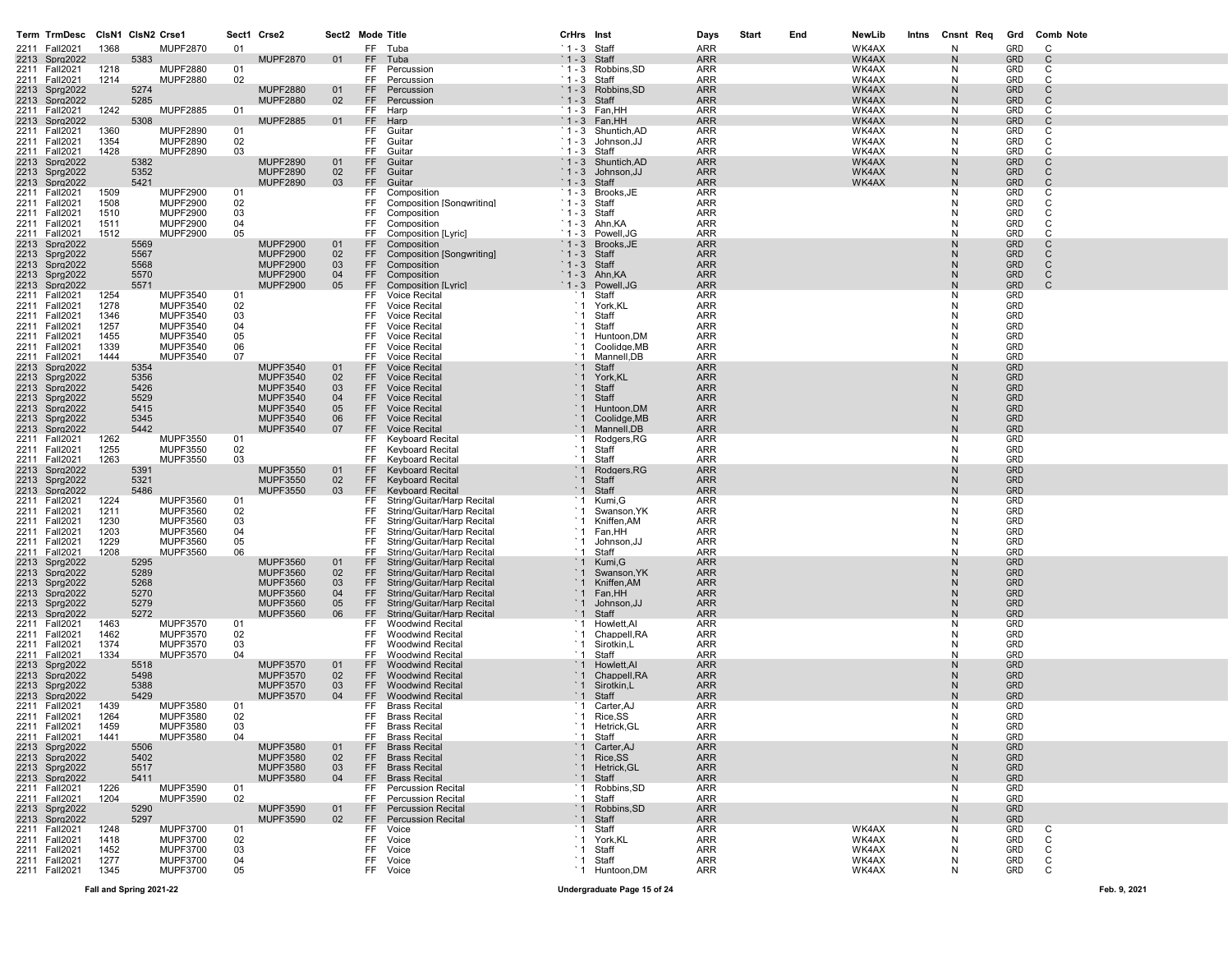|      | Term TrmDesc                   |      | CISN1 CISN2 Crse1 |                 | Sect1 | Crse2                              | Sect2 Mode Title |            | CrHrs Inst                                                     |              |                             | Days                     | Start | End | NewLib         | Intns | Cnsnt Req | Grd                      | <b>Comb Note</b>  |
|------|--------------------------------|------|-------------------|-----------------|-------|------------------------------------|------------------|------------|----------------------------------------------------------------|--------------|-----------------------------|--------------------------|-------|-----|----------------|-------|-----------|--------------------------|-------------------|
|      | 2211 Fall2021                  | 1425 |                   | MUPF3700        | 06    |                                    |                  | FF         | Voice                                                          | $^{\circ}$ 1 | Coolidge, MB                | ARR                      |       |     | WK4AX          |       | N         | GRD                      | C                 |
|      | 2211 Fall2021                  | 1449 |                   | MUPF3700        | 07    |                                    |                  | FF         | $^{\circ}$ 1<br>Voice                                          |              | Mannell,DB                  | ARR                      |       |     | WK4AX          |       | N         | GRD                      | C                 |
|      | 2211 Fall2021                  | 1482 |                   | <b>MUPF3700</b> | 08    |                                    |                  | FF.        | Voice<br>$^{\circ}$ 1                                          |              | Staff                       | <b>ARR</b>               |       |     | WK4AX          |       |           | GRD                      | C                 |
|      | 2213 Sprg2022                  |      | 5504              |                 |       | <b>MUPF3700</b>                    | 01               | FF.        | Voice                                                          |              | Staff                       | <b>ARR</b>               |       |     | WK4AX          |       |           | <b>GRD</b>               | $\mathsf{C}$      |
| 2213 | Sprg2022                       |      | 5501              |                 |       | <b>MUPF3700</b>                    | 02               | FF.        | Voice                                                          |              | York, KL                    | <b>ARR</b>               |       |     | WK4AX          |       |           | <b>GRD</b>               | C                 |
| 2213 | Sprg2022                       |      | 5331              |                 |       | <b>MUPF3700</b>                    | 03               | FF.        | $\cdot$ 1<br>Voice                                             |              | Staff                       | <b>ARR</b>               |       |     | WK4AX          |       |           | <b>GRD</b>               | C                 |
| 2213 | Sprg2022                       |      | 5482              |                 |       | <b>MUPF3700</b>                    | 04               | FF.        | Voice                                                          |              | Staff                       | <b>ARR</b>               |       |     | WK4AX          |       |           | <b>GRD</b>               | C<br>$\mathsf{C}$ |
| 2213 | Sprg2022<br>2213 Sprg2022      |      | 5397              |                 |       | <b>MUPF3700</b><br><b>MUPF3700</b> | 05               | FF.<br>FF. | Voice                                                          |              | Huntoon, DM                 | <b>ARR</b><br><b>ARR</b> |       |     | WK4AX          |       |           | <b>GRD</b><br><b>GRD</b> | $\mathbf C$       |
| 2213 | Sprg2022                       |      | 5405<br>5438      |                 |       | <b>MUPF3700</b>                    | 06<br>07         | FF.        | Voice<br>Voice                                                 |              | Coolidge, MB<br>Mannell, DB | <b>ARR</b>               |       |     | WK4AX<br>WK4AX |       | N         | <b>GRD</b>               | $\mathsf{C}$      |
|      | 2213 Sprg2022                  |      | 5546              |                 |       | <b>MUPF3700</b>                    | 08               | FF.        | $\cdot$ 1<br>Voice                                             |              | Staff                       | <b>ARR</b>               |       |     | WK4AX          |       |           | <b>GRD</b>               | $\mathsf{C}$      |
|      | 2211 Fall2021                  | 1421 |                   | MUPF3710        | 01    |                                    |                  | FF.        | Piano                                                          |              | Rodgers, RG                 | ARR                      |       |     | WK4AX          |       | N         | GRD                      | C                 |
|      | 2211 Fall2021                  | 1259 |                   | <b>MUPF3710</b> | 02    |                                    |                  | FF         | Piano                                                          |              | Ahn,KA                      | <b>ARR</b>               |       |     | WK4AX          |       |           | GRD                      | C                 |
|      | 2211 Fall2021                  | 1288 |                   | <b>MUPF3710</b> | 03    |                                    |                  | FF         | Piano [MUED]                                                   |              | Brandon, JL                 | <b>ARR</b>               |       |     | WK4AX          |       |           | GRD                      | $\mathbf C$       |
|      | 2211 Fall2021                  | 1324 |                   | <b>MUPF3710</b> | 04    |                                    |                  | FF         | Piano                                                          |              | Pine,N                      | ARR                      |       |     | WK4AX          |       |           | <b>GRD</b>               | C                 |
|      | 2211 Fall2021                  | 1474 |                   | MUPF3710        | 05    |                                    |                  | FF         | Piano [MUED]<br>` 1                                            |              | Edie,RL                     | ARR                      |       |     | WK4AX          |       |           | GRD                      | C                 |
|      | 2211 Fall2021                  | 1527 |                   | <b>MUPF3710</b> | 06    |                                    |                  | FF.        | Piano                                                          |              | Romano, CL                  | <b>ARR</b>               |       |     | WK4AX          |       |           | GRD                      | C                 |
|      | 2213 Sprg2022                  |      | 5434              |                 |       | <b>MUPF3710</b>                    | 01               | FF.        | Piano                                                          |              | Rodgers, RG                 | <b>ARR</b>               |       |     | WK4AX          |       |           | GRD                      | $\mathsf{C}$      |
| 2213 | Sprg2022                       |      | 5485              |                 |       | <b>MUPF3710</b>                    | 02               | FF.        | Piano                                                          |              | Ahn, KA                     | <b>ARR</b>               |       |     | WK4AX          |       |           | <b>GRD</b>               | $\mathbf C$       |
| 2213 | Sprg2022                       |      | 5400              |                 |       | MUPF3710                           | 03               | FF         | Piano [MUED]                                                   |              | Brandon, JL                 | <b>ARR</b>               |       |     | WK4AX          |       |           | <b>GRD</b>               | C                 |
| 2213 | Sprg2022                       |      | 5325              |                 |       | <b>MUPF3710</b>                    | 04               | FF         | Piano                                                          |              | Pine, N                     | <b>ARR</b>               |       |     | WK4AX          |       |           | <b>GRD</b>               | C                 |
| 2213 | Sprg2022                       |      | 5537              |                 |       | <b>MUPF3710</b>                    | 05               | FF.        | Piano [MUED]                                                   |              | Edie, RL                    | <b>ARR</b>               |       |     | WK4AX          |       |           | <b>GRD</b>               | C                 |
| 2213 | Sprg2022                       |      | 5589              |                 |       | MUPF3710                           | 06               | FF.        | Piano                                                          |              | Staff                       | <b>ARR</b>               |       |     | WK4AX          |       |           | <b>GRD</b>               | C                 |
|      | 2211 Fall2021                  | 1289 |                   | <b>MUPF3720</b> | 01    |                                    |                  | FF         | Harpsichord                                                    |              | `1 Staff                    | <b>ARR</b>               |       |     | WK4AX          |       |           | GRD                      | C                 |
|      | 2213 Sprg2022                  |      | 5322              |                 |       | <b>MUPF3720</b>                    | 01               | FF.        | Harpsichord                                                    |              | Staff                       | <b>ARR</b>               |       |     | WK4AX          |       |           | <b>GRD</b>               | C                 |
|      | 2211 Fall2021                  | 1303 |                   | <b>MUPF3730</b> | 01    |                                    |                  | FF.        | Organ                                                          |              | 1 Yetter, MR                | <b>ARR</b>               |       |     | WK4AX          |       | N         | GRD                      | C                 |
|      | 2213 Sprg2022                  |      | 5437              |                 |       | <b>MUPF3730</b>                    | 01               | FF.        | Organ                                                          |              | Staff                       | <b>ARR</b>               |       |     | WK4AX          |       |           | <b>GRD</b>               | C                 |
|      | 2211 Fall2021                  | 1453 |                   | <b>MUPF3740</b> | 01    |                                    |                  | FF.        | Violin                                                         |              | '1 Kumi, G                  | ARR                      |       |     | WK4AX          |       |           | GRD                      | C                 |
|      | 2211 Fall2021                  | 1432 |                   | <b>MUPF3740</b> | 02    |                                    |                  | FF         | Violin<br>$^{\circ}$ 1                                         |              | Staff                       | <b>ARR</b>               |       |     | WK4AX          |       |           | GRD                      | C                 |
|      | 2213 Sprg2022                  |      | 5494              |                 |       | <b>MUPF3740</b>                    | 01               | FF.        | Violin                                                         |              | Kumi, G                     | <b>ARR</b>               |       |     | WK4AX          |       | N         | <b>GRD</b>               | C                 |
|      | 2213 Sprg2022                  |      | 5483              |                 |       | <b>MUPF3740</b>                    | 02               | FF.        | $\cdot$ 1<br>Violin                                            |              | Staff                       | <b>ARR</b>               |       |     | WK4AX          |       |           | <b>GRD</b>               | C                 |
|      | 2211 Fall2021                  | 1296 |                   | MUPF3750        | 01    |                                    |                  | FF.        | $^{\circ}$ 1<br>Viola                                          |              | Kniffen.AM                  | ARR                      |       |     | WK4AX          |       |           | <b>GRD</b>               | C                 |
|      | 2211 Fall2021                  | 1435 |                   | MUPF3750        | 02    |                                    |                  | FF.        | Viola<br>` 1                                                   |              | Staff                       | <b>ARR</b>               |       |     | WK4AX          |       |           | GRD                      | C                 |
|      | 2213 Sprg2022                  |      | 5500              |                 |       | MUPF3750                           | 01               | FF.        | Viola                                                          | $^{\circ}$ 1 | Kniffen, AM                 | <b>ARR</b>               |       |     | WK4AX          |       |           | <b>GRD</b>               | $\mathsf{C}$      |
|      | 2213 Sprg2022                  |      | 5414              |                 |       | <b>MUPF3750</b>                    | 02               | FF.        | Viola                                                          |              | Staff                       | <b>ARR</b>               |       |     | WK4AX          |       |           | <b>GRD</b>               | $\mathcal{C}$     |
|      | 2211 Fall2021                  | 1297 |                   | <b>MUPF3760</b> | 01    |                                    |                  | FF.        | Cello                                                          |              | 1 Swanson, YK               | <b>ARR</b>               |       |     | WK4AX          |       |           | GRD                      | C                 |
|      | 2213 Sprg2022                  |      | 5511              |                 |       | <b>MUPF3760</b>                    | 01               | FF.        | Cello                                                          |              | Swanson, YK                 | <b>ARR</b>               |       |     | WK4AX          |       |           | <b>GRD</b>               | C                 |
|      | 2211 Fall2021                  | 1302 |                   | <b>MUPF3770</b> | 01    |                                    |                  | FF.        | Bass [String]<br>$^{\circ}$ 1                                  |              | 1 Witzel, B                 | ARR                      |       |     | WK4AX          |       |           | GRD                      | C                 |
|      | 2211 Fall2021                  | 1306 | 5394              | <b>MUPF3770</b> | 02    | <b>MUPF3770</b>                    |                  | FF<br>FF.  | Bass [Electric]                                                |              | Shuntich, AD                | <b>ARR</b>               |       |     | WK4AX          |       |           | GRD<br><b>GRD</b>        | C<br>C            |
|      | 2213 Sprg2022<br>2213 Sprg2022 |      | 5425              |                 |       |                                    | 01<br>02         |            | <b>Bass [String]</b><br><b>Bass [Electric]</b><br>$^{\circ}$ 1 |              | Witzel, B                   | <b>ARR</b><br><b>ARR</b> |       |     | WK4AX<br>WK4AX |       |           | <b>GRD</b>               | C                 |
|      | 2211 Fall2021                  | 1307 |                   |                 | 01    | <b>MUPF3770</b>                    |                  | FF.<br>FF. | Flute/Piccolo<br>$^{\circ}$ 1                                  |              | Shuntich, AD<br>Howlett, AI | ARR                      |       |     | WK4AX          |       |           | <b>GRD</b>               | C                 |
|      | 2213 Sprg2022                  |      | 5413              | <b>MUPF3780</b> |       | <b>MUPF3780</b>                    | 01               | FF.        | Flute/Piccolo                                                  |              | Howlett, AI                 | <b>ARR</b>               |       |     | WK4AX          |       |           | GRD                      | C                 |
|      | 2211 Fall2021                  | 1326 |                   | <b>MUPF3790</b> | 01    |                                    |                  | FF         | Clarinet<br>$^{\circ}$ 1                                       |              | Chappell, RA                | <b>ARR</b>               |       |     | WK4AX          |       |           | GRD                      | C                 |
|      | 2213 Sprg2022                  |      | 5417              |                 |       | <b>MUPF3790</b>                    | 01               | FF.        | Clarinet                                                       |              | Chappell, RA                | <b>ARR</b>               |       |     | WK4AX          |       |           | <b>GRD</b>               | C                 |
|      | 2211 Fall2021                  | 1323 |                   | <b>MUPF3800</b> | 01    |                                    |                  | FF.        | Oboe/English Horn                                              |              | 1 Sirotkin, L               | <b>ARR</b>               |       |     | WK4AX          |       | N         | GRD                      | C                 |
|      | 2213 Sprg2022                  |      | 5360              |                 |       | <b>MUPF3800</b>                    | 01               | FF.        | Oboe/English Horn                                              |              | Sirotkin, L                 | <b>ARR</b>               |       |     | WK4AX          |       |           | <b>GRD</b>               | C                 |
|      | 2211 Fall2021                  | 1325 |                   | MUPF3810        | 01    |                                    |                  | FF.        | Bassoon                                                        |              | 1 Chappell, MH              | ARR                      |       |     | WK4AX          |       |           | GRD                      | C                 |
|      | 2213 Sprg2022                  |      | 5377              |                 |       | <b>MUPF3810</b>                    | 01               | FF.        | Bassoon                                                        |              | `1 Chappell, MH             | <b>ARR</b>               |       |     | WK4AX          |       |           | GRD                      | $\mathsf{C}$      |
|      | 2211 Fall2021                  | 1331 |                   | <b>MUPF3820</b> | 01    |                                    |                  | FF.        | Saxophone                                                      |              | 1 Chappell, RA              | ARR                      |       |     | WK4AX          |       | N         | GRD                      | C                 |
|      | 2213 Sprg2022                  |      | 5363              |                 |       | <b>MUPF3820</b>                    | 01               | FF.        | Saxophone                                                      |              | 1 Chappell, RA              | <b>ARR</b>               |       |     | WK4AX          |       |           | <b>GRD</b>               | C                 |
|      | 2211 Fall2021                  | 1319 |                   | MUPF3830        | 01    |                                    |                  | FF.        | $^{\circ}$ 1<br>Trumpet/Cornet                                 |              | Carter,AJ                   | <b>ARR</b>               |       |     | WK4AX          |       |           | GRD                      | C                 |
|      | 2213 Sprg2022                  |      | 5489              |                 |       | <b>MUPF3830</b>                    | 01               |            | FF Trumpet/Cornet                                              |              | Carter, AJ                  | <b>ARR</b>               |       |     | WK4AX          |       |           | GRD                      | C                 |
|      | 2211 Fall2021                  | 1314 |                   | <b>MUPF3840</b> | 01    |                                    |                  | FF.        | French Horn                                                    |              | 1 Rice, SS                  | <b>ARR</b>               |       |     | WK4AX          |       |           | GRD                      | C                 |
|      | 2213 Sprg2022                  |      | 5368              |                 |       | <b>MUPF3840</b>                    | 01               | FF.        | French Horn                                                    |              | Rice,SS                     | <b>ARR</b>               |       |     | WK4AX          |       |           | <b>GRD</b>               | C                 |
|      | 2211 Fall2021                  | 1352 |                   | <b>MUPF3850</b> | 01    |                                    |                  | FF.        | Trombone                                                       |              | 1 Hetrick, GL               | <b>ARR</b>               |       |     | WK4AX          |       | N         | GRD                      | C                 |
|      | 2213 Sprg2022                  |      | 5369              |                 |       | <b>MUPF3850</b>                    | 01               | FF.        | Trombone                                                       |              | Hetrick, GL                 | <b>ARR</b>               |       |     | WK4AX          |       |           | <b>GRD</b>               | C                 |
|      | 2211 Fall2021                  | 1329 |                   | <b>MUPF3860</b> | 01    |                                    |                  | FF.        | Baritone/Euphonium                                             |              | 1 Hetrick, GL               | ARR                      |       |     | WK4AX          |       |           | GRD                      | C                 |
|      | 2213 Sprg2022                  |      | 5378              |                 |       | <b>MUPF3860</b>                    | 01               | FF.        | Baritone/Euphonium                                             |              | 1 Hetrick.GL                | <b>ARR</b>               |       |     | WK4AX          |       |           | GRD                      | $\mathsf{C}$      |
|      | 2211 Fall2021                  | 1358 |                   | <b>MUPF3870</b> | 01    |                                    |                  | FF.        | Tuba                                                           |              | 1 Staff                     | ARR                      |       |     | WK4AX          |       | N         | GRD                      | C                 |
|      | 2213 Sprg2022                  |      | 5370              |                 |       | <b>MUPF3870</b>                    | 01               | FF.        | Tuba                                                           | $^{\circ}$ 1 | Staff                       | <b>ARR</b>               |       |     | WK4AX          |       |           | <b>GRD</b>               | C                 |
|      | 2211 Fall2021<br>2211 Fall2021 | 1220 |                   | MUPF3880        | 01    |                                    |                  | FF.<br>FF. | Percussion                                                     |              | Robbins, SD                 | ARR<br><b>ARR</b>        |       |     | WK4AX          |       | N         | <b>GRD</b>               | C<br>C            |
|      |                                | 1215 |                   | MUPF3880        | 02    | <b>MUPF3880</b>                    |                  |            | Percussion                                                     |              | Staff<br>Robbins.SD         | <b>ARR</b>               |       |     | WK4AX          |       |           | GRD                      | $\mathsf{C}$      |
|      | 2213 Sprg2022<br>2213 Sprg2022 |      | 5276<br>5271      |                 |       | <b>MUPF3880</b>                    | 01<br>02         | FF.<br>FF. | Percussion<br>Percussion                                       |              | Staff                       | <b>ARR</b>               |       |     | WK4AX<br>WK4AX |       |           | <b>GRD</b><br><b>GRD</b> | $\mathcal{C}$     |
|      | 2211 Fall2021                  | 1241 |                   | <b>MUPF3885</b> | 01    |                                    |                  | FF Harp    |                                                                |              | `1 Fan.HH                   | <b>ARR</b>               |       |     | WK4AX          |       |           | <b>GRD</b>               | C                 |
|      | 2213 Sprg2022                  |      | 5309              |                 |       | MUPF3885                           | 01               | FF Harp    |                                                                |              | 1 Fan, HH                   | <b>ARR</b>               |       |     | WK4AX          |       | N         | <b>GRD</b>               | C                 |
|      | 2211 Fall2021                  | 1335 |                   | MUPF3890        | 01    |                                    |                  | FF.        | Guitar                                                         |              | 1 Shuntich, AD              | ARR                      |       |     | WK4AX          |       | N         | GRD                      | C                 |
|      | 2211 Fall2021                  | 1284 |                   | MUPF3890        | 02    |                                    |                  | FF         | Guitar<br>$^{\circ}$ 1                                         |              | Johnson,JJ                  | ARR                      |       |     | WK4AX          |       | N         | GRD                      | $\mathsf{C}$      |
|      | 2211 Fall2021                  | 1267 |                   | MUPF3890        | 03    |                                    |                  | FF.        | Guitar<br>$\cdot$ 1                                            |              | Staff                       | ARR                      |       |     | WK4AX          |       | N         | GRD                      | C                 |
|      | 2213 Sprg2022                  |      | 5380              |                 |       | <b>MUPF3890</b>                    | 01               | FF.        | Guitar<br>$\cdot$ 1                                            |              | Shuntich, AD                | <b>ARR</b>               |       |     | WK4AX          |       | N         | <b>GRD</b>               | $\mathsf{C}$      |
|      | 2213 Sprg2022                  |      | 5387              |                 |       | <b>MUPF3890</b>                    | 02               | FF.        | Guitar                                                         |              | Johnson, JJ                 | <b>ARR</b>               |       |     | WK4AX          |       | N         | <b>GRD</b>               | $\mathsf{C}$      |
|      | 2213 Sprg2022                  |      | 5344              |                 |       | <b>MUPF3890</b>                    | 03               | FF.        | Guitar                                                         |              | Staff                       | ARR                      |       |     | WK4AX          |       | N         | <b>GRD</b>               | $\mathsf{C}$      |
|      | 2211 Fall2021                  | 1503 |                   | <b>MUPF3900</b> | 01    |                                    |                  | FF         | Composition<br>$^{\circ}$ 1                                    |              | Brooks, JE                  | ARR                      |       |     |                |       | N         | GRD                      | C                 |
|      | 2211 Fall2021                  | 1504 |                   | MUPF3900        | 02    |                                    |                  | FF         | <b>Composition [Songwriting]</b><br>$^{\circ}$ 1               |              | Staff                       | ARR                      |       |     |                |       | N         | GRD                      | C                 |
|      | 2211 Fall2021                  | 1505 |                   | <b>MUPF3900</b> | 03    |                                    |                  | FF         | $^{\circ}$ 1<br>Composition                                    |              | Staff                       | ARR                      |       |     |                |       | N         | GRD                      | C                 |
|      | 2211 Fall2021                  | 1506 |                   | MUPF3900        | 04    |                                    |                  | FF.        | $\cdot$ 1<br>Composition                                       |              | Ahn,KA                      | <b>ARR</b>               |       |     |                |       | N         | GRD                      | C                 |
|      | 2211 Fall2021                  | 1507 |                   | <b>MUPF3900</b> | 05    |                                    |                  | FF.        | <b>Composition [Lyric]</b>                                     |              | Powell, JG                  | ARR                      |       |     |                |       | N         | GRD                      | C                 |
|      | 2213 Sprg2022                  |      | 5563              |                 |       | <b>MUPF3900</b>                    | 01               | FF.        | Composition                                                    |              | Brooks, JE                  | <b>ARR</b>               |       |     |                |       | N         | GRD                      | $\mathtt{C}$      |
|      | 2213 Sprg2022                  |      | 5562              |                 |       | <b>MUPF3900</b>                    | 02               | FF.        | <b>Composition [Songwriting]</b>                               |              | 1 Staff                     | ARR                      |       |     |                |       | N         | <b>GRD</b>               | $\mathsf{C}$      |
|      | 2213 Sprg2022                  |      | 5564              |                 |       | <b>MUPF3900</b>                    | 03               | FF.        | Composition                                                    |              | `1 Staff                    | ARR                      |       |     |                |       | Ν         | <b>GRD</b>               | $\mathsf{C}$      |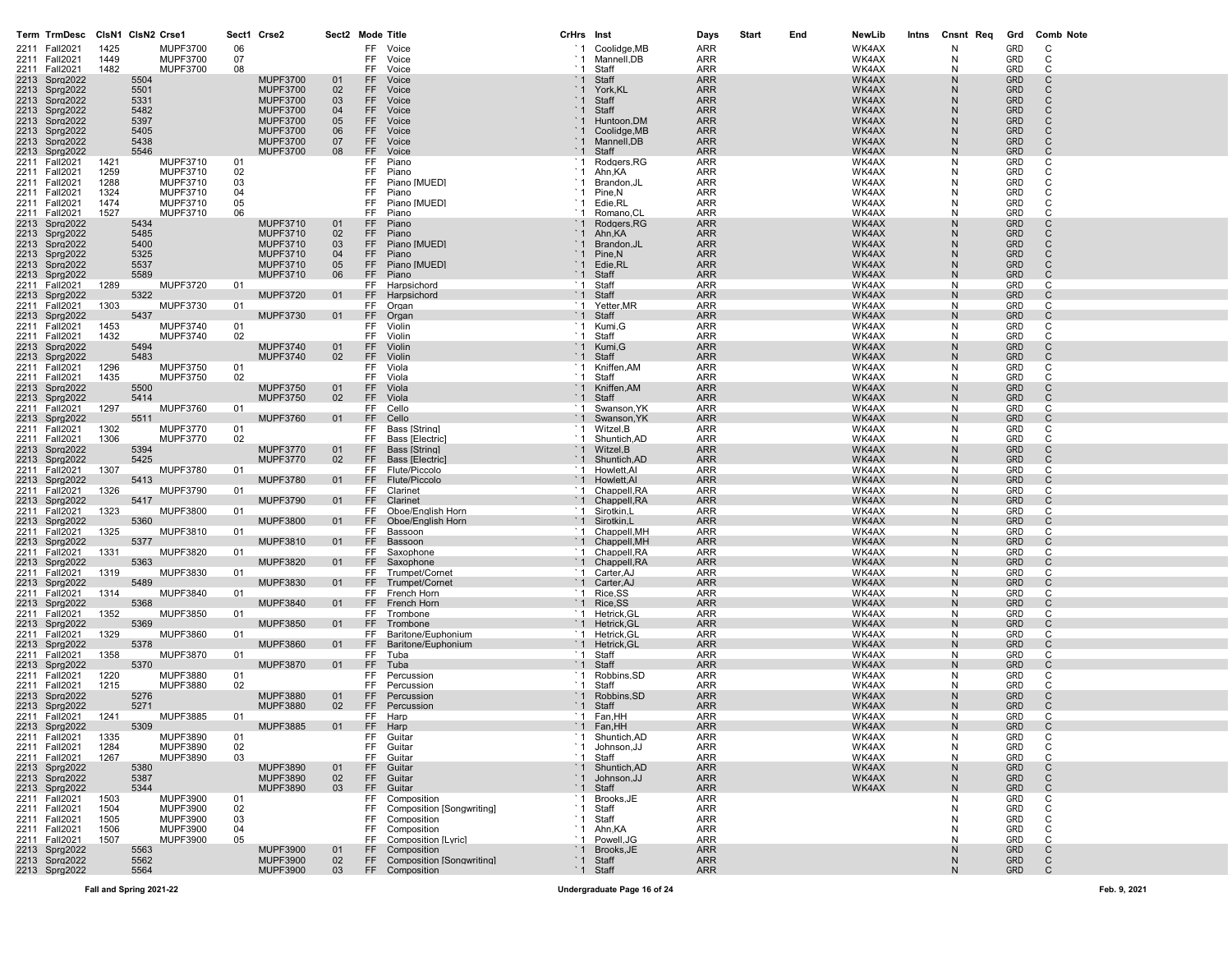|              | Term TrmDesc CIsN1 CIsN2 Crse1     |              |              |                                    |          | Sect1 Crse2                        | Sect2 Mode Title |                  |                                                          | CrHrs Inst                     |                                   | Days                     | <b>Start</b> | End | NewLib         | Intns | Cnsnt Req | Grd                      | <b>Comb Note</b> |
|--------------|------------------------------------|--------------|--------------|------------------------------------|----------|------------------------------------|------------------|------------------|----------------------------------------------------------|--------------------------------|-----------------------------------|--------------------------|--------------|-----|----------------|-------|-----------|--------------------------|------------------|
|              | 2213 Sprg2022                      |              | 5565         |                                    |          | <b>MUPF3900</b>                    | 04               | FF.              | Composition                                              |                                | `1 Ahn,KA                         | <b>ARR</b>               |              |     |                |       | N.        | GRD                      | $\mathsf{C}$     |
| 2213         | Sprg2022                           |              | 5566         | <b>MUPF4540</b>                    |          | <b>MUPF3900</b>                    | 05               | FF.              | <b>Composition [Lyric]</b>                               | ` 1<br>$^{\circ}$ 2            | Powell, JG                        | <b>ARR</b>               |              |     |                |       | N         | GRD<br>GRD               | $\mathsf{C}$     |
| 2211<br>2211 | <b>Fall2021</b><br><b>Fall2021</b> | 1365<br>1271 |              | <b>MUPF4540</b>                    | 01<br>02 |                                    |                  | FF.<br>FF.       | Voice Recital<br><b>Voice Recital</b>                    | $^{\circ}$ 2                   | Staff<br>York,KL                  | ARR<br><b>ARR</b>        |              |     |                |       | N<br>N    | GRD                      |                  |
| 2211         | <b>Fall2021</b>                    | 1269         |              | <b>MUPF4540</b>                    | 03       |                                    |                  | FF.              | Voice Recital                                            | $^{\circ}$ 2                   | Staff                             | ARR                      |              |     |                |       | N         | GRD                      |                  |
|              | 2211 Fall2021                      | 1250         |              | <b>MUPF4540</b>                    | 04       |                                    |                  | FF.              | Voice Recital                                            |                                | 2 Staff                           | ARR                      |              |     |                |       | N         | GRD                      |                  |
| 2211         | <b>Fall2021</b>                    | 1442         |              | <b>MUPF4540</b>                    | 05       |                                    |                  | FF               | Voice Recital                                            | $^{\circ}$ 2                   | Huntoon, DM                       | ARR                      |              |     |                |       | N         | GRD                      |                  |
| 2211<br>2211 | <b>Fall2021</b><br><b>Fall2021</b> | 1348<br>1357 |              | <b>MUPF4540</b><br><b>MUPF4540</b> | 06<br>07 |                                    |                  | FF<br>FF         | <b>Voice Recital</b><br><b>Voice Recital</b>             | $\overline{2}$<br>$^{\circ}$ 2 | Coolidge, MB<br>Mannell.DB        | ARR<br><b>ARR</b>        |              |     |                |       | N<br>Ν    | GRD<br>GRD               |                  |
| 2213         | Sprg2022                           |              | 5355         |                                    |          | <b>MUPF4540</b>                    | 01               | FF.              | <b>Voice Recital</b>                                     | $\overline{2}$                 | Staff                             | <b>ARR</b>               |              |     |                |       | N         | <b>GRD</b>               |                  |
| 2213         | Sprg2022                           |              | 5357         |                                    |          | <b>MUPF4540</b>                    | 02               | FF.              | <b>Voice Recital</b>                                     | $\cdot$ 2                      | York, KL                          | <b>ARR</b>               |              |     |                |       | N         | <b>GRD</b>               |                  |
| 2213         | Sprg2022                           |              | 5396         |                                    |          | <b>MUPF4540</b>                    | 03               | FF.              | <b>Voice Recital</b>                                     | $^{\circ}$ 2                   | Staff                             | <b>ARR</b>               |              |     |                |       | Ν         | <b>GRD</b>               |                  |
| 2213<br>2213 | Sprg2022<br>Sprg2022               |              | 5530<br>5409 |                                    |          | <b>MUPF4540</b><br><b>MUPF4540</b> | 04<br>05         | FF.<br>FF.       | <b>Voice Recital</b><br><b>Voice Recital</b>             | $^{\circ}$ 2<br>$^{\circ}$ 2   | Staff<br>Huntoon, DM              | <b>ARR</b><br><b>ARR</b> |              |     |                |       | Ν<br>N    | GRD<br><b>GRD</b>        |                  |
| 2213         | Sprg2022                           |              | 5353         |                                    |          | <b>MUPF4540</b>                    | 06               | FF.              | <b>Voice Recital</b>                                     | $^{\circ}$ 2                   | Coolidge, MB                      | <b>ARR</b>               |              |     |                |       | N         | <b>GRD</b>               |                  |
| 2213         | Sprg2022                           |              | 5375         |                                    |          | <b>MUPF4540</b>                    | 07               | FF.              | <b>Voice Recital</b>                                     |                                | 2 Mannell,DB                      | <b>ARR</b>               |              |     |                |       | N         | GRD                      |                  |
| 2211         | <b>Fall2021</b>                    | 1454         |              | <b>MUPF4550</b>                    | 01       |                                    |                  | FF               | <b>Keyboard Recital</b>                                  | $^{\circ}$ 2                   | Rodgers.RG                        | ARR                      |              |     |                |       | N         | GRD                      |                  |
| 2211         | <b>Fall2021</b><br><b>Fall2021</b> | 1265         |              | <b>MUPF4550</b>                    | 02       |                                    |                  | FF<br>FF         | <b>Keyboard Recital</b><br><b>Keyboard Recital</b>       | $^{\circ}$ 2<br>$^{\circ}$ 2   | Staff<br>Staff                    | ARR<br><b>ARR</b>        |              |     |                |       | N<br>N    | GRD<br>GRD               |                  |
| 2211<br>2213 | Sprg2022                           | 1252         | 5512         | <b>MUPF4550</b>                    | 03       | <b>MUPF4550</b>                    | 01               | FF.              | <b>Keyboard Recital</b>                                  | $^{\circ}$ 2                   | Rodgers, RG                       | <b>ARR</b>               |              |     |                |       | N         | GRD                      |                  |
|              | 2213 Sprg2022                      |              | 5330         |                                    |          | <b>MUPF4550</b>                    | 02               | <b>FF</b>        | <b>Keyboard Recital</b>                                  |                                | 2 Staff                           | <b>ARR</b>               |              |     |                |       | N         | <b>GRD</b>               |                  |
| 2213         | Sprg2022                           |              | 5399         |                                    |          | <b>MUPF4550</b>                    | 03               | FF.              | <b>Keyboard Recital</b>                                  | $^{\circ}$ 2                   | Staff                             | <b>ARR</b>               |              |     |                |       | Ν         | <b>GRD</b>               |                  |
| 2211         | <b>Fall2021</b>                    | 1205         |              | <b>MUPF4560</b>                    | 01       |                                    |                  | FF               | String/Guitar/Harp Recital                               | $^{\circ}$ 2                   | Kumi,G                            | ARR                      |              |     |                |       | N         | GRD                      |                  |
| 2211<br>2211 | <b>Fall2021</b><br><b>Fall2021</b> | 1206<br>1223 |              | <b>MUPF4560</b><br><b>MUPF4560</b> | 02<br>03 |                                    |                  | FF<br>FF         | String/Guitar/Harp Recital<br>String/Guitar/Harp Recital | $^{\circ}$ 2<br>$^{\circ}$ 2   | Swanson, YK<br>Kniffen, AM        | <b>ARR</b><br>ARR        |              |     |                |       | N<br>N    | GRD<br>GRD               |                  |
|              | 2211 Fall2021                      | 1217         |              | <b>MUPF4560</b>                    | 04       |                                    |                  | FF               | String/Guitar/Harp Recital                               |                                | `2 Fan,HH                         | ARR                      |              |     |                |       | N         | GRD                      |                  |
| 2211         | <b>Fall2021</b>                    | 1221         |              | <b>MUPF4560</b>                    | 05       |                                    |                  | FF               | String/Guitar/Harp Recital                               | $\overline{2}$                 | Johnson, JJ                       | ARR                      |              |     |                |       | N         | GRD                      |                  |
| 2211         | <b>Fall2021</b>                    | 1228         |              | <b>MUPF4560</b>                    | 06       |                                    |                  | FF               | String/Guitar/Harp Recital                               | $^{\circ}$ 2                   | Staff                             | ARR                      |              |     |                |       | N         | GRD                      |                  |
| 2213<br>2213 | Sprg2022<br>Sprg2022               |              | 5287<br>5293 |                                    |          | <b>MUPF4560</b><br><b>MUPF4560</b> | 01<br>02         | <b>FF</b><br>FF. | String/Guitar/Harp Recital<br>String/Guitar/Harp Recital | $^{\circ}$ 2<br>$\degree$ 2    | Kumi.G<br>Swanson, YK             | <b>ARR</b><br><b>ARR</b> |              |     |                |       | N<br>N    | GRD<br><b>GRD</b>        |                  |
| 2213         | Sprg2022                           |              | 5269         |                                    |          | <b>MUPF4560</b>                    | 03               | <b>FF</b>        | String/Guitar/Harp Recital                               | $^{\circ}$ 2                   | Kniffen,AM                        | <b>ARR</b>               |              |     |                |       | N         | <b>GRD</b>               |                  |
| 2213         | Sprg2022                           |              | 5278         |                                    |          | <b>MUPF4560</b>                    | 04               | FF               | String/Guitar/Harp Recital                               | $^{\circ}$ 2                   | Fan,HH                            | <b>ARR</b>               |              |     |                |       | Ν         | <b>GRD</b>               |                  |
| 2213         | Sprg2022                           |              | 5294         |                                    |          | <b>MUPF4560</b>                    | 05               | FF               | String/Guitar/Harp Recital                               | $^{\circ}$ 2                   | Johnson, JJ                       | <b>ARR</b>               |              |     |                |       | Ν         | GRD                      |                  |
| 2213<br>2211 | Spra2022<br><b>Fall2021</b>        | 1451         | 5281         | <b>MUPF4570</b>                    | 01       | <b>MUPF4560</b>                    | 06               | <b>FF</b><br>FF  | String/Guitar/Harp Recital<br><b>Woodwind Recital</b>    | $\cdot$ 2                      | Staff<br>2 Howlett, AI            | <b>ARR</b><br>ARR        |              |     |                |       | N         | GRD<br>GRD               |                  |
| 2211         | Fall2021                           | 1343         |              | <b>MUPF4570</b>                    | 02       |                                    |                  | FF.              | <b>Woodwind Recital</b>                                  | $^{\circ}$ 2                   | Chappell, RA                      | ARR                      |              |     |                |       | N         | GRD                      |                  |
| 2211         | <b>Fall2021</b>                    | 1338         |              | <b>MUPF4570</b>                    | 03       |                                    |                  | FF               | <b>Woodwind Recital</b>                                  | $^{\circ}$ 2                   | Sirotkin, L                       | ARR                      |              |     |                |       | N         | GRD                      |                  |
| 2211         | <b>Fall2021</b>                    | 1429         |              | <b>MUPF4570</b>                    | 04       |                                    |                  | FF               | <b>Woodwind Recital</b>                                  | $^{\circ}$ 2                   | Staff                             | ARR                      |              |     |                |       | Ν         | GRD                      |                  |
| 2213<br>2213 | Sprg2022<br>Sprg2022               |              | 5524         |                                    |          | <b>MUPF4570</b><br><b>MUPF4570</b> | 01               | FF.<br>FF.       | <b>Woodwind Recital</b><br><b>Woodwind Recital</b>       | $^{\circ}$ 2<br>$^{\circ}$ 2   | Howlett, AI<br>Chappell, RA       | <b>ARR</b><br><b>ARR</b> |              |     |                |       | N<br>N    | <b>GRD</b><br>GRD        |                  |
| 2213         | Sprg2022                           |              | 5332<br>5393 |                                    |          | <b>MUPF4570</b>                    | 02<br>03         | <b>FF</b>        | <b>Woodwind Recital</b>                                  | $^{\circ}$ 2                   | Sirotkin, L                       | <b>ARR</b>               |              |     |                |       | N         | <b>GRD</b>               |                  |
| 2213         | Sprg2022                           |              | 5526         |                                    |          | <b>MUPF4570</b>                    | 04               | FF.              | <b>Woodwind Recital</b>                                  | $^{\circ}$ 2                   | Staff                             | <b>ARR</b>               |              |     |                |       | N         | <b>GRD</b>               |                  |
| 2211         | <b>Fall2021</b>                    | 1450         |              | <b>MUPF4580</b>                    | 01       |                                    |                  | FF.              | <b>Brass Recital</b>                                     | $^{\circ}$ 2                   | Carter, AJ                        | ARR                      |              |     |                |       | N         | GRD                      |                  |
| 2211         | <b>Fall2021</b>                    | 1426         |              | <b>MUPF4580</b>                    | 02       |                                    |                  | FF               | <b>Brass Recital</b>                                     | $^{\circ}$ 2<br>2              | Rice, SS                          | <b>ARR</b>               |              |     |                |       | N         | GRD<br>GRD               |                  |
| 2211<br>2211 | <b>Fall2021</b><br>Fall2021        | 1273<br>1363 |              | <b>MUPF4580</b><br><b>MUPF4580</b> | 03<br>04 |                                    |                  | FF<br>FF         | <b>Brass Recital</b><br><b>Brass Recital</b>             |                                | Hetrick,GL<br>`2 Staff            | ARR<br><b>ARR</b>        |              |     |                |       | N<br>N    | GRD                      |                  |
| 2213         | Sprg2022                           |              | 5327         |                                    |          | <b>MUPF4580</b>                    | 01               | FF               | <b>Brass Recital</b>                                     | $^{\circ}$ 2                   | Carter, AJ                        | <b>ARR</b>               |              |     |                |       | N         | <b>GRD</b>               |                  |
| 2213         | Sprg2022                           |              | 5533         |                                    |          | <b>MUPF4580</b>                    | 02               | FF.              | <b>Brass Recital</b>                                     | $^{\circ}$ 2                   | Rice, SS                          | <b>ARR</b>               |              |     |                |       | Ν         | GRD                      |                  |
| 2213<br>2213 | Sprg2022<br>Sprg2022               |              | 5452<br>5350 |                                    |          | <b>MUPF4580</b><br><b>MUPF4580</b> | 03<br>04         | <b>FF</b><br>FF. | <b>Brass Recital</b><br><b>Brass Recital</b>             | $^{\circ}$ 2<br>$^{\circ}$ 2   | <b>Hetrick.GL</b><br>Staff        | <b>ARR</b><br><b>ARR</b> |              |     |                |       | N<br>N    | <b>GRD</b><br>GRD        |                  |
|              | 2211 Fall2021                      | 1207         |              | <b>MUPF4590</b>                    | 01       |                                    |                  | FF               | <b>Percussion Recital</b>                                |                                | 2 Robbins, SD                     | <b>ARR</b>               |              |     |                |       | N         | GRD                      |                  |
|              | 2211 Fall2021                      | 1225         |              | <b>MUPF4590</b>                    | 02       |                                    |                  | FF               | <b>Percussion Recital</b>                                | $^{\circ}$ 2                   | Staff                             | <b>ARR</b>               |              |     |                |       | N         | GRD                      |                  |
| 2213         | Sprg2022                           |              | 5267         |                                    |          | <b>MUPF4590</b>                    | 01               | FF               | <b>Percussion Recital</b>                                | $^{\circ}$ 2                   | Robbins, SD                       | <b>ARR</b>               |              |     |                |       | Ν         | GRD                      |                  |
| 2213<br>2211 | Sprg2022<br><b>Fall2021</b>        | 1430         | 5292         | <b>MUPF4700</b>                    | 01       | <b>MUPF4590</b>                    | 02 <sub>2</sub>  | <b>FF</b><br>FF. | <b>Percussion Recital</b><br>Voice                       | $\cdot$ 2<br>$\cdot$ 1 - 3     | Staff<br>Staff                    | <b>ARR</b><br>ARR        |              |     | WK4AX          |       | N<br>N    | <b>GRD</b><br>GRD        | C                |
| 2211         | Fall2021                           | 1249         |              | <b>MUPF4700</b>                    | 02       |                                    |                  | FF.              | Voice                                                    |                                | 1-3 York,KL                       | ARR                      |              |     | WK4AX          |       | N         | GRD                      | C                |
| 2211         | <b>Fall2021</b>                    | 1274         |              | <b>MUPF4700</b>                    | 03       |                                    |                  | FF               | Voice                                                    | $1 - 3$                        | Staff                             | ARR                      |              |     | WK4AX          |       | N         | GRD                      | C                |
| 2211         | <b>Fall2021</b>                    | 1256         |              | <b>MUPF4700</b>                    | 04       |                                    |                  | FF               | Voice                                                    | $1 - 3$                        | Staff                             | ARR                      |              |     | WK4AX          |       | N         | GRD                      | C                |
| 2211<br>2211 | <b>Fall2021</b><br><b>Fall2021</b> | 1364<br>1422 |              | <b>MUPF4700</b><br><b>MUPF4700</b> | 05<br>06 |                                    |                  | FF<br>FF.        | Voice<br>Voice                                           | $\cdot$ 1 - 3<br>$1 - 3$       | Huntoon, DM<br>Coolidge, MB       | <b>ARR</b><br>ARR        |              |     | WK4AX<br>WK4AX |       | N<br>N    | GRD<br>GRD               | C<br>C           |
|              | 2211 Fall2021                      | 1457         |              | <b>MUPF4700</b>                    | 07       |                                    |                  | FF               | Voice                                                    | $\cdot$ 1 - 3                  | Mannell,DB                        | ARR                      |              |     | WK4AX          |       | N         | GRD                      | $\mathsf{C}$     |
| 2211         | <b>Fall2021</b>                    | 1481         |              | <b>MUPF4700</b>                    | 08       |                                    |                  | FF.              | Voice                                                    | $1 - 3$                        | Staff                             | ARR                      |              |     | WK4AX          |       | N         | GRD                      | C                |
| 2213         | Spra2022                           |              | 5481         |                                    |          | <b>MUPF4700</b>                    | 01               | FF.              | Voice                                                    | $\cdot$ 1 - 3                  | Staff                             | <b>ARR</b>               |              |     | WK4AX          |       | Ν         | GRD                      | С                |
| 2213<br>2213 | Sprg2022<br>Sprg2022               |              | 5338<br>5323 |                                    |          | <b>MUPF4700</b><br><b>MUPF4700</b> | 02<br>03         | FF.<br>FF.       | Voice<br>Voice                                           | $\cdot$ 1 - 3<br>$\cdot$ 1 - 3 | York.KL<br>Staff                  | <b>ARR</b><br><b>ARR</b> |              |     | WK4AX<br>WK4AX |       | N<br>N    | <b>GRD</b><br><b>GRD</b> | C<br>C           |
|              | 2213 Sprg2022                      |              | 5522         |                                    |          | <b>MUPF4700</b>                    | 04               | FF.              | Voice                                                    | $1 - 3$ Staff                  |                                   | <b>ARR</b>               |              |     | WK4AX          |       | N.        | GRD                      | $\mathsf{C}$     |
|              | 2213 Sprg2022                      |              | 5408         |                                    |          | <b>MUPF4700</b>                    | 05               | FF.              | Voice                                                    |                                | $\dot{ }$ 1 - 3 Huntoon, DM       | <b>ARR</b>               |              |     | WK4AX          |       |           | GRD                      | $\cap$           |
|              | 2213 Sprg2022                      |              | 5404         |                                    |          | <b>MUPF4700</b>                    | 06               |                  | FF Voice                                                 |                                | 1-3 Coolidge, MB                  | ARR                      |              |     | WK4AX          |       | N         | GRD                      | C                |
|              | 2213 Sprg2022                      |              | 5503         |                                    |          | <b>MUPF4700</b>                    | 07<br>08         | FF.              | FF Voice                                                 | $1 - 3$ Staff                  | $\cdot$ 1 - 3 Mannell, DB         | <b>ARR</b>               |              |     | WK4AX          |       | N.        | GRD                      | C<br>C           |
|              | 2213 Sprg2022<br>2211 Fall2021     | 1466         | 5547         | <b>MUPF4710</b>                    | 01       | <b>MUPF4700</b>                    |                  |                  | Voice<br>FF Piano                                        |                                | 1 - 3 Rodgers, RG                 | <b>ARR</b><br>ARR        |              |     | WK4AX<br>WK4AX |       | N<br>N    | GRD<br>GRD               | C                |
|              | 2211 Fall2021                      | 1445         |              | <b>MUPF4710</b>                    | 02       |                                    |                  |                  | FF Piano                                                 |                                | $1 - 3$ Ahn, KA                   | ARR                      |              |     | WK4AX          |       | N         | GRD                      | C                |
|              | 2211 Fall2021                      | 1423         |              | <b>MUPF4710</b>                    | 03       |                                    |                  |                  | FF Piano [MUED]                                          |                                | 1 - 3 Brandon, JL                 | ARR                      |              |     | WK4AX          |       | N         | GRD                      | C                |
|              | 2211 Fall2021                      | 1327         |              | <b>MUPF4710</b>                    | 04<br>05 |                                    |                  |                  | FF Piano                                                 |                                | $1 - 3$ Pine, N                   | ARR                      |              |     | WK4AX          |       | N         | GRD<br>GRD               | C<br>C           |
|              | 2211 Fall2021<br>2211 Fall2021     | 1475<br>1528 |              | <b>MUPF4710</b><br><b>MUPF4710</b> | 06       |                                    |                  |                  | FF Piano [MUED]<br>FF Piano                              |                                | 1 - 3 Edie, RL<br>1 - 3 Romano.CL | ARR<br>ARR               |              |     | WK4AX<br>WK4AX |       | N<br>N    | GRD                      | C                |
|              | 2213 Sprg2022                      |              | 5523         |                                    |          | <b>MUPF4710</b>                    | 01               | FF.              | Piano                                                    |                                | $\dot{ }$ 1 - 3 Rodgers, RG       | <b>ARR</b>               |              |     | WK4AX          |       | N         | GRD                      | C                |
|              | 2213 Sprg2022                      |              | 5432         |                                    |          | <b>MUPF4710</b>                    | 02               | FF.              | Piano                                                    |                                | $\cdot$ 1 - 3 Ahn, KA             | <b>ARR</b>               |              |     | WK4AX          |       | N         | <b>GRD</b>               | $\mathsf{C}$     |
|              | 2213 Sprq2022                      |              | 5320         |                                    |          | <b>MUPF4710</b>                    | 03               |                  | FF Piano [MUED]                                          |                                | 1 - 3 Brandon, JL                 | ARR                      |              |     | WK4AX          |       | N         | <b>GRD</b>               | C                |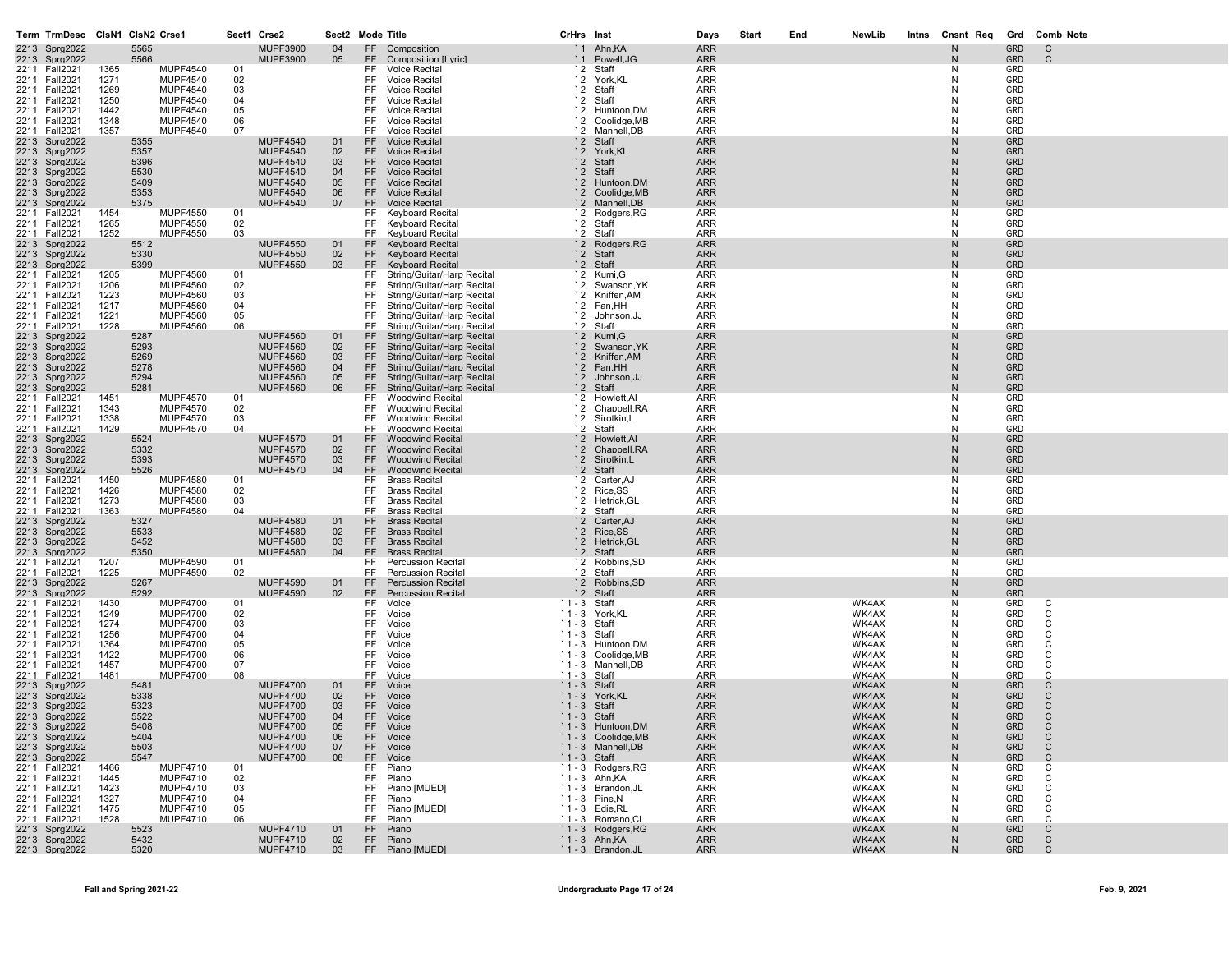|                                                    |              | Term TrmDesc CIsN1 CIsN2 Crse1     |          | Sect1 Crse2                        | Sect2    | Mode Title |                                    | CrHrs Inst    |                                          | Days                     | Start   | End                                      | NewLib         | Intns Cnsnt Req |                 | Grd        | <b>Comb Note</b>             |
|----------------------------------------------------|--------------|------------------------------------|----------|------------------------------------|----------|------------|------------------------------------|---------------|------------------------------------------|--------------------------|---------|------------------------------------------|----------------|-----------------|-----------------|------------|------------------------------|
| 2213 Sprg2022                                      |              | 5418                               |          | <b>MUPF4710</b>                    | 04       | FF.        | Piano                              |               | $1 - 3$ Pine, N                          | <b>ARR</b>               |         |                                          | WK4AX          | N               |                 | GRD        | C                            |
| 2213 Sprg2022                                      |              | 5538                               |          | <b>MUPF4710</b>                    | 05       | FF.        | Piano [MUED]                       |               | $1 - 3$ Edie.RL                          | <b>ARR</b>               |         |                                          | WK4AX          | N               |                 | GRD        | C                            |
| 2213 Sprg2022                                      |              | 5588                               |          | <b>MUPF4710</b>                    | 06       |            | FF Piano                           | $1 - 3$ Staff |                                          | <b>ARR</b>               |         |                                          | WK4AX          |                 |                 | GRD        | C                            |
| 2211 Fall2021                                      | 1290         | <b>MUPF4720</b>                    | 01       |                                    |          |            | FF Harpsichord                     | $1 - 3$ Staff |                                          | <b>ARR</b>               |         |                                          | WK4AX          | N               |                 | GRD        | C                            |
| 2213 Sprg2022                                      |              | 5495                               |          | <b>MUPF4720</b>                    | 01       |            | FF Harpsichord                     | $1 - 3$ Staff |                                          | <b>ARR</b>               |         |                                          | WK4AX          | N               |                 | GRD        | C                            |
| 2211 Fall2021                                      | 1272         | <b>MUPF4730</b>                    | 01       |                                    |          |            | FF Organ                           |               | 1 - 3 Yetter, MR                         | ARR                      |         |                                          | WK4AX          | N               |                 | GRD        | C                            |
| 2213 Sprg2022                                      |              | 5334                               |          | <b>MUPF4730</b>                    | 01       |            | FF Organ                           | $1 - 3$ Staff |                                          | <b>ARR</b>               |         |                                          | WK4AX          | N               |                 | GRD        | C                            |
| 2211 Fall2021                                      | 1292         | <b>MUPF4740</b>                    | 01       |                                    |          | FF.        | Violin                             |               | $\dot{ }$ 1 - 3 Kumi.G                   | ARR                      |         |                                          | WK4AX          | N               |                 | GRD        | C                            |
| 2211 Fall2021                                      | 1293         | <b>MUPF4740</b>                    | 02       |                                    |          |            | FF Violin<br>FF Violin             | $1 - 3$ Staff |                                          | <b>ARR</b>               |         |                                          | WK4AX          | N               |                 | GRD        | C                            |
| 2213 Sprg2022<br>2213 Sprg2022                     |              | 5510<br>5527                       |          | <b>MUPF4740</b><br><b>MUPF4740</b> | 01<br>02 |            | FF Violin                          |               | 1 - 3 Kumi, G                            | <b>ARR</b><br><b>ARR</b> |         |                                          | WK4AX<br>WK4AX | N               |                 | GRD<br>GRD | $\mathsf{C}$<br>$\mathsf{C}$ |
| 2211 Fall2021                                      | 1295         | <b>MUPF4750</b>                    | 01       |                                    |          |            | FF Viola                           | $1 - 3$ Staff | 1 - 3 Kniffen, AM                        | ARR                      |         |                                          | WK4AX          | N               |                 | GRD        | C                            |
| 2211 Fall2021                                      | 1437         | <b>MUPF4750</b>                    | 02       |                                    |          |            | FF Viola                           | $1 - 3$ Staff |                                          | <b>ARR</b>               |         |                                          | WK4AX          | N               |                 | GRD        | $\mathsf{C}$                 |
| 2213 Sprg2022                                      |              | 5318                               |          | <b>MUPF4750</b>                    | 01       |            | FF Viola                           |               | 1-3 Kniffen, AM                          | <b>ARR</b>               |         |                                          | WK4AX          | N               |                 | GRD        | C                            |
| 2213 Sprg2022                                      |              | 5419                               |          | <b>MUPF4750</b>                    | 02       |            | FF Viola                           | $1 - 3$ Staff |                                          | <b>ARR</b>               |         |                                          | WK4AX          |                 |                 | GRD        | $\mathsf{C}$                 |
| 2211 Fall2021                                      | 1299         | <b>MUPF4760</b>                    | 01       |                                    |          |            | FF Cello                           |               | 1 - 3 Swanson, YK                        | ARR                      |         |                                          | WK4AX          | N               |                 | GRD        | C                            |
| 2213 Spra2022                                      |              | 5521                               |          | <b>MUPF4760</b>                    | 01       |            | FF Cello                           |               | 1 - 3 Swanson, YK                        | <b>ARR</b>               |         |                                          | WK4AX          | N               |                 | GRD        | C                            |
| 2211 Fall2021                                      | 1305         | <b>MUPF4770</b>                    | 01       |                                    |          | FF.        | Bass [String]                      |               | $\dot{ }$ 1 - 3 Witzel, B                | ARR                      |         |                                          | WK4AX          | N               |                 | GRD        | C                            |
| 2211 Fall2021                                      | 1300         | <b>MUPF4770</b>                    | 02       |                                    |          | FF.        | <b>Bass [Electric]</b>             |               | 1 - 3 Shuntich, AD                       | <b>ARR</b>               |         |                                          | WK4AX          |                 |                 | GRD        | C                            |
| 2213 Sprg2022                                      |              | 5336                               |          | <b>MUPF4770</b>                    | 01       |            | FF Bass [String]                   |               | $\dot{ }$ 1 - 3 Witzel, B                | <b>ARR</b>               |         |                                          | WK4AX          | N               |                 | GRD        | C                            |
| 2213 Sprg2022                                      |              | 5390                               |          | <b>MUPF4770</b>                    | 02       |            | FF Bass [Electric]                 |               | 1 - 3 Shuntich, AD                       | <b>ARR</b>               |         |                                          | WK4AX          |                 |                 | GRD        | $\mathsf{C}$                 |
| 2211 Fall2021                                      | 1308         | <b>MUPF4780</b>                    | 01       |                                    |          |            | FF Flute/Piccolo                   |               | 1 - 3 Howlett, AI                        | ARR                      |         |                                          | WK4AX          | N               |                 | GRD        | C                            |
| 2213 Sprg2022                                      |              | 5497                               |          | <b>MUPF4780</b>                    | 01       |            | FF Flute/Piccolo                   |               | 1 - 3 Howlett, AI                        | <b>ARR</b>               |         |                                          | WK4AX          |                 |                 | GRD        | C                            |
| 2211 Fall2021                                      | 1318         | <b>MUPF4790</b>                    | 01       |                                    |          |            | FF Clarinet                        |               | 1 - 3 Chappell, RA                       | <b>ARR</b>               |         |                                          | WK4AX          | N               |                 | GRD        | C                            |
| 2213 Sprg2022                                      |              | 5496                               |          | <b>MUPF4790</b>                    | 01       |            | FF Clarinet                        |               | 1-3 Chappell, RA                         | <b>ARR</b><br><b>ARR</b> |         |                                          | WK4AX          | N               |                 | GRD<br>GRD | C                            |
| 2211 Fall2021<br>2213 Sprg2022                     | 1315         | <b>MUPF4800</b><br>5490            | 01       | <b>MUPF4800</b>                    |          |            | FF Oboe/English Horn               |               | 1 - 3 Sirotkin, L<br>$1 - 3$ Sirotkin, L | <b>ARR</b>               |         |                                          | WK4AX<br>WK4AX | N               |                 | GRD        | C                            |
| 2211 Fall2021                                      | 1311         | MUPF4810                           | 01       |                                    | 01       |            | FF Oboe/English Horn<br>FF Bassoon |               | 1 - 3 Chappell, MH                       | <b>ARR</b>               |         |                                          | WK4AX          | N               |                 | GRD        | C<br>C                       |
| 2213 Sprg2022                                      |              | 5361                               |          | <b>MUPF4810</b>                    | 01       |            | FF Bassoon                         |               | 1 - 3 Chappell.MH                        | <b>ARR</b>               |         |                                          | WK4AX          | N               |                 | GRD        | C                            |
| 2211 Fall2021                                      | 1333         | <b>MUPF4820</b>                    | 01       |                                    |          |            | FF Saxophone                       |               | 1 - 3 Chappell, RA                       | <b>ARR</b>               |         |                                          | WK4AX          | N               |                 | GRD        | C                            |
| 2213 Sprg2022                                      |              | 5514                               |          | <b>MUPF4820</b>                    | 01       |            | FF Saxophone                       |               | 1 - 3 Chappell, RA                       | <b>ARR</b>               |         |                                          | WK4AX          | N               |                 | GRD        | C                            |
| 2211 Fall2021                                      | 1312         | <b>MUPF4830</b>                    | 01       |                                    |          |            | FF Trumpet/Cornet                  |               | 1 - 3 Carter, AJ                         | ARR                      |         |                                          | WK4AX          | N               |                 | GRD        | C                            |
| 2213 Sprg2022                                      |              | 5365                               |          | MUPF4830                           | 01       |            | FF Trumpet/Cornet                  |               | 1-3 Carter, AJ                           | <b>ARR</b>               |         |                                          | WK4AX          |                 |                 | GRD        | C                            |
| 2211 Fall2021                                      | 1322         | <b>MUPF4840</b>                    | 01       |                                    |          |            | FF French Horn                     |               | $1 - 3$ Rice, SS                         | <b>ARR</b>               |         |                                          | WK4AX          | N               |                 | GRD        | C                            |
| 2213 Sprg2022                                      |              | 5367                               |          | <b>MUPF4840</b>                    | 01       |            | FF French Horn                     |               | $1 - 3$ Rice, SS                         | <b>ARR</b>               |         |                                          | WK4AX          |                 |                 | GRD        | C                            |
| 2211 Fall2021                                      | 1356         | <b>MUPF4850</b>                    | 01       |                                    |          |            | FF Trombone                        |               | 1 - 3 Hetrick, GL                        | ARR                      |         |                                          | WK4AX          | N               |                 | GRD        | C                            |
| 2213 Sprg2022                                      |              | 5376                               |          | <b>MUPF4850</b>                    | 01       |            | FF Trombone                        |               | 1 - 3 Hetrick.GL                         | <b>ARR</b>               |         |                                          | WK4AX          | N               |                 | GRD        | C                            |
| 2211 Fall2021                                      | 1366         | <b>MUPF4860</b>                    | 01       |                                    |          |            | FF Baritone/Euphonium              |               | 1 - 3 Hetrick, GL                        | <b>ARR</b>               |         |                                          | WK4AX          | N               |                 | GRD        | C                            |
| 2213 Spra2022                                      |              | 5386                               |          | <b>MUPF4860</b>                    | 01       |            | FF Baritone/Euphonium              |               | 1 - 3 Hetrick, GL                        | <b>ARR</b>               |         |                                          | WK4AX          | N               |                 | GRD        | C                            |
| 2211 Fall2021                                      | 1341         | <b>MUPF4870</b>                    | 01       |                                    |          |            | FF Tuba                            | $1 - 3$ Staff |                                          | ARR                      |         |                                          | WK4AX          | N               |                 | GRD        | C                            |
| 2213 Sprg2022                                      |              | 5371                               |          | <b>MUPF4870</b>                    | 01       |            | FF Tuba                            | $1 - 3$ Staff |                                          | <b>ARR</b>               |         |                                          | WK4AX          | N               |                 | <b>GRD</b> | C                            |
| 2211 Fall2021<br>2211 Fall2021                     | 1216<br>1212 | <b>MUPF4880</b><br><b>MUPF4880</b> | 01<br>02 |                                    |          | FF.        | FF Percussion                      | $1 - 3$ Staff | 1 - 3 Robbins, SD                        | ARR<br><b>ARR</b>        |         |                                          | WK4AX<br>WK4AX | N<br>N          |                 | GRD<br>GRD | C<br>C                       |
| 2213 Sprg2022                                      |              | 5275                               |          | <b>MUPF4880</b>                    | 01       | FF.        | Percussion<br>Percussion           |               | 1-3 Robbins, SD                          | <b>ARR</b>               |         |                                          | WK4AX          | N               |                 | GRD        | C                            |
| 2213 Sprg2022                                      |              | 5280                               |          | <b>MUPF4880</b>                    | 02       |            | FF Percussion                      | $1 - 3$ Staff |                                          | <b>ARR</b>               |         |                                          | WK4AX          | N               |                 | GRD        | $\mathsf{C}$                 |
| 2211 Fall2021                                      | 1243         | <b>MUPF4885</b>                    | 01       |                                    |          |            | FF Harp                            |               | $\cdot$ 1 - 3 Fan, HH                    | ARR                      |         |                                          | WK4AX          | N               |                 | GRD        | C                            |
| 2213 Sprg2022                                      |              | 5310                               |          | <b>MUPF4885</b>                    | 01       | FF.        | Harp                               |               | $\dot{ }$ 1 - 3 Fan, HH                  | <b>ARR</b>               |         |                                          | WK4AX          | N               |                 | GRD        | C                            |
| 2211<br><b>Fall2021</b>                            | 1367         | <b>MUPF4890</b>                    | 01       |                                    |          | FF.        | Guitar                             |               | 1 - 3 Shuntich, AD                       | ARR                      |         |                                          | WK4AX          | N               |                 | GRD        | C                            |
| 2211 Fall2021                                      | 1251         | <b>MUPF4890</b>                    | 02       |                                    |          | FF.        | Guitar                             |               | $1 - 3$ Johnson, JJ                      | <b>ARR</b>               |         |                                          | WK4AX          | N               |                 | GRD        | C                            |
| 2211 Fall2021                                      | 1344         | <b>MUPF4890</b>                    | 03       |                                    |          | FF.        | Guitar                             | $1 - 3$ Staff |                                          | <b>ARR</b>               |         |                                          | WK4AX          | N               |                 | GRD        | C                            |
| 2213 Sprg2022                                      |              | 5379                               |          | <b>MUPF4890</b>                    | 01       | FF.        | Guitar                             |               | $\dot{ }$ 1 - 3 Shuntich, AD             | <b>ARR</b>               |         |                                          | WK4AX          | N               |                 | <b>GRD</b> | C                            |
| 2213 Sprg2022                                      |              | 5324                               |          | <b>MUPF4890</b>                    | 02       | FF.        | Guitar                             |               | $\dot{ }$ 1 - 3 Johnson, JJ              | <b>ARR</b>               |         |                                          | WK4AX          | N               |                 | GRD        | C                            |
| 2213<br>Sprg2022                                   |              | 5430                               |          | <b>MUPF4890</b>                    | 03       | FF.        | Guitar                             | $1 - 3$ Staff |                                          | <b>ARR</b>               |         |                                          | WK4AX          |                 |                 | GRD        | $\mathsf{C}$                 |
| 2211 Fall2021                                      | 1514         | <b>MUPF4900</b>                    | 01       |                                    |          | FF.        | Composition                        |               | 1 - 3 Brooks, JE                         | ARR                      |         |                                          |                |                 |                 | GRD        | C                            |
| 2211 Fall2021                                      | 1515         | <b>MUPF4900</b>                    | 02       |                                    |          | FF.        | <b>Composition [Songwriting]</b>   | $1 - 3$ Staff |                                          | <b>ARR</b>               |         |                                          |                |                 |                 | GRD        | C                            |
| 2211<br><b>Fall2021</b>                            | 1513         | <b>MUPF4900</b>                    | 03       |                                    |          | FF.        | Composition                        | $1 - 3$ Staff |                                          | <b>ARR</b>               |         |                                          |                |                 |                 | GRD        | C                            |
| <b>Fall2021</b><br>2211<br><b>Fall2021</b><br>2211 | 1516<br>1517 | <b>MUPF4900</b><br><b>MUPF4900</b> | 04<br>05 |                                    |          | FF<br>FF.  | Composition<br>Composition [Lyric] |               | $1 - 3$ Ahn, KA<br>1 - 3 Powell, JG      | <b>ARR</b><br><b>ARR</b> |         |                                          |                |                 |                 | GRD<br>GRD | C<br>C                       |
| 2213 Sprg2022                                      |              | 5557                               |          | <b>MUPF4900</b>                    | 01       | FF.        | Composition                        |               | 1-3 Brooks, JE                           | <b>ARR</b>               |         |                                          |                |                 |                 | GRD        | C                            |
| 2213 Sprg2022                                      |              | 5559                               |          | <b>MUPF4900</b>                    | 02       | FF.        | <b>Composition [Songwriting]</b>   | $1 - 3$ Staff |                                          | <b>ARR</b>               |         |                                          |                |                 |                 | GRD        | $\mathsf{C}$                 |
| 2213 Sprg2022                                      |              | 5558                               |          | <b>MUPF4900</b>                    | 03       | FF.        | Composition                        | $1 - 3$ Staff |                                          | <b>ARR</b>               |         |                                          |                |                 |                 | GRD        |                              |
| 2213 Sprg2022                                      |              | 5560                               |          | <b>MUPF4900</b>                    | 04       | FF.        | Composition                        |               | $1 - 3$ Ahn, KA                          | <b>ARR</b>               |         |                                          |                | N               |                 | GRD        | C                            |
| 2213 Spra2022                                      |              | 5561                               |          | <b>MUPF4900</b>                    | 05       | FF.        | Composition [Lyric]                |               | $1 - 3$ Powell, JG                       | <b>ARR</b>               |         |                                          |                |                 |                 | <b>GRD</b> | C                            |
| 2211 Fall2021                                      | 1549         | <b>MUPF4910</b>                    | 01       |                                    |          |            | FF Seminar in Audition Techniques  |               | 2 Coolidge, DW                           | MW                       | 3:00 PM | 3:50 PM                                  |                |                 |                 | GRD        | C<br>Same as MUTR4910 01     |
| <b>MUSC: Music</b>                                 |              |                                    |          |                                    |          |            |                                    |               |                                          |                          |         |                                          |                |                 |                 |            |                              |
| 2211 Fall2021                                      | 1456         | <b>MUSC1010</b>                    | 01       |                                    |          |            | FF Theory I                        |               | 3 Brooks, JE                             | <b>MWF</b>               | 9:00 AM | 9:50 AM                                  |                | N               |                 | GRD        |                              |
| 2211 Fall2021                                      | 1381         | <b>MUSC1010</b>                    | 02       |                                    |          |            | FF Theory I                        |               | `3 Holmes, CM                            | MWF                      |         | 11:00 AM 11:50 AM                        |                |                 |                 | GRD        |                              |
| 2213 Sprg2022                                      |              | 5476                               |          | <b>MUSC1020</b>                    | 01       |            | FF Theory II                       |               | 3 Brooks, JE                             | <b>MWF</b>               |         | 9:00 AM 9:50 AM                          |                | N               | <b>RQ</b>       | GRD        |                              |
| 2213 Sprg2022                                      |              | 5347                               |          | <b>MUSC1020</b>                    | 02       |            | FF Theory II                       |               | `3 Holmes, CM                            | <b>MWF</b>               |         | 11:00 AM 11:50 AM                        |                | N.              | <b>RQ</b>       | GRD        |                              |
| 2211 Fall2021                                      | 1389         | <b>MUSC1030</b>                    | 01       |                                    |          |            | FF Aural Comprehension I           |               | `1 Staff                                 | TR                       |         | 8:30 AM 9:20 AM                          |                | Ν               | RQ              | GRD        |                              |
| 2211 Fall2021                                      | 1388         | <b>MUSC1030</b>                    | 02       |                                    |          |            | FF Aural Comprehension             |               | `1 Staff                                 | TR                       |         | 9:30 AM 10:20 AM                         |                | N               | RQ              | GRD        |                              |
| 2213 Sprg2022                                      |              | 5462                               |          | <b>MUSC1040</b>                    | 01       |            | FF Aural Comprehension II          |               | `1 Staff                                 | <b>TR</b>                |         | 8:30 AM 9:20 AM                          |                | N               | <b>RQ</b>       | GRD        |                              |
| 2213 Sprg2022                                      |              | 5493                               |          | <b>MUSC1040</b>                    | 02       |            | FF Aural Comprehension II          |               | '1 Staff                                 | TR.                      |         | 10:00 AM  10:50 AM                       |                | N               | <b>RQ</b>       | GRD        |                              |
| 2211 Fall2021<br>2213 Sprg2022                     | 1393         | <b>MUSC2010</b><br>5475            | 01       | <b>MUSC2020</b>                    | 01       |            | FF Theory III<br>FF Theory IV      |               | 3 Brooks, JE<br>3 Brooks, JE             | <b>MWF</b><br><b>MWF</b> |         | 10:00 AM  10:50 AM<br>10:00 AM  10:50 AM |                | N<br>N          | RQ<br><b>RQ</b> | GRD<br>GRD |                              |
| 2211 Fall2021                                      | 1391         | <b>MUSC2030</b>                    | 01       |                                    |          |            | FF Aural Comprehension III         |               | 1 Brooks, JE                             | TR.                      | 1:00 PM | 1:50 PM                                  |                | N               | RQ              | GRD        |                              |
| 2213 Sprg2022                                      |              | 5407                               |          | <b>MUSC2040</b>                    | 01       |            | FF Aural Comprehension IV          |               | 1 Brooks.JE                              | TR.                      | 1:00 PM | 1:50 PM                                  |                | N               | <b>RQ</b>       | <b>GRD</b> |                              |
| 2211 Fall2021                                      | 1317         | <b>MUSC2110</b>                    | 01       |                                    |          |            | FF Intro to Music Literature       |               | 2 Holmes, CM                             | TR                       | 8:30 AM | 9:20 AM                                  | WK4AP          | N               |                 | GRD        |                              |
| 2211 Fall2021                                      | 2036         | <b>MUSC2210</b>                    | 01       |                                    |          |            | FF Music the Arts and Culture      |               | ` 3 Holmes, CM                           | <b>MWF</b>               | 9:00 AM | 9:50 AM                                  | WK4AE          | Ν               |                 | GRD        |                              |
| 2211 Fall2021                                      | 1554         | <b>MUSC2210</b>                    | '0EA     |                                    |          |            | OL Music the Arts and Culture      |               | ` 3 Holmes, CM                           | ONL                      |         |                                          | WK4AE          | Ν               |                 | GRD        | C Same as MUSC2210 5E        |
| 2213 Sprg2022                                      |              | 5594                               |          | <b>MUSC2210</b>                    |          |            | 01 FF Music the Arts and Culture   |               | 3 Holmes, CM                             | <b>MWF</b>               |         | 11:00 AM  11:50 AM  WK4AE                |                | N               |                 | <b>GRD</b> |                              |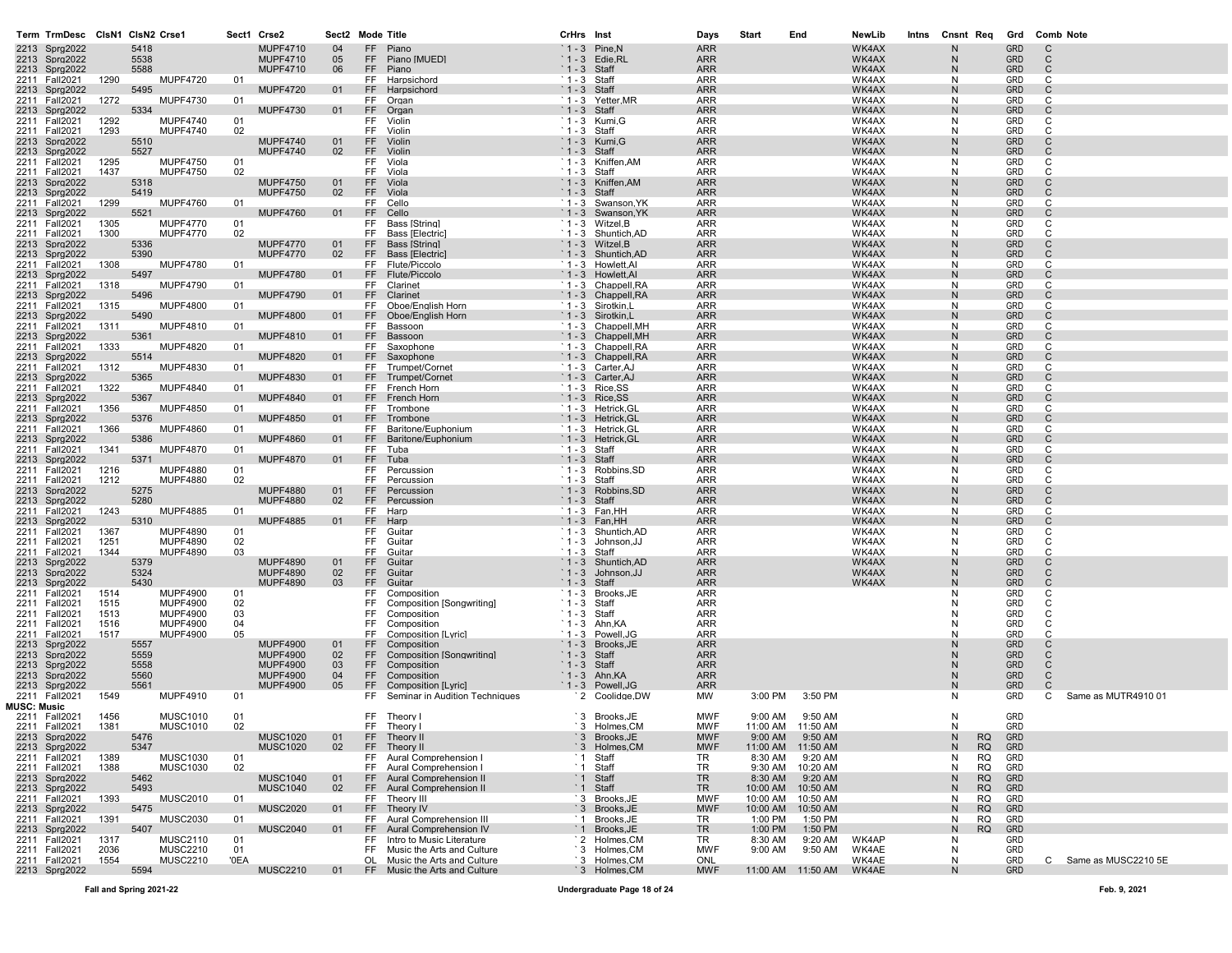|                      | Term TrmDesc CIsN1 CIsN2 Crse1             |      |              |                 |    | Sect1 Crse2                        | Sect2 Mode Title |                |                                                                 | CrHrs Inst |                                        | Days                     | Start               | End                 | NewLib                       |                |                   |                  |                   | Intns Cnsnt Req Grd Comb Note                          |
|----------------------|--------------------------------------------|------|--------------|-----------------|----|------------------------------------|------------------|----------------|-----------------------------------------------------------------|------------|----------------------------------------|--------------------------|---------------------|---------------------|------------------------------|----------------|-------------------|------------------|-------------------|--------------------------------------------------------|
|                      | 2213 Sprg2022                              |      | 5618         |                 |    | <b>MUSC2210</b>                    | '0EA             |                | OL Music the Arts and Culture                                   |            | ` 3 Holmes, CM                         | ONL                      |                     |                     | WK4AE                        |                | N                 |                  | <b>GRD</b>        | C Same as MUSC2210 5E                                  |
|                      | 2211 Fall2021                              | 1492 |              | <b>MUSC2220</b> | 01 |                                    |                  |                | FF Music in Society                                             |            | 2 Wright, JE                           | TR                       | 10:00 AM            | 10:50 AM            | WK4AP                        |                | N                 |                  | GRD               |                                                        |
| 2213                 | Sprg2022                                   |      | 5599         |                 |    | <b>MUSC2220</b>                    | 01               |                | FF Music in Society                                             |            | 2 Wright, JE                           | <b>TR</b>                | 10:00 AM            | 10:50 AM            | WK4AP                        |                | N                 |                  | GRD               |                                                        |
|                      | 2213 Sprg2022                              |      | 5552         |                 |    | <b>MUSC2330</b>                    | 01               |                | FF Intro to World Music                                         |            | ` 3 Holmes, CM                         | <b>MWF</b>               | 9:00 AM             | 9:50 AM             | WK7GI                        |                | N                 |                  | GRD               |                                                        |
|                      | 2211 Fall2021                              | 1413 |              | <b>MUSC3030</b> | 01 |                                    |                  | FF.            | Choral Arranging                                                |            | 2 Brooks, JE                           | TR                       | 8:30 AM             | 9:20 AM             |                              |                | N                 | <b>RQ</b>        | GRD               |                                                        |
|                      | 2213 Sprg2022                              |      | 5456         |                 |    | <b>MUSC3040</b>                    | 01               |                | FF Orchestration                                                |            | 2 Staff                                | <b>TR</b>                | 1:00 PM             | 1:50 PM             |                              |                | N                 | <b>RQ</b>        | GRD               |                                                        |
| 2211                 | <b>Fall2021</b>                            | 1994 |              | <b>MUSC3120</b> | 01 |                                    | 01               | FF.<br>FF.     | Hist of Music:Baroq/Classic                                     |            | 3 Holmes, CM                           | <b>MWF</b><br><b>MWF</b> | 10:00 AM            | 10:50 AM            |                              |                | N                 | <b>RQ</b>        | GRD<br>GRD        |                                                        |
|                      | 2213 Sprg2022<br>2213 Sprg2022             |      | 5868<br>5869 |                 |    | <b>MUSC3130</b><br><b>MUSC3180</b> | 01               | FF.            | Hist of Music: 19th/20th Cent<br>Hist of Music: Musical Theatre |            | 3 Holmes, CM<br>` 3 Holmes, CM         | <b>MWF</b>               | 1:00 PM<br>11:00 AM | 1:50 PM<br>11:50 AM |                              | WIU            | N<br>$\mathsf{N}$ | RQ<br>${\sf RQ}$ | GRD               |                                                        |
|                      | 2213 Sprg2022                              |      | 5598         |                 |    | <b>MUSC3380</b>                    | 01               |                | FF Piano Literature                                             |            | 2 Rodgers, RG                          | <b>ARR</b>               |                     |                     |                              |                | N                 | <b>RQ</b>        | GRD               |                                                        |
|                      | 2211 Fall2021                              | 1536 |              | <b>MUSC3650</b> | 01 |                                    |                  |                | FF Independent Study [Oboe Literature]                          |            | 2 Sirotkin,L                           | <b>ARR</b>               |                     |                     |                              |                | N                 |                  | GRD               |                                                        |
|                      |                                            |      |              |                 |    |                                    |                  |                |                                                                 |            |                                        |                          |                     |                     |                              |                |                   |                  |                   |                                                        |
|                      | 2211 Fall2021                              | 1471 |              | <b>MUSC3800</b> | 01 |                                    |                  |                | FF Internship in Church Music                                   |            | $\dot{ }$ 1 - 3 Wright, JE             | <b>ARR</b>               |                     |                     |                              |                | N                 | <b>RQ</b>        | CNC               |                                                        |
|                      | 2213 Sprg2022                              |      | 5542         |                 |    | <b>MUSC3800</b>                    | 01               |                | FF Internship in Church Music                                   |            | 1 - 3 Wright, JE                       | <b>ARR</b>               |                     |                     |                              |                | N                 | <b>RQ</b>        | <b>CNC</b>        |                                                        |
|                      | 2211 Fall2021                              | 1213 |              | <b>MUSC4950</b> | 01 |                                    |                  | FF.            | Senior Project                                                  |            | 3 Brooks, JE                           | <b>ARR</b>               |                     |                     |                              |                | D                 |                  | GRD               |                                                        |
|                      | 2211 Fall2021                              | 1234 |              | <b>MUSC4950</b> | 02 |                                    |                  | FF.            | Senior Project                                                  |            | `3 Staff                               | ARR                      |                     |                     |                              |                | D                 |                  | GRD               |                                                        |
|                      | 2211 Fall2021                              | 1247 |              | <b>MUSC4950</b> | 03 |                                    |                  | FF.            | Senior Project                                                  |            | 3 Holmes, CM                           | <b>ARR</b>               |                     |                     |                              |                | D<br>D            |                  | GRD               |                                                        |
|                      | 2213 Sprg2022<br>2213 Sprg2022             |      | 5273<br>5300 |                 |    | <b>MUSC4950</b><br><b>MUSC4950</b> | 01<br>02         | FF.<br>FF.     | Senior Project<br><b>Senior Project</b>                         |            | 3 Brooks, JE<br>`3 Staff               | <b>ARR</b><br><b>ARR</b> |                     |                     |                              |                | D                 |                  | GRD<br>GRD        |                                                        |
| 2213                 | Sprg2022                                   |      | 5314         |                 |    | <b>MUSC4950</b>                    | 03               | FF.            | <b>Senior Project</b>                                           |            | 3 Holmes, CM                           | <b>ARR</b>               |                     |                     |                              |                | D.                |                  | GRD               |                                                        |
|                      | 2211 Fall2021                              | 1488 |              | <b>MUSC4955</b> | 01 |                                    |                  | FF.            | Senior Presentation                                             |            | 3 Brooks, JE                           | <b>ARR</b>               |                     |                     |                              | <b>SI</b>      | D                 | <b>RQ</b>        | GRD               |                                                        |
| 2211                 | <b>Fall2021</b>                            | 1489 |              | <b>MUSC4955</b> | 02 |                                    |                  | FF.            | Senior Presentation                                             |            | `3 Staff                               | <b>ARR</b>               |                     |                     |                              | <b>SI</b>      | D                 | <b>RQ</b>        | GRD               |                                                        |
| 2211                 | <b>Fall2021</b>                            | 1490 |              | <b>MUSC4955</b> | 03 |                                    |                  | FF.            | Senior Presentation                                             |            | 3 Holmes, CM                           | <b>ARR</b>               |                     |                     |                              | SI             | D                 | <b>RQ</b>        | GRD               |                                                        |
|                      | 2213 Sprg2022                              |      | 5553         |                 |    | <b>MUSC4955</b>                    | 01               | FF.            | <b>Senior Presentation</b>                                      |            | 3 Brooks, JE                           | <b>ARR</b>               |                     |                     |                              | SI             | D                 | <b>RQ</b>        | GRD               |                                                        |
|                      | 2213 Sprg2022                              |      | 5554         |                 |    | <b>MUSC4955</b>                    | 02               | FF.            | Senior Presentation                                             |            | `3 Staff                               | <b>ARR</b>               |                     |                     |                              | SI             | D                 | RQ               | GRD               |                                                        |
|                      | 2213 Sprg2022                              |      | 5555         |                 |    | <b>MUSC4955</b>                    | 03               |                | FF Senior Presentation                                          |            | 3 Holmes, CM                           | <b>ARR</b>               |                     |                     |                              | S <sub>l</sub> | D                 | RQ               | GRD               |                                                        |
|                      | <b>MUTR: Musical Theatre</b>               |      |              |                 |    |                                    |                  |                |                                                                 |            |                                        |                          |                     |                     |                              |                |                   |                  |                   |                                                        |
|                      | 2213 Sprg2022<br>2211 Fall2021             | 1495 | 5550         | <b>MUTR2420</b> | 01 | <b>MUTR2410</b>                    | 01               |                | FF Voice/Movement for Actor I<br>FF Voice/Movement for Actor II |            | 2 Staff<br>`2 Staff                    | <b>TR</b><br>TR          | 3:30 PM<br>3:30 PM  | 4:20 PM<br>4:20 PM  |                              |                | N<br>N            |                  | GRD<br>GRD        | Same as THEA2410 01<br>C.<br>Same as THEA2420 01E<br>C |
|                      | 2213 Sprg2022                              |      | 5596         |                 |    | <b>MUTR3210</b>                    | 01               |                | FF Musical Theatre Styles I                                     |            | 2 Coolidge, DW                         | <b>TR</b>                | 2:30 PM             | 3:20 PM             |                              | <b>SI</b>      | N                 | <b>RQ</b>        | GRD               | Same as THEA3210 01<br>$\mathsf{C}$                    |
|                      | 2211 Fall2021                              | 1493 |              | <b>MUTR3220</b> | 01 |                                    |                  |                | FF Musical Theatre Styles II                                    |            | 2 Coolidge, DW                         | TR                       | 2:30 PM             | 3:20 PM             |                              |                | N                 |                  | GRD               | C<br>Same as THEA3220 01                               |
|                      | 2213 Sprg2022                              |      | 5941         |                 |    | <b>MUTR3410</b>                    | 01               |                | FF Voice/Movement Actor III                                     |            | 2 Staff                                | <b>MW</b>                | 9:00 AM             | 9:50 AM             |                              |                | N                 |                  | GRD               | Same as THEA3410 01<br>$\mathsf{C}$                    |
|                      | 2213 Sprg2022                              |      | 5608         |                 |    | <b>MUTR4500</b>                    | 01               |                | FF Musical Theatre Showcase                                     |            | 2 Coolidge, DW                         | <b>MW</b>                | 1:00 PM             | 1:50 PM             |                              |                | N                 |                  | GRD               | $\mathsf C$<br>Same as THEA4500 01                     |
|                      | 2211 Fall2021                              | 1548 |              | <b>MUTR4910</b> | 01 |                                    |                  |                | FF Seminar in Audition Techniques                               |            | 2 Coolidge, DW                         | <b>MW</b>                | 3:00 PM             | 3:50 PM             |                              |                | Ν                 |                  | GRD               | $\mathsf{C}$<br>Same as MUPF4910 01                    |
| <b>NURS: Nursing</b> |                                            |      |              |                 |    |                                    |                  |                |                                                                 |            |                                        |                          |                     |                     |                              |                |                   |                  |                   |                                                        |
|                      | 2211 Fall2021                              | 1099 |              | <b>NURS1210</b> | 01 |                                    |                  |                | FF Nutrition for Hlthy Liv                                      |            | 2 Staff                                | W                        | 4:00 PM             | 5:50 PM             | FS7PW                        |                | N                 |                  | GRD               |                                                        |
|                      | 2211 Fall2021                              | 1101 |              | <b>NURS1210</b> | 02 |                                    |                  |                | FF Nutrition for Hlthy Liv                                      |            | 2 Staff                                | W                        | 6:00 PM             | 7:50 PM             | <b>FS7PW</b>                 |                | N                 |                  | GRD               |                                                        |
|                      | 2213 Sprg2022<br>2213 Sprg2022             |      | 5103<br>5116 |                 |    | <b>NURS1210</b><br><b>NURS1210</b> | 01<br>02         |                | FF Nutrition for Hlthy Liv<br>FF Nutrition for Hithy Liv        |            | 2 Staff<br>2 Staff                     | W<br>W                   | 4:00 PM<br>6:00 PM  | 5:50 PM<br>7:50 PM  | <b>FS7PW</b><br><b>FS7PW</b> |                | N<br>N            |                  | GRD<br><b>GRD</b> |                                                        |
|                      | 2211 Fall2021                              | 1098 |              | <b>NURS2130</b> | 01 |                                    |                  |                | FF Is Nursing for Me?                                           |            | 1 Lutterman.TH                         | W                        | 10:00 AM            | 10:50 AM            |                              |                | N                 |                  | CNC               |                                                        |
|                      | 2213 Sprg2022                              |      | 5046         |                 |    | NURS2140                           | 01               |                | FF Intro to Nursing                                             |            | 2 Lutterman, TH                        | <b>MW</b>                | 11:00 AM            | 11:50 AM            |                              |                | N                 |                  | <b>GRD</b>        |                                                        |
| 2211                 | <b>Fall2021</b>                            | 1113 |              | <b>NURS2170</b> | 01 |                                    |                  | F2             | Skills/Procedures Boot Camp                                     |            | 2 Miller / Gray / Hofer /              | R                        | 8:00 AM             | 8:00 PM             |                              |                | N                 |                  | <b>CNC</b>        | Dates: 08/26 - 08/27                                   |
|                      |                                            |      |              |                 |    |                                    |                  |                |                                                                 |            | Lutterman                              |                          |                     |                     |                              |                |                   |                  |                   |                                                        |
|                      | 2211 Fall2021                              |      |              |                 |    |                                    |                  | F <sub>2</sub> |                                                                 |            |                                        |                          | 8:00 AM             | 7:00 PM             |                              |                |                   |                  |                   |                                                        |
|                      | 2211 Fall2021                              | 1109 |              | <b>NURS2231</b> | 01 |                                    |                  | FF.            | Fundamentals I                                                  |            | 5 O'Keefe / Lutterman /                | MW                       | 8:30 AM             | 9:50 AM             |                              |                | N                 | <b>RQ</b>        | GRD               |                                                        |
|                      |                                            |      |              |                 |    |                                    |                  |                |                                                                 |            | Miller                                 |                          |                     |                     |                              |                |                   |                  |                   |                                                        |
|                      | 2211 Fall2021                              |      |              |                 |    |                                    |                  | FF             |                                                                 |            |                                        |                          | 9:00 AM             | 9:50 AM             |                              |                |                   |                  |                   |                                                        |
|                      | 2213 Sprg2022                              |      | 5104         |                 |    | <b>NURS2241</b>                    | 01               |                | FF Fundamentals II                                              |            | 5 O'Keefe / Lutterman /                | <b>MWF</b>               | 9:00 AM             | 9:50 AM             |                              |                | N                 | <b>RQ</b>        | GRD               |                                                        |
|                      | 2213 Sprg2022                              |      |              |                 |    |                                    |                  | FF             |                                                                 |            | Miller                                 | <b>TR</b>                | 7:00 AM             | 11:50 AM            |                              |                |                   |                  |                   |                                                        |
|                      | 2211 Fall2021                              | 1102 |              | <b>NURS2250</b> | 01 |                                    |                  |                | F2 Found Strateg NCLEX Success                                  |            | 1 Ferguson, RR                         | F                        | 8:00 AM             | 8:50 AM             |                              |                | $\mathsf{N}$      |                  | GRD               |                                                        |
|                      | 2213 Sprg2022                              |      | 5106         |                 |    | <b>NURS2270</b>                    | 01               | FF.            | Pathophys/Pharmacology in Nurs                                  |            | 4 O'Keefe, DJ                          | <b>MWF</b>               | 10:00 AM            | 10:50 AM            |                              |                | N                 | RQ               | GRD               | *Lab section required                                  |
|                      | 2213 Sprg2022                              |      | 5107         |                 |    | <b>NURS2270</b>                    | LA               | FF.            | Pathophys/Pharmacology in Nurs                                  |            | $'(4)$ O'Keefe, DJ                     | T.                       | 1:00 PM             | 2:50 PM             |                              |                | N                 | RQ               | GRD               |                                                        |
|                      |                                            |      |              |                 |    |                                    |                  |                | <b>ILabl</b>                                                    |            |                                        |                          |                     |                     |                              |                |                   |                  |                   |                                                        |
|                      | 2213 Sprg2022                              |      | 5108         |                 |    | <b>NURS2270</b>                    | LB               |                | FF Pathophys/Pharmacology in Nurs                               |            | (4) O'Keefe, DJ                        | T                        | 3:00 PM             | 4:50 PM             |                              |                | N                 | <b>RQ</b>        | GRD               |                                                        |
|                      |                                            |      |              |                 |    |                                    |                  |                | $II$ abl                                                        |            |                                        |                          |                     |                     |                              |                |                   |                  |                   |                                                        |
|                      | 2213 Spra2022                              |      | 5105         |                 |    | <b>NURS2340</b>                    | 01               | FF.            | Personal/Community Hith Nursng                                  |            | 2 Neal, SM                             | <b>MW</b>                |                     | 12:00 PM  12:50 PM  |                              |                | N.                | <b>RQ</b>        | <b>GRD</b>        |                                                        |
|                      | 2211 Fall2021                              | 1114 |              | <b>NURS3351</b> | 01 |                                    |                  | FF.            | Adult Health I                                                  |            | 6 Kline / Gray / Hofer /               | MWF                      | 10:00 AM            | 10:50 AM            |                              |                | N                 | <b>RQ</b>        | GRD               |                                                        |
|                      | 2211 Fall2021                              |      |              |                 |    |                                    |                  | FF             |                                                                 |            | Thomnson                               | TR                       | 7:00 AM             | 3:30 PM             |                              |                |                   |                  |                   |                                                        |
|                      | 2213 Sprg2022                              |      | 5114         |                 |    | <b>NURS3361</b>                    | 01               | FF.            | Adult Health II                                                 |            | 6 Cox / Gray                           | <b>MWF</b>               | 10:00 AM            | 10:50 AM            |                              |                | N                 | <b>RQ</b>        | GRD               |                                                        |
|                      | 2213 Sprg2022                              |      |              |                 |    |                                    |                  | <b>FF</b>      |                                                                 |            |                                        | <b>TR</b>                | 7:00 AM             | 3:30 PM             |                              |                |                   |                  |                   |                                                        |
|                      | 2213 Sprg2022                              |      | 5115         |                 |    | <b>NURS3391</b>                    | 01               |                | FF Evidence-Based Research                                      |            | 3 Schmidt, LM                          | <b>MWF</b>               | 1:00 PM             | 1:50 PM             |                              |                | N.                | <b>RQ</b>        | GRD               |                                                        |
|                      | 2211 Fall2021                              | 1118 |              | <b>NURS4451</b> | 01 |                                    |                  | FF.            | Adult Health III                                                |            | 7 Thompson / Eaton /                   | MW                       | 1:00 PM             | 3:00 PM             |                              |                | N                 | <b>RQ</b>        | GRD               |                                                        |
|                      |                                            |      |              |                 |    |                                    |                  |                |                                                                 |            | Grav                                   |                          |                     |                     |                              |                |                   |                  |                   |                                                        |
|                      | 2211 Fall2021                              |      |              |                 |    |                                    |                  | FF             |                                                                 |            |                                        | <b>TR</b>                | 7:00 AM             | 5:00 PM             |                              |                |                   |                  |                   |                                                        |
|                      | 2211 Fall2021                              | 1097 |              | <b>NURS4470</b> | 01 |                                    |                  | FF.            | Seminar in Nursing                                              |            | 4 Kline, PA                            | <b>MWF</b>               | 11:00 AM            | 11:50 AM            |                              | WIU            | N                 | RQ               | GRD               |                                                        |
|                      | 2211 Fall2021                              |      |              |                 |    |                                    |                  | FF             |                                                                 |            |                                        | F<br>T                   | 1:00 PM             | 2:50 PM             |                              |                | N                 |                  |                   |                                                        |
| 2213                 | 2213 Sprg2022<br>Sprg2022                  |      | 5120<br>5121 |                 |    | <b>NURS4521</b><br><b>NURS4950</b> | 01<br>01         | FF.<br>FF.     | Child Health<br>Intercultural Capstone                          |            | 4 Cox / Kline / Miller<br>`4 Kline, PA | T.B.A.                   | 8:00 AM             | 10:50 AM            |                              |                |                   | <b>RQ</b><br>RQ  | GRD<br>GRD        |                                                        |
|                      | 2213 Sprg2022                              |      | 5122         |                 |    | <b>NURS4960</b>                    | 01               | FF.            | Leadership Capstone                                             |            | `4 Hofer, CL                           | TR I                     | 12:00 PM            | 2:30 PM             |                              |                | N                 | RQ               | GRD               |                                                        |
|                      | 2213 Sprg2022                              |      | 5123         |                 |    | <b>NURS4970</b>                    | 01               |                | FF Clinical Capstone                                            |            | 2 Kline, PA                            | T.B.A                    |                     |                     |                              |                |                   | <b>RQ</b>        | GRD               |                                                        |
|                      | <b>PACT: Peace/Conflict Transformation</b> |      |              |                 |    |                                    |                  |                |                                                                 |            |                                        |                          |                     |                     |                              |                |                   |                  |                   |                                                        |
|                      | 2211 Fall2021                              | 1846 |              | <b>PACT2300</b> | 01 |                                    |                  |                | FF Peace/Conflict/Religion                                      |            | `2 Staff                               | M                        | 6:00 PM             | 8:00 PM             |                              |                | $\mathsf{N}$      |                  | GRD               |                                                        |
|                      | 2213 Sprg2022                              |      | 5769         |                 |    | <b>PACT2400</b>                    | 01               |                | FF Prin/Practs Conflict Transform                               |            | 2 Staff                                | M                        | 6:00 PM             | 8:00 PM             |                              |                | N                 |                  | GRD               |                                                        |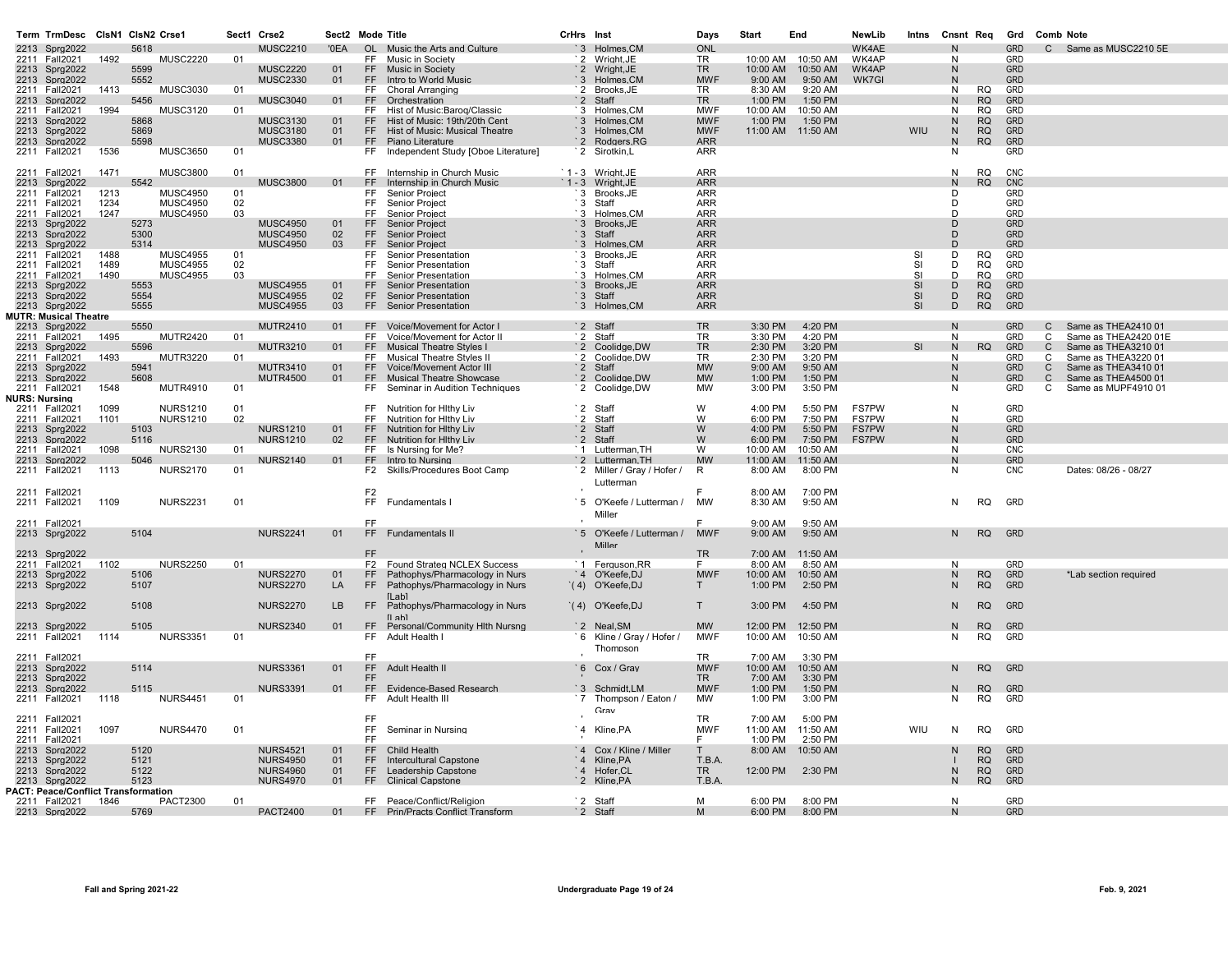|      |                                           |              | Term TrmDesc CIsN1 CIsN2 Crse1                  |          | Sect1 Crse2                        |          | Sect2 Mode Title |                                                                        | CrHrs Inst                   |                                | Days                     | <b>Start</b>        | End                 | NewLib       | Intns | Cnsnt Req Grd Comb Note |                   |                      |
|------|-------------------------------------------|--------------|-------------------------------------------------|----------|------------------------------------|----------|------------------|------------------------------------------------------------------------|------------------------------|--------------------------------|--------------------------|---------------------|---------------------|--------------|-------|-------------------------|-------------------|----------------------|
|      | PEHS: Physical Education<br>2211 Fall2021 | 1057         | <b>PEHS1000</b>                                 | 01       |                                    |          |                  | FF Fitness/Wellness for Life [Cross                                    |                              | `2 Keith,J                     | <b>MWF</b>               | 10:00 AM            | 10:50 AM            | <b>FS7PW</b> |       | Ν                       | GRD               |                      |
|      | 2211 Fall2021                             | 1062         | <b>PEHS1000</b>                                 | 02       |                                    |          | FF.              | Trainingl<br>Fitness/Wellness for Life [Cross                          |                              | 2 Keith,J                      | <b>MWF</b>               | 9:00 AM             | 9:50 AM             | <b>FS7PW</b> |       | N                       | GRD               |                      |
|      | 2211 Fall2021                             | 1063         | <b>PEHS1000</b>                                 | 03       |                                    |          | FF               | Trainingl<br>Fitness/Wellness for Life [Cross                          |                              | 2 Miller, AM                   | MWF                      | 8:00 AM             | 8:50 AM             | <b>FS7PW</b> |       | N                       | GRD               |                      |
|      | 2211 Fall2021                             | 1064         | <b>PEHS1000</b>                                 | 04       |                                    |          | FF               | Trainingl<br>Fitness/Wellness for Life [Aquatics]                      |                              | `2 Scott,JR                    | MWF                      | 2:00 PM             | 2:50 PM             | <b>FS7PW</b> |       | N                       | GRD               |                      |
|      | 2211 Fall2021                             | 1065         | <b>PEHS1000</b>                                 | 05       |                                    |          | FF               | Fitness/Wellness for Life [Cross                                       |                              | 2 Miller, AM                   | MWF                      | 11:00 AM            | 11:50 AM            | <b>FS7PW</b> |       | N                       | GRD               |                      |
|      | 2211 Fall2021                             | 1066         | <b>PEHS1000</b>                                 | 06       |                                    |          | FF.              | Trainingl<br>Fitness/Wellness for Life [Cross                          |                              | 2 Keith, J                     | MWF                      | 1:00 PM             | 1:50 PM             | <b>FS7PW</b> |       | N                       | GRD               |                      |
|      |                                           |              |                                                 |          |                                    |          |                  | Trainingl                                                              |                              |                                |                          |                     |                     |              |       |                         |                   |                      |
|      | 2213 Sprg2022                             |              | 5066                                            |          | <b>PEHS1000</b>                    | 01       |                  | FF Fitness/Wellness for Life [Cross<br>Training1                       |                              | 2 Keith, J                     | <b>MWF</b>               | 10:00 AM            | 10:50 AM            | <b>FS7PW</b> |       | N                       | GRD               |                      |
|      | 2213 Sprg2022                             |              | 5071                                            |          | <b>PEHS1000</b>                    | 02       | FF.              | Fitness/Wellness for Life [Cross<br>Trainingl                          |                              | 2 Miller, AM                   | <b>MWF</b>               | 9:00 AM             | 9:50 AM             | <b>FS7PW</b> |       | N                       | GRD               |                      |
|      | 2213 Sprg2022                             |              | 5062                                            |          | <b>PEHS1000</b>                    | 03       | FF               | Fitness/Wellness for Life [Cross<br>Trainingl                          |                              | 2 Keith, J                     | <b>MWF</b>               | 2:00 PM             | 2:50 PM             | <b>FS7PW</b> |       | N                       | <b>GRD</b>        |                      |
|      | 2211    Fall2021                          | 1061         | <b>PEHS1060</b>                                 | 01       |                                    |          | FF.              | Weight Training                                                        |                              | `1 Staff<br>1 Scott, JR        | ARR                      |                     |                     |              |       | N                       | GRD               |                      |
|      | 2213 Sprg2022<br>2211 Fall2021            | 1053         | 5073<br><b>PEHS1150</b>                         | 01       | <b>PEHS1100</b>                    | 01       | FF.<br>FF.       | <b>Begin Swimming</b><br>Badminton                                     |                              | 1 Miller, TR                   | <b>MW</b><br><b>MTWR</b> | 2:00 PM<br>12:00 PM | 2:50 PM<br>12:50 PM |              |       | N<br>N                  | <b>GRD</b><br>GRD | Dates: 10/18 - 12/17 |
|      | 2213 Sprg2022                             |              | 5057                                            |          | <b>PEHS1150</b>                    | 01       | FF.              | Badminton                                                              |                              | 1 Scott, JR                    | <b>MTWR</b>              |                     | 12:00 PM 12:50 PM   |              |       | N                       | GRD               |                      |
|      | 2211 Fall2021                             | 1054         | <b>PEHS1200</b>                                 | 01       |                                    |          | FF.              | Co-Curr Activity [Cross Country]                                       |                              | 1 Frakes, MA                   | <b>ARR</b>               |                     |                     |              |       | N                       | <b>CNC</b>        |                      |
|      | 2211 Fall2021                             | 1052         | <b>PEHS1200</b>                                 | 02       |                                    |          | FF.              | Co-Curr Activity [Football]                                            |                              | 1 Frakes, MA                   | ARR                      |                     |                     |              |       | N                       | <b>CNC</b>        |                      |
| 2211 | <b>Fall2021</b><br>Fall2021               | 1055<br>1060 | <b>PEHS1200</b>                                 | 03<br>04 |                                    |          | FF.<br>FF.       | Co-Curr Activity [Volleyball]                                          | $^{\circ}$ 1<br>$^{\circ}$ 1 | Frakes,MA<br>Frakes,MA         | <b>ARR</b><br>ARR        |                     |                     |              |       | Ν<br>N                  | CNC<br><b>CNC</b> |                      |
| 2211 | 2211 Fall2021                             | 1056         | <b>PEHS1200</b><br><b>PEHS1200</b>              | 05       |                                    |          | FF.              | Co-Curr Activity [Cheerleading]<br>Co-Curr Activity [Soccer]           |                              | 1 Frakes, MA                   | ARR                      |                     |                     |              |       | N                       | <b>CNC</b>        |                      |
|      | 2211 Fall2021                             | 1067         | <b>PEHS1200</b>                                 | 06       |                                    |          | FF.              | Co-Curr Activity [Swimming]                                            |                              | 1 Frakes, MA                   | <b>ARR</b>               |                     |                     |              |       | N                       | <b>CNC</b>        |                      |
|      | 2211 Fall2021                             | 1111         | <b>PEHS1200</b>                                 | 07       |                                    |          | FF               | Co-Curr Activity [Women's Golf]                                        |                              | 1 Frakes, MA                   | ARR                      |                     |                     |              |       | N                       | <b>CNC</b>        |                      |
|      | 2211 Fall2021                             | 1112         | <b>PEHS1200</b>                                 | 08       |                                    |          | FF.              | Co-Curr Activity [Women's Tennis]                                      |                              | 1 Frakes, MA                   | ARR                      |                     |                     |              |       | N                       | CNC               |                      |
|      |                                           |              |                                                 |          |                                    |          |                  | Co-Curr Activity [Basketball]                                          |                              |                                | <b>ARR</b>               |                     |                     |              |       | N                       | <b>CNC</b>        |                      |
|      | 2213 Sprg2022<br>2213 Sprg2022            |              | 5054<br>5055                                    |          | <b>PEHS1200</b><br><b>PEHS1200</b> | 01<br>02 | FF.<br>FF.       | <b>Co-Curr Activity [Baseball]</b>                                     |                              | 1 Frakes, MA<br>1 Frakes.MA    | <b>ARR</b>               |                     |                     |              |       | N                       | <b>CNC</b>        |                      |
|      | 2213 Sprg2022                             |              | 5072                                            |          | <b>PEHS1200</b>                    | 03       | FF.              | Co-Curr Activity [Track]                                               |                              | 1 Frakes, MA                   | <b>ARR</b>               |                     |                     |              |       | N                       | <b>CNC</b>        |                      |
|      | 2213 Sprg2022                             |              | 5069                                            |          | <b>PEHS1200</b>                    | 04       | FF.              | Co-Curr Activity [Cheerleading]                                        | $^{\circ}$ 1                 | Frakes, MA                     | <b>ARR</b>               |                     |                     |              |       | N                       | <b>CNC</b>        |                      |
|      | 2213 Sprg2022                             |              | 5063                                            |          | <b>PEHS1200</b>                    | 05       | FF.              | Co-Curr Activity [Softball]                                            |                              | Frakes, MA                     | <b>ARR</b>               |                     |                     |              |       | N                       | <b>CNC</b>        |                      |
|      | 2213 Sprg2022                             |              | 5109                                            |          | <b>PEHS1200</b>                    | 06       | FF.              | Co-Curr Activity [Women's Lacrosse]                                    |                              | 1 Frakes, MA                   | <b>ARR</b>               |                     |                     |              |       | Ν                       | <b>CNC</b>        |                      |
|      | 2213 Sprg2022                             |              | 5110                                            |          | <b>PEHS1200</b>                    | 07       | FF.              | Co-Curr Activity [Men's Lacrosse]                                      |                              | 1 Frakes, MA                   | <b>ARR</b>               |                     |                     |              |       | N                       | <b>CNC</b>        |                      |
|      | 2213 Sprg2022                             |              | 5111                                            |          | <b>PEHS1200</b>                    | 08       | FF.              | Co-Curr Activity [Men's Golf]                                          |                              | `1 Frakes, MA                  | <b>ARR</b>               |                     |                     |              |       | N                       | <b>CNC</b>        |                      |
|      | 2213 Sprg2022                             |              | 5112                                            |          | <b>PEHS1200</b>                    | 09       | FF.              | Co-Curr Activity [Men's Tennis]                                        |                              | 1 Frakes, MA                   | <b>ARR</b>               |                     |                     |              |       | N                       | <b>CNC</b>        |                      |
|      | 2213 Sprg2022                             |              | 5056                                            |          | <b>PEHS1220</b>                    | 01       |                  | FF Tennis                                                              |                              | `1 Staff                       | <b>MTWR</b>              | 12:00 PM            | 12:50 PM            |              |       | N                       | GRD               |                      |
|      | 2211 Fall2021<br>2213 Sprg2022            | 1058         | <b>PEHS1450</b><br>5061                         | 01       | <b>PEHS1450</b>                    | 01       | FF.              | FF First Aid<br><b>First Aid</b>                                       |                              | 2 Scott, JR<br>2 Scott, JR     | MWF<br><b>MWF</b>        | 8:00 AM<br>8:00 AM  | 8:50 AM<br>8:50 AM  |              |       | N                       | GRD<br>GRD        |                      |
|      | 2211 Fall2021                             | 1115         | <b>PEHS1550</b>                                 | 01       |                                    |          | FF.              | Care/Preven Injuries/Illnesses                                         |                              | `3 Miller, AM                  | MWF                      | 10:00 AM            | 10:50 AM            |              |       | N<br>Ν                  | GRD               |                      |
|      | 2213 Sprg2022                             |              | 5070                                            |          | <b>PEHS2000</b>                    | 01       |                  | FF Intermediate Swimming                                               |                              | 1 Scott, JR                    | <b>MW</b>                | 2:00 PM             | 2:50 PM             |              |       | N                       | GRD               |                      |
|      | 2211 Fall2021                             | 2053         | <b>PEHS2020</b>                                 | 01       |                                    |          | FF.              | Amer Red Cross Lifeguarding                                            | $^{\circ}$ 1                 | Scott, JR                      | TR                       | 2:00 PM             | 2:50 PM             |              |       | Ν                       | GRD               |                      |
|      | 2213 Sprg2022                             |              | 5102                                            |          | <b>PEHS2040</b>                    | 01       | FF.              | <b>Water Safety Instructor</b>                                         |                              | 1 Scott, JR                    | <b>TR</b>                | 2:00 PM             | 2:50 PM             |              |       | N                       | <b>GRD</b>        |                      |
|      | 2213 Sprg2022<br>2211 Fall2021            | 1107         | 5067<br><b>PEHS2260</b>                         | 01       | <b>PEHS2100</b>                    | '0E      | OL               | <b>Health Concepts I</b><br>FF Adv Conditioning Sports Perf [Softball] |                              | 2 Miller, TR<br>1 Holloway, TL | <b>ONL</b><br><b>MWF</b> | 3:00 PM             | 3:50 PM             |              |       | N<br>N                  | GRD<br><b>CNC</b> |                      |
|      | 2211 Fall2021                             | 1108         | <b>PEHS2260</b>                                 | 02       |                                    |          |                  | FF Adv Conditioning Sports Perf                                        |                              | 1 Shade, LM                    | <b>MWF</b>               | 3:00 PM             | 3:50 PM             |              |       | N                       | CNC               |                      |
|      | 2211 Fall2021                             | 1116         | <b>PEHS2260</b>                                 | 03       |                                    |          | FF               | IWomen's Basketball1<br>Adv Conditioning Sports Perf [Men's            |                              | 1 Ashton, JA                   | <b>TWF</b>               | 5:00 PM             | 5:50 PM             |              |       | N                       | CNC               |                      |
|      |                                           |              |                                                 |          |                                    |          |                  | Lacrossel                                                              |                              |                                |                          |                     |                     |              |       |                         |                   |                      |
|      | 2213 Sprg2022                             |              | 5074                                            |          | <b>PEHS2260</b>                    | 01       | FF.              | Adv Conditioning Sports Perf<br><b>IFootball1</b>                      |                              | 1 Rock, S                      | <b>MWF</b>               | 7:00 AM             | 7:50 AM             |              |       | N                       | <b>CNC</b>        |                      |
|      | 2213 Sprg2022                             |              | 5075                                            |          | <b>PEHS2260</b>                    | 02       | FF.              | Adv Conditioning Sports Perf [Men's<br>Soccerl                         |                              | 1 Fridley, ST                  | <b>TR</b>                | 3:00 PM             | 4:30 PM             |              |       | N                       | <b>CNC</b>        |                      |
|      | 2213 Sprg2022                             |              | 5076                                            |          | <b>PEHS2260</b>                    | 03       |                  | FF Adv Conditioning Sports Perf<br><b>IFootball1</b>                   |                              | 1 Rock, S                      | <b>MWF</b>               | 4:00 PM             | 4:50 PM             |              |       | N                       | <b>CNC</b>        |                      |
|      | 2213 Sprg2022                             |              | 5077                                            |          | <b>PEHS2260</b>                    | 04       | FF.              | Adv Conditioning Sports Perf<br><b>IWomen's Soccerl</b>                |                              | 1 Myhre, JC                    | <b>TR</b>                | 6:30 AM             | 7:45 AM             |              |       | N                       | <b>CNC</b>        |                      |
|      | 2213 Sprg2022                             |              | 5078                                            |          | <b>PEHS2260</b>                    | 05       | FF.              | Adv Conditioning Sports Perf<br><b>Nollevhall1</b>                     |                              | 1 Miller, TR                   | <b>MWR</b>               | 4:00 PM             | 4:50 PM             |              |       | N                       | <b>CNC</b>        |                      |
|      | 2211 Fall2021                             | 1119         | <b>PEHS2340</b>                                 | 01       |                                    |          | ۲F               | Psychology of Coaching                                                 |                              | 2 Beach, VJ                    | TR                       | 12:00 PM            | 12:50 PM            |              |       | N                       | GRD               |                      |
|      | 2211 Fall2021                             | 2000         | <b>PEHS3030</b>                                 | 01       |                                    |          | FF.              | <b>Tech Coaching Volleyball</b>                                        |                              | 1 Miller, TR                   | TR                       | 1:00 PM             | 1:50 PM             |              |       | Ν                       | GRD               |                      |
| 2211 | <b>Fall2021</b><br>2211 Fall2021          | 2001<br>2002 | <b>PEHS3040</b><br><b>PEHS3050</b>              | 01<br>01 |                                    |          | FF.<br>FF.       | <b>Tech Coaching Soccer</b><br><b>Techniques Coaching Football</b>     |                              | 1 Myhre, JC<br>`1 Staff        | TR<br>ARR                | 1:00 PM             | 1:50 PM             |              |       | N<br>N                  | GRD<br>GRD        |                      |
|      | 2211 Fall2021                             | 2003         | <b>PEHS3070</b>                                 | 01       |                                    |          | FF.              | <b>Tech Coaching Basketball</b>                                        |                              | `1 Staff                       | ARR                      |                     |                     |              |       | N                       | GRD               |                      |
|      | 2213 Sprg2022                             |              | 5064                                            |          | <b>PEHS3340</b>                    | 01       | FF.              | Sociology of Sport                                                     |                              | `3 Staff                       | <b>MWF</b>               | 9:00 AM             | 9:50 AM             |              | WIU   | N                       | GRD               |                      |
|      | 2213 Sprg2022                             |              | 5065                                            |          | <b>PEHS3410</b>                    | 01       |                  | FF Sports Administration                                               |                              | `3 Myhre, JC                   | <b>MWF</b>               | 8:00 AM             | 8:50 AM             |              |       | N                       | GRD               |                      |
|      | 2211 Fall2021                             | 1090         | PETE: Physical Education Teacher Ed<br>PETE1300 | 01       |                                    |          |                  | FF Intro to Sport/Phys Activ/Rec                                       |                              | 2 Scott, JR                    | TR                       | 9:00 AM             | 9:50 AM             |              |       | Ν                       | <b>GRD</b>        |                      |
|      | 2213 Sprg2022                             |              | 5052                                            |          | <b>PETE2250</b>                    | 01       |                  | FF Motor Behavior                                                      |                              | 3 Miller, AM                   | <b>MWF</b>               | 10:00 AM            | 10:50 AM            |              | WI    | N                       | GRD               |                      |
|      | 2211 Fall2021                             | 1092         | PETE3710                                        | 01       |                                    |          |                  | FF Instructional Strategies (K-5)                                      |                              | `3 Staff                       | <b>MWF</b>               | 1:00 PM             | 1:50 PM             |              |       | N                       | GRD               |                      |
|      | 2213 Sprg2022                             |              | 5878                                            |          | <b>PETE3720</b>                    | 01       |                  | FF Sp/PhysAct/Rec Spec Popul                                           |                              | `3 Staff                       | <b>MWF</b>               | 1:00 PM             | 1:50 PM             |              |       | N                       | GRD               |                      |
|      | 2211 Fall2021                             | 1093         | <b>PETE4850</b>                                 | 01       |                                    |          |                  | FF Practicum in Phys Ed Teaching                                       | $1 - 4$ Staff                |                                | ARR                      |                     |                     |              |       | RQ                      | <b>CNC</b>        |                      |
|      | 2213 Sprg2022<br>2211 Fall2021            | 1091         | 5053<br><b>PETE4900</b>                         | 01       | <b>PETE4850</b>                    | 01       |                  | FF Practicum in Phys Ed Teaching<br>FF Tech Appl Sp/Phys Act/Rec       | 1-4 Staff                    | 2 Scott, JR                    | <b>ARR</b><br>TR         | 10:00 AM            | 10:50 AM            |              | SI    | <b>RQ</b><br>N<br>RQ    | CNC<br>GRD        |                      |
|      |                                           |              | Fall and Spring 2021-22                         |          |                                    |          |                  |                                                                        |                              | Undergraduate Page 20 of 24    |                          |                     |                     |              |       |                         |                   | Feb. 9, 2021         |
|      |                                           |              |                                                 |          |                                    |          |                  |                                                                        |                              |                                |                          |                     |                     |              |       |                         |                   |                      |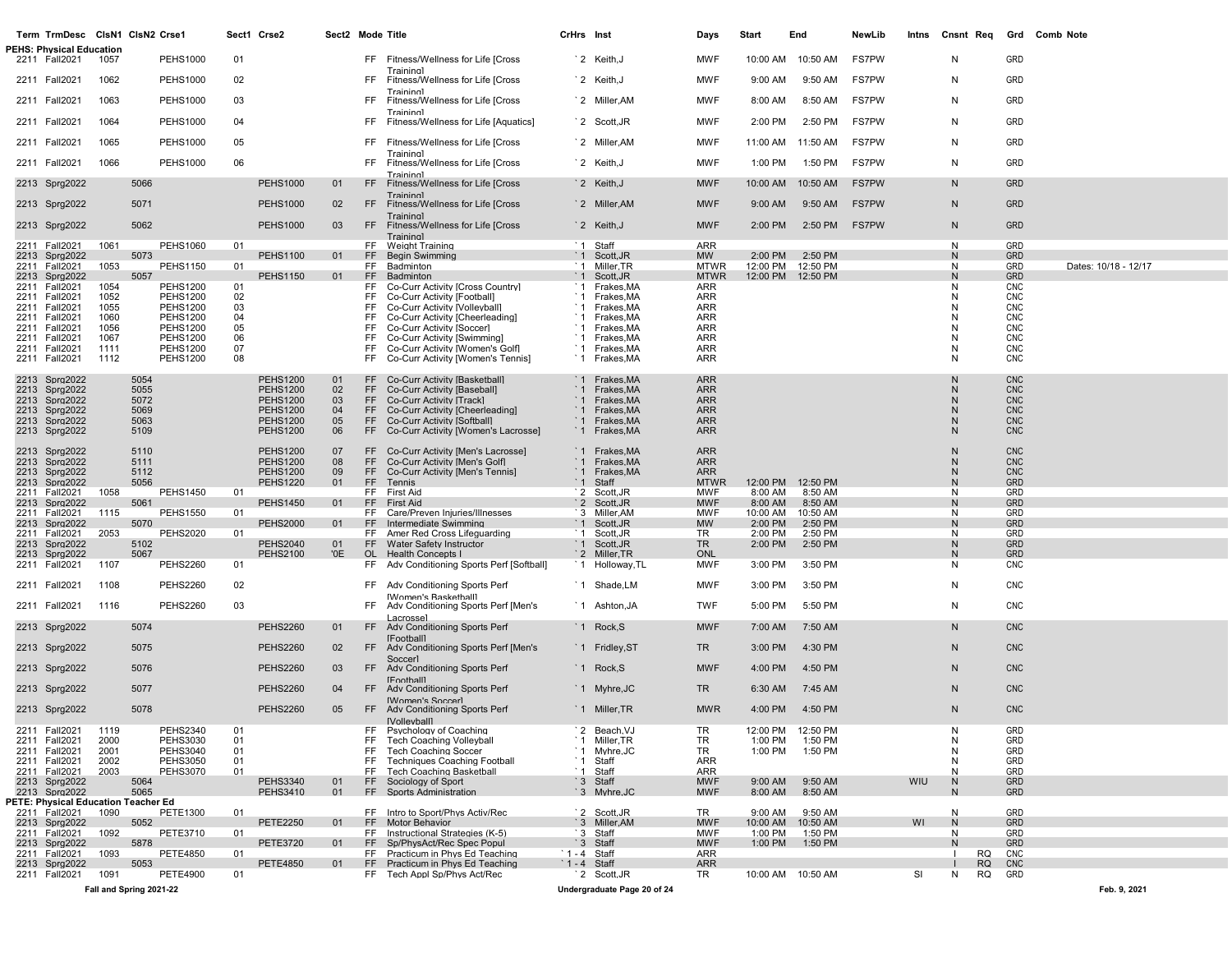|                                          | Term TrmDesc                     | CISN1 CISN2 Crse1       |              |                             |                  | Sect1 Crse2                        | Sect2 Mode Title |            |                                                                     | CrHrs Inst    |                                              | Days                     | Start               | End                                    | NewLib         | Intns      |              |                        | Cnsnt Req Grd Comb Note  |                   |                                                  |
|------------------------------------------|----------------------------------|-------------------------|--------------|-----------------------------|------------------|------------------------------------|------------------|------------|---------------------------------------------------------------------|---------------|----------------------------------------------|--------------------------|---------------------|----------------------------------------|----------------|------------|--------------|------------------------|--------------------------|-------------------|--------------------------------------------------|
| <b>PHIL: Philosophy</b><br>2211 Fall2021 |                                  | 1986                    |              | PHIL3010                    | 01               |                                    |                  |            | FF History of Political Thought                                     |               | 3 Varner, JR                                 | TR                       | 1:00 PM             | 2:15 PM                                |                |            | N            | RQ.                    | GRD                      | C                 | Same as HIST/POSC3010 01                         |
| 2211 Fall2021                            |                                  | 1145                    |              | <b>PHIL3250</b>             | 01               |                                    |                  | FF.        | <b>Ethics/Morality for Profess</b>                                  |               | 3 Willowby, NJ                               | MWF                      | 1:00 PM             | 1:50 PM                                | WK1CH          |            | N            | <b>RQ</b>              | GRD                      | $\mathsf C$       | Same as RLGN2350 01                              |
| <b>PHYS: Physics</b>                     |                                  |                         |              |                             |                  |                                    |                  |            |                                                                     |               |                                              |                          |                     |                                        |                |            |              |                        |                          |                   |                                                  |
| 2211 Fall2021                            |                                  | 2004                    |              | <b>PHYS1000</b>             | 01               |                                    |                  | FF.        | <b>Physical Science</b>                                             |               | '4 Kennedy, SB                               | <b>MWF</b>               | 1:00 PM             | 1:50 PM                                | WK2SC          |            | Ν            |                        | GRD                      |                   | *Lab section required                            |
| 2211 Fall2021<br>2211                    | <b>Fall2021</b>                  | 2005<br>2006            |              | <b>PHYS1000</b><br>PHYS1000 | LA.<br><b>LB</b> |                                    |                  | FF.<br>FF. | <b>Physical Science [Lab]</b><br>Physical Science [Lab]             | (4)           | $(4)$ Kennedy, SB<br>Kennedv.SB              | R                        | 1:00 PM<br>3:00 PM  | 2:50 PM<br>4:50 PM                     | WK2SC<br>WK2SC |            | N<br>N       |                        | GRD<br>GRD               |                   |                                                  |
| 2213                                     | Sprg2022                         |                         | 5945         |                             |                  | <b>PHYS1020</b>                    | 01               | FF.        | Earth and Space Science                                             |               | Carr, SR                                     | <b>MWF</b>               | 10:00 AM            | 10:50 AM                               | WK2SC          |            | N            |                        | GRD                      |                   |                                                  |
| 2213                                     | Sprg2022                         |                         |              |                             |                  |                                    |                  | FF.        | Lab                                                                 |               |                                              | T.                       | 1:00 PM             | 2:50 PM                                |                |            |              |                        |                          |                   |                                                  |
| 2213                                     | Sprg2022                         |                         | 5165         |                             |                  | <b>PHYS1030</b>                    | 01               | FF.        | Tcha STEM in Elem Clsrm                                             | $\cdot$ 3     | Carr, SR                                     | <b>TR</b>                | 8:00 AM             | 9:50 AM                                |                |            | N            |                        | <b>GRD</b>               |                   |                                                  |
| 2213                                     | 2213 Sprg2022<br>Sprg2022        |                         | 5888<br>5889 |                             |                  | <b>PHYS2140</b><br><b>PHYS2140</b> | 01<br>LA         | FF.<br>FF. | Gen Physics I (Algebra)<br>Gen Physics I (Algebra) [Lab]            | (4)           | 4 Williamson.TJ<br>Kang,K                    | <b>MWF</b><br>т          | 8:00 AM<br>1:00 PM  | 8:50 AM<br>2:50 PM                     | WK2SC<br>WK2SC |            | N<br>N       |                        | GRD<br><b>GRD</b>        |                   | *Lab section required<br>Meets with PHYS2240 LC  |
| 2213                                     | Sprg2022                         |                         | 5890         |                             |                  | <b>PHYS2140</b>                    | LB               | FF.        | Gen Physics I (Algebra) [Lab]                                       | (4)           | Williamson, TJ                               | т                        | 3:00 PM             | 4:50 PM                                | WK2SC          |            | N            |                        | GRD                      |                   | Meets with PHYS2240 LB                           |
| 2213                                     | Sprg2022                         |                         | 5891         |                             |                  | <b>PHYS2140</b>                    | LC               | FF.        | Gen Physics I (Algebra) [Lab]                                       |               | `(4) Williamson,TJ                           | R.                       | 1:00 PM             | 2:50 PM                                | WK2SC          |            | N.           |                        | GRD                      |                   | Meets with PHYS2240 LA                           |
| 2213                                     | Sprg2022                         |                         | 5158         |                             |                  | <b>PHYS2240</b>                    | 01               | FF.        | Gen Physics I (Calculus)                                            |               | Williamson, TJ                               | <b>MWF</b>               | 11:00 AM            | 11:50 AM                               | WK2SC          |            | N<br>N       | <b>RQ</b>              | <b>GRD</b><br>GRD        |                   | *Lab section required                            |
| 2213                                     | 2213 Sprg2022<br>Sprg2022        |                         | 5159<br>5160 |                             |                  | <b>PHYS2240</b><br><b>PHYS2240</b> | LA<br>LB         | FF.<br>FF. | Gen Physics I (Calculus) [Lab]<br>Gen Physics I (Calculus) [Lab]    |               | (4) Williamson, TJ<br>(4) Williamson, TJ     | R<br>T                   | 1:00 PM<br>3:00 PM  | 2:50 PM<br>4:50 PM                     | WK2SC<br>WK2SC |            | N            | <b>RQ</b><br><b>RQ</b> | <b>GRD</b>               |                   | Meets with PHYS2140 LC<br>Meets with PHYS2140 LB |
| 2213                                     | Sprg2022                         |                         | 5893         |                             |                  | <b>PHYS2240</b>                    | LC               | FF.        | Gen Physics I (Calculus) [Lab]                                      |               | $(4)$ Kang, K                                | Т                        | 1:00 PM             | 2:50 PM                                | WK2SC          |            | N            | <b>RQ</b>              | GRD                      |                   | Meets with PHYS2140 LA                           |
| 2211                                     | <b>Fall2021</b>                  | 1609                    |              | <b>PHYS2250</b>             | 01               |                                    |                  | FF         | Gen Physics II (Calculus)                                           |               | 4 Williamson.TJ                              | <b>MWF</b>               | 11:00 AM            | 11:50 AM                               |                |            | N            | <b>RQ</b>              | GRD                      |                   | *Lab section required                            |
| 2211<br>2211 Fall2021                    | <b>Fall2021</b>                  | 1610                    |              | <b>PHYS2250</b>             | LA               |                                    |                  | FF         | Gen Physics II (Calculus) [Lab]                                     |               | (4) Williamson, TJ                           | R                        | 9:00 AM             | 10:50 AM                               |                |            | Ν<br>Ν       | <b>RQ</b>              | GRD<br>GRD               |                   |                                                  |
| 2211 Fall2021                            |                                  | 1611<br>1635            |              | <b>PHYS2250</b><br>PHYS3130 | <b>LB</b><br>01  |                                    |                  | FF.<br>FF. | Gen Physics II (Calculus) [Lab]<br><b>Modern Physics</b>            |               | (4) Williamson, TJ<br>2 Williamson, TJ       | R<br>ΜW                  | 3:00 PM<br>2:00 PM  | 4:50 PM<br>2:50 PM                     |                |            | Ν            | <b>RQ</b><br><b>RQ</b> | GRD                      |                   |                                                  |
|                                          | 2213 Sprg2022                    |                         | 5882         |                             |                  | <b>PHYS4130</b>                    | 01               | FF.        | <b>Quantum Theory</b>                                               |               | 4 Williamson,TJ                              | <b>MW</b>                | $3:00$ PM           | 4:40 PM                                |                |            | N            | <b>RQ</b>              | GRD                      | C                 | Same as CHEM4120 01                              |
| 2211 Fall2021                            |                                  | 1626                    |              | PHYS4210                    | 01               |                                    |                  | FF.        | Electricity/Magnetism                                               |               | 3 Troy, WS                                   | <b>MWF</b>               | 8:00 AM             | 8:50 AM                                |                |            | N            |                        | GRD                      | C                 | Meets with ENGR3240 01                           |
| 2211 Fall2021                            | 2213 Sprg2022                    | 1596                    | 5140         | <b>PHYS4650</b>             | 01               | <b>PHYS4650</b>                    | 01               | FF.        | Independent Study<br>FF Independent Study                           |               | 1 - 4 Williamson, TJ<br>1 - 4 Williamson, TJ | ARR<br><b>ARR</b>        |                     |                                        |                |            | N<br>N       |                        | GRD<br><b>GRD</b>        |                   |                                                  |
| 2211 Fall2021                            |                                  | 1568                    |              | <b>PHYS4910</b>             | 01               |                                    |                  | FF.        | Science Seminar I                                                   |               | 1 Pottorf, RS                                | R                        |                     | 12:00 PM 12:50 PM                      |                |            | Ν            | RQ                     | GRD                      | C                 | Same as BIOL/CHEM 4910                           |
|                                          | 2213 Sprg2022                    |                         | 5151         |                             |                  | <b>PHYS4920</b>                    | 01               |            | FF Science Seminar II                                               |               | 1 Pottorf, RS                                | R.                       | 12:00 PM            | 12:50 PM                               |                | SI WIU     | N            | <b>RQ</b>              | GRD                      | $\mathsf{C}$      | Same as BIOL/CHEM 4920                           |
| <b>POSC: Political Science</b>           |                                  |                         |              |                             |                  |                                    |                  |            |                                                                     |               |                                              |                          |                     |                                        |                |            |              |                        |                          |                   |                                                  |
| 2211 Fall2021<br>2211 Fall2021           |                                  | 1713<br>1875            |              | POSC2020<br>POSC2030        | 01<br>01         |                                    |                  | FF.<br>FF. | Intro to Politics<br>Intro Nationl Security Studies                 | $\cdot$ 3     | `3 Staff<br>Staff                            | <b>MWF</b><br><b>MWF</b> | 2:00 PM<br>9:00 AM  | 2:50 PM<br>9:50 AM                     |                |            | N<br>Ν       |                        | GRD<br>GRD               |                   |                                                  |
| 2211 Fall2021                            |                                  | 1712                    |              | POSC2100                    | 01               |                                    |                  | FF.        | American Natl Government                                            |               | 3 Frank,MW                                   | <b>MWF</b>               | 10:00 AM            | 10:50 AM                               | WK3CV          |            | N            |                        | GRD                      |                   |                                                  |
| 2213                                     | Sprg2022                         |                         | 5860         |                             |                  | POSC2100                           | 01               | FF.        | American Natl Government                                            |               | 3 Frank, MW                                  | <b>MWF</b>               | 10:00 AM            | 10:50 AM                               | WK3CV          |            | N            |                        | GRD                      |                   |                                                  |
| 2213                                     | Sprg2022                         |                         | 5722         |                             |                  | <b>POSC2200</b>                    | 01               | FF.        | <b>Public Policy</b>                                                | $\cdot$ 3     | Staff                                        | <b>MWF</b>               | 2:00 PM             | 2:50 PM                                |                |            | N.           | <b>RQ</b>              | GRD                      |                   |                                                  |
| 2213                                     | Sprg2022<br>2213 Sprg2022        |                         | 5932<br>5861 |                             |                  | <b>POSC2200</b><br>POSC2210        | 02<br>01         | FF.        | <b>Public Policy</b><br>FF Intro to Legal Studies                   |               | `3 Staff<br>`3 Staff                         | <b>MWF</b><br>R          | 9:00 AM<br>5:00 PM  | 9:50 AM<br>8:00 PM                     |                |            | N<br>N       | <b>RQ</b>              | <b>GRD</b><br><b>GRD</b> |                   |                                                  |
| 2211                                     | <b>Fall2021</b>                  | 1717                    |              | POSC2400                    | 01               |                                    |                  | FF.        | Pol Sci Research Methods                                            |               | 3 Frank, MW                                  | TR                       | 9:30 AM             | 10:45 AM                               |                | WI         | Ν            |                        | GRD                      |                   |                                                  |
| 2211                                     | <b>Fall2021</b>                  | 1865                    |              | POSC2400                    | 02               |                                    |                  | FF.        | Pol Sci Research Methods                                            |               | `3 Frank,MW                                  | <b>TR</b>                | 1:00 PM             | 2:15 PM                                |                | WI         | N            |                        | GRD                      |                   |                                                  |
| 2213                                     | Sprg2022                         |                         | 5862         |                             |                  | POSC2420                           | 01               | FF.        | <b>Applied Statistics Lab</b>                                       |               | 1 Frank.MW                                   | W                        | 1:00 PM             | 1:50 PM                                |                |            | N            | <b>RQ</b>              | <b>GRD</b>               |                   |                                                  |
| 2211 Fall2021<br>2211 Fall2021           |                                  | 1884<br>1985            |              | POSC2840<br>POSC3010        | 01<br>01         |                                    |                  | FF.<br>FF. | <b>Model United Nations</b><br><b>History of Political Thought</b>  |               | `1 Staff<br>`3 Varner, JR                    | <b>ARR</b><br><b>TR</b>  | 1:00 PM             | 2:15 PM                                |                |            | Ν            | <b>RQ</b>              | GRD<br>GRD               |                   | C Same as HIST/PHIL3010 01                       |
| 2213                                     | Sprg2022                         |                         | 5863         |                             |                  | POSC3211                           | 01               | FF.        | The Congress                                                        |               | 3 Frank, MW                                  | <b>TR</b>                | 1:00 PM             | 2:15 PM                                |                | SI WIU     | $\mathsf{N}$ | <b>RQ</b>              | GRD                      |                   |                                                  |
| 2211 Fall2021                            |                                  | 1913                    |              | POSC3310                    | 01               |                                    |                  | FF.        | Political Violence/Terrorism                                        |               | `3 Staff                                     | TR                       | 9:30 AM             | 10:45 AM                               |                | WIU        | N            | <b>RQ</b>              | <b>GRD</b>               |                   |                                                  |
| 2211 Fall2021                            |                                  | 1991                    |              | POSC3330                    | 01               |                                    |                  | FF.        | American Foreign Policy                                             |               | 3 Dowd, AW                                   | м                        | 5:00 PM             | 8:00 PM                                |                | <b>SI</b>  | N            | <b>RQ</b>              | GRD                      |                   |                                                  |
| 2211 Fall2021                            | 2213 Sprg2022                    | 2034                    | 5864         | POSC3400                    | 01               | POSC3370                           | 01               | FF.        | FF Intelligence/Security Studies<br><b>Comparative Politics</b>     |               | :3 Staff<br>`3 Staff                         | <b>TR</b><br>TR.         | 9:30 AM<br>2:30 PM  | 10:45 AM<br>3:45 PM                    |                |            | N<br>N       | <b>RQ</b><br>RQ        | <b>GRD</b><br>GRD        |                   |                                                  |
| 2213                                     | Sprg2022                         |                         | 5865         |                             |                  | POSC3510                           | 01               |            | FF Internatl Political Economy                                      |               | `3 Staff                                     | <b>MWF</b>               |                     | 11:00 AM 11:50 AM                      |                |            | N.           | <b>RQ</b>              | <b>GRD</b>               |                   |                                                  |
| 2211 Fall2021                            |                                  | 1715                    |              | POSC4800                    | 01               |                                    |                  | FF.        | Government Internship                                               |               | $\cdot$ 1 - 4 Frank, MW                      | ARR                      |                     |                                        |                |            |              | <b>RQ</b>              | <b>CNC</b>               |                   |                                                  |
| 2211 Fall2021                            | 2213 Sprg2022                    | 1714                    | 5866         | POSC4810                    | 01               | POSC4800                           | 01               | FF.        | FF Government Internship<br>Legal Internship                        |               | 1-4 Frank, MW<br>1-4 Frank, MW               | <b>ARR</b><br><b>ARR</b> |                     |                                        |                |            |              | <b>RQ</b><br><b>RQ</b> | <b>CNC</b><br><b>CNC</b> |                   |                                                  |
|                                          | 2213 Sprg2022                    |                         | 5867         |                             |                  | POSC4810                           | 01               |            | FF Legal Internship                                                 |               | 1 - 4 Frank, MW                              | <b>ARR</b>               |                     |                                        |                |            |              | <b>RQ</b>              | <b>CNC</b>               |                   |                                                  |
| 2211 Fall2021                            |                                  | 1718                    |              | POSC4820                    | 01               |                                    |                  | FF.        | Global Internship                                                   | 1 - 4 Staff   |                                              | <b>ARR</b>               |                     |                                        |                |            |              |                        | <b>CNC</b>               |                   |                                                  |
|                                          | 2213 Sprg2022                    |                         | 5721         |                             |                  | POSC4820                           | 01               | FF.        | Global Internship                                                   | $1 - 4$ Staff |                                              | <b>ARR</b>               |                     |                                        |                |            |              |                        | CNC                      |                   |                                                  |
| 2213<br>2211                             | Sprg2022<br><b>Fall2021</b>      | 1716                    | 5931         | POSC4915                    | 01               | POSC4860                           | 01               | FF.<br>FF. | <b>Public Policy Practicum</b><br>Honors Research                   | $\degree{3}$  | Frank, MW<br>`3 Frank,MW                     | <b>TR</b><br>ARR         |                     | 2:30 PM 3:45 PM                        |                |            | D            | <b>RQ</b><br>RQ        | <b>GRD</b><br><b>GRD</b> |                   |                                                  |
| 2211 Fall2021                            |                                  | 2035                    |              | POSC4930                    | 01               |                                    |                  | FF.        | Senior Seminar                                                      |               | 1 Frank, MW                                  | F.                       |                     | 12:00 PM 12:50 PM                      |                |            | N            | <b>RQ</b>              | <b>GRD</b>               |                   |                                                  |
| <b>PSYC: Psychology</b>                  |                                  |                         |              |                             |                  |                                    |                  |            |                                                                     |               |                                              |                          |                     |                                        |                |            |              |                        |                          |                   |                                                  |
| 2211 Fall2021<br>2211 Fall2021           |                                  | 1764<br>1768            |              | <b>PSYC2000</b><br>PSYC2000 | 01<br>02         |                                    |                  | FF.<br>FF. | General Psychology<br>General Psychology                            | $\cdot$ 3     | 3 Priest, WL<br>Blunt, JR                    | <b>MWF</b><br><b>TR</b>  | 10:00 AM<br>1:00 PM | 10:50 AM<br>2:15 PM                    | WK5SB<br>WK5SB |            | N<br>N       |                        | GRD<br>GRD               |                   |                                                  |
|                                          | 2213 Sprg2022                    |                         | 5683         |                             |                  | <b>PSYC2000</b>                    | 01               | FF.        | General Psychology                                                  |               | 3 Priest, WL                                 | <b>MWF</b>               | 11:00 AM            | 11:50 AM                               | WK5SB          |            | N            |                        | <b>GRD</b>               |                   |                                                  |
|                                          | 2213 Sprg2022                    |                         | 5687         |                             |                  | <b>PSYC2000</b>                    | 02               |            | FF General Psychology                                               |               | 3 Blunt, JR                                  | <b>TR</b>                | 2:30 PM             | 3:45 PM                                | WK5SB          |            | N            |                        | GRD                      |                   |                                                  |
| 2211 Fall2021                            |                                  | 1879                    |              | <b>PSYC2010</b>             | 01               |                                    |                  | FF.        | Research Methods in Psychology                                      |               | 3 Stull.LG                                   | <b>TR</b>                | 9:30 AM             | 10:45 AM                               |                | WI         | N            | <b>RQ</b>              | <b>GRD</b>               |                   |                                                  |
| 2211                                     | 2213 Sprg2022<br><b>Fall2021</b> | 1771                    | 5689         | PSYC2100                    | 01               | <b>PSYC2010</b>                    | 01               | FF.<br>FF. | Research Methods in Psychology<br>Interpersonal Relationships       | 3             | Stull,LG<br>' 4 Griffith, GL                 | TR<br><b>TR</b>          | 9:30 AM<br>2:30 PM  | 10:45 AM<br>4:20 PM                    |                | WI         | N<br>N       | <b>RQ</b>              | GRD<br><b>CNC</b>        |                   |                                                  |
| 2211 Fall2021                            |                                  | 1769                    |              | <b>PSYC2100</b>             | 02               |                                    |                  | FF.        | Interpersonal Relationships                                         | $^{\circ}$ 4  | Stull,LG                                     | MW                       | 2:00 PM             | 3:50 PM                                |                |            | N            |                        | <b>CNC</b>               |                   |                                                  |
|                                          | 2213 Sprg2022                    |                         | 5688         |                             |                  | <b>PSYC2100</b>                    | 01               |            | FF Interpersonal Relationships                                      |               | `4 Griffith.GL                               | <b>MW</b>                | 3:00 PM             | 4:50 PM                                |                |            | N.           |                        | <b>CNC</b>               |                   |                                                  |
|                                          | 2213 Sprg2022<br>2211 Fall2021   | 1774                    | 5692         | <b>PSYC2110</b>             | 0B               | <b>PSYC2100</b>                    | 02 <sup>2</sup>  | BL         | FF Interpersonal Relationships<br><b>Educational Psychology</b>     | $\cdot$ 3     | ` 4 Priest, WL                               | <b>TR</b><br>TR          | 2:30 PM             | 4:20 PM                                | WK5SB          |            | N<br>N       |                        | CNC<br>GRD               | C                 | Same as EDUC2110 0E                              |
| 2211 Fall2021                            |                                  |                         |              |                             |                  |                                    |                  | <b>BL</b>  |                                                                     |               | Trotter,JS                                   | ONL                      |                     | 9:30 AM 10:45 AM                       |                |            |              |                        |                          |                   |                                                  |
|                                          | 2213 Sprg2022                    |                         | 5691         |                             |                  | <b>PSYC2110</b>                    | 01               | FF.        | <b>Educational Psychology</b>                                       |               | 3 Trotter, JS                                | <b>MWF</b>               | 1:00 PM             | 1:50 PM                                | WK5SB          |            | N            |                        | <b>GRD</b>               | C                 | Same as EDUC2110 01                              |
|                                          | 2213 Sprg2022                    |                         | 5810         |                             |                  | <b>PSYC2110</b>                    | 02               |            | FF Educational Psychology                                           |               | 3 Trotter, JS                                | TR.                      | 1:00 PM             | 2:15 PM                                | WK5SB          |            | N            |                        | GRD                      | $\mathsf{C}$      | Same as EDUC2110 02                              |
|                                          | 2213 Sprg2022                    |                         | 5685         |                             |                  | <b>PSYC2440</b>                    | 01               |            | FF Appl Stats / Intro Research [Microsoft<br>Excel is required1     |               | ` 4 Griffith, GL                             | <b>MTWR</b>              | 1:00 PM             | 1:50 PM                                | FS5QR          |            | N            |                        | GRD                      |                   |                                                  |
|                                          | 2211 Fall2021                    | 1770                    |              | PSYC2510                    | 01               |                                    |                  |            | FF Developmental Psych                                              |               | ' 4 Murray, TE                               | T.                       | 5:00 PM             | 9:00 PM                                |                |            | N            | <b>RQ</b>              | GRD                      |                   |                                                  |
|                                          | 2213 Sprg2022                    |                         | 5853         |                             |                  | <b>PSYC2510</b>                    | 01               |            | FF Developmental Psych                                              |               | 4 Blunt, JR                                  | <b>MTRF</b>              | 10:00 AM            | 10:50 AM                               |                |            | N            | <b>RQ</b>              | GRD                      |                   |                                                  |
|                                          | 2213 Sprg2022                    |                         | 5798         |                             |                  | <b>PSYC2600</b>                    | 01               |            | FF Topics in Psychology: [Forensics]                                |               | 2 Murray, TE                                 | R                        | 4:00 PM             | 6:00 PM                                |                |            | N            |                        | GRD                      |                   |                                                  |
|                                          | 2211 Fall2021<br>2213 Sprg2022   | 1775                    | 5696         | <b>PSYC2850</b>             | 01               | <b>PSYC2850</b>                    | 01               | FF.        | FF Practicum in Leadership Skills<br>Practicum in Leadership Skills |               | 2 Stull,LG<br>2 Griffith.GL                  | T<br>F                   |                     | 12:00 PM 12:50 PM<br>12:00 PM 12:50 PM |                |            |              | <b>RQ</b><br><b>RQ</b> | <b>CNC</b><br><b>CNC</b> | C<br>$\mathsf{C}$ | Same as EDUC/SOCI 2850<br>Same as EDUC/SOCI 2850 |
|                                          | 2213 Sprg2022                    |                         | 5693         |                             |                  | <b>PSYC3010</b>                    | 01               |            | FF Social Psychology                                                |               | 4 Priest, WL                                 | <b>MW</b>                | 1:00 PM             | 2:50 PM                                |                | <b>WIU</b> | N            | <b>RQ</b>              | GRD                      |                   | C Same as PUBH/SOCI3010 01                       |
| 2211 Fall2021                            |                                  | 1778                    |              | PSYC3040                    | 01               |                                    |                  | FF.        | <b>Group/Insti Dynamics</b>                                         |               | 3 Priest.WL                                  | м                        | 5:00 PM             | 7:50 PM                                |                |            | D            | <b>RQ</b>              | <b>CNC</b>               |                   |                                                  |
| 2211 Fall2021                            |                                  | 1840                    |              | <b>PSYC3060</b>             | 01               |                                    |                  |            | FF The Emotions                                                     |               | 4 Priest, WL                                 | <b>MW</b>                |                     | 2:00 PM 3:50 PM                        |                |            | N            | RQ                     | GRD                      |                   |                                                  |
|                                          |                                  | Fall and Spring 2021-22 |              |                             |                  |                                    |                  |            |                                                                     |               | Undergraduate Page 21 of 24                  |                          |                     |                                        |                |            |              |                        |                          |                   | Feb. 9, 2021                                     |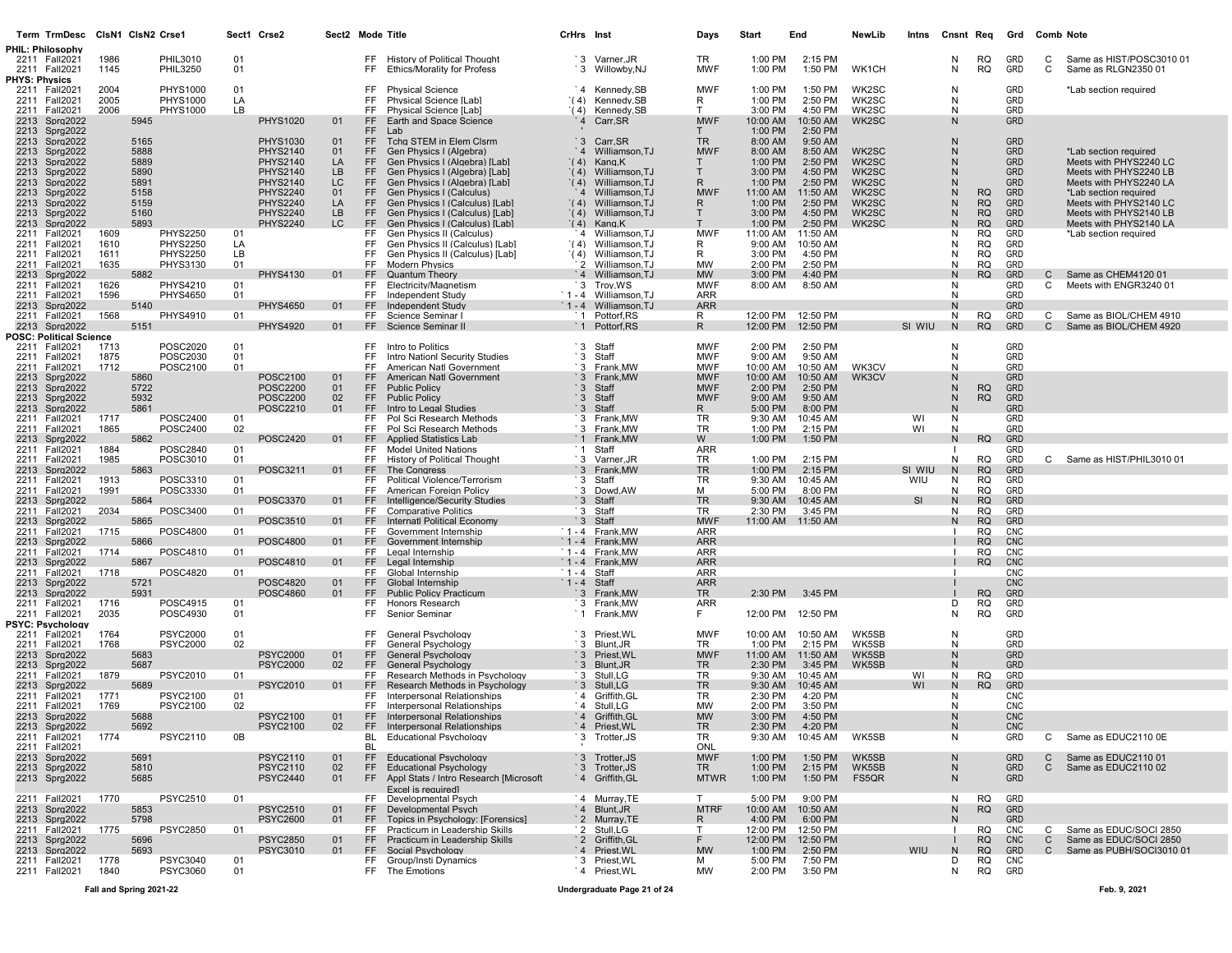|              | Term TrmDesc CIsN1 CIsN2 Crse1                   |              |              |                                    |          | Sect1 Crse2                        | Sect2 Mode Title |                 |                                                                   | CrHrs Inst                |                                    | Days                      | Start                | End                                  | NewLib                 | Intns            | Cnsnt Req |                        | Grd               | <b>Comb Note</b>  |                                                     |
|--------------|--------------------------------------------------|--------------|--------------|------------------------------------|----------|------------------------------------|------------------|-----------------|-------------------------------------------------------------------|---------------------------|------------------------------------|---------------------------|----------------------|--------------------------------------|------------------------|------------------|-----------|------------------------|-------------------|-------------------|-----------------------------------------------------|
|              | 2213 Sprg2022                                    |              | 5854         |                                    |          | <b>PSYC3100</b>                    | 01               | FF.             | <b>Human Brain Dysfunction</b>                                    |                           | 4 Stull, LG                        | TR                        | 2:30 PM              | 4:20 PM                              |                        |                  | N         | <b>RQ</b>              | GRD               |                   |                                                     |
| 2211<br>2211 | <b>Fall2021</b><br><b>Fall2021</b>               | 1765<br>1767 |              | <b>PSYC3120</b><br><b>PSYC3200</b> | 01<br>01 |                                    |                  | FF<br>FF.       | Abnormal Psychology<br>Liv Chr Faith in Post-Chr Wrld             | $^{\circ}$ 4<br>$\cdot$ 3 | Griffith, GL<br>Griffith, GL       | <b>MTWR</b><br><b>MWF</b> | 1:00 PM<br>11:00 AM  | 1:50 PM<br>11:50 AM                  | <b>FS2CDCR</b>         | -SI              | N<br>N    | <b>RQ</b><br><b>RQ</b> | GRD<br>GRD        |                   |                                                     |
| 2211         | <b>Fall2021</b>                                  | 1841         |              | <b>PSYC3210</b>                    | 01       |                                    |                  | <b>FF</b>       | <b>Behavioral Neuroscience</b>                                    | $\Delta$                  | Blunt, JR                          | М                         | 9:00 AM              | 9:50 AM                              | WK2SC                  |                  | N         | <b>RQ</b>              | GRD               |                   | blended                                             |
| 2211         | <b>Fall2021</b>                                  |              |              |                                    |          |                                    |                  | <b>FF</b>       |                                                                   |                           |                                    | <b>TR</b>                 | 9:30 AM              | 10:20 AM                             |                        |                  |           |                        |                   |                   |                                                     |
| 2213         | 2211 Fall2021<br>Sprg2022                        |              | 5690         |                                    |          | <b>PSYC3220</b>                    | 01               | FF.<br>FF.      | Lab<br>Organizational Behav/Theory                                | $3^{\circ}$               | Lucas,DJ                           | F<br><b>TR</b>            | 8:00 AM<br>8:00 AM   | 9:50 AM<br>9:15 AM                   |                        |                  | N         | <b>RQ</b>              | GRD               | $\mathsf{C}$      | Same as BSNS4010 01                                 |
| 2213         | Sprg2022                                         |              | 5684         |                                    |          | <b>PSYC3240</b>                    | 01               | FF.             | <b>Experimental Design</b>                                        |                           | Stull.LG                           | <b>MTWR</b>               | 1:00 PM              | 1:50 PM                              |                        |                  | N         | <b>RQ</b>              | GRD               |                   |                                                     |
| 2213         | Sprg2022                                         |              | 5762         |                                    |          | <b>PSYC3330</b>                    | 01               | FF.             | <b>Coanitive Psychology</b>                                       |                           | Blunt, JR                          | MF                        | 9:00 AM              | 9:50 AM                              |                        |                  | N         | <b>RQ</b>              | <b>GRD</b>        |                   |                                                     |
| 2213         | Sprg2022<br>2211 Fall2021                        | 1779         |              | <b>PSYC3450</b>                    | 01       |                                    |                  | <b>FF</b><br>FF | Health Psychology                                                 |                           | 4 Blunt, JR                        | <b>TR</b><br><b>TR</b>    | 8:30 AM<br>2:30 PM   | 9:20 AM<br>4:20 PM                   |                        |                  | N         |                        | GRD               |                   |                                                     |
| 2211         | <b>Fall2021</b>                                  | 1773         |              | <b>PSYC3500</b>                    | 01       |                                    |                  | FF.             | Thought Life/Spir Growth                                          |                           | 2 Pay,LD                           | м                         | 3:00 PM              | 5:00 PM                              |                        |                  | N         | <b>RQ</b>              | GRD               |                   | C Same as SOCI3500 01                               |
| 2213         | Sprg2022                                         |              | 5686         |                                    |          | <b>PSYC4030</b>                    | 01               | FF.             | Counsl/Psychotherapy                                              |                           | 4 Griffith, GL                     | <b>MTWR</b>               | 10:00 AM             | 10:50 AM                             |                        |                  | N         | <b>RQ</b>              | GRD               |                   |                                                     |
| 2213         | 2211 Fall2021<br>Sprg2022                        | 1766         | 5695         | <b>PSYC4100</b>                    | 01       | <b>PSYC4100</b>                    | 01               | FF.<br>FF.      | Leadership and Training Skills<br>Leadership and Training Skills  |                           | 2 Griffith, GL<br>2 Priest, WL     | R                         | 4:30 PM<br>12:00 PM  | 5:20 PM<br>12:50 PM                  |                        |                  | D<br>D    | <b>RQ</b><br><b>RQ</b> | CNC<br><b>CNC</b> |                   |                                                     |
| 2211         | <b>Fall2021</b>                                  | 1776         |              | PSYC4210                           | 01       |                                    |                  | FF              | Capstone: Psych Issues Youth                                      |                           | 4 Griffith, GL                     | <b>MWF</b>                | 9:00 AM              | 9:50 AM                              |                        | <b>SI</b>        | D         | RQ                     | GRD               |                   |                                                     |
| 2211         | <b>Fall2021</b>                                  |              |              |                                    |          |                                    |                  | FF.             | additional 1 cr hr arranged                                       |                           |                                    | <b>ARR</b>                |                      |                                      |                        |                  |           |                        |                   |                   |                                                     |
| 2211         | <b>Fall2021</b><br>2213 Sprg2022                 | 1772         | 5776         | <b>PSYC4510</b>                    | 01       | <b>PSYC4520</b>                    | 01               | FF.<br>FF.      | Capstone Research<br>Capstone Research II                         | $\cdot$ 3                 | Stull.LG<br>2 Stull,LG             | <b>MWF</b><br><b>MW</b>   | 10:00 AM<br>11:00 AM | 10:50 AM<br>11:50 AM                 |                        | WIU<br><b>SI</b> |           | <b>RQ</b>              | GRD<br><b>GRD</b> |                   |                                                     |
| 2213         | Sprg2022                                         |              | 5697         |                                    |          | <b>PSYC4800</b>                    | 01               | FF.             | Internship in Youth Leadership                                    |                           | 2 Blunt, JR                        | <b>TR</b>                 | 12:00 PM             | 12:50 PM                             |                        |                  | N         | <b>RQ</b>              | <b>CNC</b>        |                   | C Same as EDUC/SOCI 4800                            |
|              | 2211 Fall2021                                    | 1777         |              | <b>PSYC4900</b>                    | 01       |                                    |                  |                 | FF Prof Iss for Psychologist                                      |                           | 1 Priest, WL                       | T.                        | 12:00 PM             | 12:50 PM                             |                        |                  | Ν         | <b>RQ</b>              | GRD               |                   |                                                     |
|              | PUBH: Public Health<br>2211 Fall2021             | 1120         |              | <b>PUBH2040</b>                    | 01       |                                    |                  |                 | FF Personal/Comm Health                                           |                           | 3 Neal, SM                         | <b>MWF</b>                | 11:00 AM             | 11:50 AM                             |                        |                  | N         |                        | GRD               | C                 | Same as BIOL2010 01                                 |
|              | 2213 Sprg2022                                    |              | 5124         |                                    |          | <b>PUBH3010</b>                    | 01               | FF.             | Social Psychology                                                 | $^{\circ}$ 4              | Priest, WL                         | <b>MW</b>                 | 1:00 PM              | 2:50 PM                              |                        | WIU              | N         | <b>RQ</b>              | GRD               | $\mathsf{C}$      | Same as PSYC/SOCI3010 01                            |
| 2213         | Sprg2022                                         |              | 5131         |                                    |          | <b>PUBH3020</b>                    | 01               | FF.             | Intro to Epidemiology                                             |                           | 3 Neal, SM                         | T.B.A                     |                      |                                      |                        |                  | N         |                        | GRD               |                   |                                                     |
| 2211<br>2211 | <b>Fall2021</b>                                  | 1121<br>1122 |              | PUBH3510<br>PUBH3700               | 01<br>0B |                                    |                  | FF.<br>BL       | <b>Bioethics</b>                                                  | $\overline{4}$            | 2 Bailey,MJ<br>Scott, DM           | MW<br><b>MWF</b>          | 11:00 AM             | 11:50 AM<br>2:50 PM                  | <b>FS2CDCR</b>         | WIU              | N<br>Ν    | <b>RQ</b><br><b>RQ</b> | GRD<br>GRD        | C<br>C            | Same as BIOL3510 01<br>blended same as SOCI3700 0B  |
|              | <b>Fall2021</b><br>2211 Fall2021                 |              |              |                                    |          |                                    |                  | BL              | Intro Social Research<br>1 cr hr online                           |                           |                                    | ONL                       | 2:00 PM              |                                      |                        |                  |           |                        |                   |                   |                                                     |
|              | 2213 Sprg2022                                    |              | 5125         |                                    |          | <b>PUBH3700</b>                    | 0B               | BL.             | Intro Social Research                                             | 4                         | Scott,DM                           | <b>MWF</b>                | 1:00 PM              | 1:50 PM                              |                        | WIU              | N         | <b>RQ</b>              | GRD               | C                 | blended same as SOCI3700 0B                         |
| 2213         | Sprg2022                                         |              |              |                                    | 01       |                                    |                  | BL.             | 1 cr hr online                                                    |                           |                                    | <b>ONL</b>                |                      |                                      |                        |                  |           | <b>RQ</b>              | GRD               | C                 |                                                     |
|              | 2211 Fall2021<br><b>RLGN: Bible and Religion</b> | 1123         |              | <b>PUBH4350</b>                    |          |                                    |                  |                 | FF Prog Planning/Grant Writing                                    |                           | 3 Quashie,LA                       | TR                        | 1:00 PM              | 2:15 PM                              |                        |                  | N         |                        |                   |                   | Same as SOCI/SOWK4350 01                            |
|              | 2213 Spra2022                                    |              | 5229         |                                    |          | <b>RLGN1100</b>                    | 01               |                 | FF Intro to Spiritual Formation                                   |                           | 3 Staff                            | TR.                       | 2:30 PM              | 3:45 PM                              |                        |                  | N         |                        | GRD               |                   |                                                     |
|              | 2211 Fall2021                                    | 1179         |              | <b>RLGN2000</b>                    | 01       |                                    |                  | FF.<br>FF.      | Intro to Religion<br>Intro to Christian Ethics                    |                           | 3 Burnett, FW                      | <b>MWF</b>                | 11:00 AM             | 11:50 AM                             |                        |                  | N<br>N    | <b>RQ</b>              | GRD<br>GRD        |                   |                                                     |
| 2211<br>2211 | <b>Fall2021</b><br><b>Fall2021</b>               | 1141<br>1142 |              | <b>RLGN2130</b><br><b>RLGN2150</b> | 01<br>01 |                                    |                  | FF.             | Hermeneutics: Prac of Interpret                                   |                           | 3 Willowby,NJ<br>3 Kirkpatrick, S  | TR<br>MWF                 | 9:30 AM<br>1:00 PM   | 10:45 AM<br>1:50 PM                  |                        |                  | Ν         | <b>RQ</b>              | GRD               |                   |                                                     |
| 2211         | <b>Fall2021</b>                                  | 1154         |              | <b>RLGN3000</b>                    | 01       |                                    |                  | FF.             | History of Biblical Interp                                        | 3                         | Kirkpatrick,S                      | TR                        | 9:30 AM              | 10:45 AM                             | WK1CH                  | WIU              | N         | <b>RQ</b>              | GRD               | C                 | Same as BIBL3000 01                                 |
| 2213         | Sprg2022                                         |              | 5245         |                                    |          | <b>RLGN3010</b>                    | 01               | FF.             | <b>Faith in Context</b>                                           | 3                         | Overstreet, GA                     | <b>MWF</b>                | 9:00 AM              | 9:50 AM                              | WK1CH                  |                  | N         |                        | GRD               |                   |                                                     |
| 2213         | Sprg2022<br>2211 Fall2021                        | 2032         | 5926         | <b>RLGN3020</b>                    | 01       | <b>RLGN3010</b>                    | 02               | FF.<br>FF.      | <b>Faith in Context</b><br>Christianity/Social Justice            | $3^{\circ}$<br>3          | Overstreet, GA<br>Majeski,KS       | T.B.A<br>TR               | 1:00 PM              | 2:15 PM                              | WK1CH<br>WK1CH         |                  | N<br>N    |                        | GRD<br>GRD        |                   |                                                     |
|              | 2213 Sprg2022                                    |              | 5238         |                                    |          | <b>RLGN3020</b>                    | 01               | FF.             | Christianity/Social Justice                                       |                           | 3 Varner, JR                       | <b>MWF</b>                | 1:00 PM              | 1:50 PM                              | WK1CH                  |                  | N         |                        | GRD               |                   |                                                     |
| 2213         | Sprg2022                                         |              | 5216         |                                    |          | <b>RLGN3040</b>                    | 01               | FF.             | Intro to Christian Theology                                       | $\cdot$ 3                 | Willowby.NJ                        | TR                        | 9:30 AM              | 10:45 AM                             |                        |                  | N         | <b>RQ</b>              | GRD               |                   |                                                     |
| 2211<br>2211 | <b>Fall2021</b><br><b>Fall2021</b>               | 1189<br>1146 |              | <b>RLGN3060</b><br><b>RLGN3250</b> | 01<br>01 |                                    |                  | FF<br>FF.       | History of Christianity<br><b>Ethics/Morality for Profess</b>     | 3                         | `3 Varner,JR<br>Willowby,NJ        | <b>MWF</b><br><b>MWF</b>  | 10:00 AM<br>1:00 PM  | 10:50 AM<br>1:50 PM                  | WK1CH                  |                  | N<br>Ν    | RQ                     | GRD<br>GRD        | C<br>C            | Same as HIST3060/CHIS5100 01<br>Same as PHIL2350 01 |
| 2211         | <b>Fall2021</b>                                  | 1181         |              | <b>RLGN3300</b>                    | 01       |                                    |                  | FF.             | Beginnings of Christianity                                        | `3                        | Burnett,FW                         | <b>MWF</b>                | 2:00 PM              | 2:50 PM                              |                        | WIU              | N         | <b>RQ</b>              | GRD               |                   |                                                     |
|              | 2211 Fall2021                                    | 2042         |              | <b>RLGN3320</b>                    | 01       |                                    |                  | FF.             | <b>World Religions</b>                                            | `3                        | Burnett,FW                         | TR                        | 1:00 PM              | 2:15 PM                              | WK7GI                  |                  | N         |                        | GRD               | C                 | Same as HIST3320 01                                 |
|              | <b>SOCI: Sociology</b><br>2211 Fall2021          | 1726         |              | SOCI2010                           | 01       |                                    |                  |                 | FF Intro to Sociology                                             |                           | 3 Musser, MR                       | <b>MWF</b>                | 9:00 AM              | 9:50 AM                              | WK5SB                  |                  | N         |                        | GRD               |                   |                                                     |
|              | 2213 Sprg2022                                    |              | 5729         |                                    |          | SOCI2010                           | '0E              |                 | OL Intro to Sociology                                             | 3                         | Staff                              | ONL                       |                      |                                      | WK5SB                  |                  | N         |                        | GRD               |                   |                                                     |
|              | 2211 Fall2021                                    | 1725         |              | <b>SOCI2020</b>                    | 01       |                                    |                  | FF.             | Social Problems                                                   | $\cdot$ 3                 | Poythress, DW                      | <b>MWF</b>                | 1:00 PM              | 1:50 PM                              | WK5SB                  |                  | N         |                        | GRD               |                   |                                                     |
| 2213         | 2213 Sprg2022<br>Sprg2022                        |              | 5728<br>5803 |                                    |          | <b>SOCI2020</b><br><b>SOCI2020</b> | 01<br>'0EA       | FF.<br>OL.      | Social Problems<br>Social Problems                                | $\cdot$ 3<br>$\cdot$ 3    | Poythress, DW<br>Scott, DM         | <b>MWF</b><br>ONL         | 1:00 PM              | 1:50 PM                              | WK5SB<br>WK5SB         |                  | N<br>N    |                        | GRD<br>GRD        |                   | C Same as SOCI2020 8E                               |
|              | 2211 Fall2021                                    | 1728         |              | SOCI2100                           | 01       |                                    |                  | FF.             | Family Global/Diverse Context                                     | `ვ                        | Quashie,LA                         | TR                        | 2:30 PM              | 3:45 PM                              | WK5SB                  |                  | N         |                        | GRD               |                   |                                                     |
| 2211         | <b>Fall2021</b>                                  | 2015         |              | SOCI2100                           | '0E      |                                    |                  | OL              | Family Global/Diverse Context                                     | `ვ                        | Quashie,LA                         | ONL                       |                      |                                      | WK5SB                  |                  | N         |                        | GRD<br>GRD        |                   |                                                     |
| 2211<br>2213 | <b>Fall2021</b><br>Sprg2022                      | 1894         | 5730         | SOCI2100                           | '0EA     | SOCI2100                           | 01               | OL<br>FF.       | Family Global/Diverse Context<br>Family Global/Diverse Context    | `3                        | Quashie,LA<br>3 Quashie,LA         | ONL<br>TR.                | 2:30 PM              | 3:45 PM                              | WK5SB<br>WK5SB         |                  | N<br>N    |                        | GRD               | C                 | Same as SOCI2100 5E                                 |
| 2211         | <b>Fall2021</b>                                  | 1938         |              | SOCI2450                           | '0EA     |                                    |                  | OL              | Intro Issues in Race/Ethnicity                                    | $\degree{3}$              | Scott,DM                           | ONL                       |                      |                                      | CDCR OR                |                  | N         |                        | GRD               | C                 | Same as SOCI2450 8E:Dates: 10/25                    |
|              |                                                  |              |              |                                    |          |                                    |                  |                 |                                                                   |                           |                                    |                           |                      |                                      | GI                     |                  |           |                        |                   |                   | 12/17                                               |
|              | 2213 Sprg2022                                    |              | 5737         |                                    |          | SOCI2450                           | 01               |                 | FF Intro Issues in Race/Ethnicity                                 |                           | 3 Poythress, DW                    | TR.                       | 9:30 AM              |                                      | 10:45 AM CDCR OR<br>GI |                  | N         |                        | <b>GRD</b>        |                   |                                                     |
|              | 2213 Spra2022                                    |              | 5736         |                                    |          | <b>SOCI2510</b>                    | 0B               |                 | BL Nature Crime/Soc Deviance                                      |                           | `4 Scott,DM                        | <b>MWF</b>                | 11:00 AM             | 11:50 AM                             |                        | WI               | N         | <b>RQ</b>              | <b>GRD</b>        | C                 | blended same as CRIM2510 01                         |
| 2213         | Sprg2022                                         |              |              |                                    |          |                                    |                  | BL.             | 1 cr hr online                                                    |                           |                                    | <b>ONL</b>                |                      |                                      |                        |                  |           |                        |                   |                   |                                                     |
| 2213         | 2211 Fall2021<br>Sprg2022                        | 1732         | 5732         | <b>SOCI2850</b>                    | 01       | <b>SOCI2850</b>                    | 01               | FF.<br>FF.      | Practicum in Leadership Skills<br>Practicum in Leadership Skills  |                           | 2 Stull, LG<br>2 Griffith, GL      | т                         | 12:00 PM<br>12:00 PM | 12:50 PM<br>12:50 PM                 |                        |                  |           | <b>RQ</b><br><b>RQ</b> | CNC<br><b>CNC</b> | C<br>$\mathsf{C}$ | Same as PSYC/EDUC 2850<br>Same as PSYC/EDUC 2850    |
| 2213         | Sprg2022                                         |              | 5731         |                                    |          | SOCI3010                           | 01               | FF.             | Social Psychology                                                 |                           | `4 Priest,WL                       | <b>MW</b>                 | 1:00 PM              | 2:50 PM                              |                        | WIU              | N         | <b>RQ</b>              | GRD               | C                 | Same as PSYC/PUBH3010 01                            |
|              | 2211 Fall2021                                    | 1730         |              | SOCI3100                           | 01       |                                    |                  | FF.             | <b>Human Sexuality</b>                                            |                           | 3 Pay,LD                           | <b>MWF</b>                | 11:00 AM             | 11:50 AM                             |                        |                  | N         | <b>RQ</b>              | GRD               |                   |                                                     |
|              | 2213 Sprg2022<br>2211 Fall2021                   | 1723         | 5/2/         | SOCI3140                           | 01       | <b>SOCI3100</b>                    |                  |                 | <b>FF</b> Human Sexuality<br>FF Parenting                         |                           | Bargerstock,L<br>3 Quashie.LA      | <b>MWF</b><br>TR.         | 8:00 AM              | 12:00 PM  12:50 PM<br>9:15 AM        |                        |                  | Ν         | RQ.<br><b>RQ</b>       | <b>GRD</b><br>GRD |                   |                                                     |
|              | 2211 Fall2021                                    | 1729         |              | SOCI3150                           | 01       |                                    |                  |                 | FF Family Diversity                                               |                           | 3 Musser, MR                       | MWF                       | 10:00 AM             | 10:50 AM                             |                        |                  | Ν         | RQ                     | GRD               |                   |                                                     |
|              | 2211 Fall2021                                    | 1880         |              | SOCI3210                           | 01       |                                    |                  |                 | FF Dynamics of Intimate Relat                                     |                           | ` 3 Quashie, LA                    | TR                        | 9:30 AM              | 10:45 AM                             |                        |                  | N         | <b>RQ</b>              | GRD               |                   |                                                     |
|              | 2213 Sprg2022<br>2211 Fall2021                   | 1733         | 5794         | SOCI3400                           | 01       | SOCI3210                           | 01               | FF.             | <b>Dynamics of Intimate Relat</b><br>FF Race/Ethnicity in America |                           | 3 Quashie, LA<br>` 3 Poythress, DW | <b>MWF</b><br>TR          | 9:00 AM<br>9:30 AM   | 9:50 AM<br>10:45 AM                  |                        |                  | N<br>N    | <b>RQ</b><br>RQ        | GRD<br>GRD        |                   |                                                     |
|              | 2211 Fall2021                                    | 1731         |              | SOCI3500                           | 01       |                                    |                  |                 | FF Thought Life/Spir Growth                                       |                           | 2 Pay,LD                           | м                         | 3:00 PM              | 5:00 PM                              |                        |                  | N         | <b>RQ</b>              | GRD               | C                 | Same as PSYC3500 01                                 |
|              | 2211 Fall2021                                    | 1727         |              | SOCI3700                           | 0B       |                                    |                  | BL              | Intro Social Research                                             |                           | `4 Scott,DM                        | <b>MWF</b>                | 2:00 PM              | 2:50 PM                              |                        | WIU              | N         | RQ                     | GRD               | C                 | blended same as PUBH3700 0B                         |
|              | 2211 Fall2021<br>2213 Sprg2022                   |              | 5726         |                                    |          | <b>SOCI3700</b>                    | 0B               | BL              | 1 cr hr online<br><b>BL</b> Intro Social Research                 | $\overline{4}$            | Scott,DM                           | ONL<br><b>MWF</b>         | 1:00 PM              | 1:50 PM                              |                        | <b>WIU</b>       | N         | <b>RQ</b>              | <b>GRD</b>        | C                 | blended same as PUBH3700 0B                         |
|              | 2213 Sprg2022                                    |              |              |                                    |          |                                    |                  |                 | BL 1 cr hr online                                                 |                           |                                    | <b>ONL</b>                |                      |                                      |                        |                  |           |                        |                   |                   |                                                     |
|              | 2211 Fall2021                                    | 1881         |              | SOCI4350                           | 01       |                                    |                  |                 | FF Prog Planning/Grant Writing                                    |                           | 3 Quashie, LA                      | TR                        | 1:00 PM              | 2:15 PM                              |                        |                  | N         | <b>RQ</b>              | GRD               | C                 | Same as PUBH/SOWK4350 01                            |
|              | 2213 Sprg2022<br>2213 Sprg2022                   |              | 5733<br>5734 |                                    |          | SOCI4800<br>SOCI4910               | 01<br>01         | FF.<br>FF.      | Internship in Youth Leadership<br>Family Science Integrative Sem  |                           | 2 Blunt, JR<br>` 3 Quashie, LA     | <b>TR</b><br><b>TR</b>    |                      | 12:00 PM 12:50 PM<br>1:00 PM 2:15 PM |                        |                  | N<br>N    | <b>RQ</b><br><b>RQ</b> | <b>CNC</b><br>GRD | $\mathsf{C}$      | Same as PSYC/EDUC 4800                              |
|              | 2213 Sprg2022                                    |              | 5735         |                                    |          | <b>SOCI4950</b>                    | 01               |                 | FF Fam Life Ed Method/Prof Eth                                    |                           | ` 3 Quashie, LA                    | TR.                       |                      | 9:30 AM 10:45 AM                     |                        | <b>SI</b>        | N         | <b>RQ</b>              | GRD               |                   |                                                     |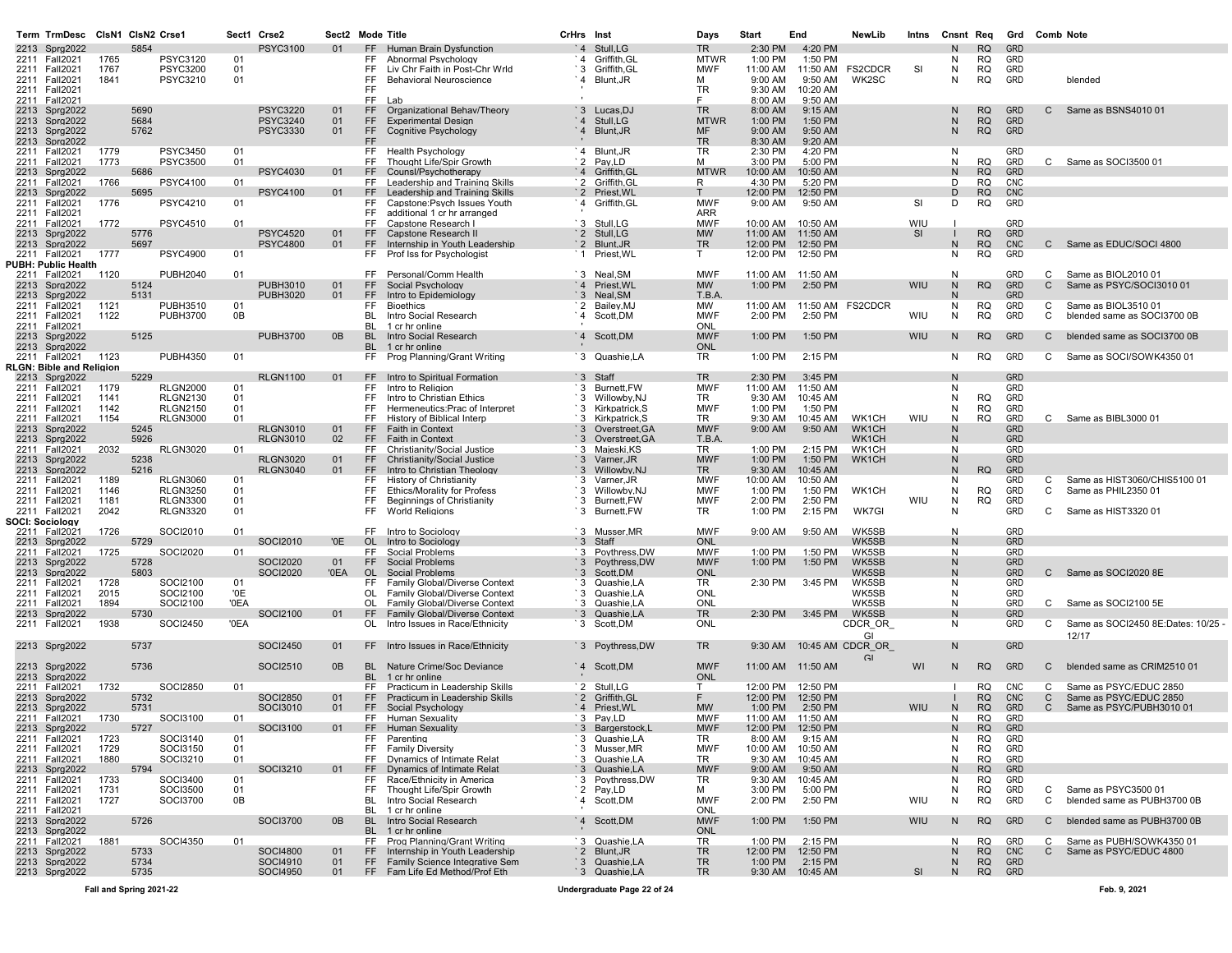|      | Term TrmDesc CIsN1 CIsN2 Crse1                            |              |                         |                      | Sect1 Crse2 |                 | Sect2 Mode Title |            |                                                                 | CrHrs Inst     |                                    | Days                     | Start                | End                                       | NewLib | Intns Cnsnt Req Grd Comb Note |         |                        |                   |   |                            |
|------|-----------------------------------------------------------|--------------|-------------------------|----------------------|-------------|-----------------|------------------|------------|-----------------------------------------------------------------|----------------|------------------------------------|--------------------------|----------------------|-------------------------------------------|--------|-------------------------------|---------|------------------------|-------------------|---|----------------------------|
|      | SOWK: Social Work                                         |              |                         |                      |             |                 |                  |            |                                                                 |                |                                    |                          |                      |                                           |        |                               |         |                        |                   |   |                            |
|      | 2211 Fall2021<br>2213 Sprg2022                            | 1738         | 5743                    | SOWK2000             | 01          | SOWK2000        | 01               |            | FF Intro Soc Welfare/Soc Work<br>FF Intro Soc Welfare/Soc Work  |                | ` 3 Bargerstock, L<br>3 Musser, MR | <b>TR</b><br><b>MWF</b>  | 1:00 PM<br>10:00 AM  | 2:15 PM<br>10:50 AM                       |        |                               | N<br>N  | <b>RQ</b><br><b>RQ</b> | GRD<br>GRD        |   |                            |
|      | 2211 Fall2021                                             | 1735         |                         | SOWK2100             | 01          |                 |                  |            | FF Intro to Field Exper                                         |                | 2 Bargerstock,L                    | T.                       | 9:30 AM              | 10:45 AM                                  |        |                               | N       | <b>RQ</b>              | GRD               |   |                            |
|      | 2213 Sprg2022                                             |              | 5740                    |                      |             | SOWK2100        | 01               |            | FF Intro to Field Exper                                         |                | 2 Staff                            | R                        | 4:00 PM              | 5:15 PM                                   |        |                               | N       | <b>RQ</b>              | GRD               |   |                            |
|      | 2211 Fall2021                                             | 1734         |                         | <b>SOWK2200</b>      | 01          |                 |                  |            | FF Human Behav/Social Environment                               |                | 4 Pay,LD<br>4 Bargerstock.L        | TR                       | 1:00 PM              | 2:50 PM                                   |        |                               | N<br>N  | <b>RQ</b>              | GRD               |   |                            |
|      | 2213 Sprg2022<br>2213 Sprg2022                            |              | 5742                    |                      |             | SOWK3100        | 0B               | BL.<br>BL. | Soc Welfare Policy<br>1 cr hr online                            |                |                                    | TR.<br><b>ONL</b>        | 1:00 PM              | 2:15 PM                                   |        |                               |         | <b>RQ</b>              | <b>GRD</b>        |   | blended                    |
|      | 2213 Sprg2022                                             |              | 5741                    |                      |             | <b>SOWK3200</b> | 01               | FF.        | Famly Law/Pub Policy                                            |                | ` 3 Musser, MR                     | <b>MWF</b>               | 11:00 AM             | 11:50 AM                                  |        |                               | N       |                        | GRD               |   |                            |
|      | 2211 Fall2021                                             | 1882         |                         | SOWK4350             | 01          |                 |                  |            | FF Prog Planning/Grant Writing                                  |                | 3 Quashie.LA                       | TR                       | 1:00 PM              | 2:15 PM                                   |        |                               | Ν       | <b>RQ</b>              | GRD               |   | C Same as PUBH/SOCI4350 01 |
|      | 2213 Sprg2022<br>2211 Fall2021                            |              | 5739                    |                      | 01          | SOWK4710        | 01               | FF.        | FF Soc Work Practice                                            |                | 4 Staff                            | <b>TR</b><br>MWF         | 8:00 AM              | 9:50 AM                                   |        |                               | N<br>N  | <b>RQ</b><br>RQ        | GRD<br>GRD        |   |                            |
|      | 2211 Fall2021                                             | 1736<br>1737 |                         | SOWK4720<br>SOWK4730 | 01          |                 |                  | FF.        | Soc Work Practice Family/Grps<br>Soc Wrk Practice Commun/Org    |                | 3 Pay,LD<br>` 3 Bargerstock, L     | MWF                      | 2:00 PM<br>1:00 PM   | 2:50 PM<br>2:50 PM                        |        |                               | N       | <b>RQ</b>              | GRD               |   |                            |
|      | 2213 Sprg2022                                             |              | 5744                    |                      |             | <b>SOWK4850</b> |                  |            | 01 FF Soc Work Practicum                                        |                | 12 Bargerstock,L                   | <b>ARR</b>               |                      |                                           |        | <b>SI</b>                     | N       | <b>RQ</b>              | GRD               |   |                            |
|      | SPAN: Spanish                                             |              |                         |                      |             |                 |                  |            |                                                                 |                |                                    |                          |                      |                                           |        |                               |         |                        |                   |   |                            |
|      | 2211 Fall2021<br>2211 Fall2021                            | 1837         |                         | SPAN1010             | 01          |                 |                  | FF.<br>FF  | Elementary Spanish I                                            |                | `4 Clay,CY                         | <b>MWF</b><br>R          | 9:00 AM<br>9:00 AM   | 9:50 AM<br>9:50 AM                        | WK6GL  |                               | N       |                        | GRD               |   |                            |
|      | 2211 Fall2021                                             | 1839         |                         | SPAN1010             | 02          |                 |                  | FF         | Elementary Spanish I                                            | $4^{\circ}$    | Clay,CY                            | MWF                      | 12:00 PM             | 12:50 PM                                  | WK6GL  |                               | N       |                        | GRD               |   |                            |
|      | 2211 Fall2021                                             |              |                         |                      |             |                 |                  | FF         |                                                                 |                |                                    | R.                       | 12:00 PM             | 12:50 PM                                  |        |                               |         |                        |                   |   |                            |
|      | 2213 Sprg2022                                             |              | 5712                    |                      |             | <b>SPAN1010</b> | 01               | FF.        | <b>Elementary Spanish I</b>                                     | $\overline{4}$ | Staff                              | <b>MWF</b>               | 12:00 PM             | 12:50 PM                                  | WK6GL  |                               | N       |                        | <b>GRD</b>        |   |                            |
|      | 2213 Sprg2022<br>2211 Fall2021                            | 1833         |                         | <b>SPAN1020</b>      | 01          |                 |                  | FF<br>FF   | Elementary Spanish II                                           |                | 4 Fox,TR                           | <b>MWR</b>               | 12:00 PM<br>10:00 AM | 12:50 PM<br>10:50 AM                      | WK6GL  |                               | N       |                        | GRD               |   |                            |
|      | 2211 Fall2021                                             |              |                         |                      |             |                 |                  | FF         |                                                                 |                |                                    | F.                       | 10:00 AM             | 10:50 AM                                  |        |                               |         |                        |                   |   |                            |
| 2211 | <b>Fall2021</b>                                           | 1834         |                         | SPAN1020             | 02          |                 |                  | FF         | Elementary Spanish II                                           |                | Grayson, BL                        | <b>MWR</b>               | 1:00 PM              | 1:50 PM                                   | WK6GL  |                               | N       |                        | GRD               |   |                            |
|      | 2211 Fall2021                                             |              |                         |                      |             |                 |                  | FF         |                                                                 |                |                                    | F.<br>ONL                | 1:00 PM              | 1:50 PM                                   | WK6GL  |                               | N       |                        | GRD               |   |                            |
|      | 2211 Fall2021<br>2213 Sprg2022                            | 1835         | 5709                    | <b>SPAN1020</b>      | '0E         | <b>SPAN1020</b> | 01               | OL<br>FF.  | Elementary Spanish II<br><b>Elementary Spanish II</b>           | $4^{\circ}$    | 4 Fox,TR<br>Clay, CY               | <b>MTR</b>               | 9:00 AM              | 9:50 AM                                   | WK6GL  |                               | N       |                        | <b>GRD</b>        |   |                            |
|      | 2213 Sprg2022                                             |              |                         |                      |             |                 |                  | FF         |                                                                 |                |                                    |                          | 9:00 AM              | 9:50 AM                                   |        |                               |         |                        |                   |   |                            |
|      | 2211 Fall2021                                             | 1832         |                         | SPAN2010             | 01          |                 |                  | FF         | Intermediate Spanish I                                          | $^{\circ}$ 4   | Clay, CY                           | <b>MTF</b>               | 10:00 AM             | 10:50 AM                                  | WK6GL  |                               | N       |                        | GRD               |   |                            |
|      | 2211 Fall2021<br>2213 Sprg2022                            |              | 5706                    |                      |             |                 | 01               | FF<br>FF   | Intermediate Spanish I                                          | $\overline{4}$ |                                    | R<br><b>MTR</b>          | 10:00 AM<br>10:00 AM | 10:50 AM<br>10:50 AM                      | WK6GL  |                               | N       |                        | GRD               |   |                            |
|      | 2213 Sprg2022                                             |              |                         |                      |             | SPAN2010        |                  | FF.        |                                                                 |                | Clay,CY                            |                          | 10:00 AM             | 10:50 AM                                  |        |                               |         |                        |                   |   |                            |
|      | 2211 Fall2021                                             | 1830         |                         | <b>SPAN2020</b>      | 01          |                 |                  | FF         | Intermediate Spanish II                                         |                | 4 Grayson, BL                      | <b>WRF</b>               | 10:00 AM             | 10:50 AM                                  | WK6GL  |                               | N       |                        | GRD               |   |                            |
|      | 2211 Fall2021                                             |              |                         |                      |             |                 |                  | FF         |                                                                 |                |                                    | м                        | 10:00 AM             | 10:50 AM                                  |        |                               |         |                        |                   |   |                            |
|      | 2213 Sprg2022<br>2213 Sprg2022                            |              | 5707                    |                      |             | <b>SPAN2020</b> | 01               | FF.<br>FF  | Intermediate Spanish II                                         |                | Grayson, BL                        | <b>WRF</b><br>M          | 10:00 AM<br>10:00 AM | 10:50 AM<br>10:50 AM                      | WK6GL  |                               | N       |                        | <b>GRD</b>        |   |                            |
|      | 2211 Fall2021                                             | 1868         |                         | SPAN3010             | 01          |                 |                  | FF.        | Spanish Composition                                             | $4^{\circ}$    | Grayson,BL                         | <b>MWR</b>               | 2:00 PM              | 2:50 PM                                   | WK6GL  | WIU                           | N       |                        | GRD               |   |                            |
|      | 2211 Fall2021                                             |              |                         |                      |             |                 |                  | FF         |                                                                 |                |                                    | F.                       | 2:00 PM              | 2:50 PM                                   |        |                               |         |                        |                   |   |                            |
|      | 2213 Sprg2022                                             |              | 5705                    |                      |             | <b>SPAN3010</b> | 01               | FF.        | <b>Spanish Composition</b>                                      |                | Grayson, BL                        | <b>MWR</b><br>F.         | 12:00 PM             | 12:50 PM                                  | WK6GL  | WIU                           | N       |                        | <b>GRD</b>        |   |                            |
|      | 2213 Sprg2022<br>2213 Sprg2022                            |              | 5704                    |                      |             | <b>SPAN3020</b> | 01               | FF.<br>FF. | <b>Spanish Conversation</b>                                     | $4^{\circ}$    | Fox.TR                             | <b>MWF</b>               | 12:00 PM<br>11:00 AM | 12:50 PM<br>11:50 AM                      | WK7GI  | <b>SI</b>                     | N       | <b>RQ</b>              | GRD               |   |                            |
|      | 2213 Sprg2022                                             |              |                         |                      |             |                 |                  | FF.        | Lab arranged                                                    |                |                                    | <b>ARR</b>               |                      |                                           |        |                               |         |                        |                   |   |                            |
|      | 2213 Sprg2022                                             |              | 5708                    |                      |             | <b>SPAN3020</b> | 02               | FF.        | <b>Spanish Conversation</b>                                     |                | 4 Fox, TR                          | <b>MWF</b>               | 2:00 PM              | 2:50 PM                                   | WK7GI  | <b>SI</b>                     | N       | <b>RQ</b>              | GRD               |   |                            |
|      | 2213 Sprg2022<br>2211 Fall2021                            | 2008         |                         | SPAN3101             | '0E         |                 |                  | FF.        | Lab arranged<br>OL Spanish for Health Care                      |                | 4 Baird, IR                        | <b>ARR</b><br>ONL        |                      |                                           | WK7GI  |                               | Ν       |                        | GRD               |   |                            |
|      | 2213 Sprg2022                                             |              | 5895                    |                      |             | SPAN3140        | 01               |            | FF Spanish Phonetics                                            |                | `3 Clay, CY                        | <b>MWF</b>               |                      | 11:00 AM 11:50 AM                         |        |                               | N       | <b>RQ</b>              | GRD               |   |                            |
|      | 2211 Fall2021                                             | 1857         |                         | <b>SPAN3240</b>      | 01          |                 |                  | FF.        | Strat Adv Spanish Proficiency                                   |                | $1 - 2$ Clay, CY                   | T.                       | 2:00 PM              | 2:50 PM                                   |        |                               | Ν       | <b>RQ</b>              | GRD               |   |                            |
|      | 2213 Sprg2022                                             |              | 5830                    |                      |             | <b>SPAN3240</b> | 01               |            | FF Strat Adv Spanish Proficiency                                |                | $1 - 2$ Clay, CY                   | T.                       | 2:00 PM              | 2:50 PM                                   |        |                               | N       | <b>RQ</b>              | <b>GRD</b>        |   |                            |
|      | 2211 Fall2021<br>2213 Sprg2022                            | 2009         | 5896                    | <b>SPAN3440</b>      | 01          | <b>SPAN4380</b> | 01               | FF.        | Span-Amer Civilization<br>FF Survey of Peninsular Lit II        |                | 3 Fox, TR<br>3 - 4 Grayson, BL     | <b>MWF</b><br><b>MWF</b> | 11:00 AM<br>1:00 PM  | 11:50 AM<br>1:50 PM                       |        |                               | Ν<br>N  | <b>RQ</b><br><b>RQ</b> | GRD<br><b>GRD</b> |   |                            |
|      | 2211 Fall2021                                             | 1919         |                         | SPAN4550             | 01          |                 |                  |            | FF Intensive Exper in Spanish                                   |                | $1 - 6$ Fox, TR                    | ARR                      |                      |                                           |        |                               | N       | <b>RQ</b>              | GRD               |   |                            |
|      | 2213 Sprg2022                                             |              | 5833                    |                      |             | <b>SPAN4550</b> | 01               |            | FF Intensive Exper in Spanish                                   |                | 1-6 Grayson, BL                    | <b>ARR</b>               |                      |                                           |        |                               | N       | <b>RQ</b>              | GRD               |   |                            |
|      | 2211 Fall2021                                             | 1838         |                         | <b>SPAN4650</b>      | 01          |                 |                  |            | FF Directed Indiv Study                                         |                | $1 - 4$ Fox, TR                    | <b>ARR</b>               |                      |                                           |        |                               | D<br>D  |                        | GRD               |   |                            |
|      | 2213 Sprg2022<br><b>SPED: Special Education</b>           |              | 5711                    |                      |             | <b>SPAN4660</b> | 01               |            | FF Directed Indiv Study                                         |                | 1-4 Grayson, BL                    | <b>ARR</b>               |                      |                                           |        |                               |         |                        | <b>GRD</b>        |   |                            |
|      | 2211 Fall2021                                             | 1700         |                         | <b>SPED2400</b>      | 0B          |                 |                  |            | BL Intro to Mild Disabilities                                   |                | 3 Epperly, AC                      | <b>MWF</b>               | 8:00 AM              | 8:50 AM                                   |        |                               | N       | <b>RQ</b>              | GRD               |   | blended                    |
|      | 2211 Fall2021                                             |              |                         |                      |             |                 |                  | <b>BL</b>  |                                                                 |                |                                    | ONL                      |                      |                                           |        |                               |         |                        |                   |   |                            |
|      | 2213 Sprg2022<br>2211 Fall2021                            | 1924         | 5638                    | <b>SPED2500</b>      | 01          | <b>SPED2400</b> | 01               | FF.        | FF Intro to Mild Disabilities<br>Technology for Diverse Learner |                | 3 Epperly, AC<br>3 Trotter, JS     | TR.<br>MWF               | 9:30 AM<br>8:00 AM   | 10:45 AM<br>8:50 AM                       |        |                               | N.<br>Ν | <b>RQ</b>              | GRD<br>GRD        |   |                            |
|      | 2213 Sprg2022                                             |              | 5838                    |                      |             | <b>SPED2550</b> | 01               |            | FF Char Emot/Beh Disord Chld/Yout                               |                | 3 Trotter.JS                       | <b>MWF</b>               | 9:00 AM              | 9:50 AM                                   |        |                               | N       | <b>RQ</b>              | GRD               |   |                            |
|      | 2211 Fall2021                                             | 1701         |                         | SPED3120             | 01          |                 |                  |            | FF Special Ed Assesmt Clsrm Tchr                                |                | 3 Trotter, JS                      | <b>MWF</b>               | 11:00 AM             | 11:50 AM                                  |        | WIU                           | Ν       | <b>RQ</b>              | GRD               |   |                            |
|      | 2213 Sprg2022                                             |              | 5834                    |                      |             | <b>SPED3200</b> | 01               |            | FF Clsrm Instruction Mild Disab                                 |                | 3 Epperly, AC                      | TR.                      | 1:00 PM              | 2:15 PM                                   |        |                               | N       | <b>RQ</b>              | GRD               |   |                            |
|      | <b>SPRL: Sport/Recreation Leadership</b><br>2211 Fall2021 | 1094         |                         | <b>SPRL1350</b>      | 01          |                 |                  | FF.        | Phys Act I: Team Sports                                         |                | `3 Staff                           | TR.                      | 1:00 PM              | 2:50 PM                                   |        |                               | Ν       |                        | GRD               |   |                            |
|      | 2211 Fall2021                                             | 1999         |                         | <b>SPRL2350</b>      | 01          |                 |                  |            | FF Phys Act II: Fit/Well Activ                                  |                | `3 Staff                           | <b>MWF</b>               | 2:00 PM              | 2:50 PM                                   |        |                               | Ν       |                        | GRD               |   |                            |
|      | 2213 Sprg2022                                             |              | 5047                    |                      |             | <b>SPRL2450</b> |                  |            | 01 FF Phys Act III: Rec Act/Outdoor                             |                | `3 Staff                           | TR.                      |                      | 1:00 PM 2:50 PM                           |        |                               | N       |                        | GRD               |   |                            |
|      | 2211 Fall2021<br>2213 Sprg2022                            | 1095         | 5048                    | <b>SPRL2550</b>      |             | <b>SPRL3150</b> | 01               |            | FF Youth/Adult Sports Programg<br>FF Recreational Ldrshp        |                | 2 Miller, TR<br>2 Scott, JR        | <b>TR</b><br><b>TR</b>   |                      | $2:00$ PM $2:50$ PM<br>10:00 AM  10:50 AM |        |                               | N<br>N  |                        | GRD<br>GRD        |   |                            |
|      | 2213 Sprg2022                                             |              | 5050                    |                      |             | <b>SPRL3250</b> | '0E              |            | OL Legal Aspects Sport/Rec                                      |                | `3 Myhre, JC                       | <b>ONL</b>               |                      |                                           |        |                               | N       |                        | GRD               |   |                            |
|      | 2213 Sprg2022                                             |              | 5130                    |                      |             | <b>SPRL3300</b> | 01               |            | FF Mgt Sport Facil/Events                                       |                | ` 3 Palmer, TR                     | TR.                      |                      | 1:00 PM 2:15 PM                           |        |                               | N       |                        | <b>GRD</b>        |   |                            |
|      | 2211 Fall2021                                             | 1096         |                         | <b>SPRL4850</b>      | 01          |                 |                  |            | FF Practicum Sport/Rec Ldrship                                  |                | `3 Staff                           | ARR                      |                      |                                           |        |                               |         | <b>RQ</b>              | CNC               |   |                            |
|      | 2213 Sprg2022<br>THEA: Theatre Arts                       |              | 5049                    |                      |             | <b>SPRL4850</b> | 01               |            | FF Practicum Sport/Rec Ldrship                                  |                | `3 Staff                           | <b>ARR</b>               |                      |                                           |        |                               |         | <b>RQ</b>              | <b>CNC</b>        |   |                            |
|      | 2211 Fall2021 1541                                        |              |                         | <b>THEA1170</b>      | 01          |                 |                  |            | FF Lyric Theatre Workshop                                       |                | 1 Staff / Coolidge                 | TR                       | 4:00 PM              | 6:30 PM                                   | WK4AX  |                               | N       |                        | GRD               | C | Same as MUPF1170 01        |
|      | 2211 Fall2021                                             |              |                         |                      |             |                 |                  | FF.        |                                                                 |                |                                    | <b>ARR</b>               |                      |                                           |        |                               |         |                        |                   |   |                            |
|      | 2213 Sprg2022                                             |              | 5602                    |                      |             | <b>THEA1170</b> | 01               |            | FF Lyric Theatre Workshop                                       |                | 1 Staff / Coolidge                 | <b>TR</b>                | 4:00 PM              | 6:30 PM                                   | WK4AX  |                               | N       |                        | <b>GRD</b>        |   | C Same as MUPF1170 01      |
|      | 2213 Sprg2022<br>2211 Fall2021                            | 1246         |                         | <b>THEA2110</b>      | 01          |                 |                  | FF.        | FF Acting I                                                     |                | ` 3 Haight, BC                     | <b>ARR</b><br>TR         |                      | 9:30 AM 10:50 AM                          |        |                               | N       |                        | GRD               |   |                            |
|      | 2213 Sprg2022                                             |              | 5586                    |                      |             | <b>THEA2120</b> | 01               |            | FF Acting II                                                    |                | 3 Coolidge, DW                     | <b>MWF</b>               |                      | 2:00 PM 3:50 PM                           |        |                               | N       |                        | <b>GRD</b>        |   |                            |
|      | 2211 Fall2021                                             | 1486         |                         | <b>THEA2210</b>      | 01          |                 |                  |            | FF Stagecraft                                                   |                | 3 Reiberg, ER                      | TR                       |                      | 2:30 PM 3:45 PM                           |        |                               | N       |                        | GRD               |   |                            |
|      | 2211 Fall2021                                             | 1496         |                         | <b>THEA2220</b>      | 01          |                 |                  |            | FF Theatre Genres and Analysis                                  |                | 2 Haight, BC                       | TR                       |                      | 12:00 PM 12:50 PM                         |        |                               | N       |                        | GRD               |   |                            |
|      |                                                           |              | Fall and Spring 2021-22 |                      |             |                 |                  |            |                                                                 |                | Undergraduate Page 23 of 24        |                          |                      |                                           |        |                               |         |                        |                   |   | Feb. 9, 2021               |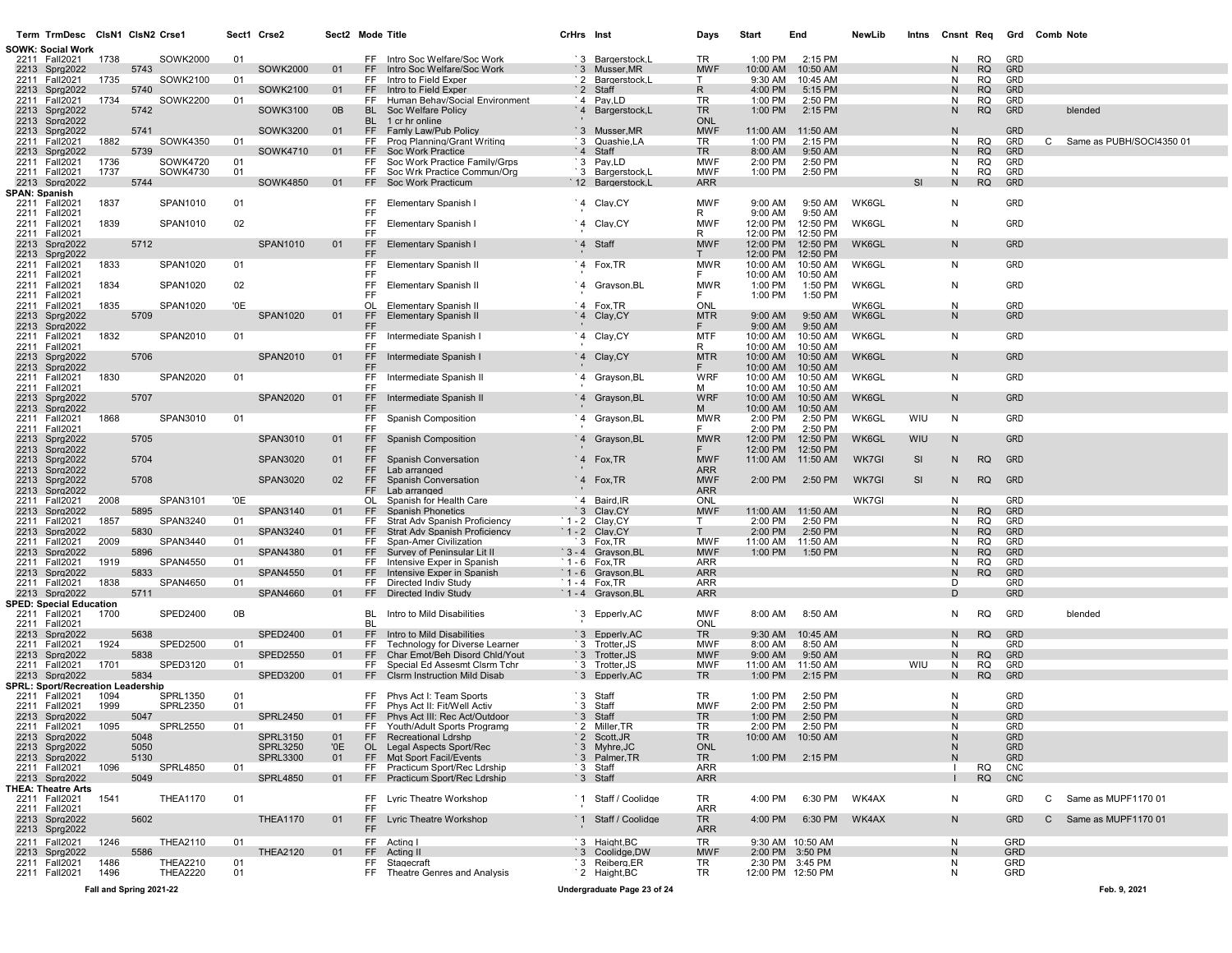| Term TrmDesc CIsN1 CIsN2 Crse1 |      |      |                 |    | Sect1 Crse2     | Sect2 Mode Title |                                | CrHrs Inst |                   | Days       | Start | End                 | NewLib | Intns     | Cnsnt Rea | Grd        | Comb Note |                      |
|--------------------------------|------|------|-----------------|----|-----------------|------------------|--------------------------------|------------|-------------------|------------|-------|---------------------|--------|-----------|-----------|------------|-----------|----------------------|
| 2213 Spra2022                  |      | 5541 |                 |    | <b>THEA2350</b> | 01               | FF Intro to Acting             |            | 2 Haight.BC       | <b>MW</b>  |       | 11:00 AM 11:50 AM   | WK4AP  |           |           | <b>GRD</b> |           |                      |
| 2213 Spra2022                  |      | 5551 |                 |    | <b>THEA2410</b> | O <sub>1</sub>   | FF Voice/Movement for Actor I  |            | 2 Staff           | <b>TR</b>  |       | 3:30 PM 4:20 PM     |        |           |           | GRD C      |           | Same as MUTR2410 01  |
| 2211 Fall2021                  | 1494 |      | <b>THEA2420</b> | 01 |                 |                  | FF Voice/Movement for Actor II |            | 2 Staff           | TR         |       | 3:30 PM 4:20 PM     |        |           |           | GRD C      |           | Same as MUTR2420 01E |
| 2211 Fall2021                  | 1282 |      | <b>THEA2890</b> |    |                 |                  | FF Acting/Production Practicum |            | Reiberg ER        | <b>ARR</b> |       |                     |        |           |           | GRD        |           |                      |
| 2213 Spra2022                  |      | 5422 |                 |    | <b>THEA2890</b> | 01               | FF Acting/Production Practicum |            | Reibera.ER        | <b>ARR</b> |       |                     |        |           |           | <b>GRD</b> |           |                      |
| 2211 Fall2021                  | 1555 |      | <b>THEA3110</b> | 01 |                 |                  | FF Acting III                  |            | 3 Coolidae.DW     | <b>MWF</b> |       | 1:00 PM 2:50 PM     |        |           |           | GRD        |           |                      |
| 2213 Spra2022                  |      | 5597 |                 |    | <b>THEA3210</b> | 01               | FF Musical Theatre Styles I    |            | 2 Coolidge.DW     | <b>TR</b>  |       | $2:30$ PM $3:20$ PM |        | <b>SI</b> | RQ.       | GRD C      |           | Same as MUTR3210 01  |
| 2211 Fall2021                  | 1534 |      | <b>THEA3220</b> | 01 |                 |                  | FF Musical Theatre Styles II   |            | 2 Coolidge.DW     | TR         |       | 2:30 PM 3:20 PM     |        |           |           | GRD C      |           | Same as MUTR3220 01  |
| 2213 Spra2022                  |      | 5942 |                 |    | <b>THEA3410</b> | 01               | FF Voice/Movement Actor III    |            | 2 Staff           | <b>MW</b>  |       | 9:00 AM 9:50 AM     |        |           |           | <b>GRD</b> |           | Same as MUTR3410 01  |
| 2213 Spra2022                  |      | 5870 |                 |    | <b>THEA3500</b> | O <sub>1</sub>   | FF Scene Design                |            | 3 Reiberg.ER      | <b>TR</b>  |       | 2:30 PM 3:45 PM     |        |           |           | <b>GRD</b> |           |                      |
| 2213 Sprg2022                  |      | 5609 |                 |    | <b>THEA4500</b> | O <sub>1</sub>   | FF Musical Theatre Showcase    |            | 2 Coolidge.DW     | <b>MW</b>  |       | 1:00 PM 1:50 PM     |        |           |           | GRD C      |           | Same as MUTR4500 01  |
| 2211 Fall2021                  | 1469 |      | <b>THEA4800</b> | 01 |                 |                  | FF Senior Project              |            | 1-4 Coolidge.DW   | ARR        |       |                     |        |           |           | GRD        |           |                      |
| 2213 Spra2022                  |      | 5315 |                 |    | <b>THEA4800</b> | O <sub>1</sub>   | FF Senior Project              |            | 1 - 4 Coolidge.DW | <b>ARR</b> |       |                     |        |           |           | <b>GRD</b> |           |                      |